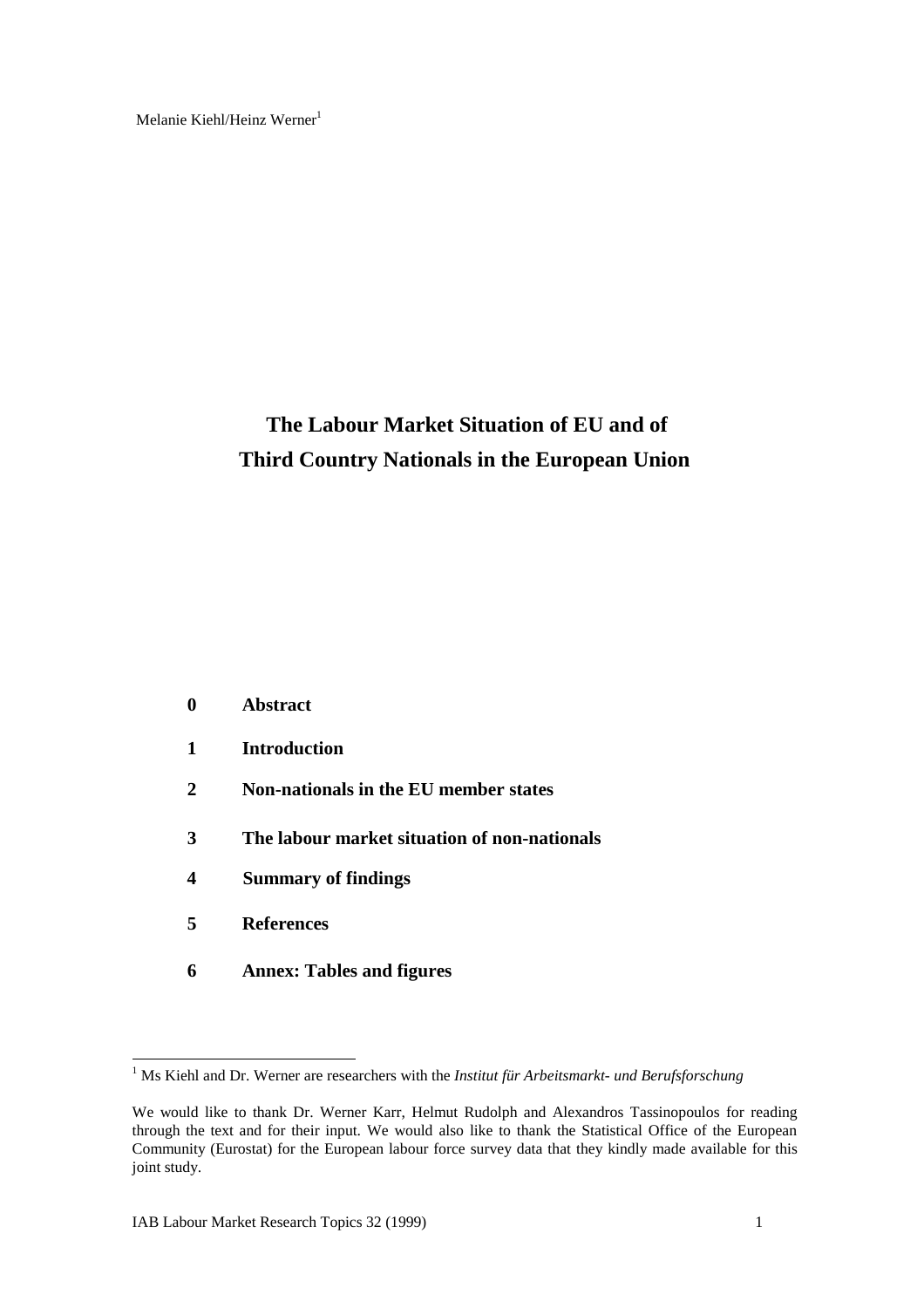#### **0 Abstract**

In this study the authors first describe the size and structure of the non-national population and labour force in the 15 EU member states. They then attempt to determine whether nationals and non-nationals face the same labour market conditions. The most important labour market situation indicators are rates of unemployment, employment and self-employment. Since individuals' employment status affects their social status, successfully integrating non-nationals into the labour market plays a major role in their integration into the host society.

In 1995 the non-national labour force in the European Union totalled about 7.8 million; almost 3 million were citizens of EU member states. The latter have the same legal standing as the national labour force. In all of the EU member states together, there are less than two percent of workers from other member states.

The study found a striking difference in the situation of nationals and non-nationals regarding unemployment, employment and self-employment. The non-nationals' unemployment rates generally exceeded those of the nationals; in many member states the unemployment rates of EU-nationals fell between those for nationals and those for thirdcountry non-nationals.

The employment rates of non-nationals were also different from those of the nationals. Employment rates of female third-country non-nationals were particularly low. This, taken together with the disproportionate unemployment of female third country nonnationals, indicates a particularly difficult labour market situation.

In some countries EU nationals were more inclined to risk self-employment than nationals or third-country non-nationals. It may generally be said that the gap between rates of self-employment of nationals and non-nationals has narrowed.

## **1. Introduction**

### **1.1 Labour force migration trends and European integration**

A common market allows the free movement of goods, services, capital and labour. Since this is the aim of European integration, the European Commission set out to dismantle regulatory measures that were impeding free movement and distorting competition. Freedom of movement of labour, i.e. the possibility for a citizen of one EU member state to seek and take up employment in another member state under the same conditions as nationals of that state, is one of the fundamental achievements of European integration. Members of the labour force and their families from the six original member states (B, D, F, I, NL, L) have enjoyed freedom of movement since 1968; the same benefit was extended to the UK, Ireland and Denmark after enlargement in 1973, Greece in 1987, and then, following a transitional period, to Portugal and Spain in 1993. Following further enlargement in 1995, with the accession of Austria, Sweden and Finland, full freedom of movement was immediately granted to these countries. All rights of freedom of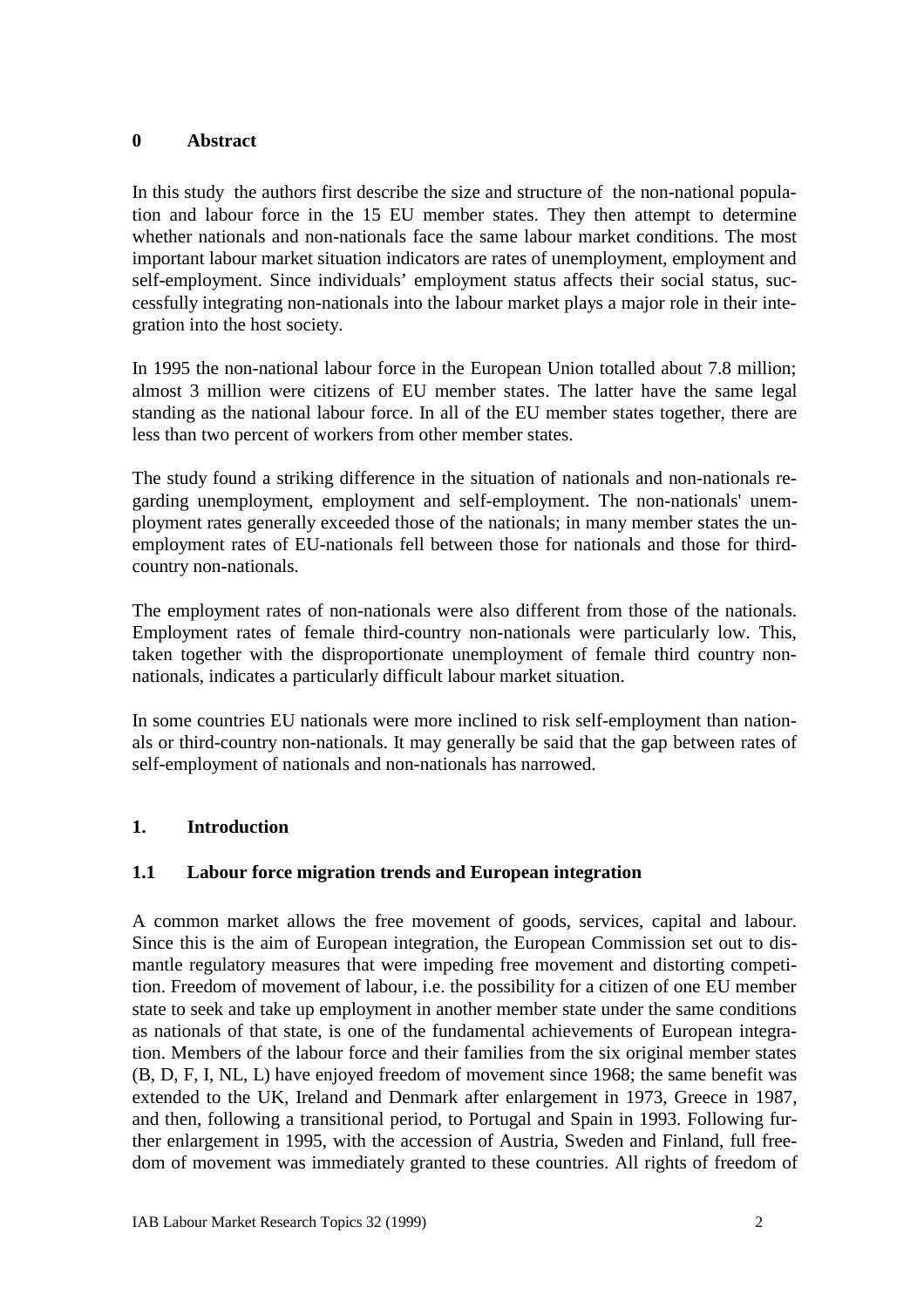movement apply equally to employees and the self-employed. Freedom of establishment gives other EU citizens the same rights as nationals in respect of access, residence and establishing a business as a self-employed person in another EU member state. As a result of the development of the single market, freedom of movement was also extended to persons not in employment, such as students and pensioners, and regulations were drawn up on mutual recognition of professional qualifications.

Providing for recognition of educational qualifications represents a particularly difficult undertaking. However, the explicit goal of a single European market must be to eliminate obstacles to mobility. The elimination of barriers of this kind does not necessarily mean harmonising national systems of education and training. However, it does require recognition and transparency of diplomas and other documentary evidence of training and qualifications. Three approaches have been adopted in this respect:

(1) The traditional approach involves recognition of minimum training standards in specific occupations, but it necessitates a great deal of co-ordination and takes a considerable amount of time. The more differences there are among national training programmes, the more difficult it is to lay down common standards. Following lengthy negotiations, minimum standards have been agreed for occupations in the health sector, for architects, and for certain other professions. Provided the standards are met, educational qualifications must be recognised in all EU member states and persons with such qualifications must be permitted to pursue their professional activities.

(2) Because of the high cost and effort involved and the slow progress in successfully establishing educational standards, it was decided that the way to go was to establish a general recognition of educational qualifications. As part of the single market programme, in 1991 a general recognition provision was introduced for diplomas from establishments of higher education involving a period of at least three years' study at an establishment of higher education or specialised establishment of higher education. Only in the case of major differences in education or training in the country of origin and the host country can additional conditions be imposed, such as either additional periods of professional experience, adaptation courses or entrance examinations. The relevant directive also presupposes that the occupation is subject to regulation in the host country, i.e. that it requires the possession of an educational qualification, or that the title associated with exercise of the professional activity is specifically protected.

Since 1992, courses of education immediately below the higher-education level have been regulated by an additional directive on the recognition of occupational qualifications. This directive covers training courses that require a school-leaving qualification (e.g. 'A' level, *Abitur*, *baccalaureate*) and one to two years of special training, and also other educational qualifications acquired after at least 13 years of education and comparable with the above-mentioned short courses of study.

(3) At an intermediate level, i.e. skilled blue- and white-collar workers, the Commission has pursued a strategy of equivalence procedures which is mainly intended to provide for information on and transparency of vocational training courses in EU member states. This strategy attempts to match training courses offered in the various member states with descriptions of typical occupational activities. The results are summarised on in-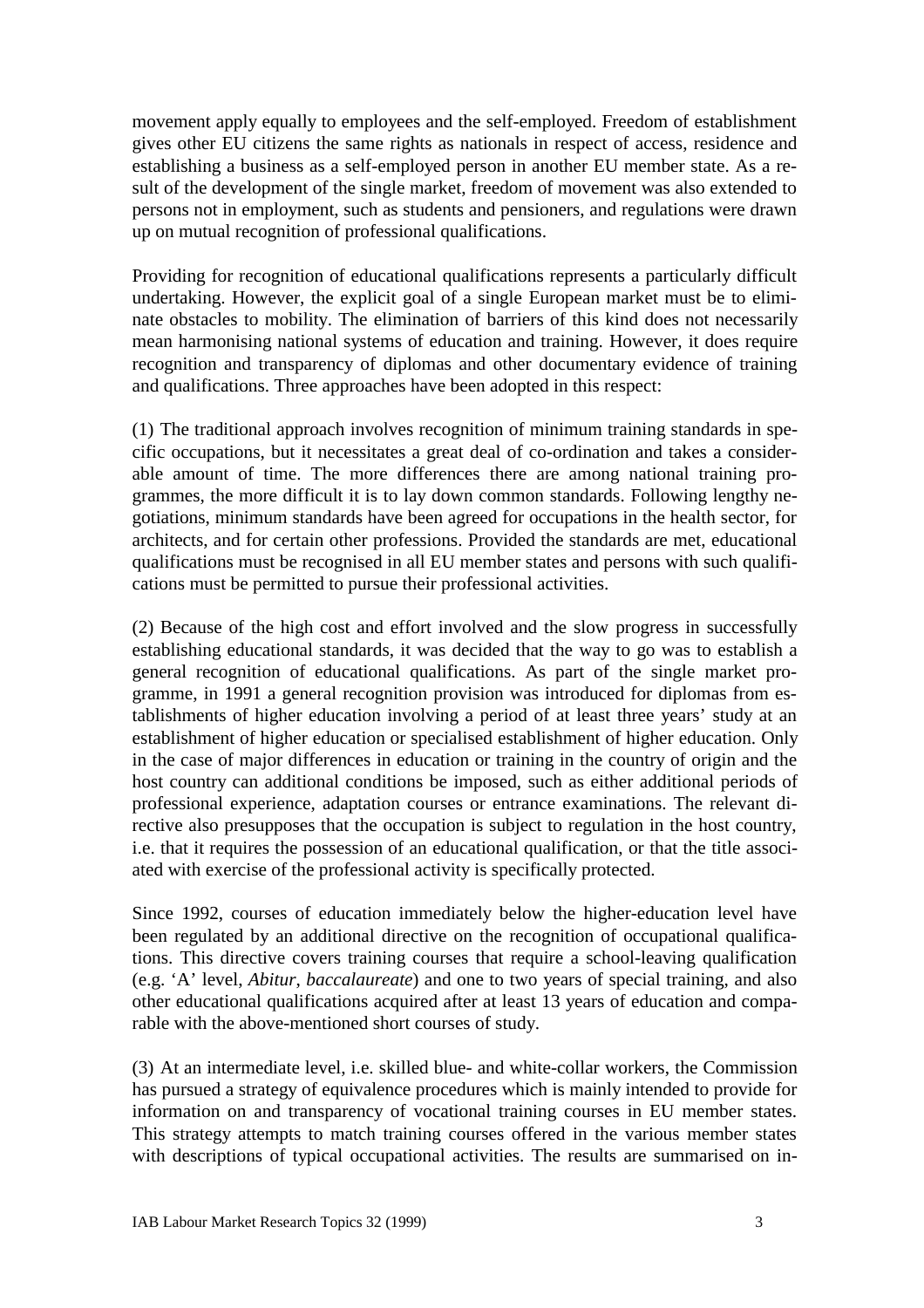formation sheets. This makes the relevant vocational training courses transparent for job applicants, employment advisers and employers. It also enables the applicant to assert his formal claim to the same right of access to posts throughout the EU. Although nonnationals and nationals in theory enjoy equal access to the labour market, they do not of course by any means enjoy a right to employment - they simply may compete for work on an equal footing.

In order to ensure that migrant workers' mobility would not be hindered by obligations imposed by the social security system, rules governing the settlement and transfer of benefit claims under national social security systems in the EU were adopted. Incidentally, it is only possible to impose restrictions on an EU national's right to access and residence in another EU member state if there is a potential risk to public policy, security or health. Mention should also be made of the fact that employment in the public service may be excluded from the rule on freedom of movement (Article 48, EEC Treaty). However, the European Court of Justice has restricted this provision, in so far as it may apply only to activities that are necessarily associated with the exercise of powers of jurisdiction. Thus, in Germany for example, teachers at schools providing an all-round education are no longer subject to the provision excluding employment in the public service.

Since the end of the 1980s, the European Commission has launched a series of education and mobility programmes designed to promote mobility within a common market. SO-CRATES (including ERASMUS and LINGUA) and LEONARDO (including COMETT, PETRA, LINQUA and FORCE) are intended to promote future mobility through international student and teacher exchanges and, to a lesser extent, through exchanges of young professionals and trainees. Various programmes to promote co-operation in technology and research, such as ESPRIT and EUREKA, are also expected to encourage mobility.

The EURES network (EURopean Employment Services), launched in 1994, is of particular importance. It includes the public employment services of member states of the European Economic Area (EEA) and stakeholders at regional, national and international levels. As part of this network, around 450 European consultants are available to provide employees who wish to move to another member state with information on employment opportunities. This network of consultants has access to two data bases: one with job offers geared to the EU and a second containing general information on living and working conditions in EEA countries.

## **1.2 The questions addressed in this study**

In the context of the freedom of movement and European integration described above, it is important to know whether differences arise on the labour market between EU citizens and third country nationals and, if so, what they are. The following questions are important:

1) What trends have evolved in migration between EU member states and immigration from third countries? Are there differences over time in the numbers and structure of migration within and between EU member states?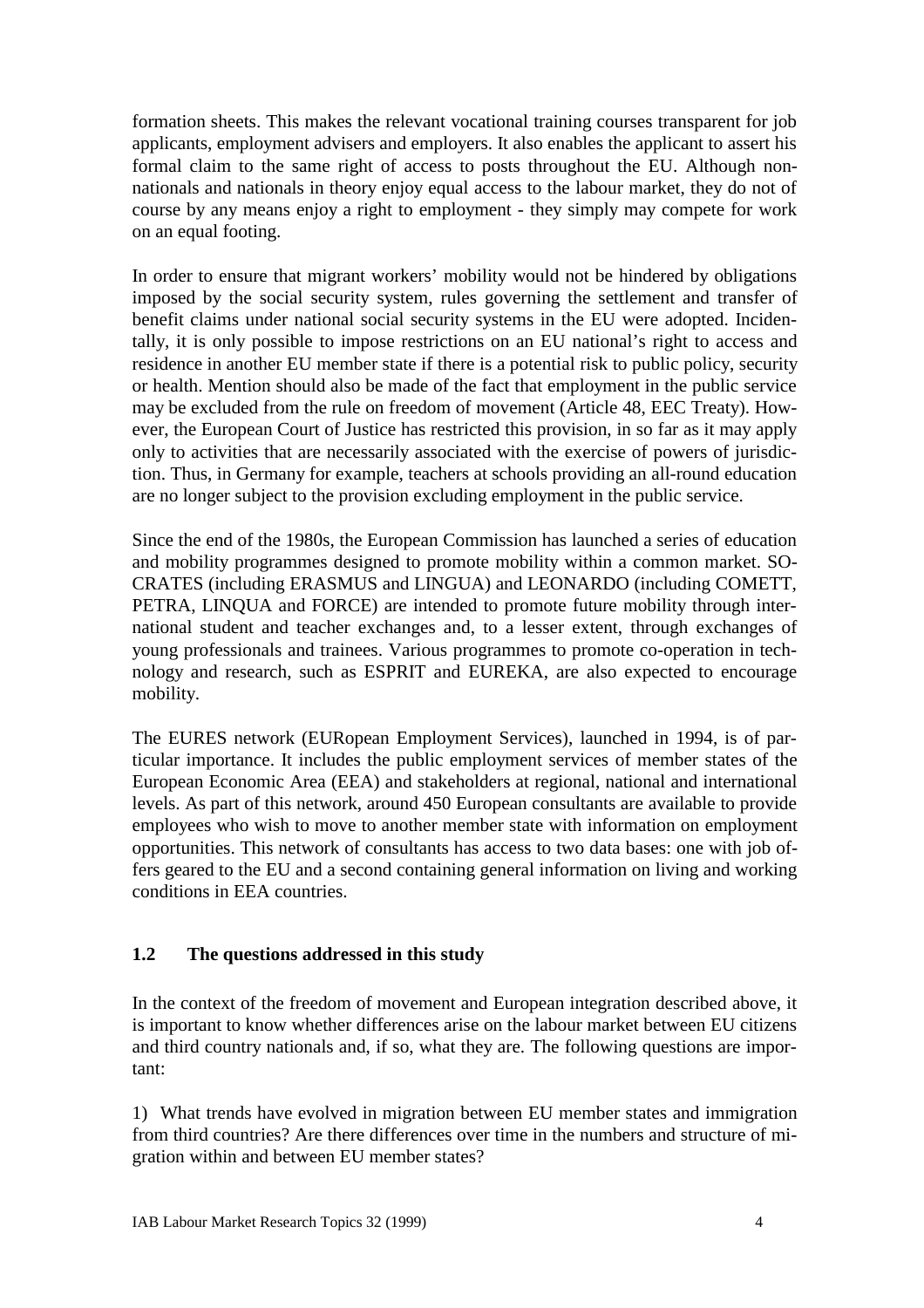2) What is the position of other EU citizens on the labour market in comparison with nationals of the country concerned and third country nationals? What differences arise in respect of unemployment, participation in employment, or the exercise of self-employed activities? Factors such as these can provide indications of integration into the labour market.

These questions will be examined in this document. Reference will be made in particular to the European Union Labour Force Survey (LFS), a survey of sample households, which has been carried out in all Member States since 1983. It is a unique source of statistical information on labour market issues, since it has now been available for a lengthy period. It is based on a foundation which is the same for all countries, and thus comparable. To the best of the authors' knowledge, this is the first time that the LFS has been evaluated systematically and in detail in respect of the above questions. EUROSTAT made the data available to the authors for the purposes of this study.

### **2. Non-nationals in EU Member States**

### **2.1 Non-national population**

People leave their country of birth either for a short period, or for ever, for many reasons and often against their will. The history of Europe is also characterised by migrations based on a variety of motives and a variety of geographical focal points. This is instantly apparent if one looks at the comparatively short period of time since 1945, during which, for example, war refugees, Europeans and non-Europeans seeking work and later, their families, have emigrated. In the case of those migrating in search of work, migrants initially moved from south to north; in recent years, since the fall of the Iron Curtain, eastwest migration has increased in significance. Migration changes population structures in both the country of origin and the host country, and also has a sustained effect on their social and economic development. Countries of immigration therefore have various regulations designed to limit the number of immigrants and/or the length of their stay. These may be based on various considerations, such as the reason for immigration or the nationality of the immigrant. For example, "privileged relations" (Fassmann/Münz 1994, p. 12) exist between certain countries, usually by virtue of the colonial past of the countries of immigration and making immigration considerably easier for persons of the relevant nationality. In the case of persons migrating in order to obtain work, however, the crucial factor is whether the domestic labour market needs foreign workers, as was the case in the countries of north-western Europe during the 1950s and up until the mid-1970s. Yet, quite apart from how attractive the country is to migrants in economic terms, the size of the non-national population is influenced not only by immigration laws, but also by the regulations on naturalisation. In countries that make it easier for nonnationals in general or particular groups of non-nationals to acquire the nationality of the host country, where the conditions are otherwise the same, there are in fact fewer nonnationals than in countries with stricter naturalisation laws.

Regulations affecting non-nationals in EU member states also vary widely, although in this context non-nationals who are EU-citizens living in another member state enjoy a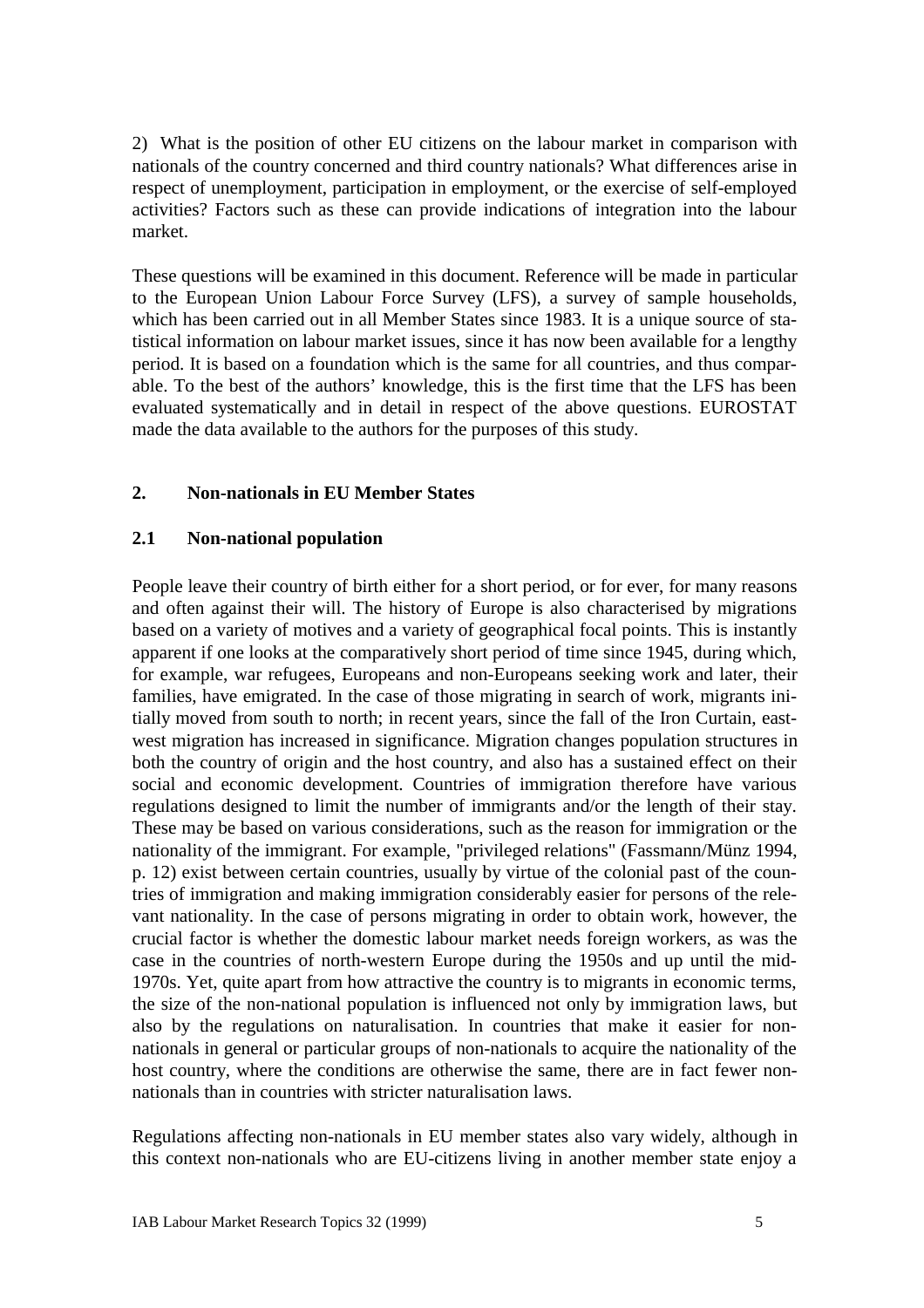special position owing to the right to freedom of movement. As already mentioned earlier, one of the most important goals pursued by the European Union since it was established has been to remove legal and other institutional restrictions on the mobility of labour. Nevertheless, migration within the EU has remained relatively limited. The mass emigration that was feared (for example from Italy, following the introduction of freedom of movement in 1968) has not taken place (cf. Werner 1996, p. 161). Since EU citizens living in another EU member state have largely the same rights as nationals of the country concerned, naturalisation is likely to play a smaller part in their case.

We shall describe below the size and structure of the non-national population in individual EU member states on the basis of the results of the most recent LFS available (1995), together with the trend since 1983. This is possible, since the LFS identifies the nationality of those surveyed. In view of the various naturalisation laws and the fact that some of the non-nationals were born and have grown up in the host country, however, certain difficulties obviously arise in distinguishing between nationals and non-nationals on the basis of nationality alone. Moreover, neither the national nor the non-national population constitutes a homogeneous group. For example, non-nationals may differ from one another and from the national population in terms of nationality, cultural background, education under a different education system, duration of residence in the host country, reason for migration and language knowledge. A formal approach - distinguishing between EU citizens living in another EU member state and third country nationals - has been adopted here for the purpose of grouping non-nationals surveyed for our study. This makes it considerably easier to compare the 15 EU member states, since in each country survey subjects with the same nationalities are investigated jointly. This breakdown is also meaningful in that EU citizens enjoy freedom of movement in the EU and are in principle legally equivalent to nationals on the national labour markets. Inevitably, this formal grouping of EU and third country non-nationals means that, for some countries, non-nationals with a comparable social background are assigned to different groups (EU or third country). It can be assumed, for example, that the working and living situations of "guest workers" from countries that were earlier applying to join the EU are alike in many respects, and that they face similar problems on the labour market. This group of non-nationals is not treated as a single unit here, however, since "guest workers" from former Yugoslavia or Turkey, for example, are not of course defined as EU nonnationals in the same way as workers from Italy and Spain.

Table 2.1 (absolute figures) and Table 2.2 (percentage figures) provide a general picture of the population (cf. also Figure 2.1).<sup>2</sup> The first striking feature is that in 1995, half the countries had a very small proportion of non-nationals, at under 3%, and in some cases under 1%. This applies to the Nordic countries (Finland and Denmark), and to Ireland and all the southern countries (E, GR, I, P) that were traditional countries of emigration.

 $2<sup>2</sup>$  In the rest of this study, non-nationals are divided into EU member state citizens and third country nonnationals. The following applies to immigrants from countries that acceded to the EU only after 1983: Spanish and Portuguese nationals are counted as EU member state non-nationals from 1986 onwards, and Austrian, Finnish and Swedish nationals from 1995 onwards. In the case of Germany, all findings up to 1990 apply exclusively to West Germany, while findings from 1991 onwards apply to the whole of Germany. In the case of Italy, the nationality of those surveyed has been recorded only from 1992 onwards, so that trends over time can be shown only from that point onwards. Persons who have not cited their nationality are not included (approx. 12% of those surveyed).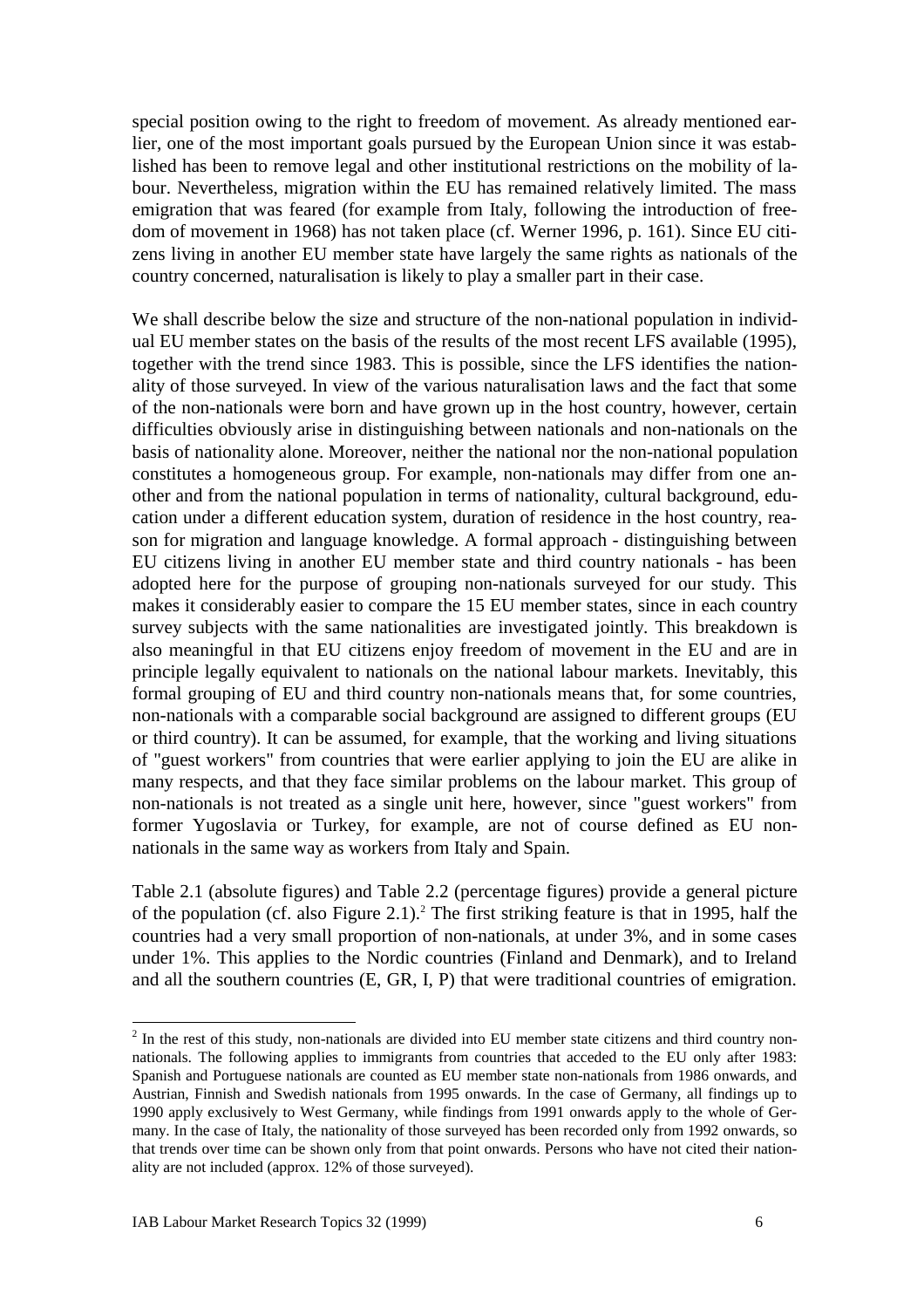However, since then, the southern European countries have also become countries of immigration, mainly for migrants from countries in the process of development (cf. Santel 1995, pp. 82 ff.).<sup>3</sup> The largest percentages of non-nationals are found in Austria, Belgium, Germany and Luxembourg. Luxembourg is also the only EU member state whose population of nationals -only two-thirds - constitutes less than 90% of the population as a whole. Germany has both the largest population and the highest absolute number of non-nationals, followed by France and the United Kingdom. There are clear differences between the EU member states in respect of the nationality of non-nationals, as a result of historically determined relationships with other countries and/or geographical proximity (cf. Table 2.3). For example, in former colonial powers a large proportion of non-nationals originate from former colonies (e.g. in France and the UK). Table 2.4 shows the figures for the non-national population in 1995 by EU host countries and countries of origin, and Table 2.5 shows the change between 1987 and 1995. Only in Belgium, Portugal, Ireland and Luxembourg do citizens of other EU member states account for over half of non-nationals overall. With the exception of Belgium, these are countries where the absolute number of non-nationals is very low.

A look at the trends in the proportion of non-nationals in the total population of EU member states shows that this remains amazingly consistent (cf. Tables 2.6 and 2.7). There has been a slight increase in the proportion of non-nationals in Germany, Denmark and the Netherlands, and only in Luxembourg is a significant increase apparent: from 26% in 1983 to 33% in 1995. For the EU as a whole, however, a slight decrease in the proportion of non-nationals is apparent; this is also applicable to France (from 7.5% in 1983 to 6% in 1995). However, the percentage of citizens from EU member states in the total non-national population has been declining steadily in the EU since 1986, the year in which Spain and Portugal acceded to the EU (from 37% in 1986 to 32% in 1995); this is reflected in the figures for only some of the individual member states (D, E, F, GR,  $\rm NL$ ).<sup>4</sup>

In some EU member states there are more female than male non-nationals, and in all of them the proportion of women in the non-national population amounts to at least 45% (cf. Table 2.2). However, in comparison with the proportion of women in the national population of most EU member states, this proportion is considerably smaller, especially in countries with a high proportion of non-nationals (such as A, B, D). In the majority of the countries investigated, the gender structure among non-nationals from EU member states and non-member states is similar, and the proportion of women among nonnationals has remained relatively constant over time.

<sup>&</sup>lt;sup>3</sup> EU member states are also affected to varying extents by illegal immigration. Stricter border controls and more frequent checks of residence permits and work permits are designed to combat this. Various countries are also attempting, at intervals, to legalise retrospectively the residence of illegal immigrants under certain conditions (cf. SOPEMI 1997, pp. 56 ff.).

<sup>&</sup>lt;sup>4</sup> Table 2.4 shows an increase of 13 percentage points in the proportion of EU citizens among all nonnationals throughout the EU between 1985 and 1986. This can be put down to the accession of Portugal and Spain to the EU. The accession of Austria, Finland and Sweden in 1995 affected this proportion: it increased by 10 percentage points in Denmark and 3 in Germany, although in the remaining member states it increased only by less than 2 percentage points.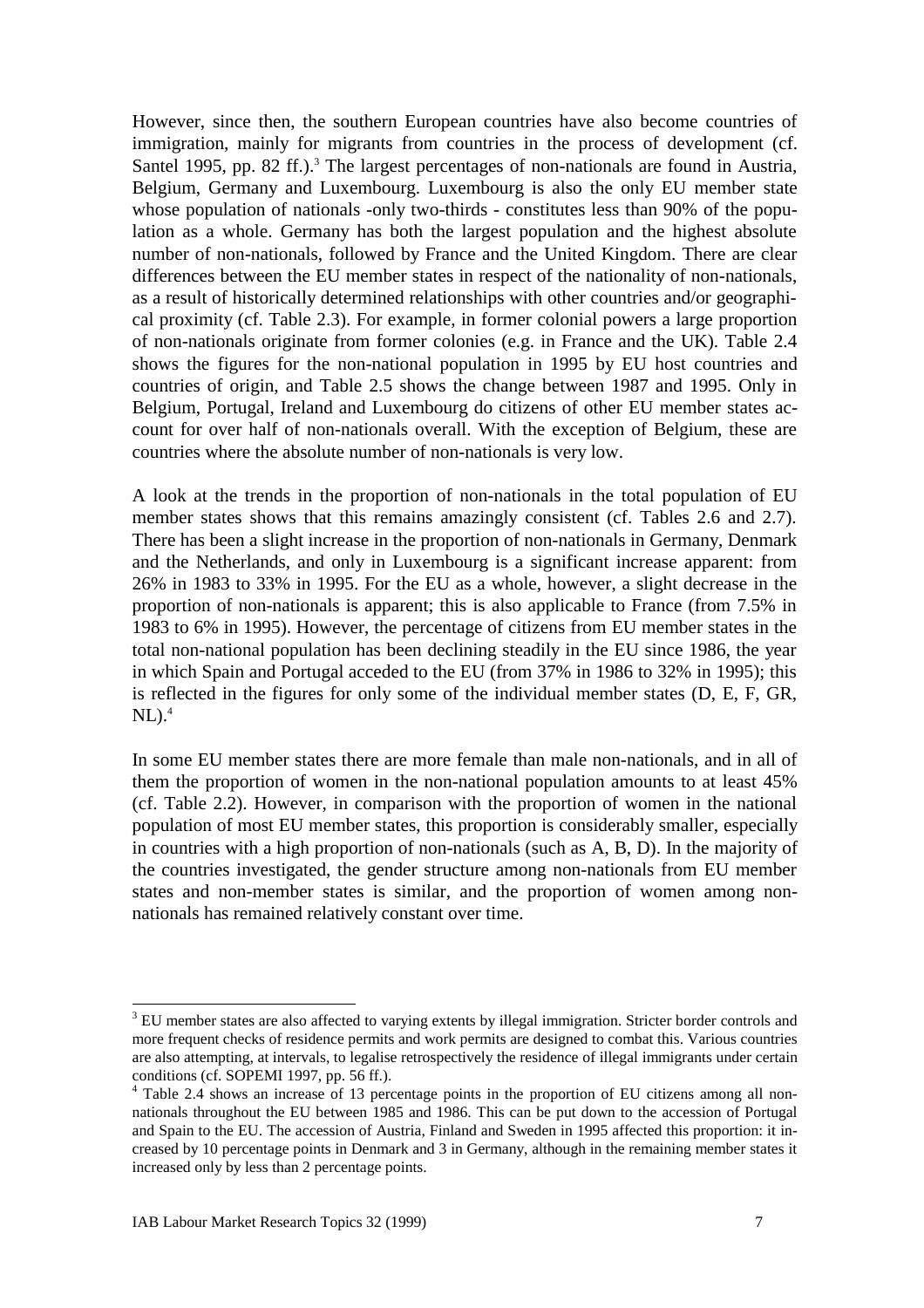It can be assumed that many non-nationals have already been living in their host countries for many years, and that they have descendants. Birth rates among non-nationals still resemble those of their country of origin, at least in the first generation, i.e. they are still relatively high in comparison with the low rates of the European host countries. Another factor is that it is the young in particular, often men, who seek employment in another country. This suggests that the proportion of young people (24 or younger) among non-nationals is higher than in the national population. This is true of most countries (cf. Table 2.2). In some countries the difference is huge - in Germany, for example, it amounts to 14 percentage points. As a rule, in countries where the difference is small, the percentage of EU citizens in their non-national population is high (E, F, IRL, I, S, UK). There is also a major difference between EU member state non-nationals and third country non-nationals in respect of the age structure. In the case of EU member state non-nationals, the proportion of young people is lower in all the countries investigated than is the case for third country non-nationals; frequently it is actually lower than the corresponding figure for nationals (e.g. A, B, F, UK). The proportion of young nonnationals has declined over the period investigated (from 41% in 1983 to 37% in 1995), especially in the case of EU member state citizens (from 32% in 1983 to 23% in 1995).

A large proportion of non-nationals have already been living in the relevant survey country for over ten years or since birth (cf. Table 2.8 and Figure 2.2). In many countries, this group accounts for over half the migrants, and in all countries, except Italy and Greece, this applies to at least 40% of non-nationals. In southern European countries (I, GR, E) and in Ireland, which have recently become countries of immigration, as well as in the Netherlands and Austria, the proportion of non-nationals who have been resident in the relevant country for only five years or less is comparatively high. As a rule, the number of EU member state non-nationals who have already been living in the host country for a very long time is even higher than is the case for non-nationals in general.

### **2.2 Non-nationals in the labour force (working and unemployed)**

The differences with regard to employment and unemployment between nationals and non-nationals will be discussed in the next section. First let us look at differences between the gender and age structures of non-nationals in the labour force and those of the non-national population as a whole (cf. Tables 2.9 and 2.10), and trends in the labour force figures (Tables 2.11 and 2.12) (cf. also Figure 2.3).

The proportion of non-nationals in the labour force corresponds roughly to the proportion of non-nationals in the population. During the period investigated, the percentage of non-nationals in the labour force in the EU as a whole decreased from 5.9% to 4.7%, although there has been a slight increase in some individual countries, e.g. from 8.2% to 9% in Germany (cf. Tables 2.11 and 2.12).<sup>5</sup> Considerable differences are revealed, however, if one compares the proportion of EU citizens in the non-national labour force and in the non-national population. In most member states, there is a significantly larger proportion of EU citizens in the non-national labour force than in the non-national popula-

<sup>&</sup>lt;sup>5</sup> Only in Luxembourg are significant differences apparent. For example, non-nationals make up 33% of the population, but almost 40% of the labour force, and the proportion of the non-national labour force in the labour force as a whole increased from 30% in 1983 to 39% in 1995.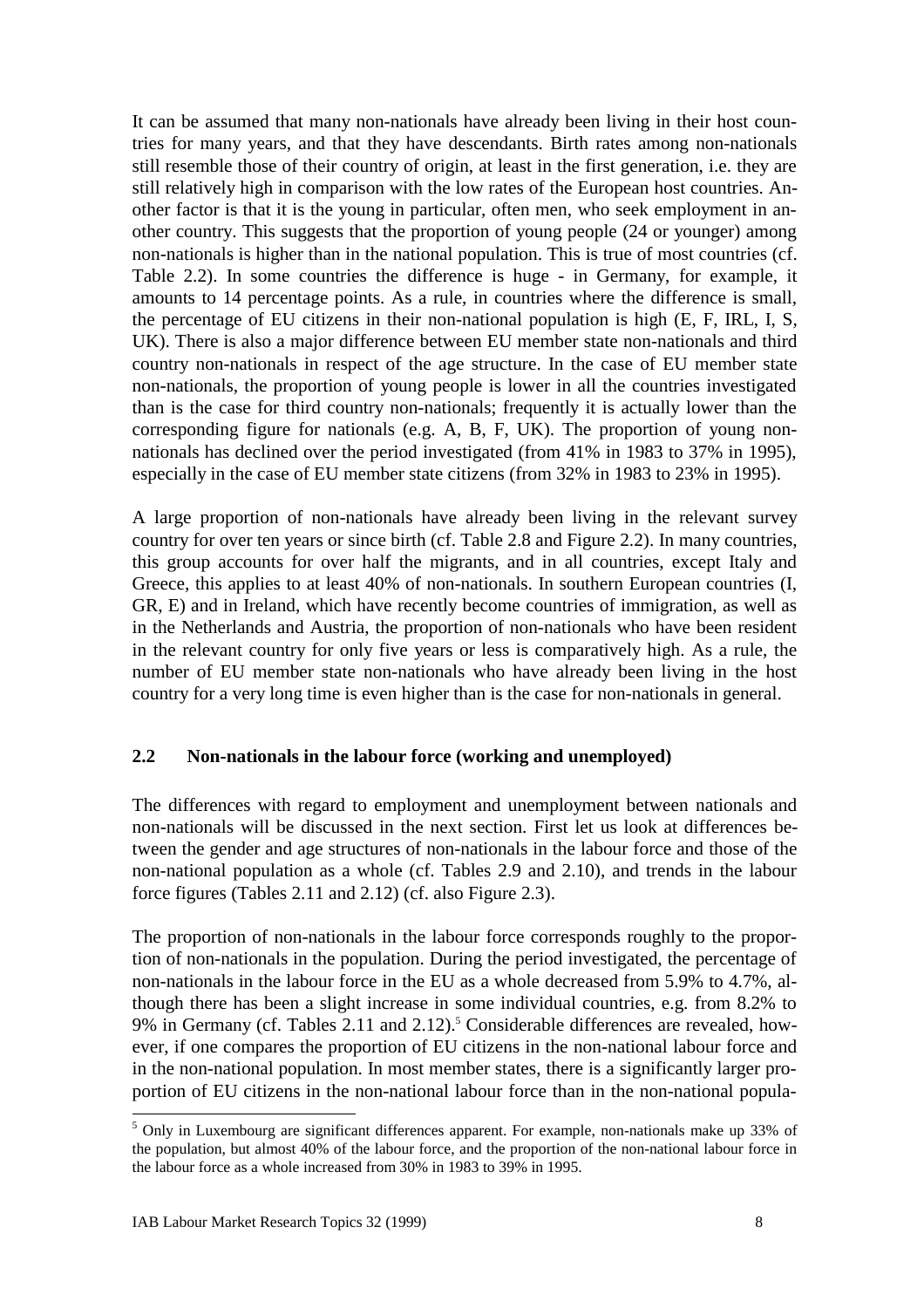tion. In the Netherlands, for example, EU citizens account for 44% of the non-national labour force; this is around 15% higher than the proportion of EU citizens in the nonnational population. In France the difference amounts to 6 percentage points. This is partly due to the fact that, as mentioned above, there are more children and young people among third country non-nationals who are not part of the labour force. This finding may also be influenced by differing levels of female employment and also by the fact that certain groups of non-nationals may or may not actually be permitted to take up employment (e.g. applicants for asylum).

Table 2.13 shows the figures for non-nationals in the labour force by host country and country of origin. There were extensive labour force migrations within Europe between the 1960s and early 1970s, when the countries of north-western Europe were recruiting workers from southern European countries. This factor, together with the influx of the families that followed, is still reflected in the national origin of the labour force in the EU member states today. In Germany and France, for example, southern Europeans make up a large proportion of the EU labour force (cf. Tables 2.13 and 2.14). The numbers of workers from Spain, Greece, Italy and Portugal working in other EU member states markedly exceed the numbers of Europeans working in southern Europe (cf. Table 2.15). However, since 1986 there has been a steady decrease in the numbers of EU member state citizens in relation to all non-national labour force members in the EU (from 42% in 1986 to 37% in 1995), and this is particularly pronounced in Germany, France, Spain and Greece.<sup>6</sup>

The proportion of women in the labour force does not correspond to their proportion in the population (cf. Table 2.10). This applies to both female nationals and female nonnationals. If one relates the proportion of women in the labour force to the proportion of women of the same age in the population, the value obtained is less than one. Thus, the proportion of women in the labour force is smaller than their proportion in the population. In this respect, in terms of the EU average, the situation is similar for nationals and women from other EU member states: the value is 0.8 (cf. Table 2.16). In the case of women from third countries, the proportion is somewhat smaller (value: 0.75). Values for individual member states differ widely. Nevertheless, it can be said of the majority of EU member states that it is the proportion of women from third countries in the labour force that deviates most markedly from their proportion in the population; this may be due to traditional concepts of the division of labour between the sexes, work permit provisions, and discrimination on the labour market. However, the percentage of women in the non-national labour force increased in the EU between 1983 and 1995, unlike the percentage of women in the population. This is particularly true of major host countries such as France, the United Kingdom and the Netherlands, as well as of Greece and Ireland.

In many EU member states, there are more young (aged 15-24) non-nationals in the labour force than young nationals: this is due mainly to the large numbers of young work-

<sup>&</sup>lt;sup>6</sup> The enlargement of the EU with the accession of Austria, Finland and Sweden in 1995 increased the proportion of EU citizens living in another member state in the labour force compared to all non-national labour force. In Denmark this proportion has increased by 13 percentage points, in Germany by 4, and in the Netherlands and the UK by 2 percentage points. In the other member states, however, the increase has remained below one percentage point.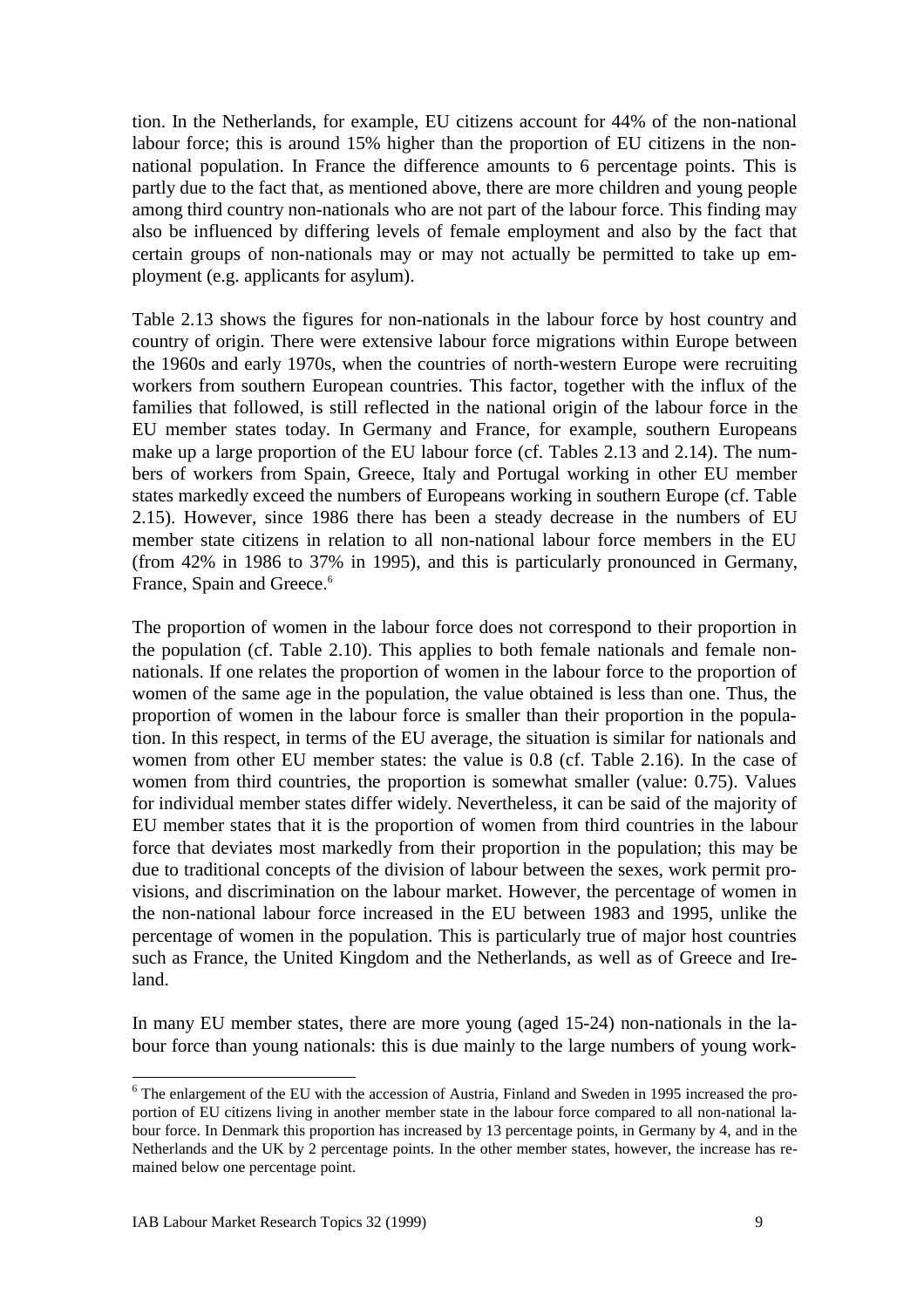ers from third countries (cf. Table 2.10). The situation is different in the case of EU citizens living in another member state: with the exception of Portugal, there are fewer 15- 24 year old EU citizens living and working in another member state than third country nationals of the same age, and in most countries there are also fewer nationals. A look at the trend over time shows that since 1986, there has been a steady decline in the percentage of young nationals in the labour force in the EU (from 20% in 1986 to 14% in 1995) as well as of citizens from other EU member states (from 15% in 1986 to 11% in 1995). In contrast, this percentage has remained relatively stable among non-nationals from third countries, although there are differences between individual countries. This might be explained by different naturalisation strategies. The paragraphs that follow discuss the possible effects of naturalisation.

#### **Appendix: Naturalisation of non-nationals**

Naturalisation procedures and statistics are determined by a country's legislation on naturalisation. National legislation also affects the level and structure of the resident nonnational population, and hence also research findings relating to non-nationals. Since the legislation is not uniform in the EU, we shall use examples to demonstrate the extent to which naturalisation occurs and whether there are differences between naturalised persons and non-nationals in the EU member states in respect of their position on the labour market. Although the LFS does not show naturalisations, since 1992 survey subjects have been asked to identify their country of birth. It is approximately true to say that persons can be regarded as being "naturalised" if they were born outside the country surveyed but are now nationals of that country. Here, a lack of clarity arises in two respects: on the one hand, this excludes *non-nationals born in the country*, who have become naturalised. On the other hand, *nationals born outside the country* are included in the figure for those naturalised. The group comprising nationals born outside the country could, for example, consist of young people and young adults in former countries of emigration in the south, whose parents were resident in other European countries as guest workers. Section 3 includes analyses of the "foreign-born nationals" category. First, some comments on naturalisation strategies in the EU.

The various national provisions on naturalisation determine whether and how nonnationals may acquire the nationality of the country of immigration. In the case of the second generation, the nationality that non-national children acquire at birth also plays a role. In the latter case, two principles can be applied: the assignment of nationality is based either on the place of birth (*ius soli*) or on the nationality of the parents (*ius sanguinis*). The place of birth is the deciding factor in traditional countries of immigration such as the USA and Canada in particular, and also in Ireland, the only EU member state where this applies. In most other EU member states the country of origin of the parents is the deciding factor, even if the place of birth is taken into account in certain cases.<sup>7</sup> Some countries combine the two principles (B, P, UK) (cf. OECD, SOPEMI 1995, pp. 157 ff.).

 $<sup>7</sup>$  In France, for example, a child born of non-national parents acquires French nationality if one of the par-</sup> ents were also born in France. The same applies in Austria and Spain.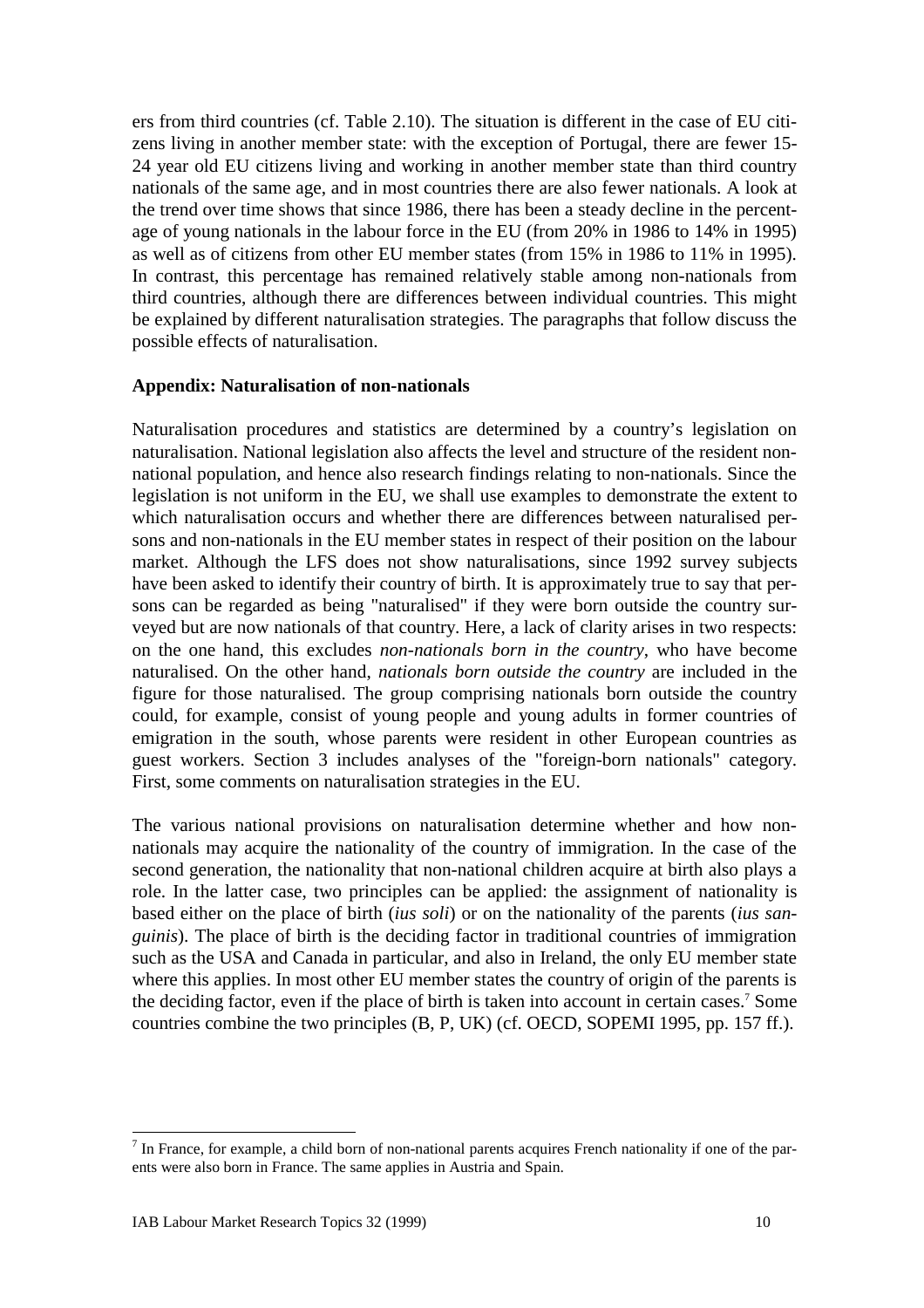In the case of naturalisation of non-national immigrants, various requirements are imposed in the host countries. The most important concern a minimum age (18 to 20), length of residence and regulations on dual nationality. A comparatively short length of residence (4-5 years) is required in B, FIN, F, IRL, NL, S and UK, and the longest (ten years) in A, D, L, E and I. In half the EU member states - A, D, DK, FIN, L, E and S the original nationality must be surrendered, which could cause problems for the first generation of migrants in particular. In addition, all countries have special regulations, for example covering marriage to a national. Legislation in this area is changing. For example, legislative reform in France in 1993 tightened up the provisions considerably, while in some cases other countries have become more liberal (B, NL). Table 2.17 provides an overview of the naturalisation figures.

Using LFS data, the proportions of nationals born outside the country may be compared with all nationals and the figures clearly vary from one EU member state to another. In the case of 20-25 year olds, this percentage is usually significantly smaller than for  $25+$ year olds. In the latter case, the largest percentages of "naturalised" nationals are found in the former colonial powers France and the Netherlands, and also in Germany, Luxembourg and Austria. Huge differences between countries also arise with regard to the countries of origin of "naturalised" nationals, as was already clear from the nationalities of non-nationals (cf. Table 2.18). In the Netherlands, for example, a large proportion of "naturalised" individuals originate from South America, and in France from the countries of Africa. Furthermore, in some countries, especially in DK, F and UK, differences become apparent if one distinguishes between countries of origin according to age groups. In Denmark and France, for example, more persons from non-European countries have become naturalised in the 20-25 age group than in the 25+ age group. This indicates that in the course of the history of migration, different countries keep becoming significant countries of emigration, a fact that is, of course, linked to individuals' reasons for wanting to immigrate and the options available.

It might be noted that in a comparison of the nationality of non-nationals with the country of birth of "naturalised" nationals, there is a clear correlation in only a few EU countries, such as Ireland and Portugal, for example (cf. Tables 2.3 and 2.18). Great contrasts are apparent in the case of Germany, for example. Although Turks constitute the largest group of non-nationals, the percentage of Turks among "naturalisations" is minute. Ethnic German minorities from Eastern Europe and the former Soviet Union constitute the largest group of nationals born outside the country. This example shows how regulations on naturalisation determine the level and structure of the naturalisation of particular groups. It is only possible to explain the differences between non-nationals and "naturalised" nationals against the background of these regulations and taking into account the length of residence or the reason for immigration.

### **3. The labour market situation of non-nationals**

#### **3.1 Integration and the labour market situation**

Integration into the society of the host country can be seen as being both a process and a state. The goal of the dynamic integration process itself is successful integration. The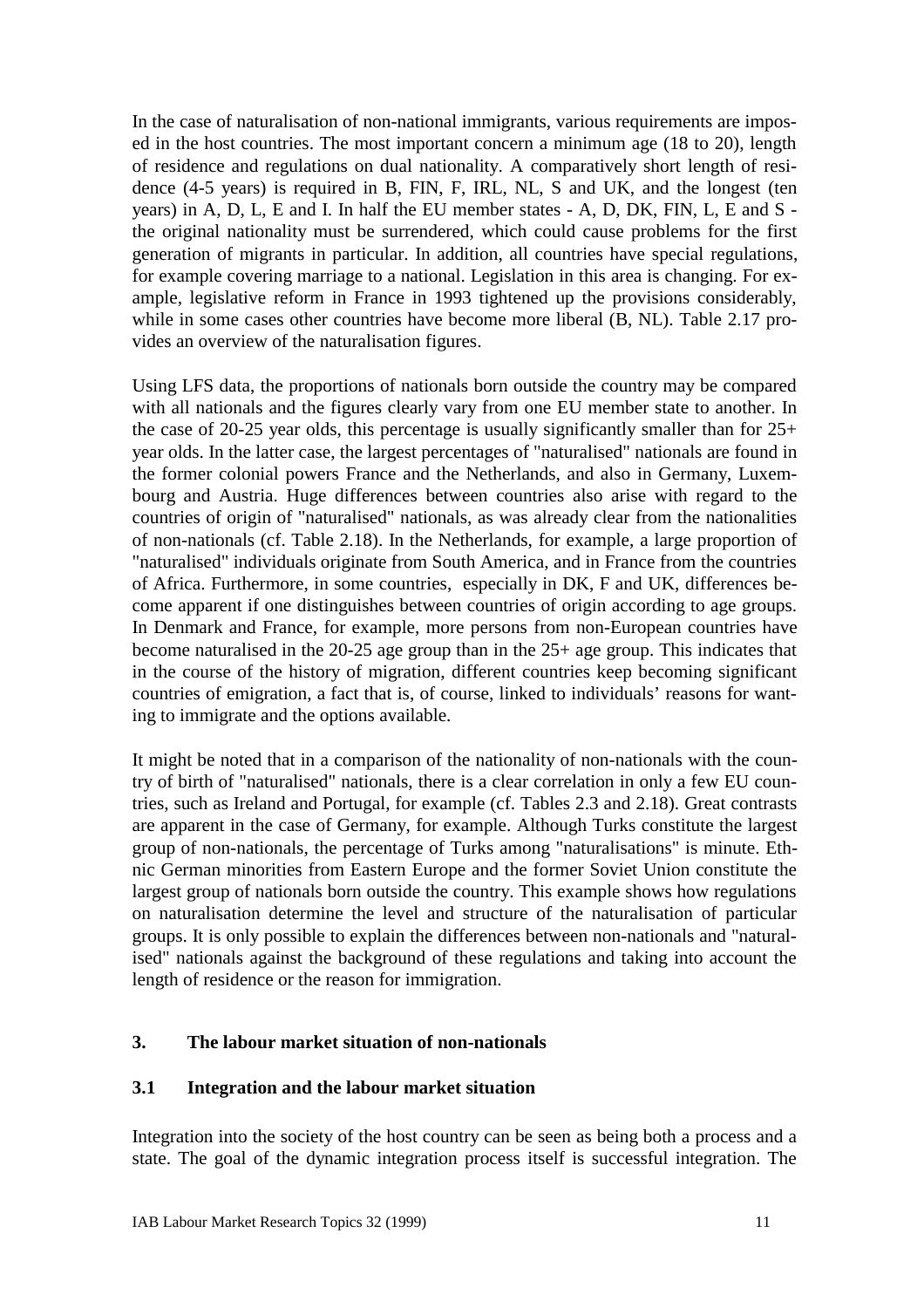integration process has been successfully completed if there is no longer any difference between comparable groups of nationals and non-nationals/ethnic minorities in respect of their participation in the society of the host country. Areas important to integration are housing, education and work. For the integration process to be successful, migrants must enjoy legal security and equality under the law, including real equal treatment.

Employment and unemployment are important elements of society and in the life of every individual. Employment is usually necessary in order to provide the means to subsist, and it affects an individual's position in society. Successful integration in respect of the labour market should be reflected in employment structures which are the same for non-nationals as for nationals (e.g. as regards unemployment, earnings, employment rate). A precondition for this is equal access to occupations/work, including the creation of certain conditions that put non-national employees in a position to exercise an occupation under the same conditions as nationals.

Since integration is a dynamic process towards a desired state (equal employment structures), integration into the labour market could be measured by looking at the differences (or similarities) in employment structures between comparable non-national and national labour forces. A simple analysis would contrast and compare labour market indicators such as unemployment rates, employment and the earnings of the national and nonnational labour forces.

One major problem lies in identifying a comparable group of nationals. In order to be able to evaluate the success of the integration process, comparable groups of nationals and non-nationals/ethnic minorities would have to be contrasted. If possible, the characteristics of the national contrast group must be identical with those of the group of nonnationals. The most important characteristics in respect of the labour market are age, gender, qualifications, occupation, sector of the economy and region.

A further difficulty lies in the fact that integration has a time dimension, i.e. the situation changes over time. Measuring integration using structural characteristics or codes numbers gives a snapshot of the situation at a particular time. However, this does not show the various individual integration processes that remain hidden and that may be at different stages in the integration process at the time when the measurement is taken. Differences in the time sequence and differences between generations become blurred, since the measurement obtained is only a mean value at a given point in time.

Because of this time aspect, the true degree of integration can only be determined over time with the aid of a longitudinal study. The career progress of immigrants and subsequent generations would have to be followed and compared with the national population. This would be possible, for example, by means of a retrospective survey, in which the questions would attempt to identify trends in integration in the past and up to the time of the survey.

Using indicators to measure integration is not without problems. Despite this, some indicators will be presented below. The following data give some idea of the situation as regards integration of non-national workers into the labour market and, within certain limits, enable comparisons to be drawn between countries. Unfortunately, there are not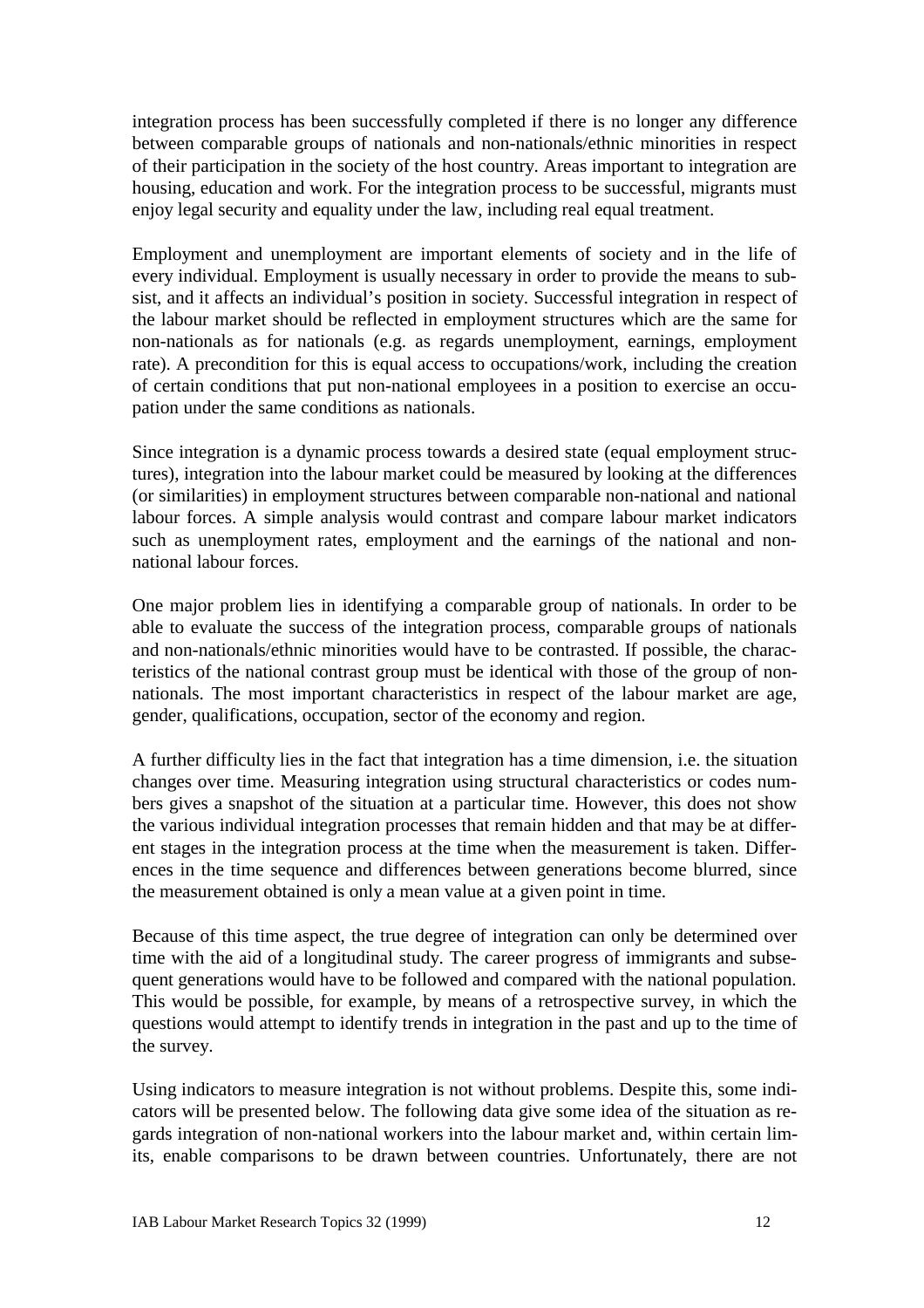many indicators that can be meaningful in the assessment of integration, which would stand up to empirical examination and which would be appropriate and available for the purposes of international comparison. In the case of the EU member states, the only way to conduct any kind of international comparison is to refer to the Community-wide Labour Force Survey data that is collected on a regular basis.

### **3.2 Unemployment**

Unemployment is an important indicator of the integration of non-nationals into the labour market, since repeated or long-term unemployment involves the risk of marginalisation and may result in de-skilling. Country-specific differences in respect of the abovementioned preconditions for integration and differences between nationals, EU citizens living in a different member state and third country non-nationals should result in differing unemployment rates. Table 3.1 shows the unemployment rates for all 15 EU member states in 1995 (cf. also Figure 3.1). The first noteworthy feature is that the unemployment rate among non-nationals is higher than that for nationals everywhere, and in some cases considerably higher. The differences are greatest in Belgium, Denmark and the Netherlands. As a rule, the unemployment rate for EU non-nationals living in a different member state lies in between that for nationals and that for non-nationals as a whole. In some member states it is close to the rate for nationals, and in some cases even below it, for example in E, F, GR and I. Table 3.2 shows the trend over time, which confirms the statements made above. It should also be mentioned that the differences between the unemployment rates have not changed over time.

The higher unemployment among **women** in general (exceptions: S, UK) is even more pronounced among female non-nationals (cf. Table 3.1 and Figure 3.2). Their unemployment rate is usually higher than the overall unemployment rate for non-nationals (exceptions: D, S, UK) and than the unemployment rate for female nationals. A notable feature in the case of Italy and Portugal is that the unemployment rates among female non-nationals are considerably higher than the corresponding overall unemployment rates for non-nationals. In these countries female non-nationals are affected by unemployment to a hugely disproportionate extent. It is also clear that the rate of unemployment among female EU non-nationals is lower than for female non-nationals as a whole. By and large, the above trends have remained steady over time (cf. Table 3.3). In some countries, however, unemployment rates among female non-nationals have become similar to the rates for female nationals. This applies in particular to EU non-nationals, in Germany and France, for example.

**Youth unemployment** is alarmingly high in a number of EU member states. Frequently, there are many more young non-nationals affected. (cf. Table 3.1 and Figure 3.3). Surprisingly, in some countries bordering on the Mediterranean where youth unemployment is generally high, lower rates are found among young non-nationals. We are unable to judge here the extent to which this may be due to inadequate numbers of cases. As a rule, it is apparent here also that the unemployment rate among young non-nationals from EU member states is lower than that for young non-nationals as a whole (exceptions: P, S and UK). Unemployment has remained high among young non-nationals in general over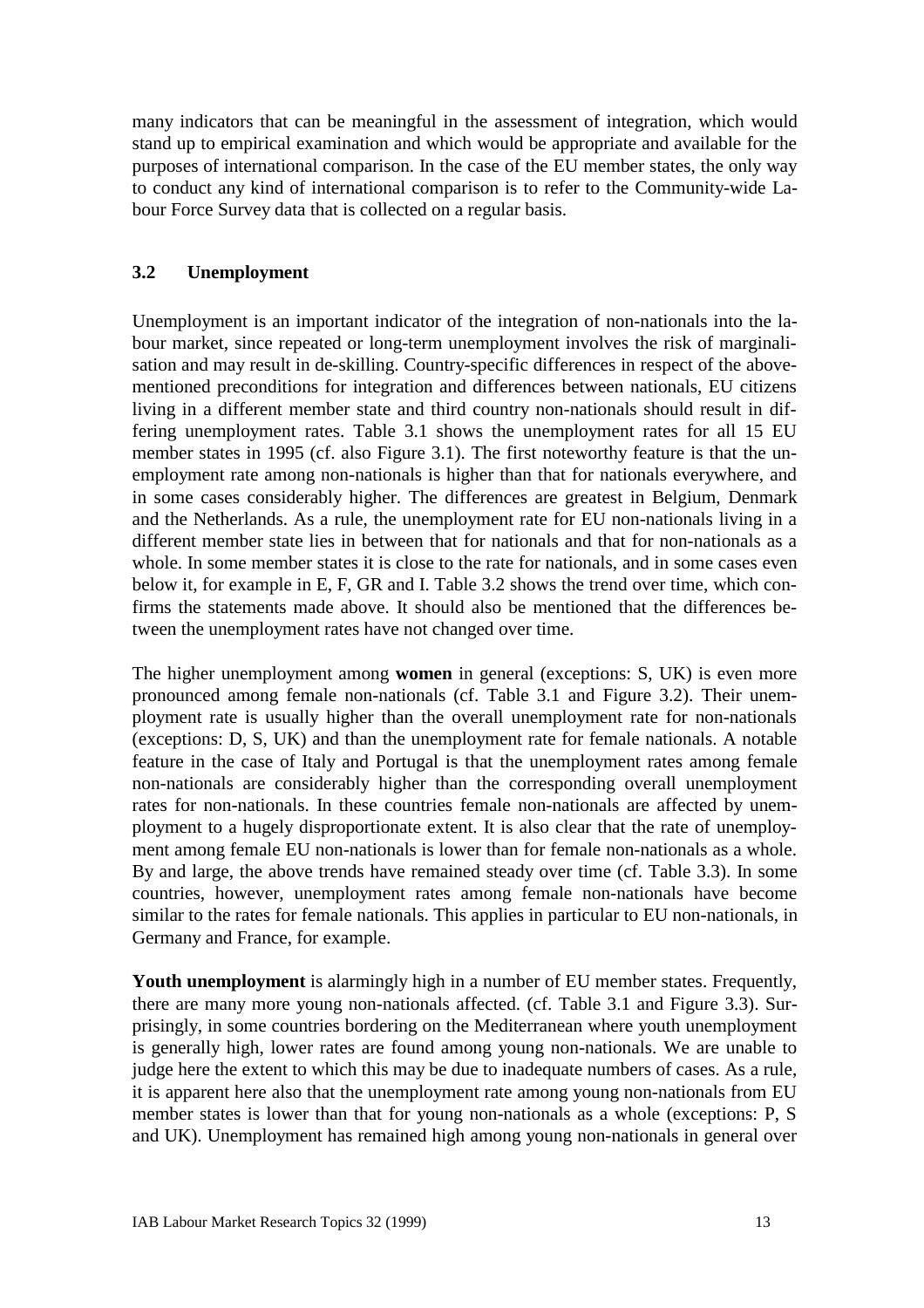time, and the level has been consistently higher than that of unemployment among young nationals (cf. Table 3.4).

In concluding this overview of unemployment among EU citizens and third country (i.e. non-EU) nationals, we should also point out that the groups identified as "EU" and "non-EU" are not in any way homogeneous. The individuals in the groups differ in terms of nationality or ethnic origin and also other characteristics, and this is reflected in varying rates of unemployment according to nationality. A simple breakdown into EU nonnationals and third country non-nationals provides an initial indication of the differences that can be expected. Unemployment rates are considerably higher among nationals of non-member countries. If those concerned are classified according to individual nationalities, even greater disparities between nationalities become apparent. For example, unemployment is lower among Turkish migrants in Belgium and Germany than the corresponding average unemployment of third country non-nationals, but in the United Kingdom and France, it is significantly higher than the corresponding averages. Differences also occur within countries in respect of the unemployment rate by nationality: in Germany, for example, the unemployment rate is lower among Spaniards than among Greeks and Italians, and unemployment is higher among Turkish non-nationals than among immigrants from the former Yugoslavia.

In general, it can be assumed that the longer the length of residence, the better the integration that is achieved: in other words, that a lengthy period of residence in the host country would result in lower unemployment. While the LFS findings<sup>8</sup> by and large confirm this statement in the case of some member states (A, B, F, L, NL, S, UK), contradictions arise in others.

An additional question in this context is whether the labour market situation of "naturalised" persons is more positive than that of non-nationals, particularly in respect of unemployment. The first fact established in all countries surveyed is that nationals born outside the country have a higher rate of unemployment than other nationals. In most member states, however, it is lower than the rate that applies to non-nationals as a whole (cf. Table 3.5). This can be explained by, e.g. the length of residence in the host country prior to naturalisation. D, E, GR, L and S are exceptions in terms of the comparison between the unemployment rates of "naturalised" persons and non-nationals. It must be the case that in these countries "naturalised" nationals share the same characteristics that generally work against non-nationals seeking work. In the case of Germany, this can be explained by the fact that although immigrants originating from Eastern Europe and the former Soviet Union acquire German nationality rapidly, their brief period of residence does not eliminate their difficulties on the labour market. In Greece and Spain, the labour market situation of nationals born outside the country is unusually poor, since their unemployment rates are actually higher than those from third country non-nationals.<sup>9</sup> This is not the case in all the other member states: the rate of unemployment among "naturalised" persons is in between that of EU and of third country non-nationals. In Belgium

<sup>&</sup>lt;sup>8</sup> Details of the length of residence are not available for Germany. In France, the question on this subject was answered by only half those surveyed.

<sup>&</sup>lt;sup>9</sup> In Greece, this is due in particular to the extremely high unemployment rates among persons originating from the former USSR. More of them come under the heading of "naturalised" persons than under the heading of "non-nationals".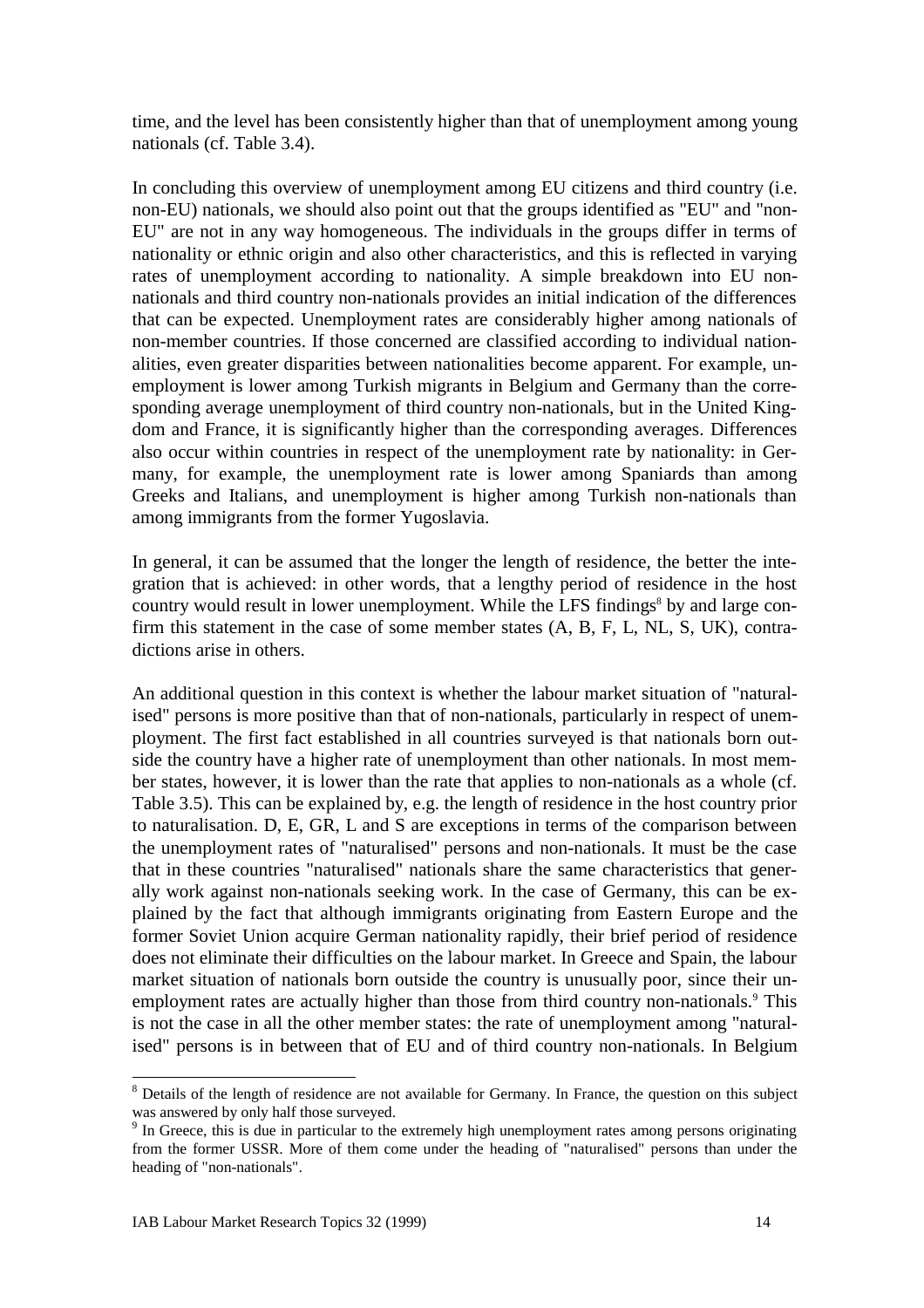and Ireland, unemployment rates are actually lower among "naturalised" persons than among non-nationals from EU countries.

### **3.2.1 Explanation of the differences in unemployment rates:**

#### **3.2.1.1 Level of education of nationals and non-nationals**

As has been demonstrated, the labour market situation of non-nationals in the EU is considerably less favourable than that of nationals. This applies in particular to persons from non-member states. It is not possible to go into detail here about the multitude of social and economic reasons for this, some of which are due to the specific characteristics of individual countries, and some of which apply to all countries. However, the LFS provides some indications of relevance to the labour market, i.e. are non-nationals subject to greater risks on the labour market than nationals because of their qualifications, their occupations or the sectors of the economy where they normally work.

A general education, vocational training and good knowledge of the language are important for the social integration of non-nationals; such skills are becoming increasingly indispensable to get a job. In recent years, simple unskilled occupations have become increasingly less important, and at the same time there has been an increase in the demands made in respect of employees' qualifications and willingness to undergo further training. Inadequate education or vocational training increases the risk of unemployment and reduces the possibility of obtaining a job of any kind. A low level of education poses problems not only for non-national immigrants, but also for the second generation. "Immigrant children tend to finish their education earlier, to obtain lower qualifications in final examinations, and to drop out from education more frequently" (Salt 1994, p. 28). Problems at school are apparent to differing extents among different nationalities; in the Netherlands and Germany, for example, Turkish children and young people are particularly subject to such problems (cf. UN 1994, pp. 56 ff.). Having parents in a comparatively poor socio-economic position or particular traditions and values, family size, language problems, etc., can all have a negative effect on performance at school. At the same time, there may also be some nationalities whose children tend to achieve better results than young nationals (e.g. children of Chinese origin in the United Kingdom).

The level of education of those surveyed is recorded in the LFS.<sup>10</sup> Differences between nationals and non-nationals *within* EU member states in respect of education provide indications of the varying positions on the national labour market, even if it must be assumed that first generation non-national labour force members have not usually been

<sup>&</sup>lt;sup>10</sup> The level of education means the highest completed level of general or further education, or of vocational training or study.

Lower level of education: dropped out of secondary education before normal minimum school leaving age; no practical in-house vocational training.

**Medium level of education**: completed secondary education, or has had vocational training (in Germany: in the "dual" system).

**Higher level of education**: completed some higher education, a degree, or a doctorate, or completed training at a vocational training establishment in the non-university further education sector.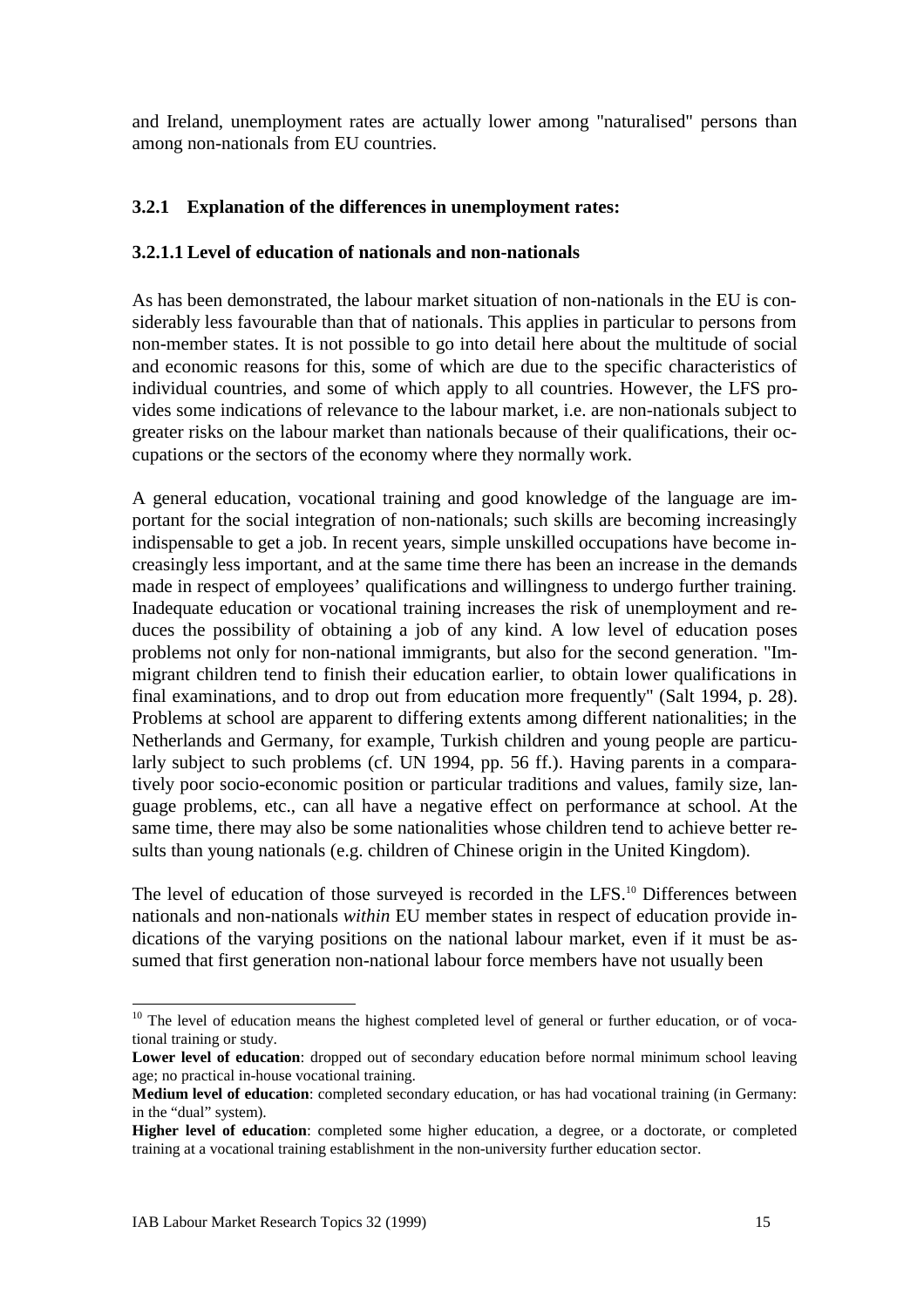through the host country's education system. A comparison of levels of education as broken down into the rough categories lower/medium/higher reveals that, in the majority of countries, there is a considerably higher proportion of workers with a lower level of education among third country non-nationals than among nationals (cf. Table 3.6 and Figure 3.4). This does not, however, apply to the countries in the south of the EU (E, GR, I, P), nor to Ireland and Sweden. With regard to completion of the highest level of education, the proportions are reversed in the countries in the south of the EU and in Ireland and Sweden: more third country workers than nationals have a higher level of education. In contrast, in A, B, D, FIN, F, L and NL, fewer non-nationals from third countries than nationals are very well educated.

Differences in the level of education of in the labour force are also found when comparing nationals and EU citizens. In eight of the member states surveyed, the proportion of EU non-nationals who have a lower level of education is also higher then the proportion of nationals (B, D, FIN, F, L, NL, S, UK). They include the EU countries with the largest EU labour force in absolute terms (B, D, F, UK). In some of these countries, EU nonnationals also have a higher level of education comparatively less frequently than nationals (B, D, FIN, F, UK). In other EU member states, however, the opposite is true: more EU non-nationals in the labour force have a higher level of education than nationals or third country non-nationals (A, DK, E, IRL, I, NL, P).

If the levels of education of EU and of third country non-nationals in the labour force are compared, it also becomes clear that the percentage of those with a lower level of education is usually considerably higher among third country non-nationals. Exceptions to this are France and the UK, where these percentages are approximately the same for EU and for third country non-nationals, and Ireland, Portugal and Sweden, where EU nonnationals more frequently have had a lower level of education than third country nonnationals. Thus it can be established that the level of education of nationals and of citizens of EU countries tends to be higher than that of third country non-nationals, but that differences arise in some individual countries. In southern Europe and Ireland, nonnationals in general tend to have a higher level of education than nationals. And in some EU countries, such as Belgium, Germany, France and the UK, the level of education of non-nationals *in general* is lower than that of nationals. This is usually also true of young people and young adults.

The question arises as to whether a lower level of education is associated with higher unemployment. Table 3.7 shows unemployment rates by highest level of general education completed. In the EU member states, usually the unemployment rate of nationals falls steadily as the level of education rises. Without exception, nationals who have a degree are least affected by unemployment. The same is true of EU non-nationals, but the unemployment rates are usually higher, although they are sometimes a little lower than among comparable groups of nationals. As one would expect, with the exception of Spain, Finland, Ireland and Italy, unemployment rates are higher almost everywhere among third country non-nationals at every level of education than the comparable rates for nationals and EU non-nationals. Moreover, in the case of third country non-nationals, even persons with the highest level of education have higher or only slightly lower unemployment rates than persons in the other categories with lower levels of education (e.g. Germany, France). Furthermore, only in a few countries (Austria, Belgium, UK) is a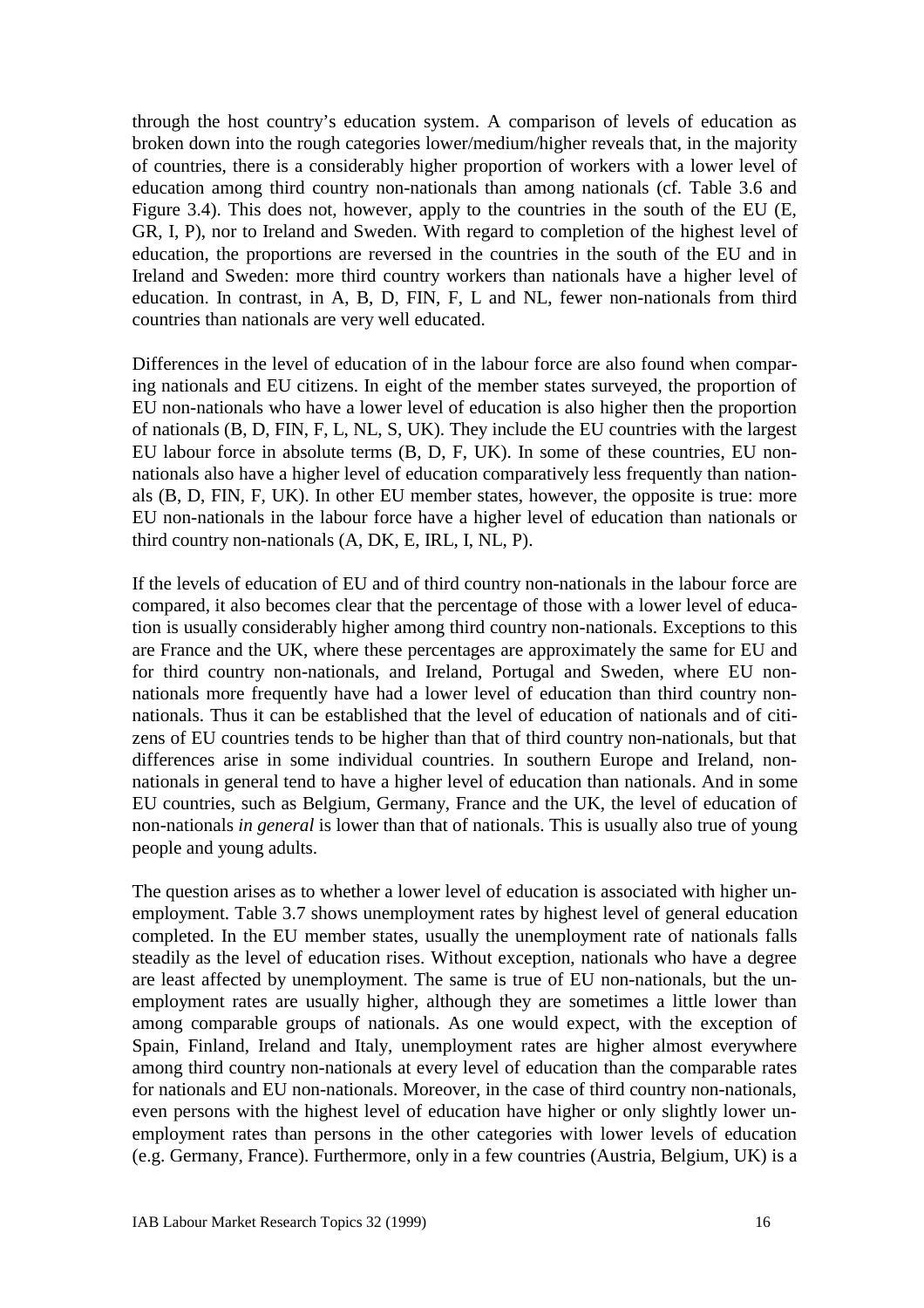steady decrease in unemployment rates apparent in line with an increasing level of education.

### **3.2.1.2 Previous employment of the unemployed: Occupations and sectors of the economy**

The level of education is also reflected in the occupational structure and the sectors of the economy in which nationals and non-nationals are most frequently employed. Huge differences are apparent in this connection in respect of those in employment (cf. section 3.2). These differences are also apparent in most cases in respect of the unemployed whose last period of employment was not more than three years ago.<sup>11</sup> The value of the findings may be limited because of the high "no answer" rate, but it is still noteworthy that in most countries the proportion of workers in unskilled occupations is considerably higher among unemployed non-nationals than among unemployed nationals (A, B, D, DK, I, L, UK) (cf. Table 3.8). This applies in particular to third country non-nationals, and also, in the case of A, D, DK and UK, to EU member state non-nationals. However, quite a number of currently unemployed non-nationals previously worked as managers and professionals in Spain (especially EU non-nationals), Ireland and the United Kingdom (especially third country non-nationals). Differences also occur in respect of the sectors of the economy in which unemployed persons were last employed (cf. Table 3.9). In most of the countries for which data is available, more non-nationals were previously employed in industry (in particular third country non-nationals) than nationals. This not the case in Spain and Ireland, nor among EU non-nationals in Greece, Luxembourg and the Netherlands only. Comparatively similar structures are found among nationals and non-nationals in the United Kingdom in respect of the sectors of the economy in which the unemployed were last employed.

To summarise, it can be stated that to some extent the higher unemployment rate found among non-nationals can be explained by the comparatively lower level of education and the associated occupational structure. In the past few years, there has been a decline in the number of posts available to poorly qualified workers, while there has been an increase in posts in sectors involving more highly qualified employees in particular. However, there has also been an increase in the number of posts available for poorly qualified workers in high-growth areas of the service sector (e.g. in hotels and restaurants) (cf. European Commission 1996, p. 115). In most countries, non-nationals and, in particular, third country non-nationals, have a lower level of education on average than nationals this has a negative effect on their position in the labour market. In addition, many nonnationals who were unemployed in 1995 had previously worked in unskilled occupations. It is also clear that even non-nationals with educational qualifications have a higher rate of unemployment than comparable nationals. This shows that other factors, not taken into account here, are also to some extent responsible for the poorer labour

 $\overline{a}$  $11$  The unemployed and those not in employment were asked to give their occupation and sector of the economy where they last worked, provided that this was not more than eight years ago. In some countries, however, this data was not collected (FIN, F, NL, S), and the "no answer" rate is also very high. In some cases the question about the last occupation practised is answered by less than 60% of unemployed nonnationals; this is especially true of third country non-nationals.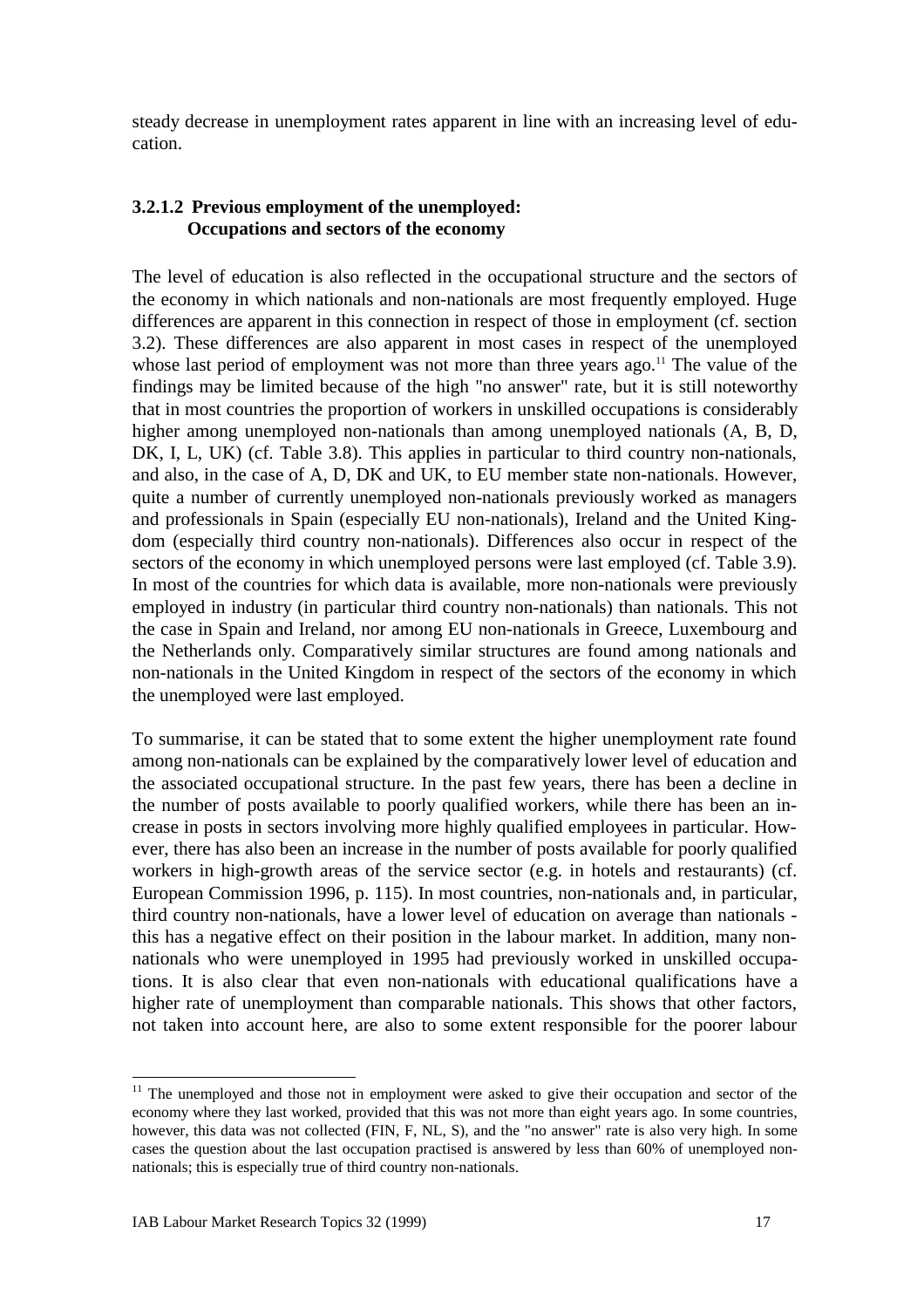market situation of non-nationals (discrimination, among other things).<sup>12</sup> It should be stressed that there can be considerable differences between the situation of EU nonnationals and that of third country non-nationals. As a rule, EU citizens have a better position in the labour market.

### **3.3 Participation in employment**

Like unemployment rates, employment rates also provide an opportunity to identify differences in the position of nationals and non-nationals in the labour market. The employment rate represents persons in employment as a percentage of the reference population. It differs from the *activity rate* (the activity rate represents the labour force [persons in employment and unemployed persons] as a percentage of the reference population) in that it expresses active participation in employment. In contrast, the activity rate also includes unemployment as an element of "active" participation in events on the labour market.<sup>13</sup> In the authors' opinion, the employment rate is suitable for assessing the labour market position, since employment makes it possible for individuals to support themselves by their own efforts and fundamentally determines their position in society. Furthermore, participation/non-participation in employment is not simply based on a decision by the individual, but is also greatly determined by labour market barriers and the labour market situation - e.g. by the level of unemployment.

Overall, employment rates in the EU member states range from 37% in Spain to almost two-thirds in Sweden (cf. Table 3.10 and Figure 3.5). In this connection, there are considerable differences between nationals and non-nationals across member states. In most cases, employment rates are higher for nationals than for non-nationals as a whole (B, DK, FIN, F, IRL, NL, P, S, UK). However, in some of these countries - Denmark, France and the Netherlands - the employment rate of EU non-nationals significantly exceeds that of nationals. In Austria, Spain, Greece, Italy and Luxembourg on the other hand, the employment rate of non-nationals overall is considerably higher than that of nationals, while in Germany it is only slightly higher. As has already been established, the unemployment rate among EU non-nationals is usually lower than that of third country nonnationals. This is reflected in the inverse rate for percentages in employment. These percentages are lower for EU non-nationals only in Austria, Spain, Greece and Portugal, and in all other cases they are considerably higher. In Germany and France, for example, the difference between EU non-nationals and third country non-nationals amounts to approximately 10 percent.

#### **3.3.1 Employment rates of women and young people**

The authors believe particular attention should be paid to the employment rate of female non-nationals in assessing integration: in the initial phases of the migration process that

 $12$  With regard to the part played by discrimination in the recruitment of non-nationals or ethnic minorities, see the studies of individual countries by the International Labour Office in its "International Migration Papers" series, Geneva.

<sup>&</sup>lt;sup>13</sup> In the case of unemployment, the search for a job counts as "active".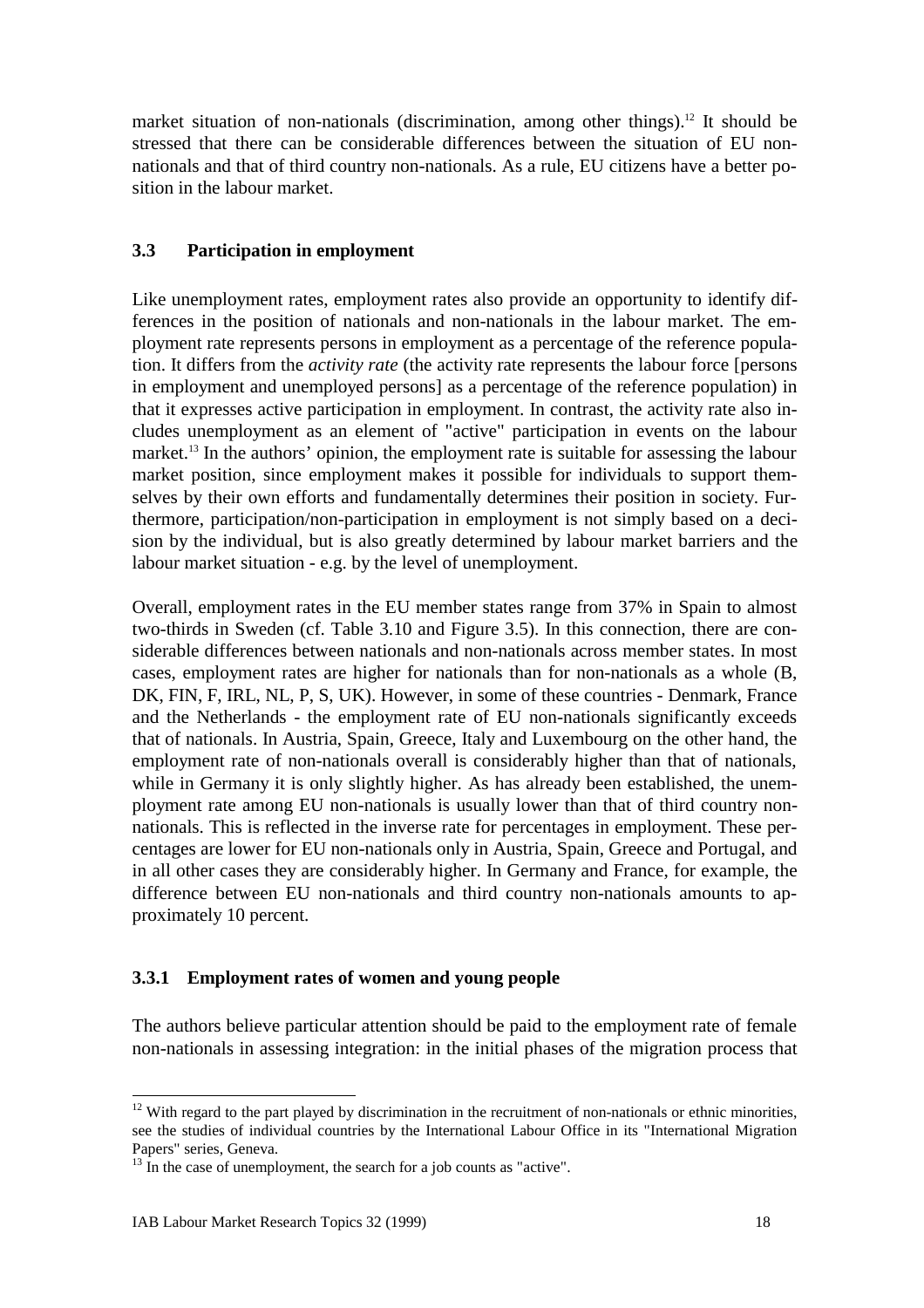is often typical of Europe, those who migrate are mainly male.<sup>14</sup> They are seeking work where they can earn more than in their country of origin. Hence the activity rate of male non-nationals is high. As an indicator of integration into the labour market, it would not be very meaningful, since employment was the reason why they came. The situation is different in the case of the wives of non-nationals, who often follow their partners. Employment was not originally the sole reason for these women to immigrate.

It is harder for female non-nationals to find employment than it is for female nationals or male non-nationals. Their unemployment rate is usually higher than the overall rate for non-nationals and considerably higher than the unemployment rate among female nationals. While male employees usually make contacts via their work environment, which facilitates socialisation in the host country, this is difficult for female non-nationals. Moreover, access to the labour market is often made difficult for them by inadequate knowledge of the language and lack of qualifications. These factors represent an obstacle to integration. In addition, it can be assumed that female non-nationals will be found to an even greater extent than male non-nationals in less attractive, poorly paid jobs, which are also insecure (dependent on economic factors, fixed-term, likely to be terminated at any time, etc.).

The specific labour market problems of female non-nationals lead to differing employment rates when compared with female nationals. The activity rates of female nonnationals and nationals should converge over the course of time, which would represent progress towards integration.15 Thus the difference between the two activity rates can be regarded as an indicator of integration or non-integration into the labour market. This is discussed below.

With the exception of Sweden, the employment rates of women are considerably lower than those of men in all the EU countries, regardless of nationality. This results both from the fact that unemployment is usually higher among women and from the fact that to a great extent women assume family responsibilities and abstain from paid employment. Although this basically applies to female nationals as well as to female nonnationals, in two-thirds of all member states the employment rate is higher for female nationals than for female non-nationals in general (B, D, DK, FIN, F, IRL, NL, P, S, UK) (cf. Table 3.10, and Figures 3.6-3.18 for individual member states). Apart from Germany, these are all EU member states in which a difference was already apparent between nationals and non-nationals in respect of the overall employment rate. In most cases, however, the differences in the employment rates of female nationals and female non-nationals amount to over 10 percentage points (B, DK, F, NL, P, S). Admittedly, in a few EU member states female non-nationals have a higher employment rate (A, E, GR,

<sup>&</sup>lt;sup>14</sup> W.R. Böhning describes the four phases of the migration process: at the start of an immigration process, younger unmarried males arrive seeking work. During the next stage, it is still mainly men who come, but this time they are married men. In the third phase, the spouse and children follow. Now that the family is there, and as the length of the stay in the host country increases, people are increasingly prepared to stay in that country for ever. Multicultural networks come into being: non-nationals open shops for their fellow countrymen and set up companies, places are established for them to practise their religion, and so on (cf. Böhning 1984, pp. 81 ff.).

<sup>&</sup>lt;sup>15</sup> This is the argument put forward in, for example, Marchand 1991, p. 36, and Haut Conseil à l'Intégration 1991, pp. 41 f.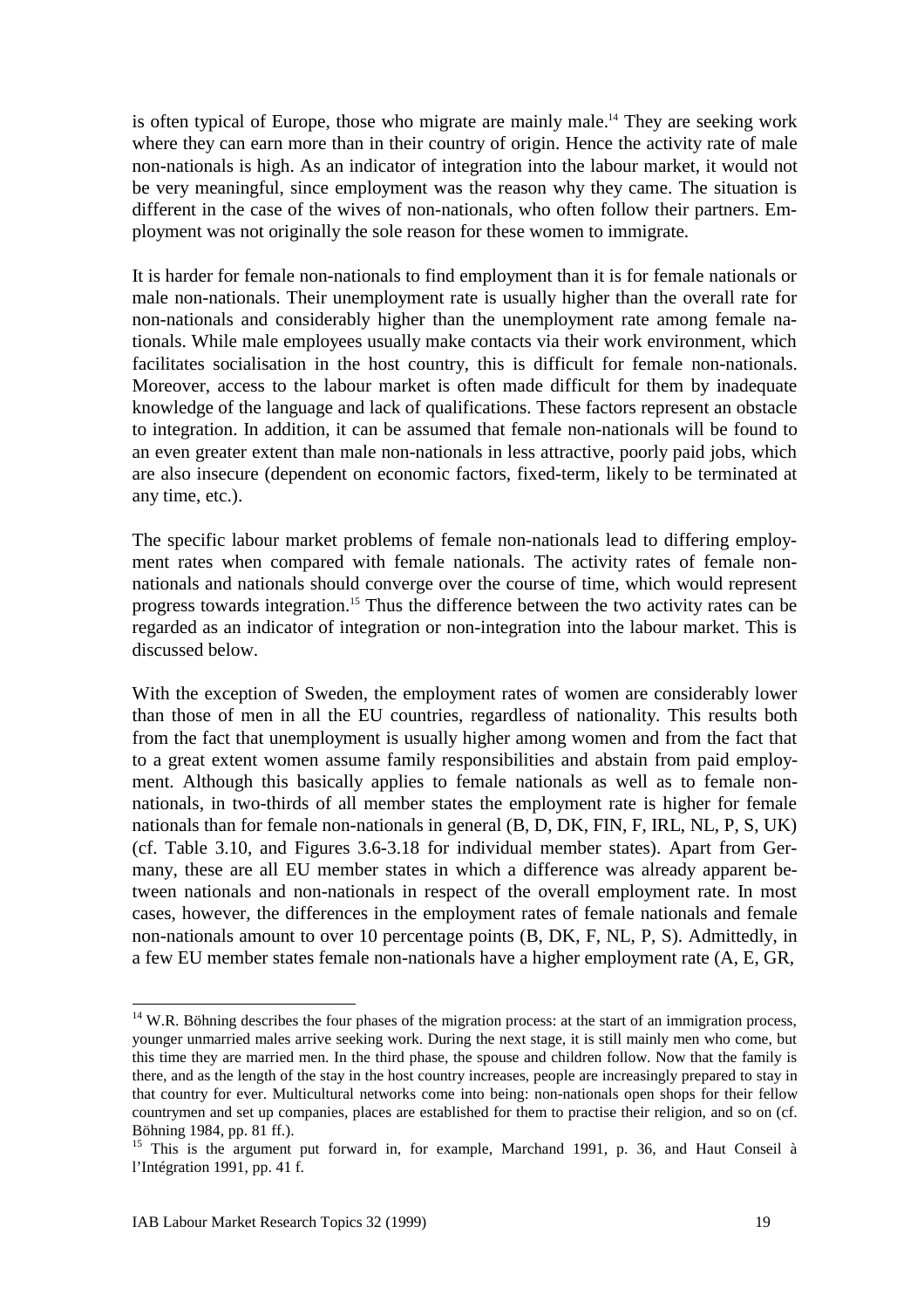I, L). With the exception of Austria, however, these are countries in which the level of employment among female nationals is very low. In 1995, the employment rate of female nationals was below a third in Spain, Greece, Italy and Luxembourg. Except in A, E, FIN, P and S, the level of employment among female non-nationals from EU member states is higher than that for female non-nationals as a whole.

Trends similar to those described above are also apparent in respect of the participation in employment of young people under 24 (cf. Table 3.10 and Figure 3.19). As a rule, the employment rates of young nationals are higher than those of non-nationals in general (exceptions: E, FIN, GR and L). In most member states, young EU non-nationals also participate in employment relatively more frequently than young third country nonnationals (exceptions: A, FIN and GR).

Employment rates in individual member states have remained relatively consistent over time (cf. Table 3.11). Employment rates among women have increased in some EU member states, such as B, D, IRL, P and, in particular, in the Netherlands, where there has been an enormous increase in jobs, especially part-time jobs, in the past few years. However, this applies to female nationals in particular, and is apparent in respect of female non-nationals in only a few member states, often exclusively in respect of EU nonnationals (e.g. IRL, F) (cf. Table 3.12). In the case of young people and young adults, however, there has been a decline in employment rates among nationals in the EU, whereas the rates among non-nationals have remained comparatively stable over time (cf. Table 3.13).

In all member states the employment rates of "naturalised" women are lower than those of female nationals, except in the case of Spain and Ireland, countries with a tradition of very low female employment (cf. Table 3.14). In comparison with female non-nationals, however, it is apparent that in most member states, the employment rates of female nonnationals as a whole, and especially of third country non-national females, are considerably lower than those of "naturalised" persons. As was already seen with unemployment rates, this comparatively positive labour market position of "naturalised" persons is not found in D, E, GR, L or Austria.

### **3.3.2 Employment by occupation and sector of the economy**

Differences between nationals and non-nationals are found not only in levels of employment, but also in occupational structure. In the case of non-national workers, the occupational structure is closely associated with their level of education, and is one reason for their weaker position on the labour market. It should be noted that in and of itself, an occupation provides only limited information about an individual's position in an occupational hierarchy. Specific cases such as "professional", "manager" or "unskilled worker" are exceptions to this. There are pronounced variations in the distribution of occupations according to nationality and EU member state (cf. Table 3.15). However, a feature common to most countries is that many migrants from non-member states work in unskilled occupations - over 20% in all member states except F, P, IRL and UK while in some member states the figure may exceed 30% (A, E, GR, I). The corresponding percentages for nationals and EU non-nationals are significantly lower. However, highly qualified workers from non-member states are also found in the professions and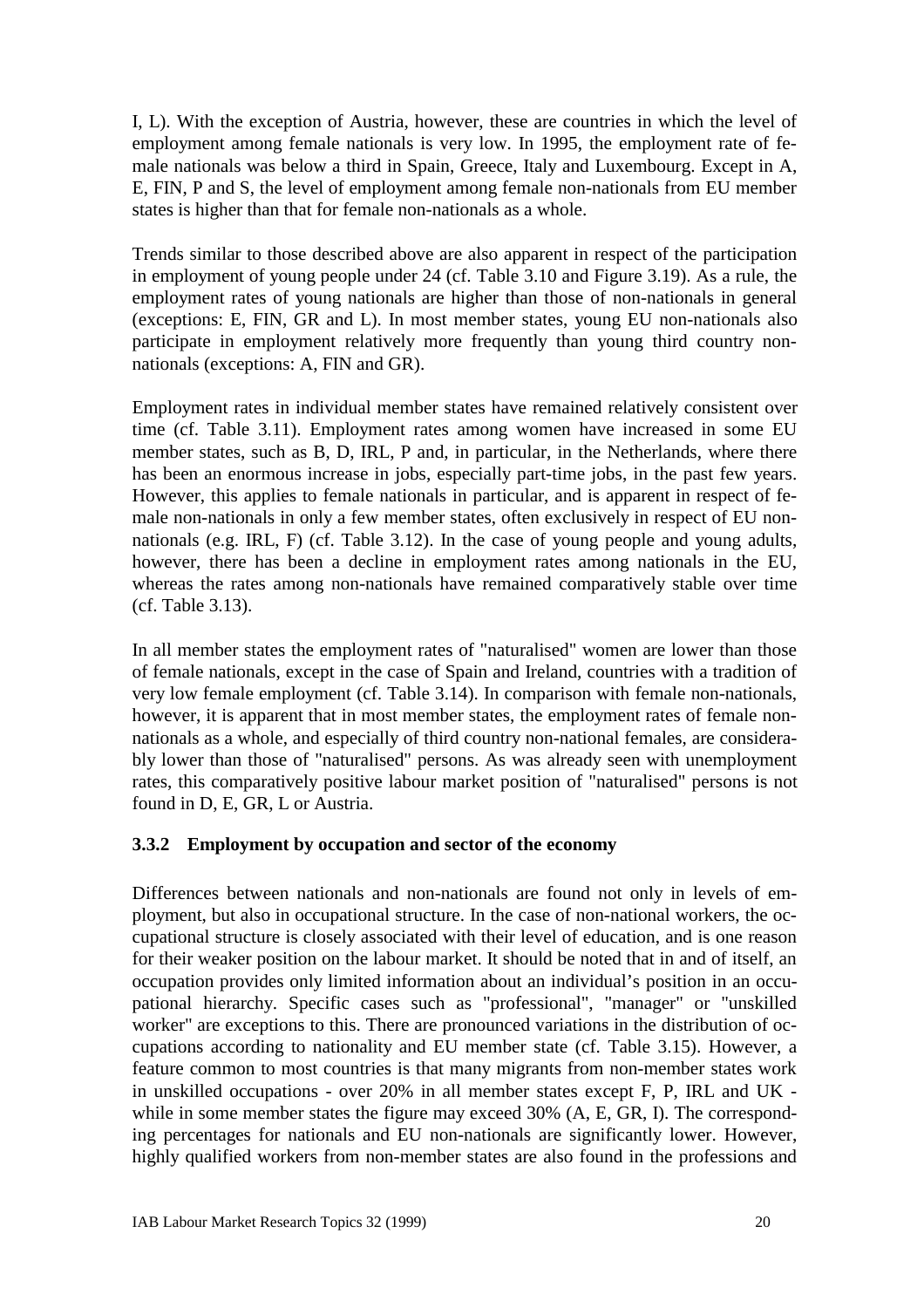in management posts. They account for the majority of employees from non-member states in Portugal, Ireland and the United Kingdom. A large number are also employed in office or service occupations.16 On the other hand, in the remaining EU member states, the largest numbers of third country non-nationals work mainly in unskilled or in trade occupations, or as assemblers, or in service occupations. The pattern of occupations of EU non-nationals varies from member state to member state: in Germany and France they also work primarily in unskilled or trade occupations, and as assemblers, while in A, E, GR, I, NL, IRL and UK, they mostly work as managers, professionals, technicians and in the service sector.

Differences also occur in respect of sectors of employment. There has been a fundamental increase in employment in the service sector across Europe. In contrast, there has been a decrease in jobs in agriculture and industry. Between 1980 and 1993, the number of employees in these sectors fell by some 13 million throughout the EU (cf. European Commission 1996, p. 103). A look at the distribution of those in employment by the three sectors of the economy and by nationality shows that, between 1986 and 1995, the percentage of nationals employed in the service sector in all EU countries increased, as did the percentage of non-nationals in most member states (cf. Table  $3.16$ ).<sup>17</sup> Over this period, in Belgium, Denmark, France and the Netherlands the percentage was considerably higher for nationals than for third country non-nationals and, with the exception of the Netherlands, was also higher for EU non-nationals. It is true that in these countries the percentages of non-nationals employed in the service sector rose faster than those of nationals, which means that the change in the employment structure of non-nationals was more pronounced. In the countries of southern Europe (in this case, E, GR and P only), and in Ireland and the UK, the opposite is true, with a higher percentage of non-nationals working in the tertiary sector in 1986-95. The greatest differences between nationals and non-nationals are found in manufacturing, construction, and hotels and restaurants (cf. Table 3.17). In these areas, in many EU countries a higher percentage of third country non-nationals than nationals is employed and, in some cases, also more EU nonnationals than nationals. In Germany, for example, over a third of non-nationals work in manufacturing, but only just under a quarter of nationals. In the countries of southern Europe, quite a high proportion of non-nationals are also employed in private households, around 20% in Spain and Greece, for example.

Thus it is clear not only that the labour market position of non-nationals is less favourable as regards unemployment, but also that in many EU countries their employment rates are lower than those of nationals. This applies to women in particular. As a rule, the employment rate is higher among EU non-nationals than among third country nonnationals, and in some cases their employment rate is actually higher than that of nationals. Many non-nationals work in unskilled occupations, i.e. in jobs all too easily lost in the event of restructuring. Individual member states are characterised by particular features, however. In certain countries, a large proportion of non-national individuals are

<sup>&</sup>lt;sup>16</sup> According to the International Standard Classification of Occupations, service workers include personal and protective services workers (e.g. nurses, etc.), protective services workers, salespersons, and models (cf. EUROSTAT 1993, p. 35).

 $17$  However, this does not necessarily mean that employment figures in the service sector have actually increased for all groups of nationalities. A reduction in jobs in the other two sectors, with employment remaining at the same level in the tertiary sector, also brings about this result.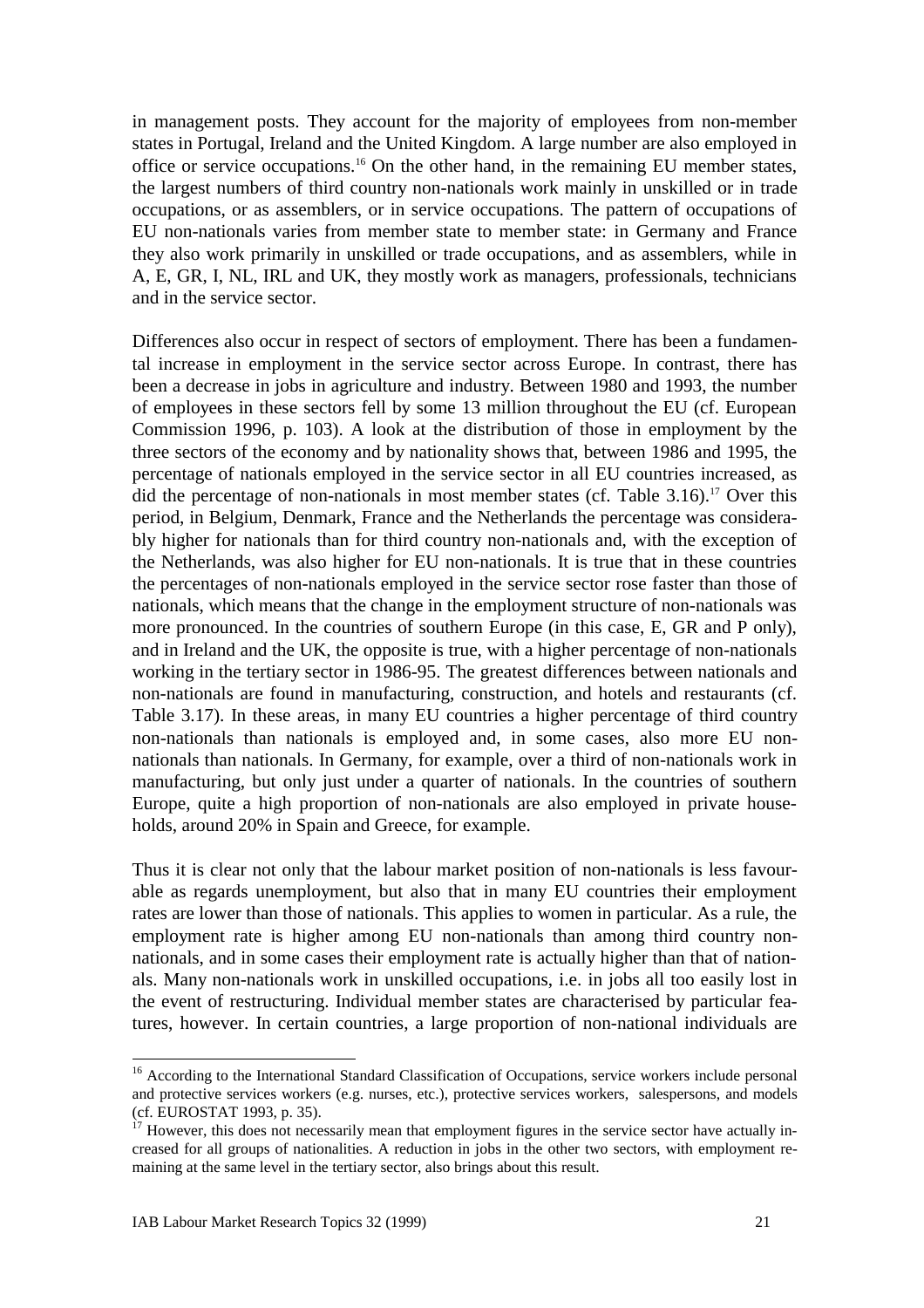well qualified and have positions that reflect this. The differences between countries reflect, among other things, the multitude of reasons for migration and the varying structures of the migrant populations. Thus, in Germany, for example, many EU nonnationals, particularly former guest workers and their families, have a relatively low level of education and are found in occupations that reflect this, while in Portugal, on the other hand, a large proportion of EU non-nationals work as managers or professionals.

### **3.4 Self-employment**

The percentage of self-employed non-nationals in the overall employment of nonnationals may offer another indicator to the degree of integration of non-nationals/ethnic groups into the labour market. Usually, the decision to become self-employed can only be taken once an individual has researched the local market, which presupposes a certain amount of familiarity with the local environment. Setting up a self-employed business also indicates the likelihood of long-term residence in the host country. The fact that it is possible for a non-national to set up a company clearly indicates that access to this area of the host country's labour market is relatively open. Open access to the labour market usually encourages integration.

Access may be restricted for non-nationals if the practice of certain forms of selfemployment is associated with the nationality of the country of residence. Access may also be limited because it is difficult for non-nationals to fulfil the conditions for admission to forms of self-employment. In Germany, for example, the master craftsman's qualifying examination [*Meisterprüfung*] must be passed before one can manage a trade business. This examination requires a recognised course of occupational training to have been completed first. Non-nationals who have not passed through the German vocational training system are unable to meet this requirement.<sup>18</sup>

As a consequence, the percentage of self-employed non-nationals can, with some justification, be regarded as an indicator of integration into the labour market. Some caution is called for, however: the circumstances under which self-employment is taken up and the type of company involved must also be taken into account. For example, have nonnationals been "compelled" to become self-employed because of the difficult labour market situation? What income can they achieve from it, and to what extent are these businesses capable of surviving? More information on the creation of such companies and their nature is required before these questions can be answered.

Table 3.18 shows trends in the rates of self-employment (cf. also Figure 3.20). In general terms, it can be said that in the course of a ten-year comparison, the rates for nonnationals increased between 1985 and 1995 (exceptions: GR, UK, NL), and that in many cases they are almost the same as those for nationals. The second point the table makes clear is that self-employment rates among EU non-nationals are usually higher than the average rates for non-nationals as a whole and, in some cases, is actually higher than

<sup>&</sup>lt;sup>18</sup> About two-thirds of all young Germans go through this vocational training system. Training usually takes three years. It should also be pointed out that, in the context of the single European market, the master craftsman's qualifying examination is no longer a prerequisite for EU citizens to set themselves up in self-employment in a trade.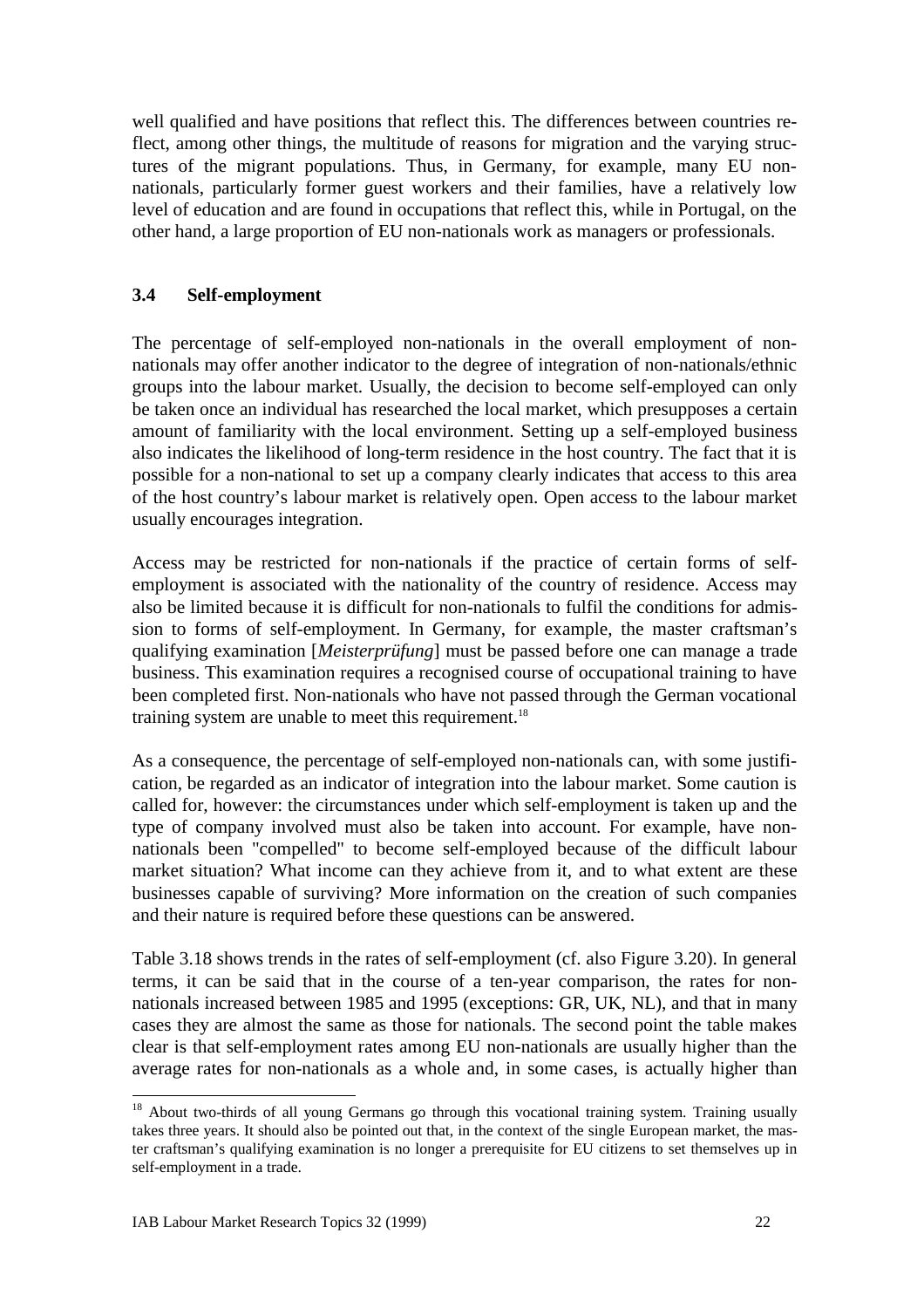those for nationals, e.g. in Belgium, Germany, Denmark, Italy and the UK. No EU-wide pattern is visible in respect of the self-employment rates of "naturalised" persons. In some countries "naturalised" persons have the highest self-employment rate of any category (e.g. B, F, UK), while in others their self-employment rate is significantly lower than those of the other categories.

### **4. Summary of findings**

The aim of this study was to begin by showing the size and structure of the non-national population and the non-national labour force in the 15 EU member states. On the basis of this, the authors investigated whether there are relevant differences between the labour market situation of the national and non-national labour forces. Unemployment, employment and self-employment are key indicators for the labour market position. Since in many respects the position on the labour market partly determines an individual's position in society, successful integration into the labour market plays a fundamental role in the integration of non-nationals into the host society.

Non-nationals surveyed were divided into EU non-nationals and third country nonnationals. This means that the same nationality groupings were investigated in every country. In all EU member states, under the law EU citizens are equal to nationals on the labour market. In some member states, however, this classification may mean that groups of non-nationals with a similar social background are not regarded as one unit (e.g. guest workers in countries formerly applying to accede to the EU). A further problem arises with regard to determining the size of the non-national population. Its size is influenced by legislation on naturalisation, and naturalisation rates vary from member state to member state. In order to take these differences into account to some extent, the authors have sometimes resorted to using the category "born outside the country". In addition, the data available only makes it possible to compare a cross-section at certain points in time. However, the time dimension of labour market integration (the occupations of immigrants and subsequent generations over time) can really only be researched satisfactorily with the aid of longitudinal studies.

Despite these limitations, very revealing results were obtained. The most important are summarised below:

Although there has been an increase in the absolute figure of non-nationals in the EU as a whole, there has been a slight decrease in the figure for non-nationals as a percentage of the population. Both facts also apply to the labour force. In 1995, the proportion of non-nationals in the labour force was below 5% in most member states (exceptions: A, B, D, F, L), and in some countries it was even well below 2% (DK, FIN, GR, I, P). During the time period under consideration there have been no striking waves of immigration, either from non-member countries or within the EU. In the case of some EU member states, however, a constant increase in the non-national labour force was seen - in Germany and Luxembourg, for example. The percentage of EU non-nationals in the nonnational labour force has fallen since 1986. This percentage varies widely from one member state to another, but in most cases it is below 50% (exceptions: B, IRL, L, P).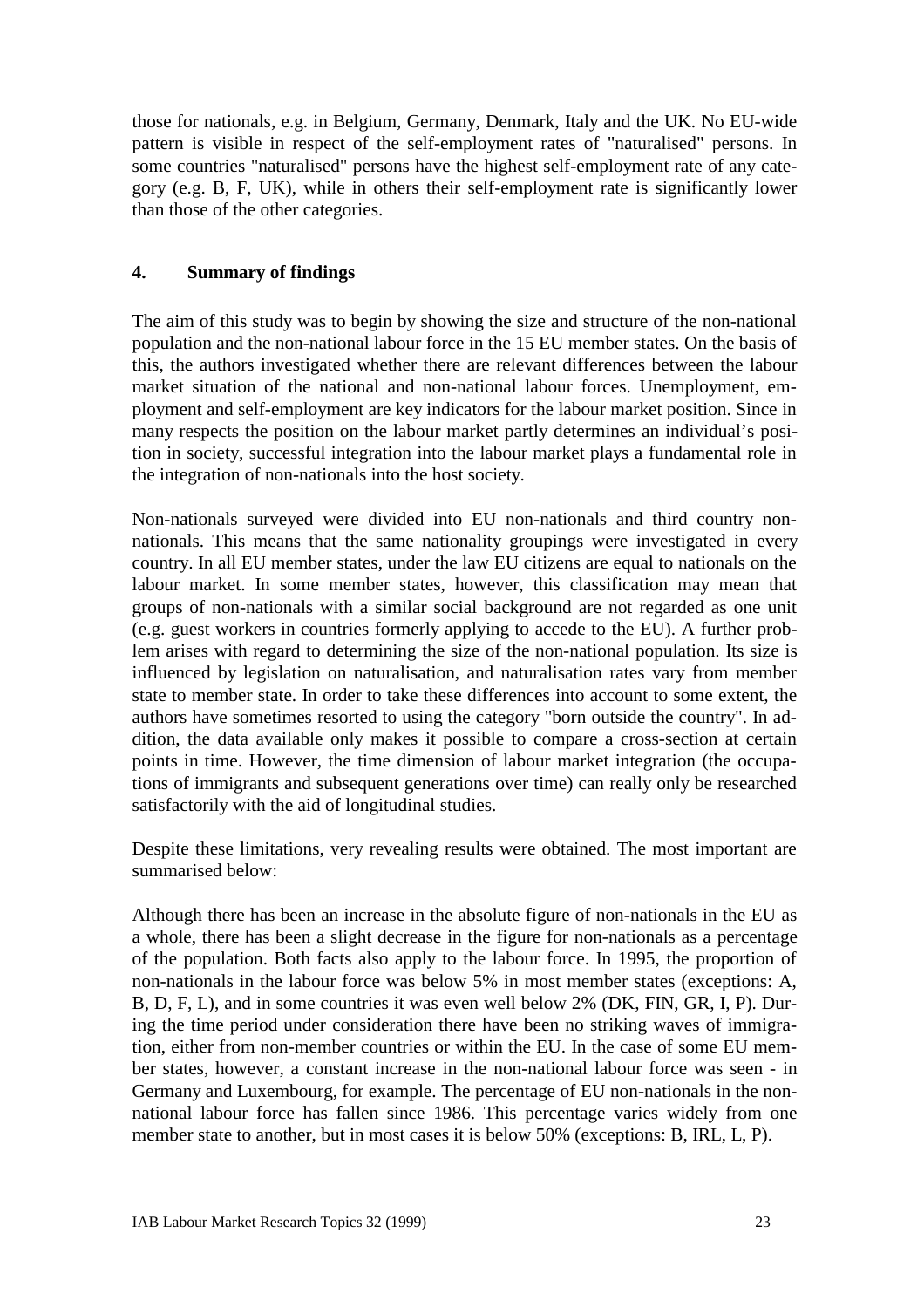There are very pronounced differences in the labour market positions of nationals and non-nationals in all the EU member states. It is notable that the **unemployment rate** of non-nationals is higher than that of nationals everywhere, and in some cases considerably higher. The unemployment rate of the EU non-national labour force usually lies between the corresponding rates of nationals and of non-nationals as a whole. In some member states it differs only slightly from the unemployment rate of nationals. Female and young non-nationals are particularly seriously affected by unemployment. The differences between the unemployment rates of nationals and non-nationals have also changed only slightly over time. It should also be pointed out that very heterogeneous groups of people may be concealed within the categories of EU non-nationals and third country nonnationals. This is reflected in very different unemployment rates expressed by nationality.

To some extent, the differences in the unemployment rates can be explained by the fact that the level of education is usually lower among non-nationals. Great differences are apparent between EU countries in this respect. In some countries, the level of education of the EU non-national labour force is, in general, higher than that of third country nonnationals. In contrast, in the countries of southern Europe and in Ireland, the level of education of non-nationals is higher on average than that of nationals. In these countries, a comparatively large number of non-nationals are also found in management posts or in the professions. Although the non-national workforce contains a certain number of highly qualified migrants in all the EU member states, the majority of non-nationals are found in occupations requiring only very limited qualifications.<sup>19</sup> It is also more difficult for non-nationals to advance in their occupations. If they move from manufacturing to the service sector, they come into competition with nationals, especially in the case of activities requiring qualifications. In this context, in addition to training, skills such as good presentation in terms of language and written material, ability to deal with customers, appearance and manner, etc., also play a role. In these cases, preference is often given to nationals. Similar mechanisms apply to the employment of young non-nationals. The LFS data shows that even non-nationals with training and qualifications frequently have a higher unemployment rate than comparable nationals. This demonstrates that additional factors, not ascertainable here, are also responsible for the less favourable position of non-nationals on the labour market (e.g. discrimination).

In addition to unemployment, the **employment rates** (percentage of those in employment in the comparable population) also provide indications of the labour market situation. It is noteworthy that the employment rates of female non-nationals are significantly lower than those of female nationals, with the difference being greater in the case of third country non-nationals than in the case of those from EU member states. This cannot be explained simply by differences in behaviour in respect of employment. Taken together with the disproportionate levels of unemployment, the lower employment rates indicate additional problems on the labour market.

For a number of reasons, **self-employment** can be seen as an indicator of integration. The LFS shows that, in general, the self-employment rates of nationals and non-nationals

 $\overline{a}$ <sup>19</sup> In recent years there has been an increase in the migration of highly qualified individuals seeking work, many of whom are employed by international companies (cf. Salt 1994, p. 16, or Straubhaar/Wolter 1997, pp. 174 ff.).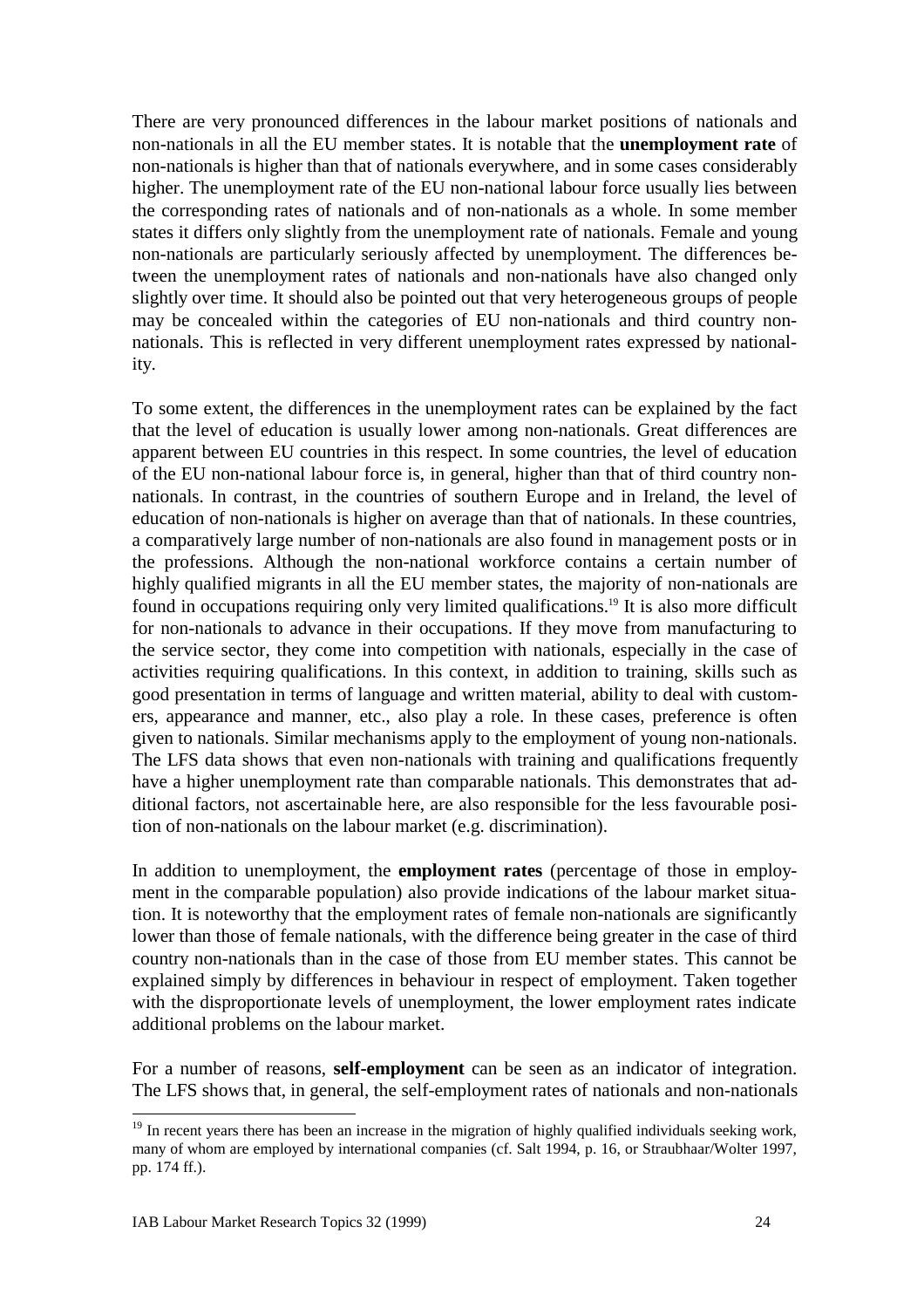have become broadly similar. Self-employment is found more frequently among EU nonnationals, whose rate of self-employment is higher than that of nationals in some countries. However, these figures provide no information about the circumstances in which self-employment is taken up (for example, self-employment may also be chosen because other opportunities on the labour market are poor), nor about the financial viability of such companies.

To summarise: the authors have established that the labour market position of nonnationals, and especially of third country non-nationals, is significantly worse than that of nationals. The labour market problems faced by particular groups of persons (women, young people, the poorly qualified) are exacerbated in the case of non-nationals. This is fundamentally the case in all 15 EU member states, and the situation has improved very little in recent years. The increase in unemployment rates currently being registered in many EU member states is likely to exacerbate the situation of non-nationals on the labour market even further.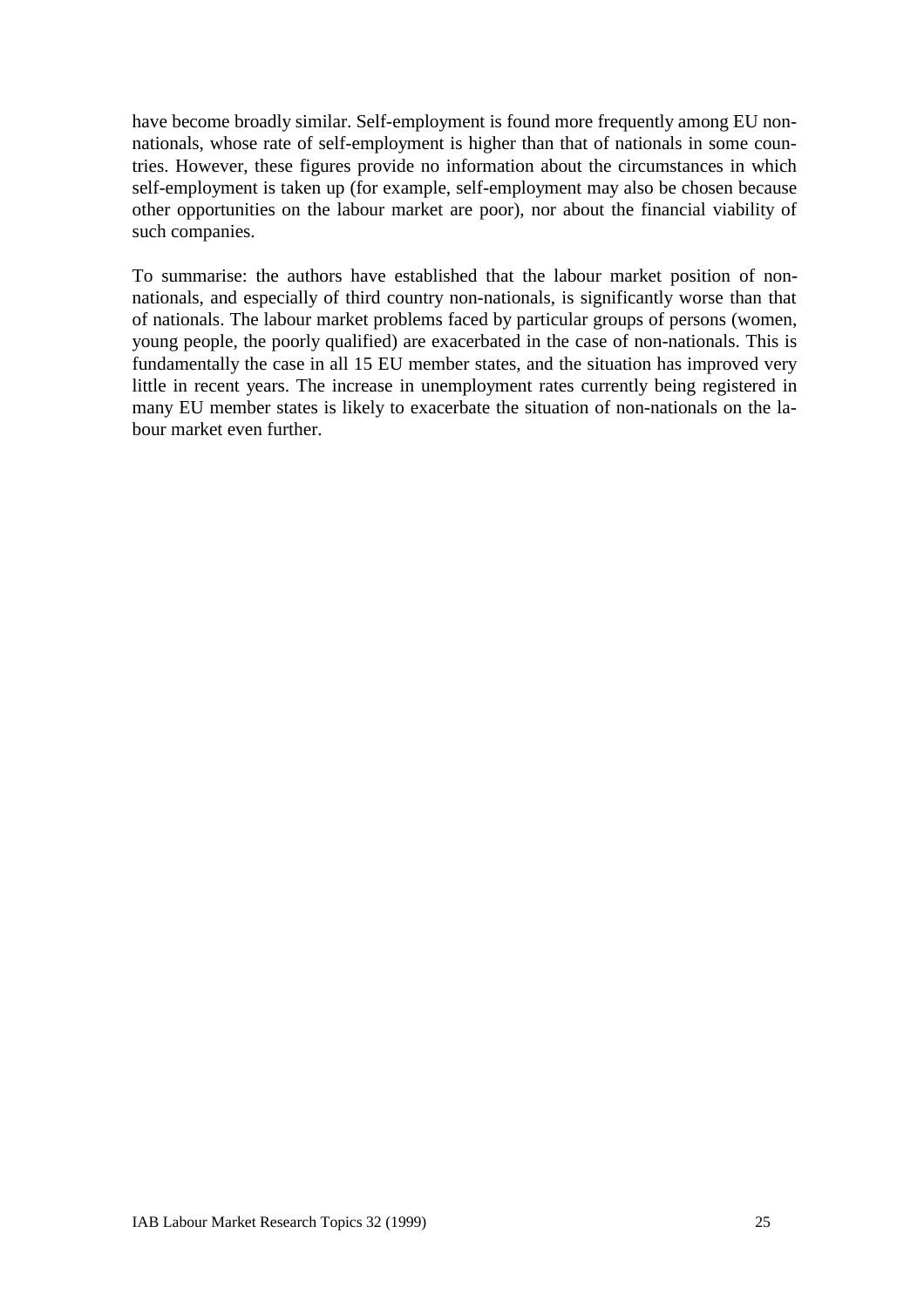#### **5 References**

Bauböck, Rainer (1994): The Integration of Immigrants, Council of Europe, Strasbourg

Böhning, W. Roger (1984): Studies in International Labour Migration, London

Böhning, W. Roger/Zegers de Beijl, R. (1995): The Integration of Migrants in the Labour Market: Policies and their Impact, International Migration Papers No. 8, Geneva

Broeck, Julien van den (ed.) (1996): The Economics of Labour Migration, Cheltenham

Castles, Stephen/Miller, Mark J. (1993): The Age of Migration, London

Collinson, Sarah (1993): Europe and International Migration, London

European Commission (1996): Employment in Europe, Luxembourg

EUROSTAT (1993): The European Union labour force survey. Methods and definitions, Luxembourg

EUROSTAT (1995): Migration statistics, Luxembourg

Fassmann, Heinz/Münz, Rainer (eds.) (1994): European Migration in the Late Twentieth Century, Aldershot

Handoll, John (1995): Free Movement of Persons in the EU, Chichester

Haut Conseil à l'Intégration (1991): *La connaissance de l'immigration et de l'intégration* [Understanding immigration and integration], Paris

Kritz, Mary M. et al. (1992): International Migration Systems, Oxford

Marchand, Olivier (1991): *Autant d'actifs d'étrangers en 1990 qu'en 1980* [The same number of non-nationals in the workforce in 1990 as in 1980], in: Economie et Statistique [Economy and statistics], No. 242, pp. 36 ff.

OECD (1993): The Changing Course of International Migration, Paris

OECD: SOPEMI - Trends in International Migration, Paris, various years Salt, John (1994): Current and Future Trends in International Migration in Europe, Council of Europe, Strasbourg Salt, John et al. (1994): Europe's International Migrants, London

Santel, Bernhard (1995): *Migration in und nach Europa* [Migration within and to Europe], Opladen

Stalker, Peter (1994): The Work of Strangers: A Survey of International Labour Migration, Geneva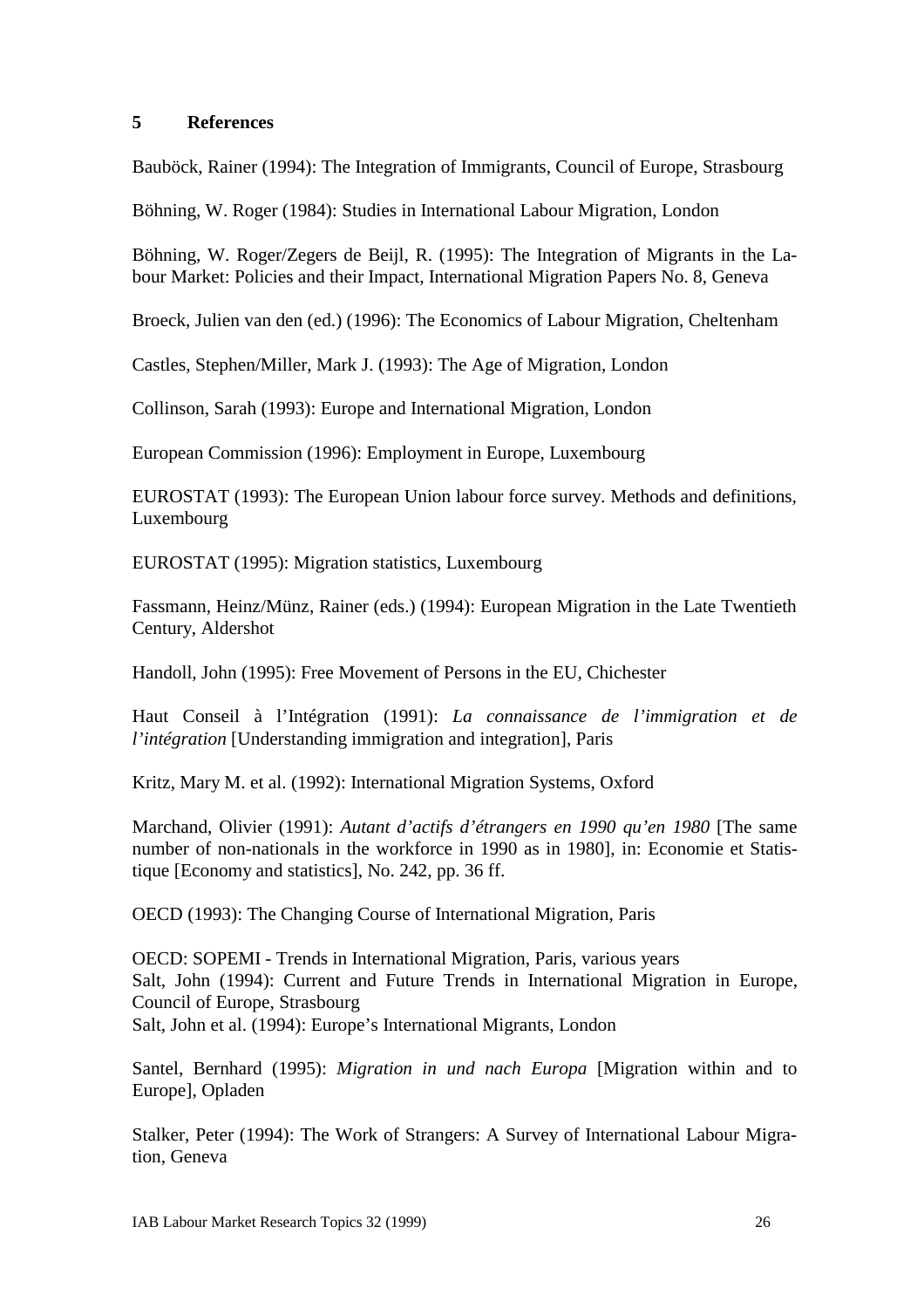Stalker, Peter (1997): Global Nations: The Impact of Globalization on International Migration, International Migration Papers No. 17, Geneva

Straubhaar, Thomas (1988): On the Economics of International Labor Migration, Bern

Straubhaar, Thomas/Wolter, Achim (1997): Globalisation, Internal Labour Markets and the Migration of the Highly Skilled, in: Labour Markets, Vol. 32, No. 4, pp. 174 ff.

United Nations (1994): International Migration: Regional Processes and Responses, Economic Studies No. 7, Geneva

Werner, Heinz (1994): Integration of Foreign Workers into the Labour Market - France, Germany, the Netherlands and Sweden, World Employment Programme, Working Paper, Geneva

Werner, Heinz (1996): Economic Integration and Migration: The European Case, in: Broeck, Julien van den (ed.): The Economics of Labour Migration, pp. 159 ff.

Werner, Heinz/Seifert, Wolfgang (1994): *Integration ausländischer Arbeitnehmer in den Arbeitsmarkt, Beiträge aus der Arbeitsmarkt- und Berufsforschung Nr. 178* [Integration of non-national workers into the labour market, Articles on labour market and occupational research, No. 178], Nuremberg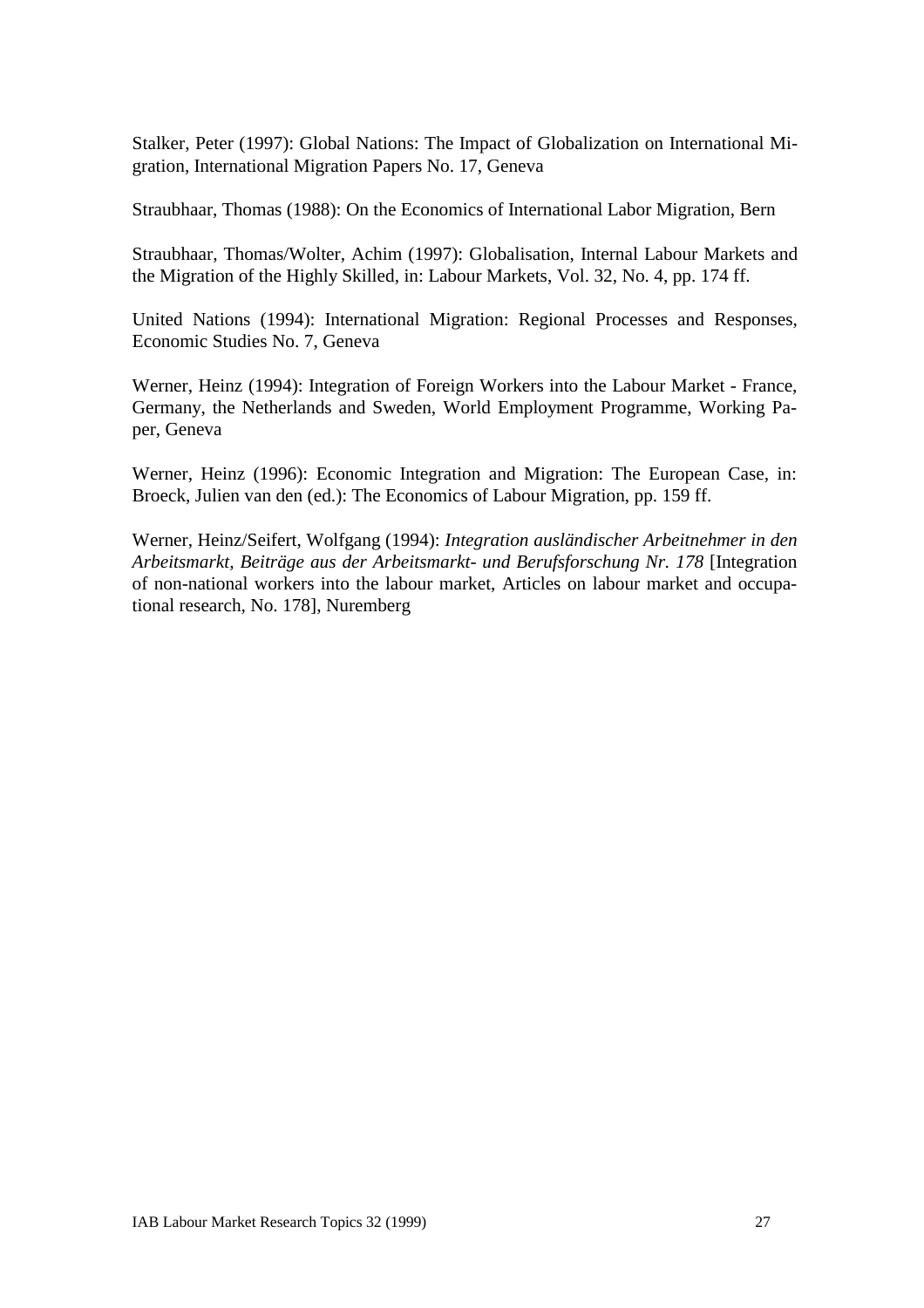# **6 Annex: Tables and Figures**

## **Tables relating to Chapter 2:**

| Table 2.1:  | Population of EU Member States by Nationality, Gender and Age in 1995                                                  |
|-------------|------------------------------------------------------------------------------------------------------------------------|
| Table 2.2:  | Percentages of EU Member State Populations by Nationality, Gender and Age in<br>1995 (%)                               |
| Table 2.3:  | Largest Groups of Non-Nationals by Nationality and Their Percentage of Total<br>Figure of Non-Nationals in 1995 (%)    |
| Table 2.4:  | Non-National Populations by Host Country and Country of Origin (Nationality) in<br>1995 (thousands)                    |
| Table 2.5:  | Change in Numbers of Non-Nationals between 1987 and 1995 in 11 EU Member<br>States (thousands)                         |
| Table 2.6:  | Trends in Non-National Populations 1983-95 (thousands)                                                                 |
| Table 2.7:  | Trends in Percentages of Non-National Populations in Overall Populations 1983-<br>95 (%)                               |
| Table 2.8:  | Non-National Populations (aged 14 and over) by Length of Residence in 1995 (%)                                         |
| Table 2.9:  | Labour Force in EU Member States by Nationality, Gender and Age in 1995<br>(thousands)                                 |
| Table 2.10: | Labour Force by Nationality, Gender and Age in 1995 (%)                                                                |
| Table 2.11: | Trends in Non-National Labour Forces 1983-95 (thousands)                                                               |
| Table 2.12: | Trends in Percentages of Non-National Labour Forces in Overall Labour Forces<br>1983-95 (%)                            |
| Table 2.13: | Non-National Labour Forces by Host Country and Country of Origin (Nationality)<br>in 1995 (thousands)                  |
| Table 2.14: | Changes in Size of Non-National Labour Forces between 1987 and 1995 in 11 EU<br>Member States (thousands)              |
| Table 2.15: | Labour Force Balance among EU Countries in 1995 (thousands)                                                            |
| Table 2.16: | Percentages of Women aged 15 and over in Labour Force and in Population (%)<br>and Ratio of these Percentages, in 1995 |
| Table 2.17: | Naturalisation Rates in Various EU Member States in 1991, 1993 and 1995                                                |
| Table 2.18: | Percentages of Foreign-Born Nationals by Age and by the Three Countries of<br>Birth Most Frequently Cited (in 1995)    |
|             |                                                                                                                        |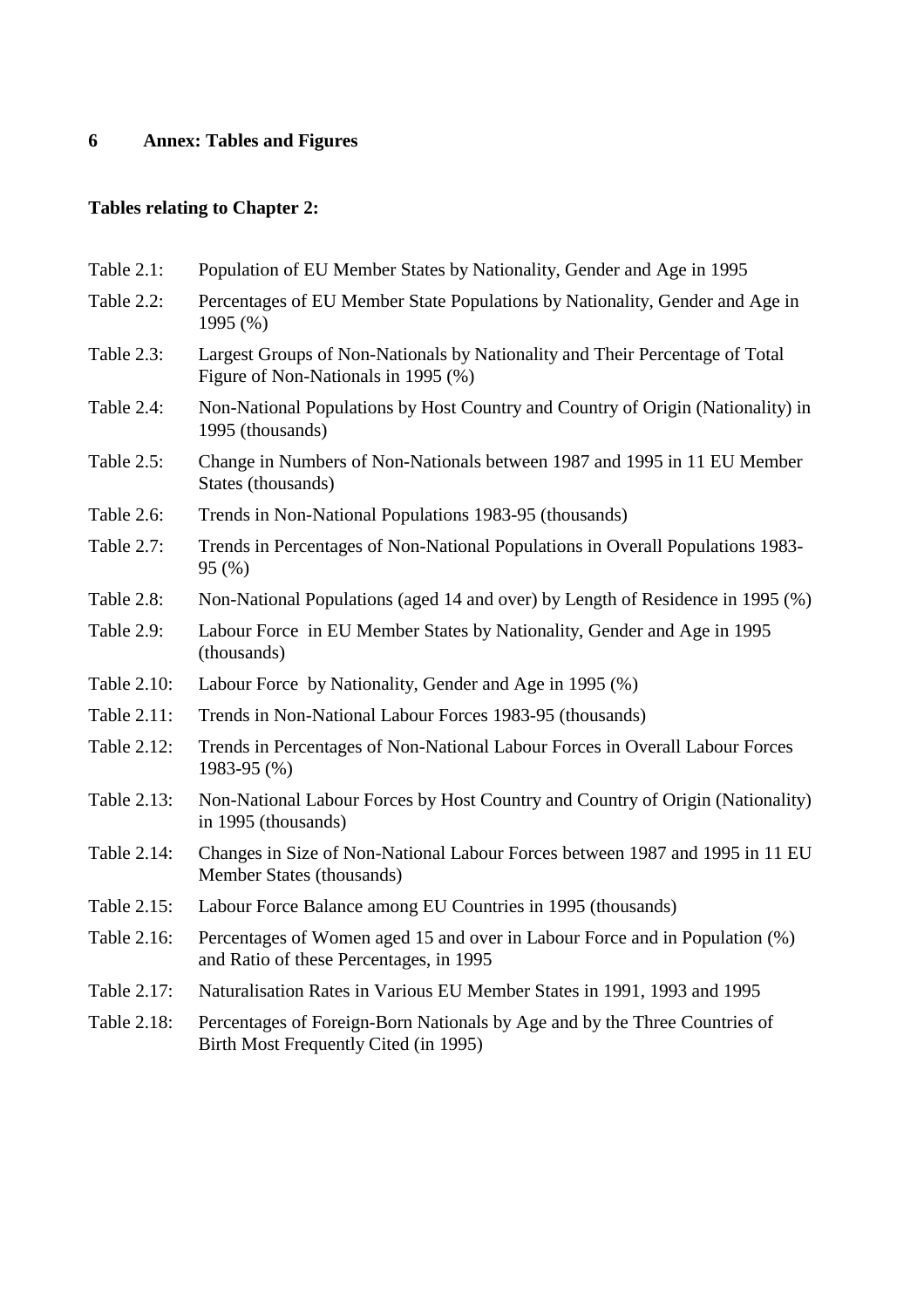## **Figures relating to Chapter 2:**

- Figure 2.1: Non-National Population in 1995 (%)
- Figure 2.2: Length of Stay of Non-Nationals as in 1995 (%)
- Figure 2.3: Non-Nationals in the Labour Force in 1995 (%)

## **Tables relating to Chapter 3:**

| Table 3.1:   | Unemployment Rates in EU Member States by Nationality, Gender and Age in<br>1995 (%)                             |
|--------------|------------------------------------------------------------------------------------------------------------------|
| Table 3.2:   | Trends in Unemployment Rates in EU Member States by Nationality 1983-95 (%)                                      |
| Table 3.3:   | Women: Trends in Unemployment Rates in EU Member States by Nationality<br>1983-95 (%)                            |
| Table 3.4:   | Young People $(< 25)$ : Trends in Unemployment Rates in EU Member States by<br>Nationality 1983-95 (%)           |
| Table 3.5:   | Unemployment Rates among Nationals, Foreign-Born Nationals, EU- and Third<br>Country Nationals in 1995 (D: 1992) |
| Table 3.6:   | Educational Level of Labour Forces in EU Member States by Nationality in 1995<br>(% )                            |
| Table 3.7:   | Unemployment Rates by Level of Education and Nationality in EU Member<br>States in 1995 (%)                      |
| Table 3.8:   | Last Occupation Practised by Unemployed Person, by Nationality in 1995 (%)                                       |
| Table 3.9:   | Last Employment Sector of Those Unemployed in 1995 (%)                                                           |
| Table 3.10:  | Employment Rates in EU Member States by Nationality, Gender and Age in 1995<br>(% )                              |
| Table 3.11:  | Trends in Employment Rates 1983-95 (%)                                                                           |
| Table 3.12:  | Trends in Employment Rates Among Women 1983-1995 (%)                                                             |
| Table 3.13:  | Trends in Employment Rates among 15-24-Year-Olds 1983-1995 (%)                                                   |
| Table 3.14:  | Employment Rates among Women by Nationality in 1995 (D: 1992)                                                    |
| Table 3.15:  | Occupations of Those in Employment in EU Member States by Nationality in<br>1995 (%)                             |
| Table 3.16 : | Persons in Employment by Sector of Industry and Nationality 1986-1995 in EU<br>Member States (%)                 |
| Table 3.17:  | Persons in Employment by Sector of Industry and Nationality in EU Member<br>States in 1995 (%)                   |
| Table 3.18:  | Self-Employment Rates 1983-95 by Nationality (%)                                                                 |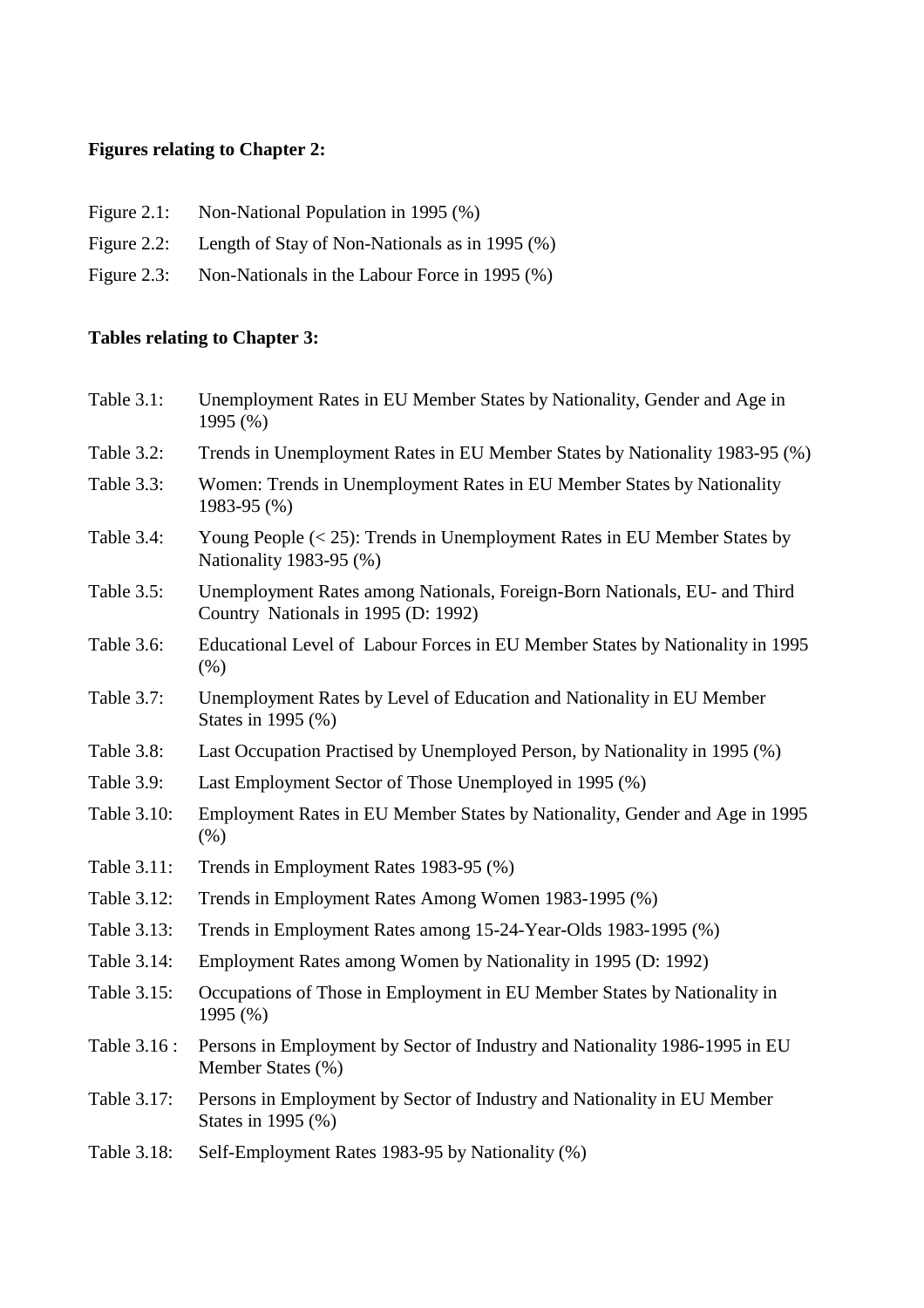# **Figures relating to Chapter 3:**

| Figure $3.1$ :  | Unemployment Rates in 1995 (%) (Nationals, EU and Third Country Nationals)                                                               |
|-----------------|------------------------------------------------------------------------------------------------------------------------------------------|
| Figure 3.2:     | Women: Unemployment Rates in 1995 (%) (Nationals, EU and Third Country<br>Nationals)                                                     |
| Figure 3.3:     | Young People (15-24 years): Unemployment Rates in 1995 (%) (Nationals, EU<br>and Third Country Nationals)                                |
| Figure 3.4:     | Level of Education of Nationals and Non-Nationals in the Labour Force in 1995<br>(Lowest Level of Education, in %)                       |
| Figure 3.5:     | Employment Rates in 1995 (%) Nationals, EU and Third Country Nationals                                                                   |
| Figure 3.6:     | Women: Employment Rates in 1995 (%) Nationals, EU and Third Country Natio-<br>nals                                                       |
| Figure 3.7:     | EU: Employment Rates of Women 1983 and 1995, by Age Group and Nationality<br>(%) - Nationals, EU and Third Country Nationals             |
| Figure 3.8:     | Belgium: Employment Rates of Women 1983 and 1995, by Age Group and Na-<br>tionality (%) - Nationals, EU and Third Country Nationals      |
| Figure 3.9:     | Germany: Employment Rates of Women 1983 and 1995, by Age Group and Na-<br>tionality (%) - Nationals, EU and Third Country Nationals      |
| Figure $3.10$ : | France: Employment Rates of Women 1983 and 1995, by Age Group and Natio-<br>nality (%) - Nationals, EU and Third Country Nationals       |
| Figure $3.11$ : | Netherlands: Employment Rates of Women 1983 and 1995, by Age Group and<br>Nationality (%) - Nationals, EU and Third Country Nationals    |
| Figure $3.12$ : | United Kingdom: Employment Rates of Women 1983 and 1995, by Age Group<br>and Nationality (%) - Nationals, EU and Third Country Nationals |
| Figure $3.13$ : | EU: Employment Rates of Women in 1995, by Five-Year Age Groups and Na-<br>tionality $(\%)$                                               |
| Figure $3.14$ : | Belgium: Employment Rates of Women in 1995, by Five-Year Age Groups and<br>Nationality (%)                                               |
| Figure $3.15$ : | Germany: Employment Rates of Women in 1995, by Five-Year Age Groups and<br>Nationality (%)                                               |
| Figure $3.16$ : | France: Employment Rates of Women in 1995, by Five-Year Age Groups and<br>Nationality (%)                                                |
| Figure $3.17$ : | Netherlands: Employment Rates of Women in 1995, by Five-Year Age Groups<br>and Nationality (%)                                           |
| Figure $3.18$ : | United Kingdom: Employment Rates of Women in 1995, by Five-Year Age<br>Groups and Nationality (%)                                        |
| Figure $3.19$ : | Young People (15-24 Years): Employment Rates of Nationals, EU and Third<br>Country-Nationals in 1995 (%)                                 |
| Figure $3.20$ : | Self-employment Rates of Nationals, EU and Third Country-Nationals in 1995<br>$(\%)$                                                     |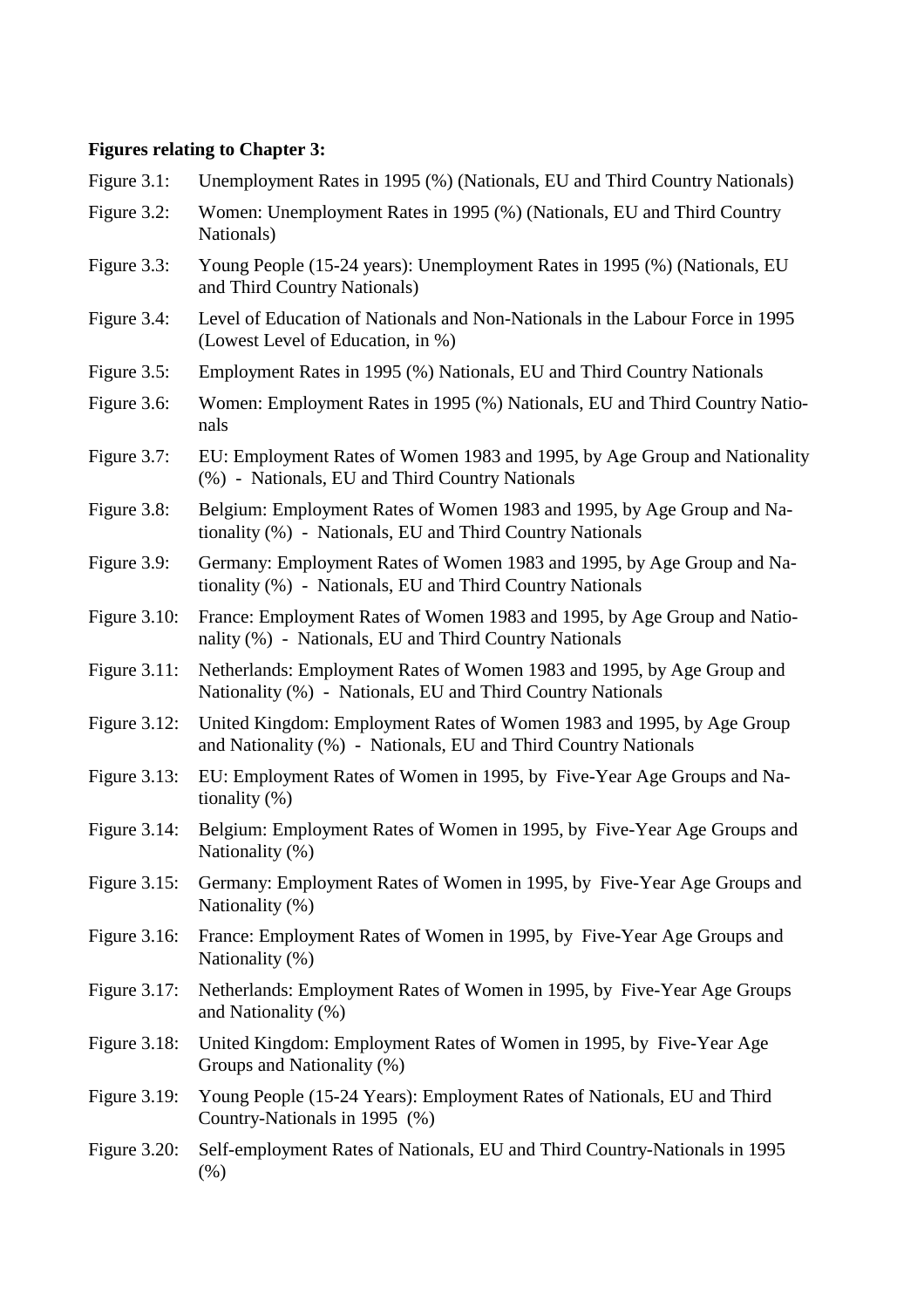**Table 2.1: Population of EU Member States by Nationality, Gender and Age in 1995 (thousands)**

|                                  | <b>EU 15</b> | A      | B      | D       | <b>DK</b> | E       | <b>FIN</b> | F           | <b>GR</b> | <b>IRL</b> |         |       | <b>NL</b> | P      | $S^*$  | <b>UK</b> |
|----------------------------------|--------------|--------|--------|---------|-----------|---------|------------|-------------|-----------|------------|---------|-------|-----------|--------|--------|-----------|
|                                  |              |        |        |         |           |         |            |             |           |            |         |       |           |        |        |           |
| Population                       |              |        |        |         |           |         |            |             |           |            |         |       |           |        |        |           |
| Nationals                        | 347218.2     | 7208.4 | 9280.0 | 73529.4 | 5067.9    | 38506.3 | 4886.4     | 52954.0     | 10107.5   | 3440.8     | 56223.3 | 269.1 | 14452.0   | 9710.0 | 6027.1 | 55556.1   |
| Non-nationals, total             | 15921.7      | 671.9  | 824.6  | 7040.2  | 138.8     | 242.4   | 38.8       | 3381.3      | 130.5     | 94.8       | 190.1   | 133.5 | 719.0     | 55.1   | 306.4  | 1954.3    |
| of whom,<br><b>EU-nationals</b>  | 5114.7       | 84.3   | 470.4  | 1863.1  | 39.2      | 99.9    | 8.7        | 1142.9      | 17.9      | 71.3       | 40.5    | 120.8 | 206.0     | 29.6   | 130.0  | 790.1     |
| <b>Women</b>                     |              |        |        |         |           |         |            |             |           |            |         |       |           |        |        |           |
| Nationals                        | 178702.8     | 3757.0 | 4777.  | 38224.8 | 2572.5    | 19728.8 | 2517.7     | 27481<br>.2 | 5235.4    | 1727.7     | 28970.5 | 137.2 | 7308.6    | 5054.0 | 2993.5 | 28216.8   |
| Non-nationals, total             | 7523.5       | 317.8  | 382.3  | 3177.8  | 65.2      | 122.3   | 18.9       | 1598.3      | 70.5      | 49.8       | 97.0    | 66.7  | 328.3     | 29.2   | 160.8  | 1038.6    |
| of whom,<br><b>EU-nationals</b>  | 2454.4       | 44.7   | 214.1  | 824.1   | 16.2      | 53.4    | 2.7        | 551.1       | 12.7      | 37.5       | 27.0    | 60.1  | 91.5      | 15.6   | 67.4   | 436.4     |
| $25$                             |              |        |        |         |           |         |            |             |           |            |         |       |           |        |        |           |
| Nationals                        | 105658.9     | 2136.7 | 2858.3 | 19003.9 | 1510.3    | 12865.7 | 1516.1     | 17519.6     | 3035.3    | 1457.7     | 16812.3 | 75.8  | 4549.4    | 3211.5 | 955.7  | 18150.3   |
| Non-nationals total              | 5521.6       | 270.4  | 267.3  | 2794.0  | 67.6      | 61.5    | 15.6       | 1059.0      | 46.4      | 29.3       | 41.9    | 47.1  | 304.6     | 26.6   | 47.3   | 443.1     |
| of whom,<br><b>IFU-nationals</b> | 1196.9       | 18.6   | 99.0   | 567.7   | 10.1      | 16.5    | 1.9        | 209.4       | 2.9       | 20.4       | 5.6     | 42.3  | 54.7      | 13.7   | 16.4   | 117.7     |

EU-nationals \*Population surveyed only from the age of 15 upwards

Source: Eurostat Labour Force Survey 1995, authors' calculations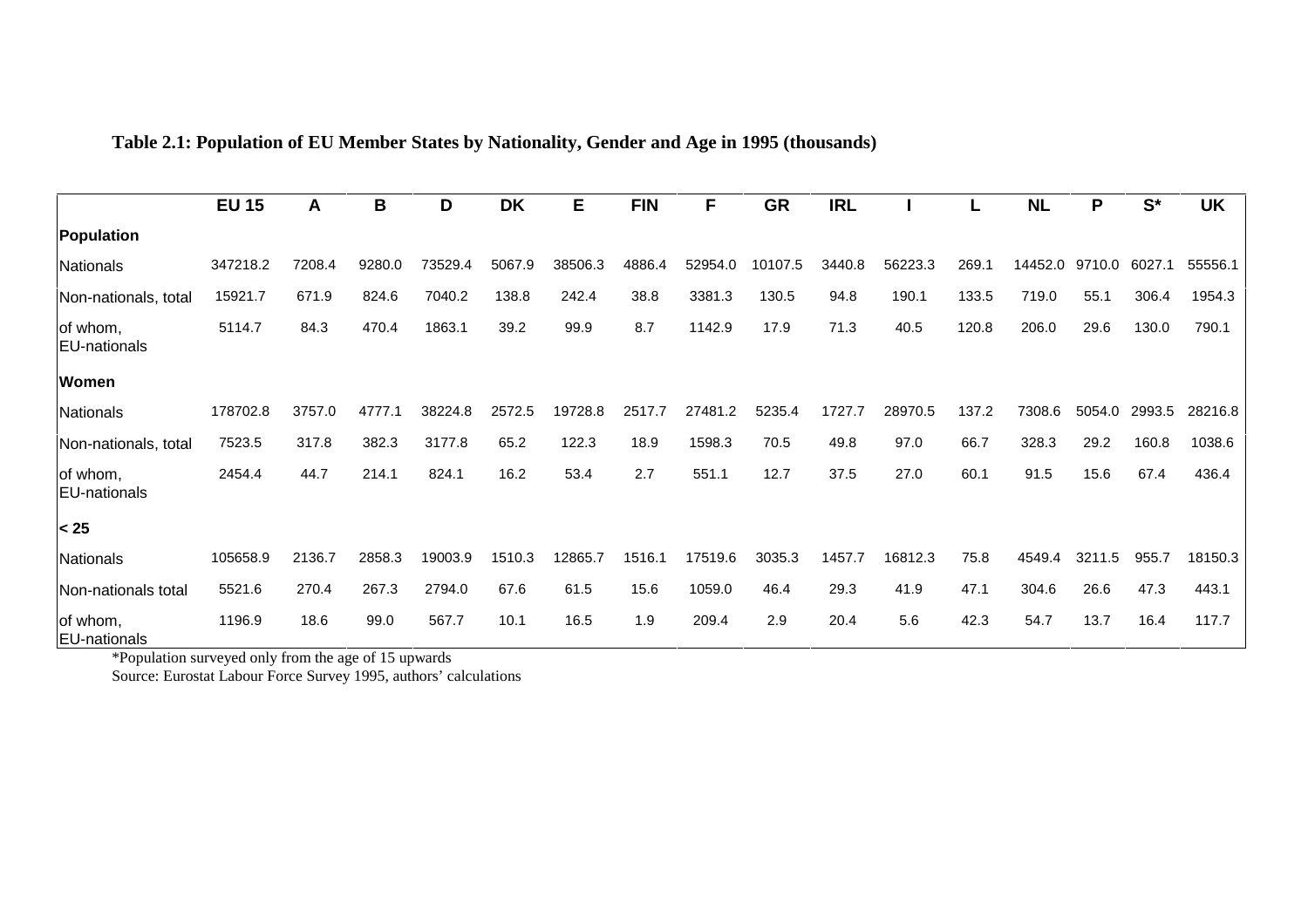|                                   | <b>EU 15</b> | A    | B    | D    | <b>DK</b> | E    | <b>FIN</b> | F    | <b>GR</b> | <b>IRL</b> |      | L    | <b>NL</b> | P    | $S^*$ | <b>UK</b> |
|-----------------------------------|--------------|------|------|------|-----------|------|------------|------|-----------|------------|------|------|-----------|------|-------|-----------|
| Population                        |              |      |      |      |           |      |            |      |           |            |      |      |           |      |       |           |
| Nationals                         | 95.6         | 91.5 | 91.8 | 91.3 | 97.3      | 99.4 | 99.2       | 94.0 | 98.7      | 97.3       | 99.7 | 66.8 | 95.3      | 99.4 | 95.2  | 96.6      |
| Non-nationals<br>total            | 4.4          | 8.5  | 8.2  | 8.7  | 2.7       | 0.6  | 0.8        | 6.0  | 1.3       | 2.7        | 0.3  | 33.2 | 4.7       | 0.6  | 4.8   | 3.4       |
| of whom.<br><b>EU-nationals</b>   | 32.1         | 12.6 | 57.0 | 26.5 | 28.2      | 41.2 | 22.4       | 33.8 | 13.7      | 75.2       | 21.3 | 90.5 | 28.7      | 53.7 | 42.4  | 40.4      |
| Women, per-<br>centage            |              |      |      |      |           |      |            |      |           |            |      |      |           |      |       |           |
| Total                             | 51.3         | 51.7 | 51.1 | 51.4 | 50.7      | 51.2 | 51.5       | 51.6 | 51.8      | 50.3       | 51.5 | 50.6 | 50.3      | 52.1 | 49.8  | 50.9      |
| Nationals                         | 51.5         | 52.1 | 51.5 | 52.0 | 50.8      | 51.2 | 51.5       | 51.9 | 51.8      | 50.2       | 51.5 | 51.0 | 50.6      | 52.0 | 49.7  | 50.8      |
| Non-nationals,                    | 47.3         | 47.3 | 46.4 | 45.1 | 47.0      | 50.4 | 48.8       | 47.3 | 54.0      | 52.5       | 51.0 | 49.9 | 45.7      | 52.9 | 52.5  | 53.1      |
| total<br>of whom,<br>EU-nationals | 48.0         | 53.0 | 45.5 | 44.2 | 41.2      | 53.5 | 30.7       | 48.2 | 71.3      | 52.5       | 66.6 | 49.7 | 44.4      | 52.8 | 51.9  | 55.2      |
| < 25, percent-<br>age             |              |      |      |      |           |      |            |      |           |            |      |      |           |      |       |           |
| Total                             | 30.6         | 30.5 | 30.9 | 27.1 | 30.3      | 33.4 | 31.1       | 33.0 | 30.1      | 42.1       | 29.9 | 30.5 | 32.0      | 33.2 | 15.8  | 32.3      |
| Nationals                         | 30.4         | 29.6 | 30.8 | 25.8 | 29.8      | 33.4 | 31.0       | 33.1 | 30.0      | 42.4       | 29.9 | 28.2 | 31.5      | 33.1 | 15.9  | 32.7      |
| Non-nationals,<br>total           | 34.7         | 40.2 | 32.4 | 39.7 | 48.7      | 25.4 | 40.1       | 31.3 | 35.5      | 30.9       | 22.1 | 35.3 | 42.4      | 48.3 | 15.5  | 22.7      |
| of whom.<br><b>EU-nationals</b>   | 23.4         | 22.0 | 21.0 | 30.5 | 25.7      | 16.5 | 21.8       | 18.3 | 16.1      | 28.7       | 13.9 | 35.0 | 26.5      | 46.4 | 12.6  | 14.9      |

**Table 2.2: Percentages of EU Member State Populations by Nationality, Gender and Age in 1995 (%)**

\* Population surveyed only from the age of 15 upwards

Source: Eurostat Labour Force Survey 1995, authors' calculations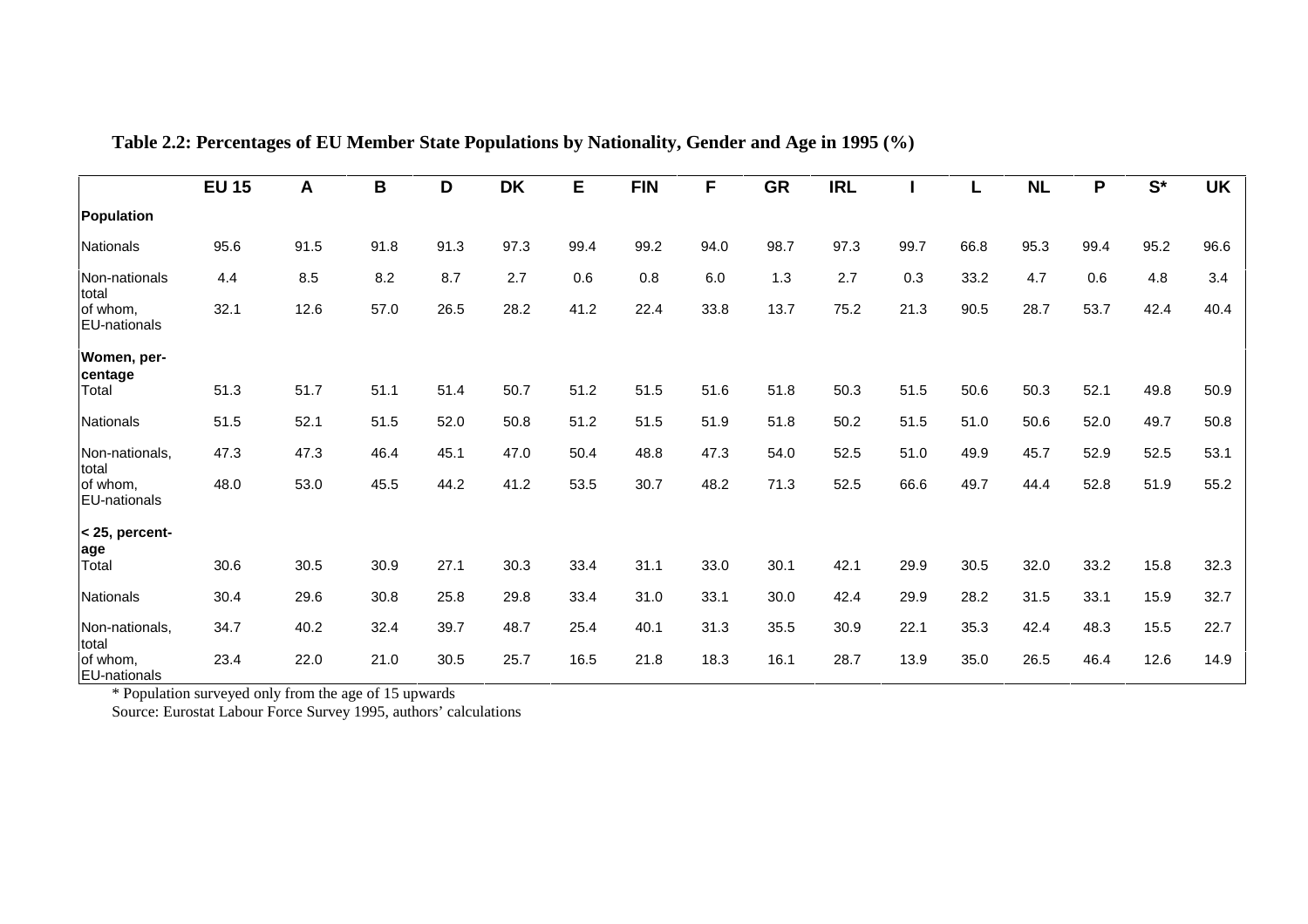| <b>EU</b> country | Age   |                             | <b>Nationality</b>                      |                         |
|-------------------|-------|-----------------------------|-----------------------------------------|-------------------------|
| $\mathbf A$       | 25<   | former Yugoslavia (44%)     | Turkey (35%)                            | Romania (4%)            |
|                   | $25+$ | former Yugoslavia (42%)     | <b>Turkey</b> (19%)                     | Germany (11%)           |
| $\bf{B}$          | 25<   | Morocco (34%)               | Turkey (16%)                            | Italy (13%)             |
|                   | $25+$ | Italy (28%)                 | Morocco (14%)                           | France $(10\%)$         |
| $\mathbf{D}$      | 25<   | Turkey (45%)                | former Yugoslavia(15%)                  | Italy $(8\%)$           |
|                   | $25+$ | Turkey (28%)                | former Yugoslavia(16%)                  | Italy (10%)             |
| DK                | 25<   | Turkey (24%)                | Brazil (8%)                             | Africa (7%)             |
|                   | $25+$ | United Kingdom (11%)        | Africa (12%)                            | Sweden (9%)             |
| E                 | 25<   | Morocco (21%)               | Portugal (8%)                           | Argentina (7%)          |
|                   | $25+$ | Morocco (15%)               | United Kingdom (13%)                    | Portugal (8%)           |
| <b>FIN</b>        | 25<   | former USSR (47%)           | Vietnam (8%)                            | Sweden (7%)             |
|                   | $25+$ | former USSR (48%)           | Sweden (16%)                            | Africa (4%)             |
| $\mathbf F$       | 25<   | Morocco (28%)               | Portugal (13%)                          | Algeria (12%)           |
|                   | $25+$ | Portugal (19%)              | Algeria (17%)                           | Morocco (12%)           |
| <b>GR</b>         | 25<   | Albania (36%)               | former USSR(20%)                        | Poland (7%)             |
|                   | $25+$ | Albania (25%)               | former USSR(13%)                        | Poland (7%)             |
| <b>IRL</b>        | 25<   | United Kingdom (55%)        | USA (10%)                               | Germany (5%)            |
|                   | $25+$ | United Kingdom (65%)        | USA(8%)                                 | Germany (5%)            |
| $\overline{I}$    | 25<   | Africa (excl. North Africa) | Morocco (17%)                           | former Yugoslavia (10%) |
|                   |       | (17%)                       |                                         |                         |
|                   | $25+$ | Morocco (14%)               | Africa (excl. North Africa)<br>$(10\%)$ | Albania (8%)            |
| $\mathbf{L}$      | 25<   | Portugal (49%)              | Italy (12%)                             | France (9%)             |
|                   | $25+$ | Portugal (34%)              | Italy $(16%)$                           | France $(11\%)$         |
| <b>NL</b>         | 25<   | Turkey (30%)                | Morocco (25%)                           | Germany (6%)            |
|                   | $25+$ | Turkey (20%)                | Morocco (13%)                           | Germany (10%)           |
| ${\bf P}$         | 25<   | Brazil (26%)                | France (25%)                            | Spain (8%)              |
|                   | $25+$ | Brazil (27%)                | Spain (22%)                             | Germany (11%)           |
| ${\bf S}$         | 25<   | Non-EU (65%)                | Austria (20%)                           | Denmark (5%)            |
|                   | $25+$ | Non-EU (56%)                | Austria (27%)                           | Denmark (6%)            |
| UK                | 25<   | Africa (17%)                | USA (9%)                                | Ireland (8%)            |
|                   | $25+$ | Ireland $(27%)$             | Africa (10%)                            | India $(7%)$            |

#### **Table 2.3: Largest Groups of Non-Nationals by Nationality and Their Percentage of Total Figure of Non-Nationals in 1995 (%)**

Source: Eurostat Labour Force Survey 1995, authors' calculations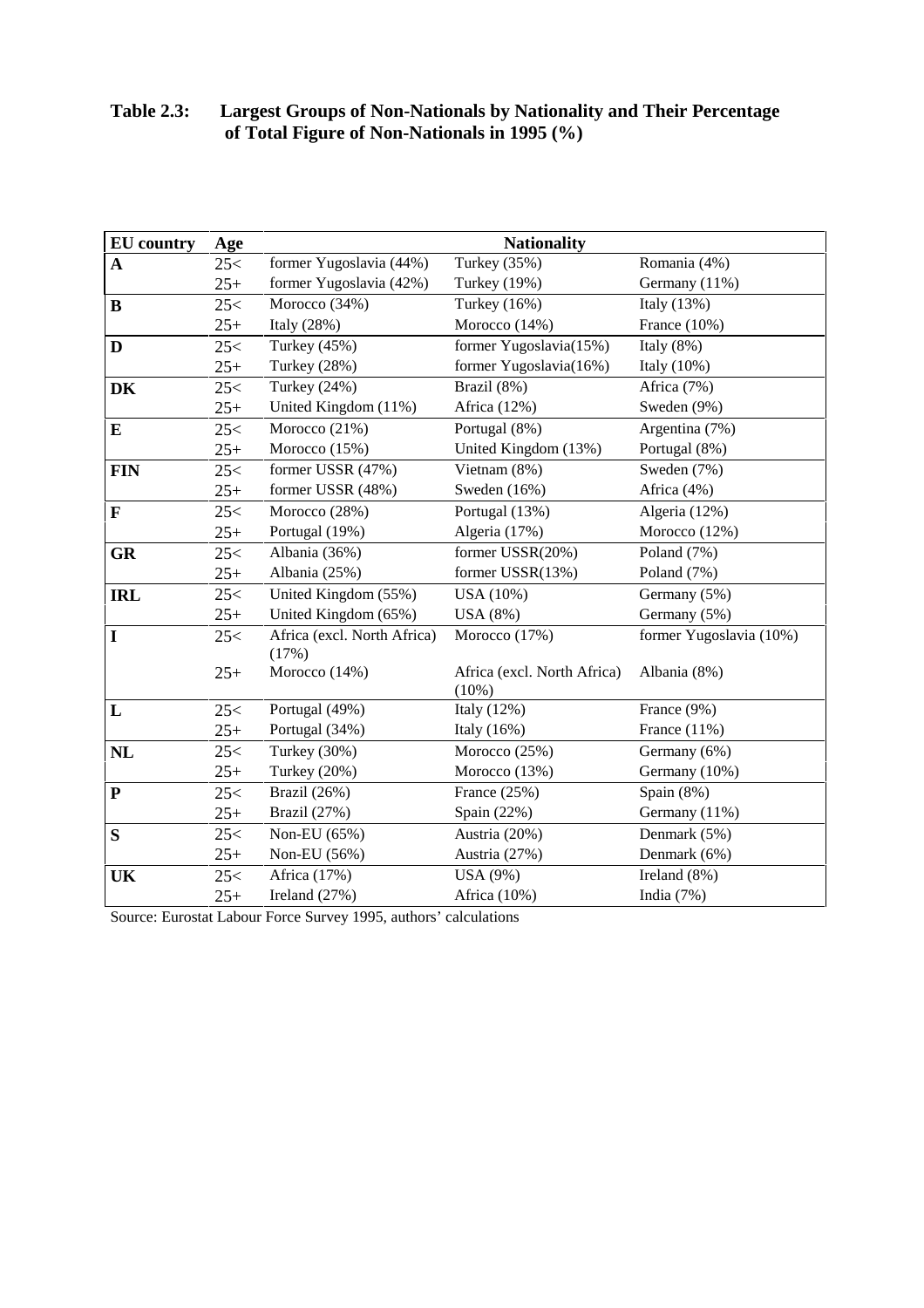| <b>Nationality of</b><br><b>Non-nationals</b> | <b>EU Member States</b><br>(host countries) |           |              |      |             |            |             |           |            |             |       |       |           |       |                |              |
|-----------------------------------------------|---------------------------------------------|-----------|--------------|------|-------------|------------|-------------|-----------|------------|-------------|-------|-------|-----------|-------|----------------|--------------|
|                                               | A                                           | ${\bf B}$ | $\mathbf{D}$ | DK   | E           | <b>FIN</b> | $\mathbf F$ | <b>GR</b> | <b>IRL</b> | $\mathbf I$ | L     | NL    | ${\bf P}$ | S     | <b>UK</b>      | <b>EU-15</b> |
| $\mathbf{A}$                                  |                                             | 1.2       | 185.7        | 1.2  | 1.4         | 0.0        | 2.8         | 0.8       | 0.0        | 0.4         | 0.2   | 2.8   | 0.0       | 77.7  | 5.0            | 279.2        |
| $\bf{B}$                                      | 0.3                                         |           | 20.5         | 0.5  | 5.9         | 0.0        | 43.9        | 0.4       | 0.4        | 0.8         | 11.4  | 32.9  | 1.2       | 0.6   | 6.6            | 125.4        |
| D                                             | 52.5                                        | 24.0      |              | 5.3  | 11.9        | 1.4        | 53.1        | 3.5       | 4.5        | 12.4        | 9.6   | 56.1  | 4.1       | 10.3  | 51.6           | 300.3        |
| DK                                            | 0.0                                         | 0.6       | 17.8         |      | 2.1         | 0.0        | 2.9         | 0.1       | 0.8        | 0.0         | 1.9   | 1.6   | 0.0       | 18.4  | 13.3           | 59.5         |
| ${\bf E}$                                     | 0.2                                         | 45.6      | 144.8        | 1.4  |             | 0.3        | 192.6       | 0.3       | 1.1        | 1.4         | 4.2   | 12.6  | 8.3       | 1.7   | 29.7           | 444.2        |
| <b>FIN</b>                                    | 0.9                                         | 0.3       | 0.0          | 1.9  | 0.9         |            | 0.4         | 0.6       | 0.0        | 0.6         | 0.0   | 2.1   | 0.1       | 0.0   | 13.1           | 20.9         |
| $\mathbf{F}$                                  | 5.3                                         | 80.8      | 100.9        | 0.6  | 16.8        | 0.6        |             | 1.8       | 2.2        | 11.8        | 13.1  | 13.3  | 8.5       | 0.6   | 60.9           | 317.2        |
| GR                                            | 0.9                                         | 17.4      | 403.1        | 0.9  | 0.5         | 0.3        | 4.7         |           | 0.3        | 1.3         | 0.8   | 3.0   | 0.0       | 4.1   | 17.2           | 454.5        |
| <b>IRL</b>                                    | 0.0                                         | 0.8       | 23.1         | 1.0  | 0.7         | 0.0        | 1.9         | 0.1       |            | 0.5         | 0.5   | 4.8   | 0.4       | 0.6   | 443.4          | 477.8        |
|                                               | 9.4                                         | 191.6     | 627.1        | 0.8  | 9.5         | 0.6        | 189.0       | 3.0       | 2.1        |             | 19.5  | 26.1  | 4.0       | 2.7   | 80.4           | 1165.8       |
| L                                             | 2.7                                         | 4.3       | 6.8          | 0.0  | 0.0         | 0.0        | 3.1         | 0.4       | 0.0        | 0.0         |       | 0.2   | 0.0       | 0.0   | 1.7            | 19.2         |
| NL                                            | 0.8                                         | 64.8      | 119.8        | 4.0  | 3.3         | 0.0        | 10.4        | 0.9       | 1.4        | 3.8         | 3.4   |       | 0.6       | 3.1   | 25.5           | 241.8        |
| ${\bf P}$                                     | 0.0                                         | 14.0      | 92.2         | 0.7  | 18.6        | 0.0        | 577.9       | 0.0       | 0.0        | 0.0         | 51.9  | 7.3   |           | 0.6   | 29.6           | 792.8        |
| S                                             | 1.8                                         | 2.5       | 11.8         | 10.2 | 2.5         | 4.7        | 3.7         | 0.5       | 0.0        | 1.6         | 0.5   | 2.8   | 0.1       |       | 12.0           | 54.7         |
| <b>UK</b>                                     | 9.6                                         | 22.6      | 109.6        | 10.7 | 26.0        | 0.6        | 56.6        | 5.5       | 58.5       | 6.0         | 4.0   | 40.3  | 2.4       | 9.6   |                | 362.0        |
| <b>Nationals of other</b>                     |                                             |           |              |      |             |            |             |           |            |             |       |       |           |       |                |              |
| <b>EU</b> countries                           |                                             |           |              |      |             |            |             |           |            |             |       |       |           |       |                |              |
| <b>TOTAL</b>                                  | 84.3                                        | 470.4     | 1863.1       | 39.2 | 99.9        | 8.7        | 1142.9      | 17.9      | 71.3       | 40.5        | 120.8 | 206.0 | 29.6      | 130.0 | 790.1          | 5114.7       |
| Third country*                                | 587.6                                       | 354.2     | 5177.1       | 99.6 | 142.5       | 30.1       | 2238.4      | 112.6     | 23.5       | 149.6       | 12.6  | 513.0 | 25.5      | 176.4 | 1164.2         | 10806.9      |
| All non-nationals,<br><b>TOTAL</b>            | 671.9                                       |           | 824.6 7040.2 |      | 138.8 242.4 |            | 38.8 3381.3 | 130.5     | 94.8       | 190.1       | 133.5 | 719.0 | 55.1      |       | 306.4   1954.3 | 15921.7      |

| <b>Table 2.4:</b> | Non-National Population by Host Country and Country of Origin (Nationality) in 1995 (thousands) |
|-------------------|-------------------------------------------------------------------------------------------------|
|                   |                                                                                                 |

\* All nationalities except **EU-15**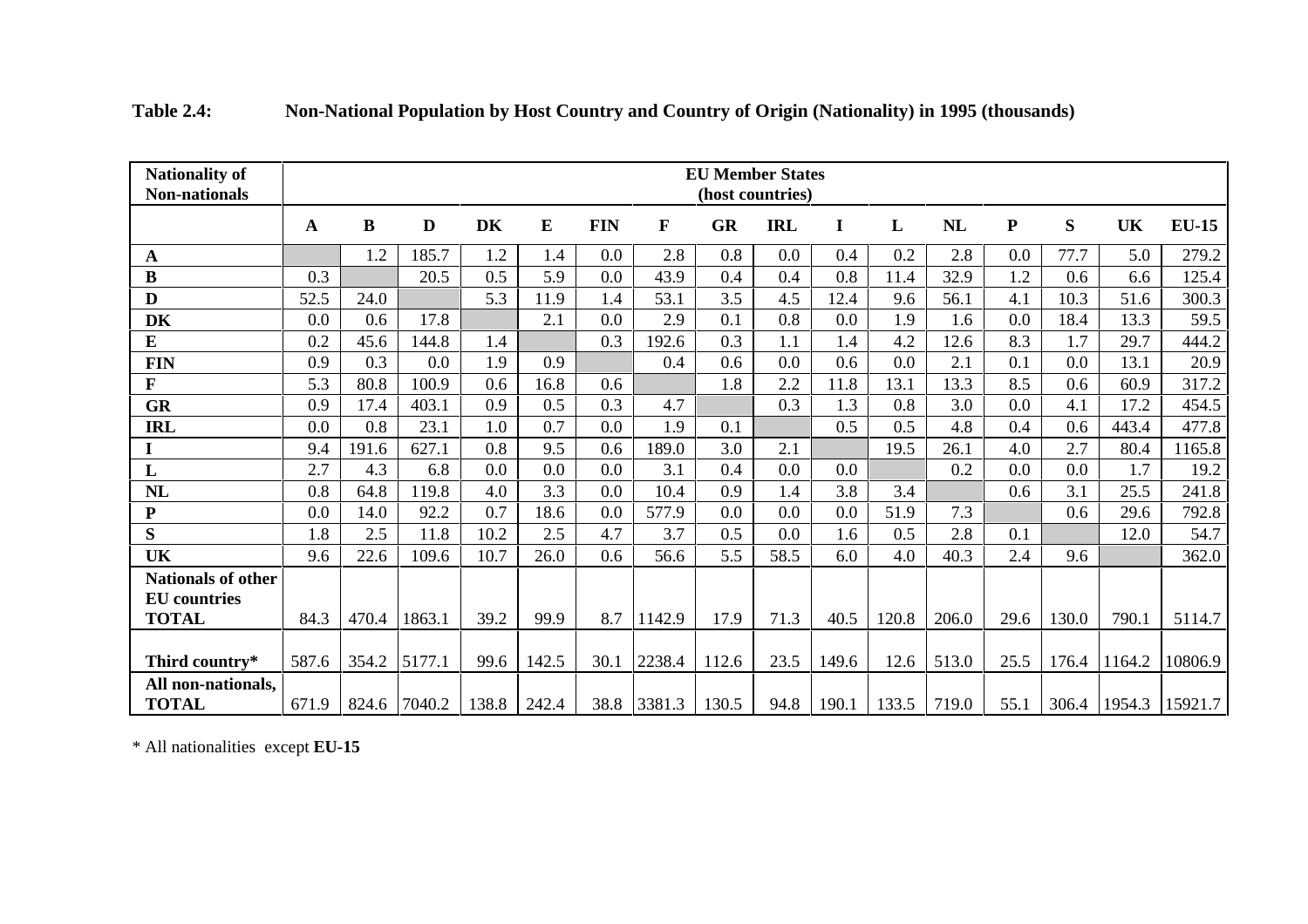| <b>Nationality of Non-Nationals</b> | <b>EU Member States</b> |         |        |          |              |                   |            |        |        |           |          |  |  |  |
|-------------------------------------|-------------------------|---------|--------|----------|--------------|-------------------|------------|--------|--------|-----------|----------|--|--|--|
|                                     |                         |         |        |          |              | (host countries)) |            |        |        |           |          |  |  |  |
|                                     | $\bf{B}$                | D       | DK     | $\bf{E}$ | $\mathbf{F}$ | <b>GR</b>         | <b>IRL</b> | L      | NL     | ${\bf P}$ | UK       |  |  |  |
| $\mathbf A$                         | $-0.2$                  | 22.5    | 0.8    | 1.4      | 0.4          | 0.6               | $-0.1$     | $-0.2$ | 1.9    | $-0.1$    | $-0.5$   |  |  |  |
| $\overline{\mathbf{B}}$             |                         | $-5.0$  | 0.5    | 3.5      | 2.1          | 0.2               | 0.2        | 3.6    | 15.4   | 0.8       | 4.2      |  |  |  |
| D                                   | 5.7                     |         | $-1.6$ | 4.8      | 5.4          | 0.5               | 2.1        | 1.4    | 16.9   | 2.5       | $-0.4$   |  |  |  |
| DK                                  | $-0.2$                  | 5.0     |        | 1.6      | 1.9          | 0.0               | 0.5        | 1.3    | $-0.3$ | 0.0       | 5.0      |  |  |  |
| $\overline{\mathbf{E}}$             | $-8.9$                  | $-31.2$ | 1.2    |          | $-66.8$      | $-0.3$            | 0.7        | 1.6    | $-3.8$ | 6.5       | 1.2      |  |  |  |
| FIN                                 | 0.3                     | $0.0\,$ | 1.9    | 0.9      | 0.4          | 0.6               | 0.0        | 0.0    | 2.1    | 0.1       | 13.1     |  |  |  |
| $\overline{\mathbf{F}}$             | 6.0                     | 25.4    | $-1.3$ | 6.8      |              | 0.3               | 1.0        | 2.0    | 7.8    | 4.5       | 26.7     |  |  |  |
| GR                                  | 5.4                     | 127.1   | 0.5    | 0.2      | $-1.5$       |                   | 0.3        | 0.5    | 1.1    | $-0.6$    | 2.2      |  |  |  |
| <b>IRL</b>                          | $-2.7$                  | 15.4    | 0.2    | 0.3      | 0.1          | 0.1               |            | 0.0    | 1.0    | 0.4       | $-117.3$ |  |  |  |
| I                                   | $-75.6$                 | 30.4    | $-0.2$ | 3.7      | $-70.3$      | 1.4               | $-0.2$     | $-1.0$ | $-5.2$ | 3.5       | 2.9      |  |  |  |
| $\overline{\mathbf{L}}$             | $-0.5$                  | 1.3     | 0.0    | 0.0      | 1.1          | 0.3               | 0.0        |        | $-0.9$ | $-0.1$    | 1.7      |  |  |  |
| NL                                  | 26.4                    | 23.8    | 2.2    | 1.9      | $-1.6$       | 0.5               | 0.2        | 1.0    |        | 0.2       | 11.2     |  |  |  |
| $\mathbf{P}$                        | 5.2                     | $-3.5$  | 0.5    | 2.0      | $-143.8$     | $-0.4$            | $-0.1$     | 19.6   | 1.4    |           | 10.5     |  |  |  |
| $\overline{\mathbf{s}}$             | 2.5                     | 11.8    | 10.2   | 2.5      | 3.7          | 0.5               | 0.0        | 0.5    | 2.8    | 0.1       | 12.0     |  |  |  |
| UK                                  | 10.6                    | 40.1    | 2.8    | 15.5     | 23.4         | 1.5               | 7.1        | 1.8    | $-3.3$ | 1.5       |          |  |  |  |
| <b>EU-nationals</b>                 | 241.2                   | 859.6   | 18.8   | 50.8     | 13.8         | 7.4               | 13.8       | 52.7   | 68.3   | 19.7      | 50.2     |  |  |  |
| <b>TOTAL</b>                        |                         |         |        |          |              |                   |            |        |        |           |          |  |  |  |
| Third country*                      | 50.0                    | 2148.6  | 42.6   | 84.8     | $-127.9$     | 60.4              | 6.5        | 6.0    | 151.2  | $-13.8$   | $-427.3$ |  |  |  |
| All non-nationals<br><b>TOTAL</b>   | 291.1                   | 3008.2  | 61.4   | 135.7    | $-114.1$     | 67.8              | 20.2       | 58.7   | 219.5  | 5.9       | $-377.2$ |  |  |  |

**Table 2.5: Change in Numbers of Non-Nationals between 1987 and 1995 in 11 EU Member States (thousands)**

- No calculation possible, since in one or both years no non-nationals of this nationality were recorded in the country surveye d \* All nationalities except **EU 15**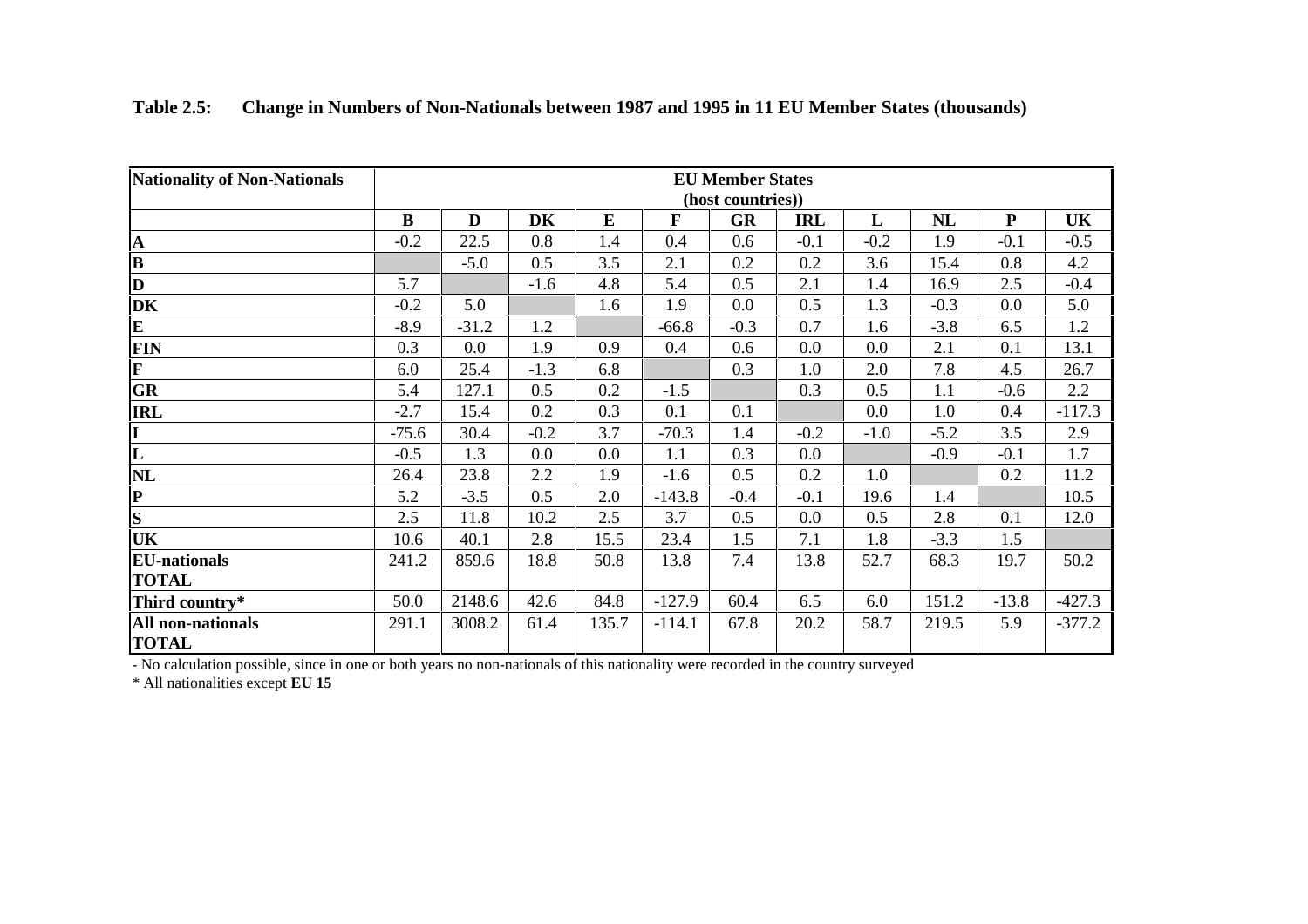|               | <b>EU</b> | B     | D      | <b>DK</b> | Е                        | F      | <b>GR</b> | <b>IRL</b> | I*                       | L     | <b>NL</b> | P                        | <b>UK</b> |
|---------------|-----------|-------|--------|-----------|--------------------------|--------|-----------|------------|--------------------------|-------|-----------|--------------------------|-----------|
| Non-Nationals |           |       |        |           |                          |        |           |            |                          |       |           |                          |           |
| 83            | 12027.2   | 878.8 | 4531.8 | 89.4      | $\blacksquare$           | 3866.8 | 82.2      | 81.5       | $\blacksquare$           | 93.1  | 551.8     | $\blacksquare$           | 1851.9    |
| 84            | 11829.0   | 838.8 | 4416.5 | 93.9      |                          | 4037.2 | 76.9      | 85.8       |                          | 94.2  |           | $\overline{\phantom{a}}$ | 2185.6    |
| 85            | 12181.4   | 718.6 | 4282.3 | 82.5      | $\blacksquare$           | 4060.8 | 77.0      | 79.4       | $\overline{\phantom{a}}$ | 98.3  | 504.2     | $\blacksquare$           | 2278.3    |
| 86            | 11701.7   | 833.3 | 4421.3 | 79.8      | $\overline{\phantom{a}}$ | 3737.3 | 68.2      | 76.9       | $\overline{\phantom{a}}$ | 98.2  |           | 56.8                     | 2329.9    |
| 87            | 12601.2   | 800.7 | 4628.8 | 78.5      | 112.6                    | 3754.6 | 64.3      | 76.9       | $\overline{\phantom{a}}$ | 95.3  | 530.9     | 49.7                     | 2409.1    |
| 88            | 12208.5   | 815.5 | 4320.0 | 84.8      | 114.7                    | 3756.1 | 73.1      | 81.8       | $\blacksquare$           | 96.6  | 552.1     | 65.1                     | 2248.7    |
| 89            | 12304.5   | 801.8 | 4685.0 | 98.9      | 116.4                    | 3884.3 | 65.0      | 78.1       | $\overline{\phantom{a}}$ | 98.3  | 577.6     | 63.7                     | 1835.3    |
| 90            | 12444.3   | 843.7 | 5051.7 | 102.4     | 111.0                    | 3689.9 | 67.8      | 79.5       | $\blacksquare$           | 105.8 | 593.5     | 64.2                     | 1734.7    |
| 91            | 13022.4   | 819.2 | 5584.9 | 126.9     | 143.6                    | 3593.7 | 80.6      | 86.5       |                          | 106.6 | 649.7     | 66.0                     | 1764.8    |
| 92            | 14319.6   | 910.3 | 6127.1 | 106.3     | 164.7                    | 3539.0 | 104.0     | 94.1       | 414.3                    | 116.7 | 691.3     | 58.1                     | 1993.5    |
| 93            | 14885.9   | 869.5 | 6702.4 | 113.3     | 173.7                    | 3521.6 | 115.6     | 86.7       | 431.0                    | 124.2 | 705.5     | 62.8                     | 1979.7    |
| 94            | 14979.7   | 844.5 | 6914.5 | 132.6     | 221.9                    | 3454.6 | 125.1     | 89.5       | 273.8                    | 136.6 | 740.3     | 55.9                     | 1990.3    |
| 95            | 15921.7   | 824.6 | 7040.2 | 138.8     | 242.4                    | 3381.3 | 130.5     | 94.8       | 190.1                    | 133.5 | 719.0     | 55.1                     | 1954.3    |
| of whom, EU   |           |       |        |           |                          |        |           |            |                          |       |           |                          |           |
| 83            | 3037.4    | 494.7 | 1123.4 | 23.4      | $\sim$                   | 453.8  | 11.8      | 64.0       | $\blacksquare$           | 56.1  | 134.5     | 0.0                      | 675.6     |
| 84            | 2877.4    | 472.4 | 1133.0 | 20.6      |                          | 453.2  | 11.6      | 65.6       |                          | 53.3  | 0.0       | 0.0                      | 667.7     |
| 85            | 3049.9    | 419.5 | 1178.0 | 21.6      |                          | 415.3  | 14.2      | 64.3       | $\overline{\phantom{a}}$ | 55.2  | 118.4     | 0.0                      | 763.3     |
| 86            | 4362.9    | 511.5 | 1405.8 | 19.8      | $\blacksquare$           | 1451.6 | 15.5      | 60.1       | $\overline{\phantom{a}}$ | 90.9  | 0.0       | 15.9                     | 791.8     |
| 87            | 4544.2    | 495.1 | 1437.0 | 21.0      | 54.9                     | 1385.9 | 11.9      | 59.8       | $\overline{\phantom{a}}$ | 88.3  | 168.0     | 10.2                     | 812.0     |
| 88            | 4392.3    | 473.6 | 1325.0 | 21.3      | 58.8                     | 1397.1 | 13.9      | 65.1       | $\overline{\phantom{a}}$ | 88.0  | 173.8     | 11.7                     | 763.9     |
| 89            | 4419.9    | 445.6 | 1375.3 | 22.3      | 56.8                     | 1360.2 | 10.9      | 61.6       | $\overline{\phantom{a}}$ | 90.8  | 182.1     | 11.3                     | 803.1     |
| 90            | 4432.4    | 497.1 | 1416.5 | 19.4      | 60.4                     | 1346.8 | 13.7      | 61.4       | $\overline{\phantom{a}}$ | 97.7  | 174.3     | 13.2                     | 731.9     |
| 91            | 4476.1    | 481.9 | 1480.2 | 23.2      | 73.0                     | 1307.8 | 12.9      | 66.9       |                          | 98.1  | 169.9     | 22.1                     | 740.2     |
| 92            | 4846.1    | 551.6 | 1612.2 | 22.2      | 72.3                     | 1301.3 | 15.9      | 70.9       | 115.0                    | 106.6 | 172.9     | 24.3                     | 780.9     |
| 93            | 4785.1    | 508.7 | 1690.1 | 21.4      | 73.6                     | 1260.1 | 16.3      | 64.8       | 89.6                     | 109.8 | 206.1     | 28.1                     | 716.6     |
| 94            | 4776.5    | 485.6 | 1762.2 | 21.5      | 79.3                     | 1191.1 | 16.4      | 68.4       | 36.6                     | 120.7 | 200.0     | 26.4                     | 768.4     |
| 95            | 5114.7    | 470.4 | 1863.1 | 39.2      | 99.9                     | 1142.9 | 17.9      | 71.3       | 40.5                     | 120.8 | 206.0     | 29.6                     | 790.1     |

**Table 2.6: Trends in Non-National Populations 1983-95 (thousands)**

Source: Eurostat Labour Force Survey 1983-95, authors' calculations (from 1986 onwards persons from E and P, and from 1995 onwards persons from A, FIN and S are included under the heading of nationals from EU member states)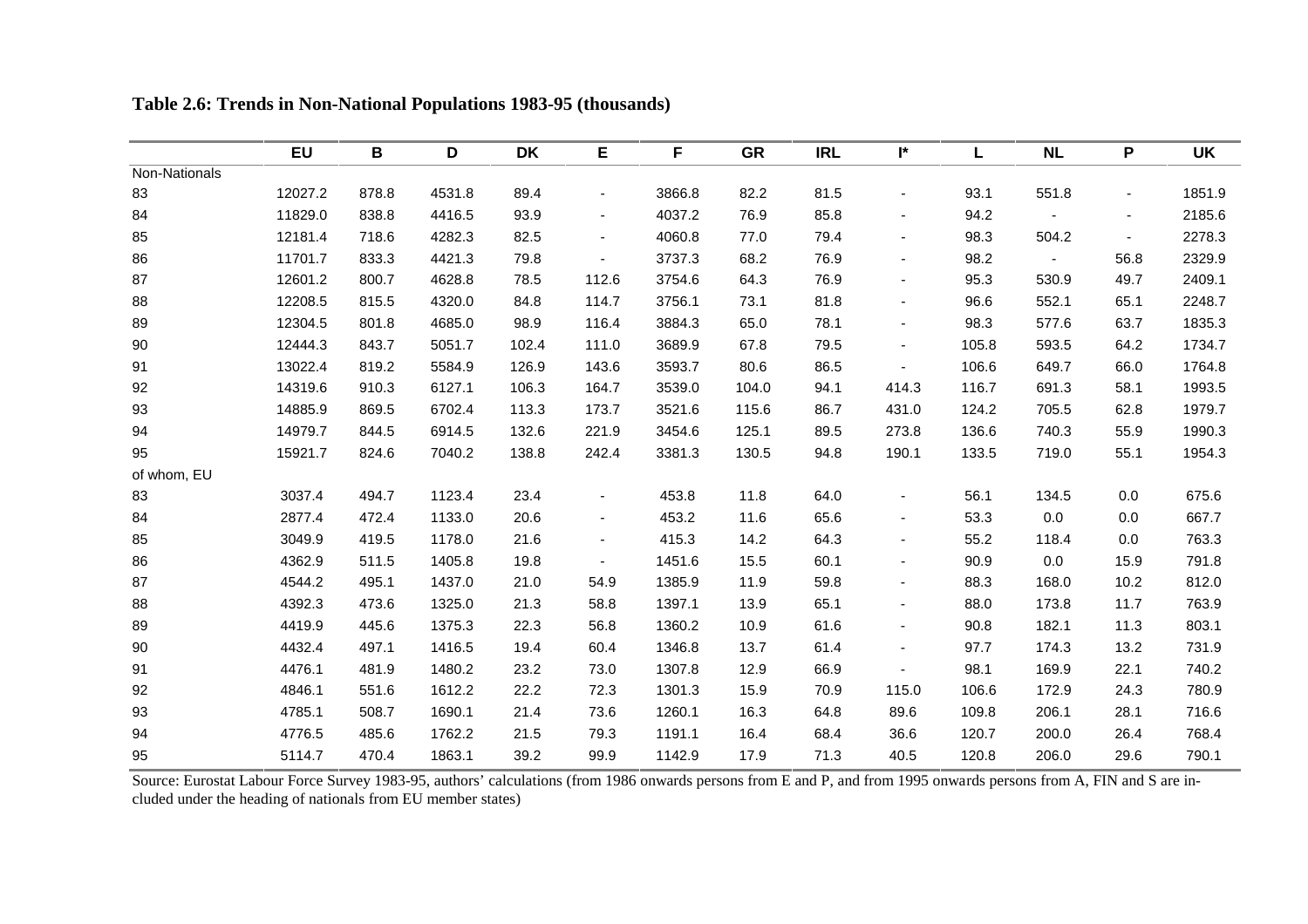|               | <b>EU</b> | B    | D    | <b>DK</b> | E                        | F    | <b>GR</b> | <b>IRL</b> |                              | L    | <b>NL</b>                | P                            | <b>UK</b> |
|---------------|-----------|------|------|-----------|--------------------------|------|-----------|------------|------------------------------|------|--------------------------|------------------------------|-----------|
| Non-Nationals |           |      |      |           |                          |      |           |            |                              |      |                          |                              |           |
| 83            | 5.7       | 9.2  | 7.5  | 1.8       |                          | 7.5  | 0.9       | 2.4        |                              | 26.1 | 3.9                      |                              | 3.4       |
| 84            | 6.0       | 8.6  | 7.4  | 1.9       | Ξ.                       | 7.7  | 0.8       | 2.5        | $\blacksquare$               | 26.3 |                          | $\blacksquare$               | 4.0       |
| 85            | 5.8       | 7.3  | 7.2  | 1.6       | -                        | 7.7  | 0.8       | 2.3        |                              | 27.7 | 3.6                      |                              | 4.1       |
| 86            | 4.8       | 8.5  | 7.4  | 1.6       | $\blacksquare$           | 7.0  | 0.7       | 2.2        | $\blacksquare$               | 27.5 | $\overline{\phantom{0}}$ | 0.6                          | 4.2       |
| 87            | 4.8       | 8.2  | 7.7  | 1.5       | 0.3                      | 7.0  | 0.7       | 2.2        | $\blacksquare$               | 26.2 | 3.7                      | 0.5                          | 4.3       |
| 88            | 4.7       | 8.3  | 7.2  | 1.7       | 0.3                      | 7.0  | 0.8       | 2.4        | $\blacksquare$               | 26.5 | 3.8                      | 0.6                          | 4.1       |
| 89            | 4.7       | 8.1  | 7.7  | 1.9       | 0.3                      | 7.2  | 0.7       | 2.3        | $\blacksquare$               | 26.8 | 4.0                      | 0.6                          | 3.3       |
| 90            | 4.7       | 8.5  | 8.1  | 2.0       | 0.3                      | 6.8  | 0.7       | 2.3        | $\qquad \qquad \blacksquare$ | 28.0 | 4.1                      | 0.6                          | 3.1       |
| 91            | 4.6       | 8.3  | 7.1  | 2.5       | 0.4                      | 6.5  | 0.8       | 2.5        | $\overline{\phantom{a}}$     | 27.8 | 4.4                      | 0.6                          | 3.1       |
| 92            | 4.2       | 9.1  | 7.7  | 2.1       | 0.4                      | 6.4  | 1.0       | 2.7        | 0.7                          | 30.6 | 4.7                      | 0.6                          | 3.5       |
| 93            | 4.4       | 8.7  | 8.4  | 2.2       | 0.4                      | 6.3  | 1.1       | 2.5        | 0.8                          | 31.8 | 4.7                      | 0.6                          | 3.5       |
| 94            | 4.4       | 8.4  | 8.6  | 2.6       | 0.6                      | 6.2  | 1.2       | 2.5        | 0.5                          | 34.4 | 4.9                      | 0.6                          | 3.5       |
| 95            | 4.4       | 8.2  | 8.7  | 2.7       | 0.6                      | 6.0  | 1.3       | 2.7        | 0.3                          | 33.2 | 4.7                      | 0.6                          | 3.4       |
| of whom, EU   |           |      |      |           |                          |      |           |            |                              |      |                          |                              |           |
| 83            | 25.3      | 56.3 | 24.8 | 26.2      | ۰                        | 11.7 | 14.4      | 78.5       | ۰                            | 60.3 | 24.4                     | $\blacksquare$               | 36.5      |
| 84            | 24.3      | 56.3 | 25.7 | 21.9      | $\overline{\phantom{0}}$ | 11.2 | 15.0      | 76.4       | $\blacksquare$               | 56.6 | $\sim$                   | $\qquad \qquad \blacksquare$ | 30.6      |
| 85            | 25.0      | 58.4 | 27.5 | 26.2      | Ξ.                       | 10.2 | 18.4      | 81.0       | Ξ.                           | 56.2 | 23.5                     |                              | 33.5      |
| 86            | 37.3      | 61.4 | 31.8 | 24.9      |                          | 38.8 | 22.7      | 78.1       | Ξ.                           | 92.6 | $\blacksquare$           | 28.0                         | 34.0      |
| 87            | 36.1      | 61.8 | 31.0 | 26.8      | 48.8                     | 36.9 | 18.5      | 77.7       | Ξ.                           | 92.7 | 31.7                     | 20.6                         | 33.7      |
| 88            | 36.0      | 58.1 | 30.7 | 25.1      | 51.3                     | 37.2 | 19.0      | 79.6       | $\blacksquare$               | 91.1 | 31.5                     | 18.0                         | 34.0      |
| 89            | 35.9      | 55.6 | 29.4 | 22.5      | 48.8                     | 35.0 | 16.7      | 78.8       | $\blacksquare$               | 92.4 | 31.5                     | 17.8                         | 43.8      |
| 90            | 35.6      | 58.9 | 28.0 | 19.0      | 54.4                     | 36.5 | 20.1      | 77.2       | $\overline{\phantom{0}}$     | 92.3 | 29.4                     | 20.6                         | 42.2      |
| 91            | 34.4      | 58.8 | 26.5 | 18.3      | 50.8                     | 36.4 | 16.0      | 77.3       | $\overline{\phantom{0}}$     | 92.0 | 26.1                     | 33.4                         | 41.9      |
| 92            | 33.8      | 60.6 | 26.3 | 20.9      | 43.9                     | 36.8 | 15.3      | 75.4       | 27.8                         | 91.3 | 25.0                     | 41.7                         | 39.2      |
| 93            | 32.1      | 58.5 | 25.2 | 18.9      | 42.4                     | 35.8 | 14.1      | 74.8       | 20.8                         | 88.4 | 29.2                     | 44.8                         | 36.2      |
| 94            | 31.9      | 57.5 | 25.5 | 16.2      | 35.7                     | 34.5 | 13.1      | 76.4       | 13.4                         | 88.3 | 27.0                     | 47.2                         | 38.6      |
| 95            | 32.1      | 57.0 | 26.5 | 28.2      | 41.2                     | 33.8 | 13.7      | 75.2       | 21.3                         | 90.5 | 28.7                     | 53.7                         | 40.4      |

**Table 2.7: Trends in Percentages of Non-National Populations in Overall Populations 1983-95 (%)**

Source: Eurostat Labour Force Survey 1983-95, authors' calculations (from 1986 onwards persons from E and P, and from 1995 onwards persons from A, FIN and S are included under the heading of nationals from EU member states).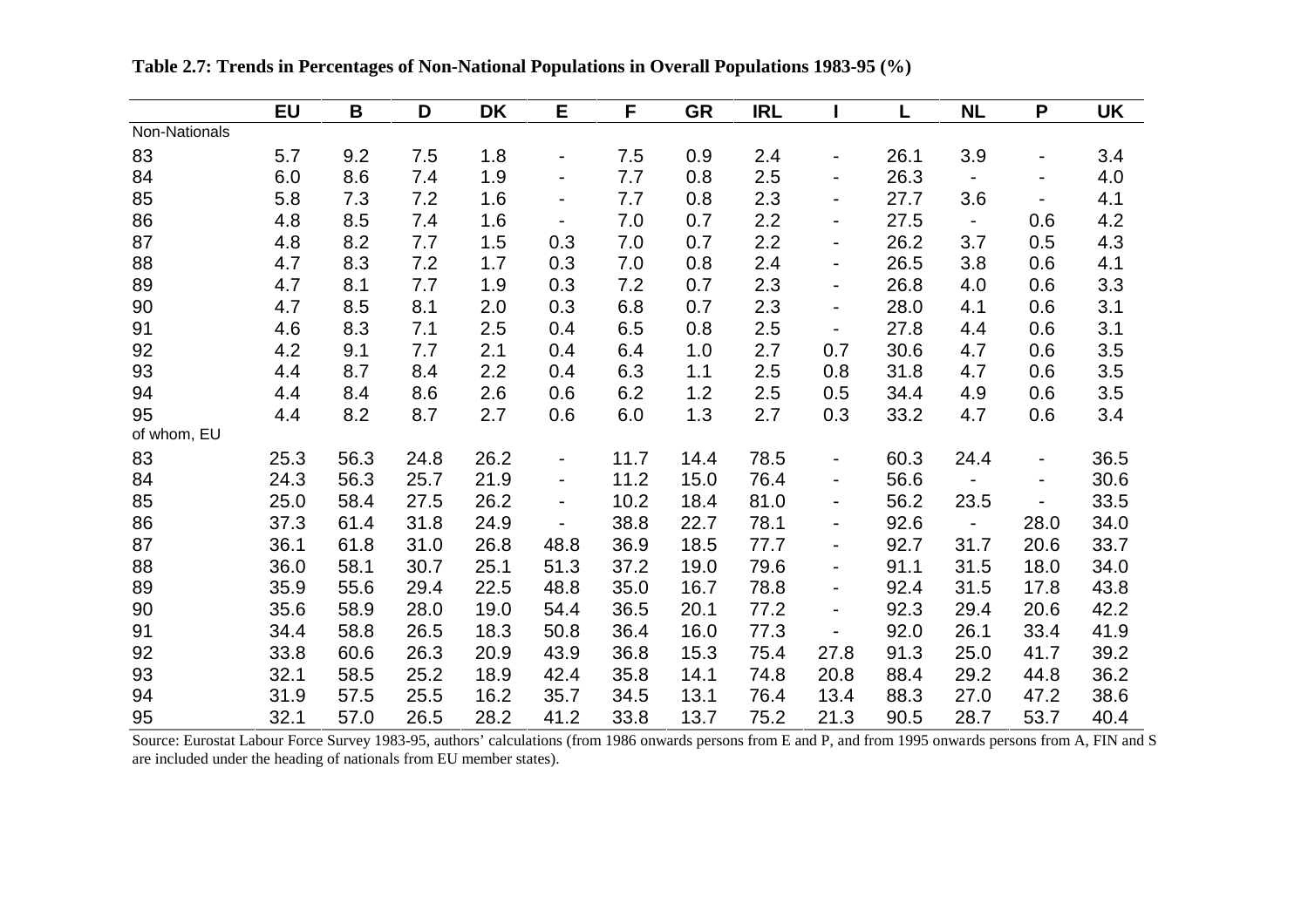|               | A    | В    | DK   | E    | <b>FIN</b> | F    | GR   | <b>IRL</b> |      |      | <b>NL</b> | P    | S    | UK   |
|---------------|------|------|------|------|------------|------|------|------------|------|------|-----------|------|------|------|
| Non-Nationals |      |      |      |      |            |      |      |            |      |      |           |      |      |      |
| total:        |      |      |      |      |            |      |      |            |      |      |           |      |      |      |
| up to 5 years | 32.9 | 13.2 | 27.1 | 35.6 | 21.8       | 14.2 | 61.1 | 40.8       | 52.1 | 19.2 | 35.7      | 20.4 | 23.8 | 30.0 |
| 6-10 years    | 21.1 | 7.0  | 22.2 | 24.3 | 4.9        | 12.0 | 12.8 | 11.2       | 17.8 | 14.0 | 17.0      | 16.8 | 23.7 | 14.6 |
| over 10 years | 35.7 | 51.7 | 43.8 | 38.2 | 5.5        | 61.9 | 20.5 | 44.2       | 30.1 | 49.8 | 37.7      | 42.8 | 28.3 | 53.9 |
| from birth    | 10.2 | 28.2 | 6.8  | 1.9  | 67.8       | 12.0 | 5.7  | 3.8        | 0.0  | 17.0 | 9.7       | 20.0 | 24.2 | 1.6  |
| EU-nationals: |      |      |      |      |            |      |      |            |      |      |           |      |      |      |
| up to 5 years | 26.4 | 10.0 | 17.3 | 23.2 | 14.8       | 13.5 | 19.5 | 36.5       | 48.5 | 17.6 | 26.3      | 7.0  | 6.6  | 18.2 |
| 6-10 years    | 25.1 | 5.4  | 22.8 | 23.9 | 0.0        | 8.3  | 23.8 | 10.6       | 15.9 | 13.9 | 15.1      | 15.7 | 11.0 | 11.4 |
| over 10 years | 38.8 | 50.9 | 54.5 | 50.3 | 0.0        | 64.5 | 43.3 | 49.1       | 35.6 | 50.9 | 41.4      | 48.2 | 42.3 | 69.1 |
| from birth    | 9.7  | 33.7 | 5.3  | 2.7  | 85.2       | 13.7 | 13.4 | 3.7        | 0.0  | 17.6 | 17.2      | 29.1 | 40.1 | 1.2  |

## **Table 2.8: Non-National Populations\* (aged 14 and over) by Length of Residence in 1995 (%)**

\* Not surveyed in D, high 'No answer' rate in F (50%), FIN (80%), L and B (20%)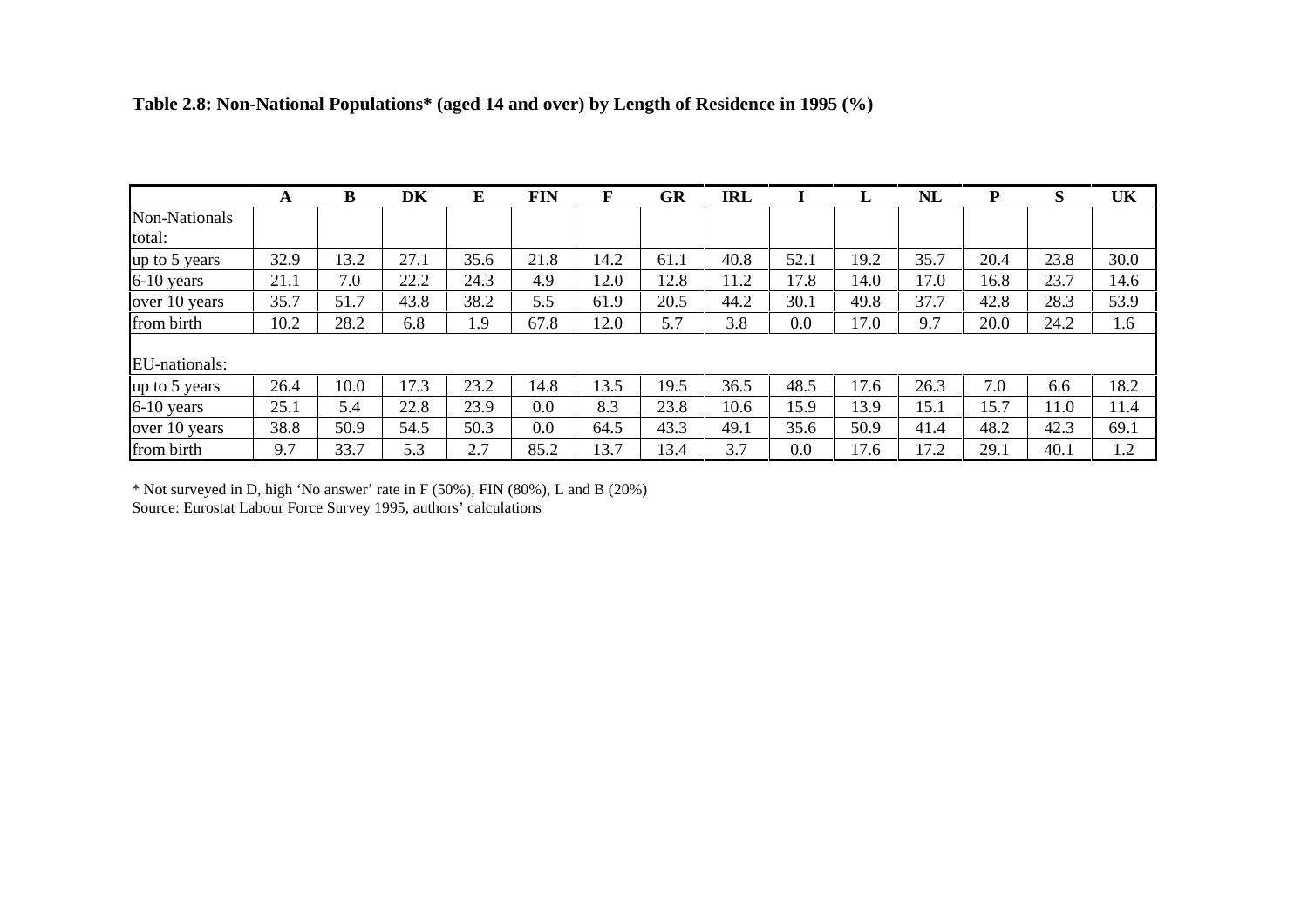| Table 2.9: Labour Force* in EU Member States by Nationality, Gender and Age in 1995 (thousands) |  |
|-------------------------------------------------------------------------------------------------|--|
|                                                                                                 |  |

|                                                                                                                   | <b>EU 15</b>        | A      | B      | D                                                   | <b>DK</b> | Е      | <b>FIN</b> | F       | <b>GR</b> | <b>IRL</b> |                | L     | <b>NL</b> | P      | S      | <b>UK</b>      |
|-------------------------------------------------------------------------------------------------------------------|---------------------|--------|--------|-----------------------------------------------------|-----------|--------|------------|---------|-----------|------------|----------------|-------|-----------|--------|--------|----------------|
| Labour force                                                                                                      |                     |        |        |                                                     |           |        |            |         |           |            |                |       |           |        |        |                |
| Nationals                                                                                                         | 158371. 3472.0<br>9 |        |        | 3855.0 35441.4 2741.9 15438.3 2410.2 23463.3 4129.7 |           |        |            |         |           |            | 1391.2 22505.7 | 101.8 | 7021.4    | 4707.4 |        | 4312.5 27380.2 |
| Non-Nationals,<br>total                                                                                           | 7770.8              | 367.8  | 328.3  | 3519.3                                              | 54.4      | 122.4  | 18.1       | 1570.0  | 71.5      | 42.7       | 100.9          | 65.0  | 282.1     | 20.9   | 185.8  | 1021.6         |
| of whom,<br><b>EU-nationals</b>                                                                                   | 2884.4              | 42.9   | 225.7  | 1106.1                                              | 23.7      | 44.2   | 5.5        | 631.5   | 9.3       | 33.8       | 21.5           | 60.4  | 123.0     | 10.6   | 91.6   | 454.7          |
| Women                                                                                                             |                     |        |        |                                                     |           |        |            |         |           |            |                |       |           |        |        |                |
| Nationals                                                                                                         | 67387.9             | 1523.0 | 1627.6 | 15514.4                                             | 1251.2    | 5899.1 | 1154.9     | 10830.4 | 1558.9    | 522.1      | 8398.9         | 35.3  | 2925.0    | 2118.9 | 2056.1 | 11972.2        |
| Non-Nationals,<br>total                                                                                           | 2855.7              | 147.1  | 102.4  | 1209.3                                              | 19.9      | 45.9   | 9.3        | 553.0   | 31.3      | 17.3       | 38.0           | 24.8  | 94.4      | 7.3    | 90.3   | 465.6          |
| of whom,<br>EU-nationals                                                                                          | 1145.1              | 19.6   | 71.7   | 393.6                                               | 6.9       | 18.7   | 1.7        | 255.6   | 6.0       | 13.8       | 13.4           | 23.2  | 43.2      | 3.4    | 47.5   | 226.8          |
| < 25                                                                                                              |                     |        |        |                                                     |           |        |            |         |           |            |                |       |           |        |        |                |
| Nationals                                                                                                         | 21676.3             | 540.1  | 405.9  | 3954.5                                              | 503.5     | 2665.4 | 284.5      | 2504.7  | 493.3     | 269.1      | 3161.0         | 10.6  | 1203.1    | 688.9  | 489.0  | 4502.6         |
| Non-Nationals,<br><b>Itotal</b>                                                                                   | 1112.0              | 70.0   | 34.1   | 626.2                                               | 8.5       | 16.3   | 3.4        | 140.5   | 14.0      | 5.1        | 6.8            | 9.4   | 48.9      | 5.6    | 17.0   | 106.2          |
| of whom,<br><b>EU-nationals</b><br>* Labour force = persons in employment and unemployed persons aged 15 and over | 308.0               | 3.4    | 19.4   | 149.6                                               | 1.8       | 5.2    | 0.3        | 44.4    | 0.8       | 4.2        | 0.8            | 8.7   | 14.2      | 3.9    | 7.6    | 43.5           |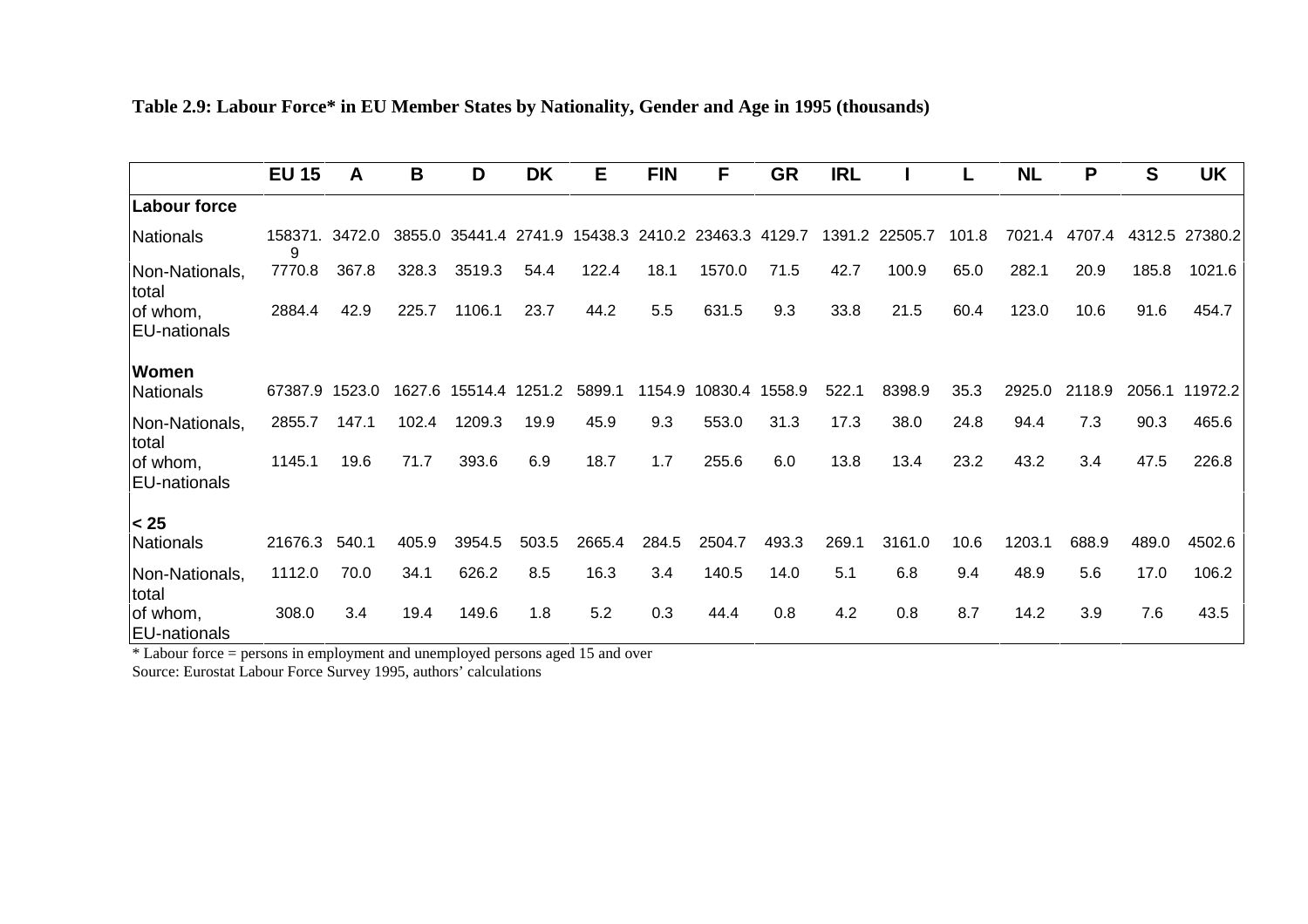| Table 2.10: Labour Force* by Nationality, Gender and Age in 1995 (%) |  |  |  |
|----------------------------------------------------------------------|--|--|--|
|                                                                      |  |  |  |

|                                 | <b>EU 15</b> | A    | B    | D    | <b>DK</b> | E    | <b>FIN</b> | F    | <b>GR</b> | <b>IRL</b> |      |      | <b>NL</b> | P    | S    | <b>UK</b> |
|---------------------------------|--------------|------|------|------|-----------|------|------------|------|-----------|------------|------|------|-----------|------|------|-----------|
| <b>Labour force</b>             |              |      |      |      |           |      |            |      |           |            |      |      |           |      |      |           |
| <b>Nationals</b>                | 95.3         | 90.4 | 92.2 | 91.0 | 98.1      | 99.2 | 99.3       | 93.7 | 98.3      | 97.0       | 99.6 | 61.0 | 96.1      | 99.6 | 95.9 | 96.4      |
| Non-Nationals, total            | 4.7          | 9.6  | 7.8  | 9.0  | 1.9       | 0.8  | 0.7        | 6.3  | 1.7       | 3.0        | 0.4  | 39.0 | 3.9       | 0.4  | 4.1  | 3.6       |
| of whom,<br>EU-nationals        | 37.1         | 11.7 | 68.7 | 31.4 | 43.6      | 36.1 | 30.3       | 40.2 | 13.0      | 79.2       | 21.3 | 92.9 | 43.6      | 50.7 | 49.3 | 44.5      |
| Women, percentage<br>Total      | 42.3         | 43.5 | 41.4 | 42.9 | 45.5      | 38.2 | 47.9       | 45.5 | 37.9      | 37.6       | 37.3 | 36.0 | 41.3      | 45.0 | 47.7 | 43.8      |
| <b>Nationals</b>                | 42.6         | 43.9 | 42.2 | 43.8 | 45.6      | 38.2 | 47.9       | 46.2 | 37.7      | 37.5       | 37.3 | 34.7 | 41.7      | 45.0 | 47.7 | 43.7      |
| Non-Nationals, total            | 36.7         | 40.0 | 31.2 | 34.4 | 36.6      | 37.5 | 51.7       | 35.2 | 43.7      | 40.6       | 37.6 | 38.1 | 33.5      | 34.8 | 48.6 | 45.6      |
| of whom,<br>EU-nationals        | 39.7         | 45.6 | 31.8 | 35.6 | 29.2      | 42.3 | 31.9       | 40.5 | 64.9      | 40.7       | 62.4 | 38.4 | 35.2      | 31.6 | 51.9 | 49.9      |
| < 25, percentage<br>Total       | 13.7         | 15.9 | 10.5 | 11.8 | 18.3      | 17.2 | 11.9       | 10.6 | 12.1      | 19.1       | 14.0 | 12.0 | 17.1      | 14.7 | 11.2 | 16.2      |
| <b>Nationals</b>                | 13.7         | 15.6 | 10.5 | 11.2 | 18.4      | 17.3 | 11.8       | 10.7 | 11.9      | 19.3       | 14.0 | 10.4 | 17.1      | 14.6 | 11.3 | 16.4      |
| Non-Nationals, total            | 14.3         | 19.0 | 10.4 | 17.8 | 15.7      | 13.3 | 18.9       | 8.9  | 19.6      | 12.0       | 6.7  | 14.5 | 17.3      | 26.6 | 9.2  | 10.4      |
| of whom,<br><b>EU-nationals</b> | 10.7         | 7.9  | 8.6  | 13.5 | 7.7       | 11.9 | 6.3        | 7.0  | 8.6       | 12.3       | 3.6  | 14.4 | 11.6      | 37.1 | 8.3  | 9.6       |

EU-nationals \* Labour force = persons in employment and unemployed persons aged 15 and over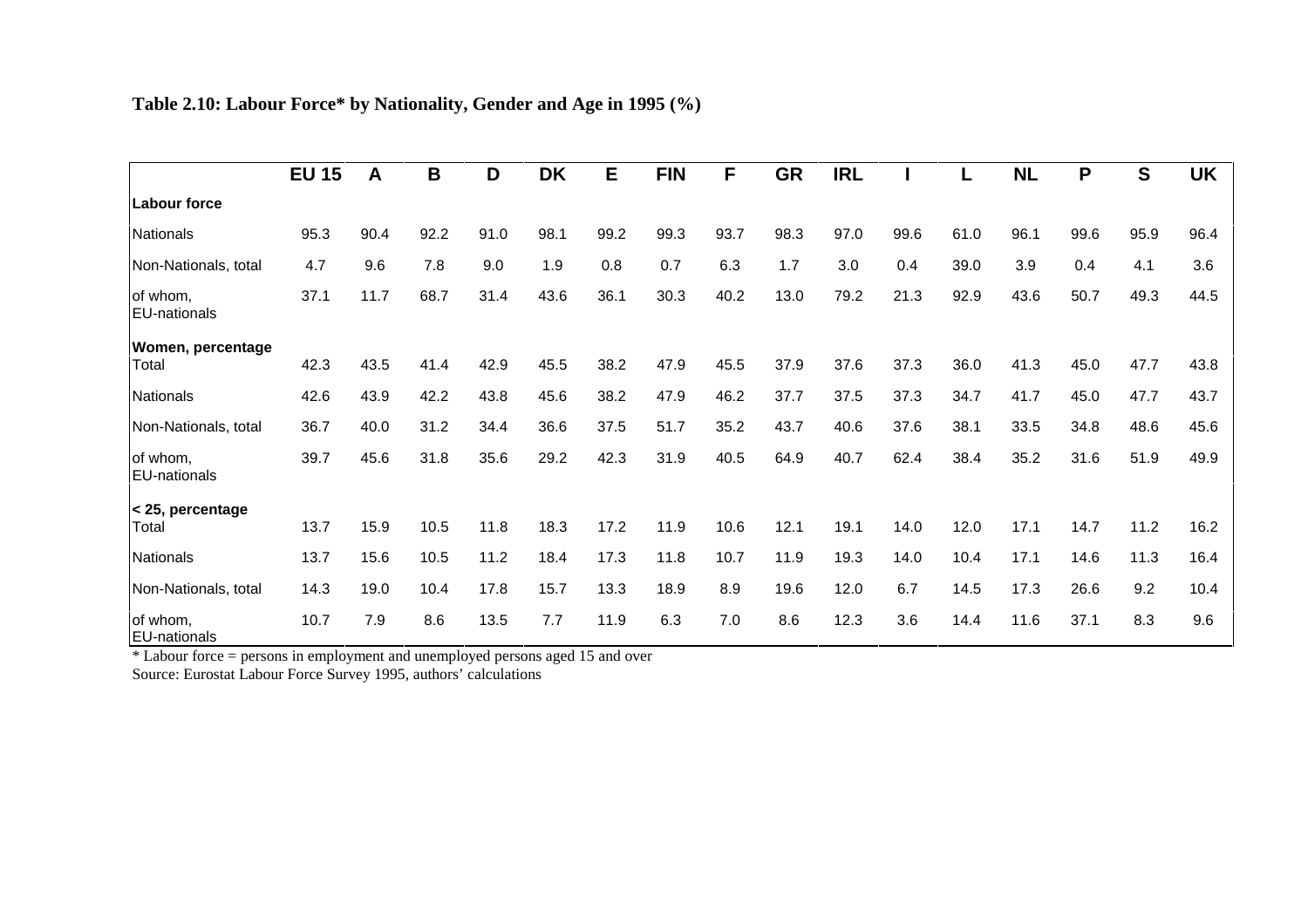|               | <b>EU</b> | B     | D      | <b>DK</b> | E                        | F      | <b>GR</b> | <b>IRL</b> |                          | L    | <b>NL</b>                | P                        | UK     |
|---------------|-----------|-------|--------|-----------|--------------------------|--------|-----------|------------|--------------------------|------|--------------------------|--------------------------|--------|
| Labour force  |           |       |        |           |                          |        |           |            |                          |      |                          |                          |        |
| Non-Nationals |           |       |        |           |                          |        |           |            |                          |      |                          |                          |        |
| 83            | 5544.5    | 315.5 | 2281.4 | 46.1      |                          | 1557.8 | 28.4      | 33.2       | ۰                        | 45.2 | 218.2                    | $\overline{\phantom{a}}$ | 1019.8 |
| 84            | 5604.4    | 297.1 | 2324.3 | 49.9      | $\overline{\phantom{a}}$ | 1658.6 | 26.3      | 33.5       | $\overline{\phantom{0}}$ | 45.3 |                          | $\blacksquare$           | 1169.8 |
| 85            | 5769.4    | 269.5 | 2233.0 | 46.7      | ۰.                       | 1648.6 | 28.1      | 34.4       | ۰                        | 47.6 | 213.1                    | $\blacksquare$           | 1248.8 |
| 86            | 5534.5    | 316.8 | 2239.3 | 45.0      |                          | 1557.6 | 22.9      | 33.5       |                          | 47.9 |                          | 20.8                     | 1250.8 |
| 87            | 5849.4    | 288.6 | 2335.5 | 45.3      | 44.7                     | 1526.3 | 24.0      | 33.1       | ۰                        | 49.5 | 223.4                    | 16.8                     | 1262.4 |
| 88            | 5716.4    | 291.9 | 2174.0 | 43.7      | 42.1                     | 1559.5 | 27.1      | 35.4       |                          | 49.4 | 235.6                    | 29.0                     | 1229.2 |
| 89            | 5761.6    | 279.0 | 2363.3 | 53.8      | 41.9                     | 1596.9 | 23.1      | 32.6       | ٠                        | 49.8 | 252.0                    | 31.2                     | 1039.1 |
| 90            | 5843.2    | 291.7 | 2528.6 | 57.0      | 36.9                     | 1550.5 | 26.3      | 34.5       |                          | 53.3 | 251.7                    | 28.6                     | 984.4  |
| 91            | 6100.1    | 296.5 | 2786.4 | 65.6      | 58.1                     | 1504.3 | 35.0      | 40.0       | $\overline{\phantom{a}}$ | 54.4 | 269.8                    | 30.7                     | 959.7  |
| 92            | 6822.8    | 325.8 | 3124.5 | 56.7      | 80.1                     | 1515.0 | 50.8      | 40.1       | 201.8                    | 61.3 | 268.5                    | 20.6                     | 1077.6 |
| 93            | 7180.6    | 339.8 | 3431.9 | 54.7      | 82.1                     | 1543.8 | 59.8      | 40.6       | 224.3                    | 65.1 | 278.5                    | 25.2                     | 1034.7 |
| 94            | 7278.7    | 335.2 | 3543.0 | 48.2      | 98.3                     | 1590.5 | 65.8      | 41.4       | 145.6                    | 71.2 | 289.0                    | 23.2                     | 1027.3 |
| 95            | 7770.8    | 328.3 | 3519.3 | 54.4      | 122.4                    | 1570.0 | 71.5      | 42.7       | 100.9                    | 65.0 | 282.1                    | 20.9                     | 1021.6 |
| of whom, EU   |           |       |        |           |                          |        |           |            |                          |      |                          |                          |        |
| 83            | 1580.9    | 191.0 | 642.0  | 15.9      |                          | 205.6  | 4.9       | 27.4       |                          | 26.0 | 62.1                     | $\blacksquare$           | 406.7  |
| 84            | 1522.4    | 192.5 | 660.0  | 11.4      | $\overline{\phantom{a}}$ | 209.4  | 4.8       | 27.2       | ۰                        | 24.8 | $\overline{\phantom{a}}$ | $\overline{\phantom{a}}$ | 392.6  |
| 85            | 1636.9    | 178.8 | 683.3  | 14.2      |                          | 196.7  | 5.9       | 28.5       |                          | 25.5 | 59.9                     |                          | 444.3  |
| 86            | 2310.2    | 223.4 | 810.0  | 13.5      |                          | 723.2  | 5.8       | 27.2       | ۰                        | 44.8 | $\blacksquare$           | 4.8                      | 457.8  |
| 87            | 2407.1    | 210.8 | 840.5  | 14.5      | 21.5                     | 693.8  | 4.6       | 27.1       |                          | 46.5 | 85.0                     | 3.3                      | 459.6  |
| 88            | 2349.0    | 204.0 | 766.0  | 14.7      | 22.9                     | 699.4  | 5.9       | 29.2       | $\overline{\phantom{0}}$ | 45.7 | 97.6                     | 4.5                      | 459.2  |
| 89            | 2429.4    | 187.8 | 815.8  | 16.0      | 20.1                     | 707.3  | 3.9       | 26.8       | ۰                        | 46.5 | 105.4                    | 4.4                      | 495.4  |
| 90            | 2426.2    | 203.4 | 835.9  | 14.3      | 19.1                     | 710.5  | 6.3       | 28.1       | $\blacksquare$           | 49.8 | 96.6                     | 4.3                      | 457.9  |
| 91            | 2432.7    | 209.8 | 851.1  | 16.3      | 29.6                     | 687.5  | 5.1       | 32.2       | $\overline{\phantom{a}}$ | 50.5 | 96.3                     | 9.3                      | 445.0  |
| 92            | 2640.5    | 232.1 | 955.0  | 16.2      | 32.7                     | 672.3  | 7.9       | 31.3       | 56.7                     | 57.1 | 101.8                    | 9.2                      | 468.1  |
| 93            | 2613.4    | 238.8 | 988.0  | 15.6      | 32.9                     | 658.4  | 7.3       | 32.1       | 47.9                     | 58.3 | 116.4                    | 10.4                     | 407.1  |
| 94            | 2667.7    | 230.6 | 1028.9 | 15.8      | 32.0                     | 664.3  | 7.3       | 32.9       | 18.2                     | 63.8 | 110.2                    | 10.6                     | 453.3  |
| 95            | 2884.4    | 225.7 | 1106.1 | 23.7      | 44.2                     | 631.5  | 9.3       | 33.8       | 21.5                     | 60.4 | 123.0                    | 10.6                     | 454.7  |

## **Table 2.11: Trends in Non-National Labour Forces 1983-95 (thousands)**

 Source: Eurostat Labour Force Survey 1983-95, authors' calculations (from 1986 onwards persons from E and P, and from 1995 onwards persons from A, FIN and S are included under the heading of nationals from EU member states)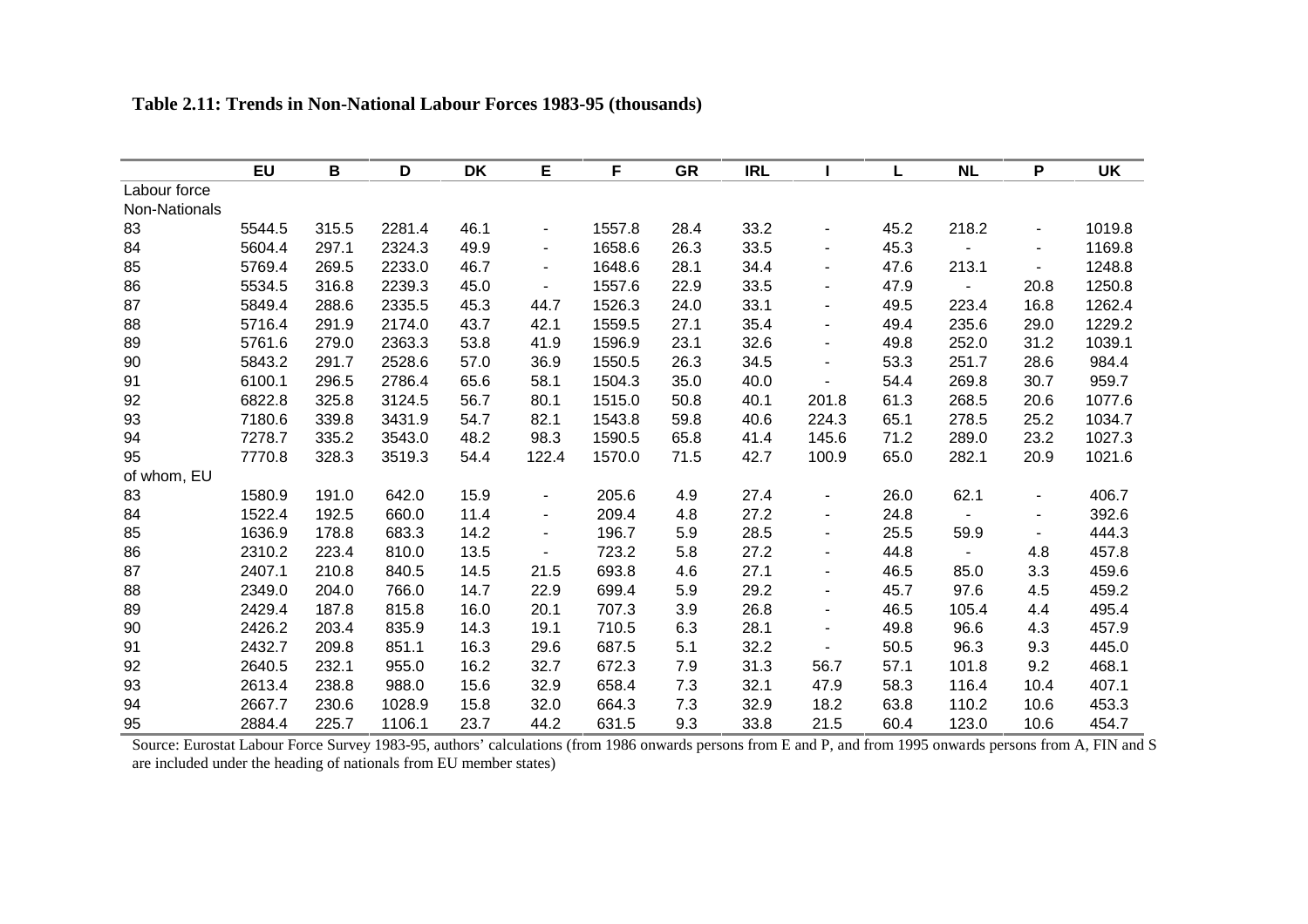|               | <b>EU</b> | В    | D     | <b>DK</b> | E                        | F    | <b>GR</b> | <b>IRL</b> |                          | L    | <b>NL</b>      | P                        | <b>UK</b> |
|---------------|-----------|------|-------|-----------|--------------------------|------|-----------|------------|--------------------------|------|----------------|--------------------------|-----------|
| Labour force  |           |      |       |           |                          |      |           |            |                          |      |                |                          |           |
| Non-Nationals |           |      |       |           |                          |      |           |            |                          |      |                |                          |           |
| 83            | 5.9       | 8.2  | 8.2   | 1.7       | $\overline{\phantom{a}}$ | 6.7  | 0.7       | 2.5        | ۰                        | 30.2 | 3.9            | $\overline{\phantom{a}}$ | 3.9       |
| 84            | 6.2       | 7.6  | 8.3   | 1.8       | $\overline{\phantom{a}}$ | 7.0  | 0.7       | 2.6        | $\blacksquare$           | 30.2 | $\blacksquare$ | $\blacksquare$           | 4.4       |
| 85            | 6.0       | 6.8  | $7.9$ | 1.7       | $\overline{\phantom{a}}$ | 6.9  | 0.7       | 2.6        | $\overline{\phantom{0}}$ | 31.3 | 3.7            |                          | 4.6       |
| 86            | 5.0       | 8.0  | 7.9   | 1.6       |                          | 6.5  | 0.6       | 2.6        |                          | 31.3 | $\blacksquare$ | 0.4                      | 4.6       |
| 87            | 5.0       | 7.4  | 8.2   | 1.6       | 0.3                      | 6.4  | 0.6       | 2.5        | $\blacksquare$           | 31.3 | 3.4            | 0.4                      | 4.6       |
| 88            | 4.8       | 7.5  | 7.5   | 1.5       | 0.3                      | 6.5  | 0.7       | 2.7        |                          | 31.9 | 3.6            | 0.6                      | 4.4       |
| 89            | 4.8       | 7.1  | 8.1   | 1.9       | 0.3                      | 6.6  | 0.6       | 2.5        | $\blacksquare$           | 32.0 | 3.8            | 0.6                      | 3.7       |
| 90            | 4.8       | 7.5  | 8.3   | 2.0       | 0.2                      | 6.4  | 0.7       | 2.6        | $\blacksquare$           | 33.4 | 3.7            | 0.6                      | 3.4       |
| 91            | 4.7       | 7.4  | 7.1   | 2.3       | 0.4                      | 6.2  | 0.9       | 3.0        | $\blacksquare$           | 33.1 | 3.9            | 0.6                      | 3.4       |
| 92            | 4.4       | 8.1  | 8.0   | 2.0       | 0.5                      | 6.2  | 1.3       | 3.0        | 0.9                      | 36.5 | 3.8            | 0.4                      | 3.8       |
| 93            | 4.6       | 8.3  | 8.8   | 1.9       | 0.5                      | 6.2  | 1.5       | 3.0        | 1.0                      | 38.6 | 3.9            | 0.5                      | 3.6       |
| 94            | 4.7       | 8.1  | 9.0   | 1.7       | 0.6                      | 6.4  | 1.6       | 2.9        | 0.6                      | 41.8 | 4.0            | 0.5                      | 3.6       |
| 95            | 4.7       | 7.8  | 9.0   | 1.9       | 0.8                      | 6.3  | 1.7       | 3.0        | 0.4                      | 39.0 | 3.9            | 0.4                      | 3.6       |
| of whom, EU   |           |      |       |           |                          |      |           |            |                          |      |                |                          |           |
| 83            | 28.5      | 60.5 | 28.1  | 34.5      | $\blacksquare$           | 13.2 | 17.3      | 82.6       |                          | 57.7 | 28.5           | $\overline{\phantom{a}}$ | 39.9      |
| 84            | 27.2      | 64.8 | 28.4  | 22.8      | $\overline{\phantom{a}}$ | 12.6 | 18.3      | 81.0       | $\blacksquare$           | 54.7 | $\blacksquare$ | $\blacksquare$           | 33.6      |
| 85            | 28.4      | 66.3 | 30.6  | 30.5      |                          | 11.9 | 21.1      | 82.9       | $\blacksquare$           | 53.5 | 28.1           |                          | 35.6      |
| 86            | 41.7      | 70.5 | 36.2  | 29.9      |                          | 46.4 | 25.3      | 81.2       | $\blacksquare$           | 93.4 | $\blacksquare$ | 22.9                     | 36.6      |
| 87            | 41.2      | 73.0 | 36.0  | 31.9      | 48.1                     | 45.5 | 19.3      | 81.9       | $\blacksquare$           | 93.9 | 38.1           | 19.4                     | 36.4      |
| 88            | 41.1      | 69.9 | 35.2  | 33.5      | 54.3                     | 44.8 | 21.6      | 82.5       | $\blacksquare$           | 92.6 | 41.4           | 15.6                     | 37.4      |
| 89            | 42.2      | 67.3 | 34.5  | 29.7      | 48.0                     | 44.3 | 16.8      | 82.2       | $\blacksquare$           | 93.4 | 41.8           | 14.2                     | 47.7      |
| 90            | 41.5      | 69.7 | 33.1  | 25.1      | 51.7                     | 45.8 | 23.8      | 81.2       | $\overline{\phantom{a}}$ | 93.4 | 38.4           | 15.1                     | 46.5      |
| 91            | 39.9      | 70.8 | 30.5  | 24.9      | 50.9                     | 45.7 | 14.6      | 80.6       | ÷,                       | 92.8 | 35.7           | 30.2                     | 46.4      |
| 92            | 38.7      | 71.2 | 30.6  | 28.6      | 40.9                     | 44.4 | 15.5      | 78.2       | 28.1                     | 93.0 | 37.9           | 44.7                     | 43.4      |
| 93            | 36.4      | 70.3 | 28.8  | 28.6      | 40.1                     | 42.6 | 12.2      | 78.9       | 21.4                     | 89.7 | 41.8           | 41.3                     | 39.3      |
| 94            | 36.7      | 68.8 | 29.0  | 32.8      | 32.5                     | 41.8 | 11.1      | 79.4       | 12.5                     | 89.6 | 38.1           | 45.9                     | 44.1      |
| 95            | 37.1      | 68.7 | 31.4  | 43.6      | 36.1                     | 40.2 | 13.0      | 79.2       | 21.3                     | 92.9 | 43.6           | 50.7                     | 44.5      |

**Table 2.12: Trends in Percentages of Non-National Labour Forces in Overall Labour Forces 1983-95 (%)**

Source: Eurostat Labour Force Survey 1983-95 (from 1986 onwards persons from E and P, and from 1995 onwards persons from A, FIN and S are included under the heading of nationals from EU member states)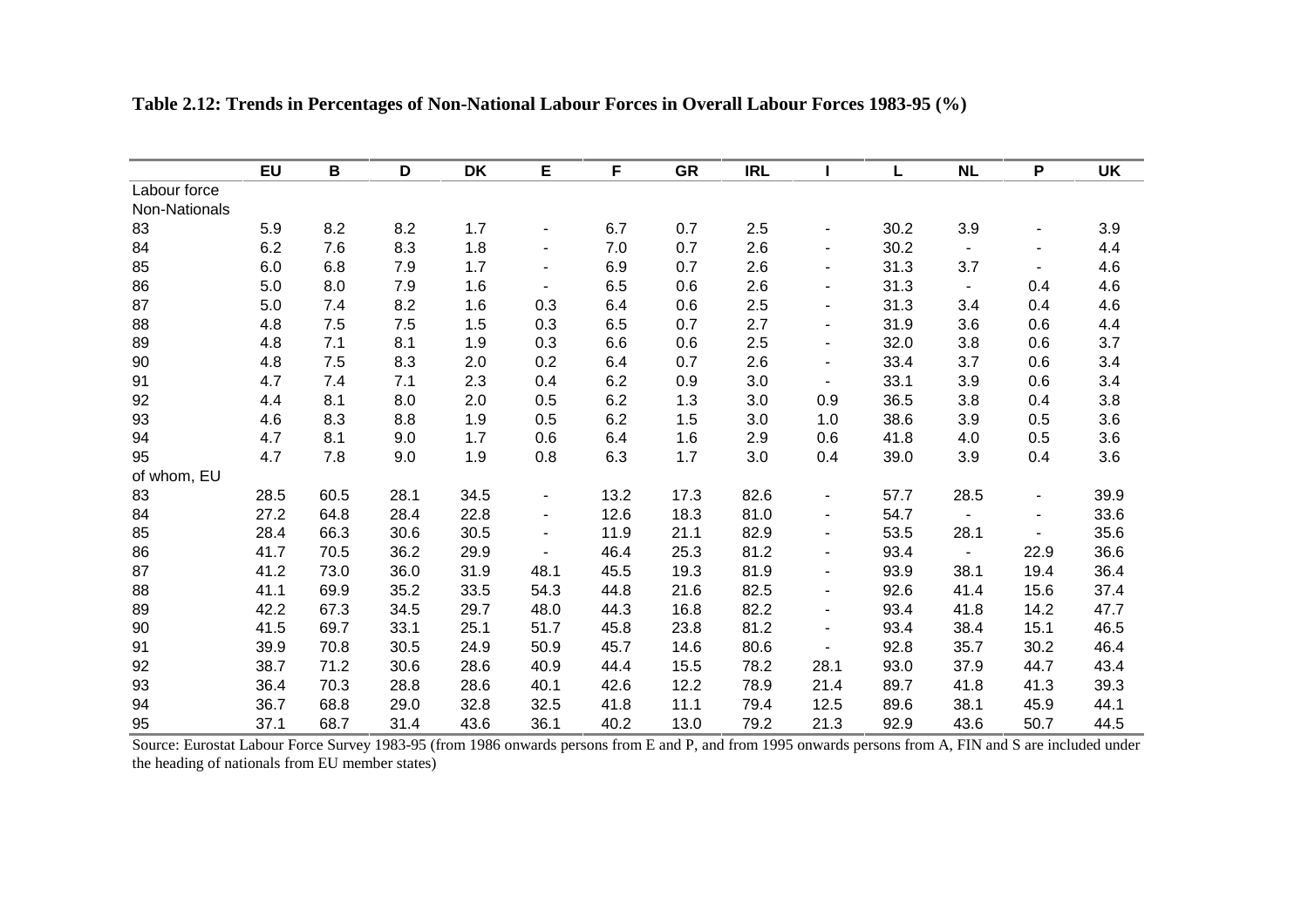| <b>Nationality of</b>      |                          |                          |        |                |                          |                          |                          |                | <b>EU Member States</b> |       |      |                |                |       |        |              |
|----------------------------|--------------------------|--------------------------|--------|----------------|--------------------------|--------------------------|--------------------------|----------------|-------------------------|-------|------|----------------|----------------|-------|--------|--------------|
| members of<br>labour force |                          |                          |        |                |                          |                          |                          |                | (host countries)        |       |      |                |                |       |        |              |
|                            | ${\bf A}$                | $\bf{B}$                 | D      | <b>DK</b>      | ${\bf E}$                | <b>FIN</b>               | $\mathbf{F}$             | <b>GR</b>      | <b>IRL</b>              | I     | L    | NL             | $\mathbf{P}$   | S     | UK     | <b>EU-15</b> |
| $\mathbf{A}$               |                          | 0.3                      | 126.3  | 0.7            | 0.7                      |                          | 1.5                      | 0.3            |                         | 0.1   | 0.1  | 2.7            |                | 53.7  | 3.9    | 190.3        |
| $\, {\bf B}$               | $\overline{\phantom{a}}$ |                          | 9.9    | $\overline{a}$ | 1.1                      | $\overline{\phantom{a}}$ | 23.1                     | 0.3            | 0.2                     | 0.5   | 4.7  | 18.7           | 0.3            | 0.6   | 2.7    | 62.1         |
| $\mathbf{D}$               | 24.9                     | 10.6                     |        | 3.5            | 4.9                      | 0.3                      | 25.9                     | 1.5            | 2.3                     | 6.2   | 4.1  | 32.0           | 2.0            | 8.4   | 28.3   | 154.9        |
| DK                         | $\blacksquare$           | 0.4                      | 11.1   |                | 0.9                      | $\overline{a}$           | 2.4                      | $\mathbf{r}$   | 0.5                     |       | 1.0  | 0.7            | $\blacksquare$ | 12.6  | 9.4    | 39.0         |
| $\bf{E}$                   | 0.2                      | 23.3                     | 81.7   | 1.0            |                          | 0.3                      | 83.2                     | 0.3            | 0.6                     | 0.5   | 2.1  | 8.5            | 2.5            | 1.7   | 19.7   | 225.6        |
| <b>FIN</b>                 | 0.2                      | $\overline{\phantom{a}}$ |        | 1.2            | 0.6                      |                          | $\overline{\phantom{a}}$ | 0.3            |                         | 0.2   |      | 1.2            | $\blacksquare$ |       | 6.5    | 10.2         |
| $\mathbf F$                | 3.6                      | 37.2                     | 65.4   | $\blacksquare$ | 5.9                      | 0.6                      |                          | 0.9            | 1.3                     | 6.4   | 6.5  | 7.8            | 2.8            | 0.6   | 38.0   | 177.0        |
| <b>GR</b>                  | 0.9                      | 9.2                      | 232.8  | 0.4            | $\overline{\phantom{a}}$ | 0.3                      | 2.5                      |                | 0.1                     | 1.0   | 0.5  | 1.6            | $\blacksquare$ | 2.0   | 8.0    | 259.3        |
| <b>IRL</b>                 | $\overline{\phantom{a}}$ | 0.6                      | 13.7   | 0.7            | 0.7                      | $\overline{\phantom{a}}$ | 1.3                      | 0.1            |                         | 0.4   | 0.2  | 2.2            | 0.3            | 0.6   | 244.7  | 265.5        |
| $\mathbf I$                | 5.7                      | 90.5                     | 365.4  | 0.4            | 5.7                      | 0.6                      | 76.6                     | 1.9            | 1.2                     |       | 8.3  | 15.9           | 2.0            | 2.4   | 48.7   | 625.3        |
| $\mathbf{L}$               | 1.4                      | 2.4                      | 1.8    | $\equiv$       | $\overline{a}$           | $\overline{a}$           | 0.7                      | 0.2            |                         |       |      | $\overline{a}$ |                |       |        | 6.5          |
| $\mathbf{NL}$              | 0.8                      | 32.6                     | 66.7   | 3.1            | 0.8                      | $\equiv$                 | 8.6                      | 0.6            | 0.6                     | 3.1   | 1.5  |                | 0.3            | 1.8   | 15.9   | 136.4        |
| ${\bf P}$                  | $\overline{a}$           | 6.8                      | 56.6   | 0.5            | 11.9                     | $\overline{a}$           | 372.8                    | $\overline{a}$ | $\sim$                  |       | 29.2 | 4.4            |                | 0.6   | 20.4   | 503.2        |
| S                          | 1.8                      | 0.9                      | 7.0    | 4.9            | 1.1                      | 2.7                      | 2.4                      | 0.2            | $\blacksquare$          | 0.7   | 0.2  | 1.4            | $\blacksquare$ |       | 8.4    | 31.7         |
| UK                         | 3.7                      | 10.8                     | 67.7   | 7.2            | 9.8                      | 0.6                      | 30.6                     | 2.9            | 27.0                    | 2.3   | 1.8  | 25.9           | 0.4            | 6.5   |        | 197.2        |
| <b>EU-nationals</b>        |                          |                          |        |                |                          |                          |                          |                |                         |       |      |                |                |       |        |              |
| <b>TOTAL</b>               | 42.9                     | 225.7                    | 1106.1 | 23.7           | 44.2                     | 5.5                      | 631.5                    | 9.3            | 33.8                    | 21.5  | 60.4 | 123.0          | 10.6           | 91.6  | 454.7  | 2884.5       |
|                            |                          |                          |        |                |                          |                          |                          |                |                         |       |      |                |                |       |        |              |
| Third country*             | 324.8                    | 102.6                    | 2413.2 | 30.7           | 78.2                     | 12.6                     | 938.5                    | 62.3           | 8.9                     | 79.4  | 4.6  | 159.1          | 10.3           | 94.2  | 567.0  | 4886.4       |
| All non-                   |                          |                          |        |                |                          |                          |                          |                |                         |       |      |                |                |       |        |              |
| nationals, TO-             |                          |                          |        |                |                          |                          |                          |                |                         |       |      |                |                |       |        |              |
| <b>TAL</b>                 | 367.8                    | 328.3                    | 3519.3 | 54.4           | 122.4                    | 18.1                     | 1570.0                   | 71.5           | 42.7                    | 100.9 | 65.0 | 282.1          | 20.9           | 185.8 | 1021.6 | 7770.8       |

**Table 2.13: Non-National Labour Forces by Host Country and Country of Origin (Nationality) in 1995 (thousands)**

- No members of labour force of this nationality recorded

\* All nationalities except **EU-15**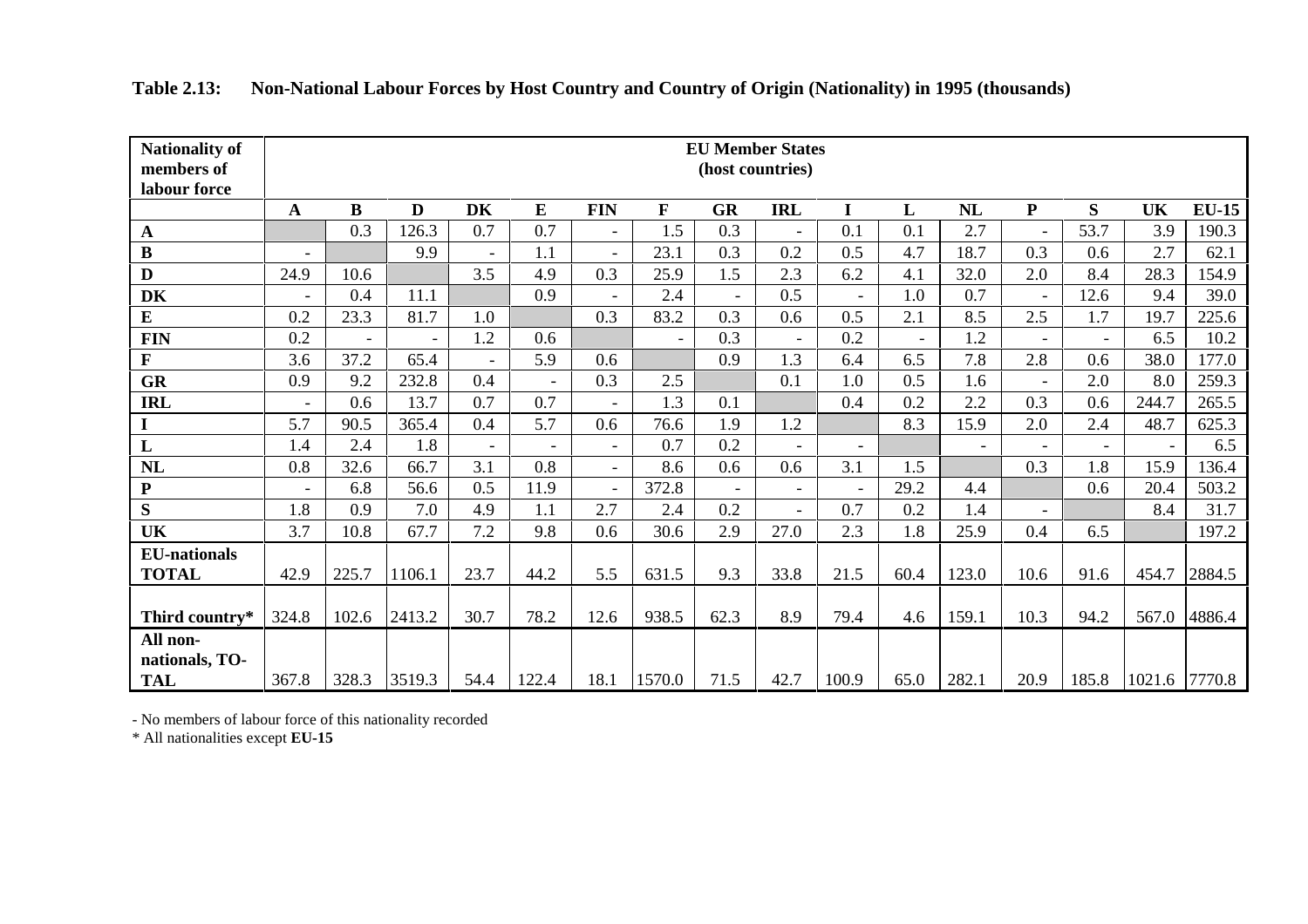| <b>Nationality of members</b><br>of labour force |                          |                          |                          |                |                          | <b>EU Member States</b><br>(host countries) |                          |                |                          |                          |                          |
|--------------------------------------------------|--------------------------|--------------------------|--------------------------|----------------|--------------------------|---------------------------------------------|--------------------------|----------------|--------------------------|--------------------------|--------------------------|
|                                                  | B                        | D                        | <b>DK</b>                | E              | $\mathbf{F}$             | <b>GR</b>                                   | <b>IRL</b>               | L              | <b>NL</b>                | ${\bf P}$                | <b>UK</b>                |
| $\overline{\mathbf{A}}$                          | $-0.4$                   | 26.3                     | 0.3                      |                | 0.1                      | $\overline{\phantom{a}}$                    |                          | $\overline{0}$ | 2.3                      | $\overline{\phantom{0}}$ | 0.7                      |
| $\overline{\mathbf{B}}$                          |                          | $-2.9$                   | $\blacksquare$           | $-0.7$         | 9.2                      | $\blacksquare$                              | 0.1                      | 1.2            | 9                        | $-0.2$                   | 1.4                      |
| $\overline{\mathbf{D}}$                          | 1.1                      |                          | $-0.6$                   | 2.7            | 4.3                      | 0.3                                         | 0.9                      | 0.1            | 12.8                     | 1.2                      | $-1.7$                   |
| DK                                               | $-0.3$                   | 3.3                      |                          | $\overline{a}$ | $\blacksquare$           | $\overline{\phantom{a}}$                    | 0.4                      | 0.6            | 0.6                      | $\overline{\phantom{a}}$ | 2.8                      |
| $\mathbf{E}$                                     | $-2.9$                   | $-19.1$                  | 0.8                      |                | $-35.8$                  | 0.2                                         | 0.4                      | 0.7            | $-1.7$                   | 1.8                      | 1.9                      |
| FIN                                              | $\overline{\phantom{a}}$ | $\overline{\phantom{a}}$ | $\overline{\phantom{a}}$ |                | $\blacksquare$           | $\overline{\phantom{a}}$                    |                          | $\blacksquare$ | $\blacksquare$           | $\overline{\phantom{a}}$ | $\overline{\phantom{a}}$ |
| $\overline{\mathbf{F}}$                          | 6.5                      | 20.6                     | $\overline{\phantom{0}}$ | 1.3            |                          | 0.3                                         | 0.7                      | 0.7            | 5.3                      | 1.8                      | 18                       |
| GR                                               | 3.9                      | 79.0                     | 0.2                      |                | $\theta$                 |                                             | $\overline{\phantom{0}}$ | 0.3            | 0.6                      | $\blacksquare$           | 1.6                      |
| <b>IRL</b>                                       | $-1.1$                   | 8.9                      | $\overline{0}$           | 0.4            | $-0.2$                   | $\overline{\phantom{a}}$                    |                          | $-0.1$         | 0.3                      | $\blacksquare$           | $-56.1$                  |
| $\frac{\overline{I}}{L}$                         | $-16.6$                  | 12.4                     | $-0.1$                   | 4.2            | $-37.3$                  | 1.2                                         | $-0.2$                   | $-1.8$         | 3.2                      | 1.9                      | $-8.5$                   |
|                                                  | 0.6                      | $-2.0$                   | $\overline{\phantom{a}}$ | $\blacksquare$ | $-0.3$                   | $\blacksquare$                              | $\overline{\phantom{a}}$ |                | $\overline{\phantom{a}}$ | $\overline{\phantom{a}}$ | $\overline{\phantom{a}}$ |
| <b>NL</b>                                        | 15.0                     | 9.4                      | 2.3                      | 0.7            | 1.3                      | 0.3                                         | $-0.1$                   | 0.2            |                          | 0.2                      | 9.0                      |
| $\frac{\overline{P}}{\overline{S}}$              | 2.8                      | 3.1                      | 0.3                      | 5.4            | $-20.4$                  | $\blacksquare$                              | $\blacksquare$           | 10.7           | 0.6                      |                          | 7.8                      |
|                                                  | $\overline{\phantom{a}}$ | $\overline{\phantom{a}}$ | $\overline{\phantom{0}}$ | $\blacksquare$ | $\overline{\phantom{0}}$ | $\overline{\phantom{a}}$                    |                          | $\blacksquare$ | $\blacksquare$           | $\overline{\phantom{0}}$ | $\overline{\phantom{a}}$ |
| <b>UK</b>                                        | 4.7                      | 19.2                     | 1.4                      | 5.5            | 10.8                     | 1.4                                         | 4.5                      | 0.7            | 2.4                      | 0.3                      |                          |
| <b>EU-nationals</b>                              | 14.3                     | 165.6                    | 8.8                      | 22.7           | $-63.8$                  | 4.6                                         | 6.6                      | 13.8           | 37.6                     | 7.2                      | $-8.2$                   |
| <b>TOTAL</b>                                     |                          |                          |                          |                |                          |                                             |                          |                |                          |                          |                          |
| Third country*                                   | 25.4                     | 1018.2                   | 0.3                      | 55.0           | 107.5                    | 42.9                                        | 3.0                      | 1.7            | 21.1                     | $-2.8$                   | $-232.6$                 |
| All non-nationals,<br><b>TOTAL</b>               | 39.7                     | 1183.8                   | 9.1                      | 77.7           | 43.7                     | 47.5                                        | 9.6                      | 15.5           | 58.7                     | 4.4                      | $-240.8$                 |

|  |  | Table 2.14: Changes in Size of Non-National Labour Forces between 1987 and 1995 in 11 EU Member States (thousands) |  |  |
|--|--|--------------------------------------------------------------------------------------------------------------------|--|--|
|  |  |                                                                                                                    |  |  |

- No calculation possible, since in one or both years no non-national labour force members of this nationality were recorded in the country surveyed.

\* All nationalities except **EU 15**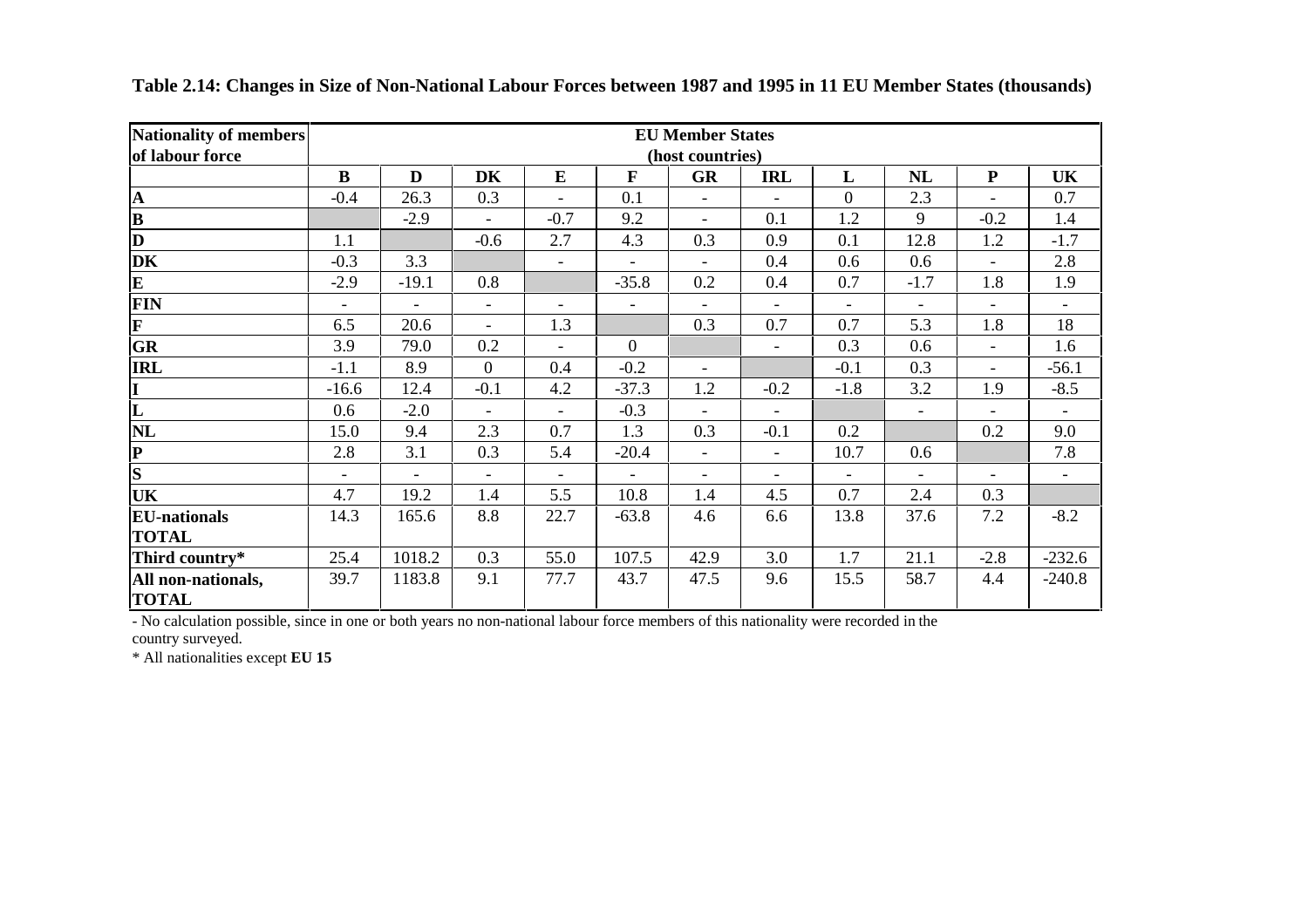| A | B   | D      | DK     | E       | <b>FIN</b> | $\mathbf{F}$ | <b>GR</b> | <b>IRL</b> |          | L      | NL      | ${\bf P}$ | S      | UK      |
|---|-----|--------|--------|---------|------------|--------------|-----------|------------|----------|--------|---------|-----------|--------|---------|
|   | 0.3 | 101.4  | 0.7    | 0.6     | $-0.2$     | $-2.0$       | $-0.6$    | 0.0        | $-5.6$   | $-1.2$ | 1.9     | 0.0       | 52.0   | 0.3     |
|   |     | $-0.6$ | $-0.4$ | $-22.2$ | $0.0\,$    | $-14.1$      | $-8.9$    | $-0.4$     | $-89.9$  | 2.3    | $-13.9$ | $-6.5$    | $-0.3$ | $-8.2$  |
|   |     |        | $-7.6$ | $-76.9$ | 0.3        | $-39.5$      | $-231.4$  | $-11.4$    | $-359.1$ | 2.3    | $-34.7$ | $-54.6$   | 1.4    | $-39.4$ |
|   |     |        |        | 0.0     | $-1.2$     | 2.4          | $-0.4$    | $-0.3$     | $-0.4$   | 1.0    | $-2.4$  | $-0.5$    | 7.7    | 2.2     |
|   |     |        |        |         | $-0.3$     | 77.3         | 0.3       | $-0.1$     | $-5.3$   | 2.1    | 7.7     | $-9.4$    | 0.6    | 9.9     |
|   |     |        |        |         |            | $-0.6$       | 0.0       | 0.0        | $-0.4$   | 0.0    | 1.2     | 0.0       | $-2.7$ | 5.9     |
|   |     |        |        |         |            |              | $-1.7$    | $0.0\,$    | $-70.2$  | 5.8    | $-0.7$  | $-370.0$  | $-1.8$ | 7.4     |
|   |     |        |        |         |            |              |           | 0.0        | $-0.9$   | 0.3    | 1.0     | 0.0       | 1.9    | 5.0     |
|   |     |        |        |         |            |              |           |            | $-0.7$   | 0.2    | 1.6     | 0.2       | 0.6    | 217.7   |
|   |     |        |        |         |            |              |           |            |          | 8.3    | 12.7    | 2.0       | 1.7    | 46.4    |
|   |     |        |        |         |            |              |           |            |          |        | $-1.5$  | $-29.2$   | $-0.2$ | $-1.8$  |
|   |     |        |        |         |            |              |           |            |          |        |         | $-4.1$    | 0.4    | $-10.0$ |
|   |     |        |        |         |            |              |           |            |          |        |         |           | 0.6    | 20.0    |
|   |     |        |        |         |            |              |           |            |          |        |         |           |        | 1.9     |
|   |     |        |        |         |            |              |           |            |          |        |         |           |        |         |

# **Table 2.15: Labour Force Balance among EU Countries in 1995 (thousands)\***

\* Example: The number of Spanish labour force members in France exceeds the number of French labour force members in Spain by 77.3 x 1000.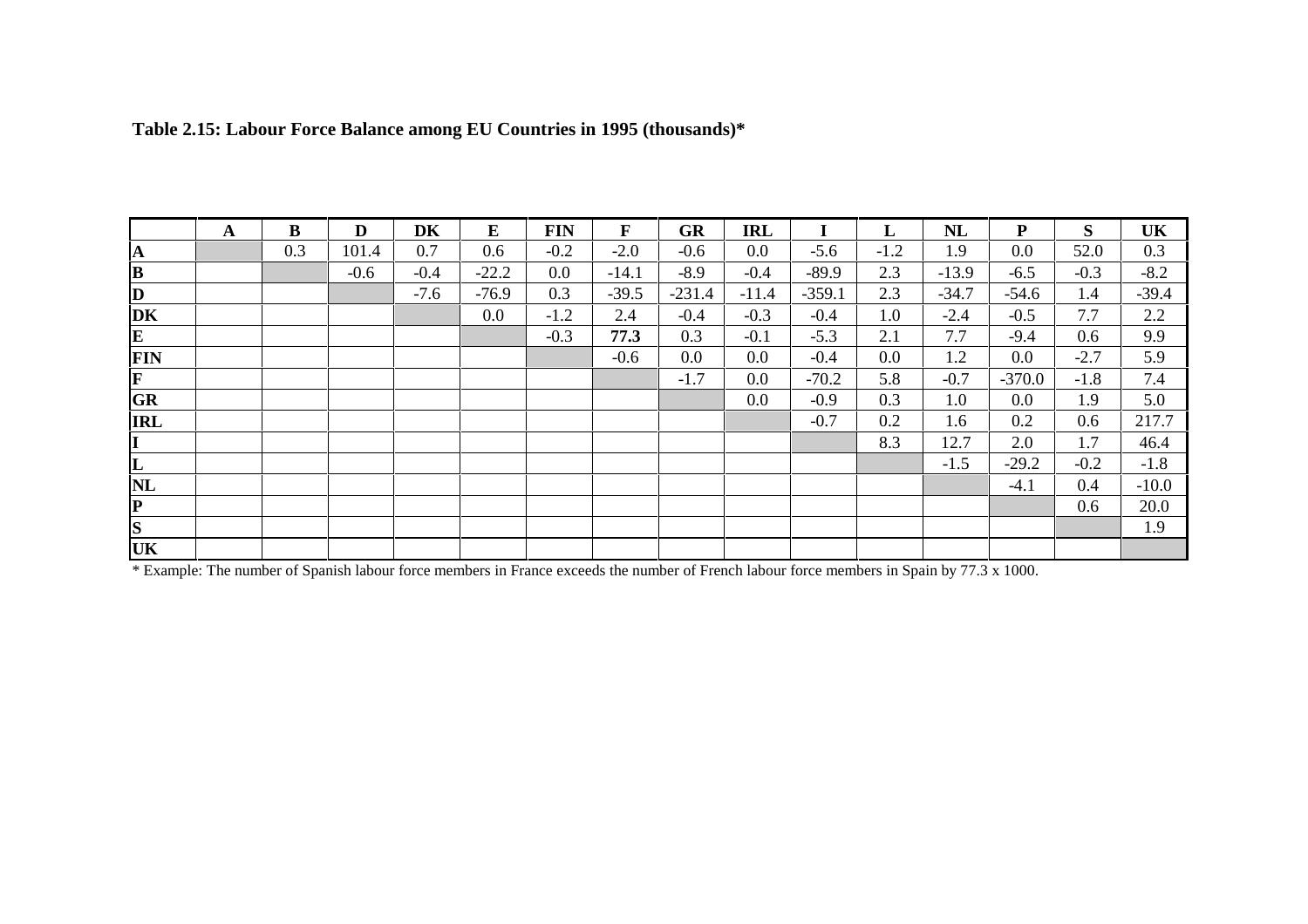|                      | <b>EU 15</b> | A    | $\bf{B}$ | D    | DK   | $\bf{E}$ | <b>FIN</b> | $\mathbf F$ | <b>GR</b> | <b>IRL</b> |      | L    | <b>NL</b> | ${\bf P}$ | S    | UK   |
|----------------------|--------------|------|----------|------|------|----------|------------|-------------|-----------|------------|------|------|-----------|-----------|------|------|
| Nationals:           |              |      |          |      |      |          |            |             |           |            |      |      |           |           |      |      |
| Percentage of women  |              |      |          |      |      |          |            |             |           |            |      |      |           |           |      |      |
| in labour force      | 42.6         | 43.9 | 42.2     | 43.8 | 45.6 | 38.2     | 47.9       | 46.2        | 37.7      | 37.5       | 37.3 | 34.7 | 41.7      | 45.0      | 47.7 | 43.7 |
| (aged $15+$ )(a)     |              |      |          |      |      |          |            |             |           |            |      |      |           |           |      |      |
| - in population      | 52.4         | 52.8 | 52.3     | 53.1 | 51.2 | 52.1     | 52.1       | 52.9        | 52.4      | 50.3       | 52.2 | 51.8 | 51.1      | 53.1      | 49.7 | 51.7 |
| $(aged 15+) (b)$     |              |      |          |      |      |          |            |             |           |            |      |      |           |           |      |      |
| Ratio (a/b)          | 0.81         | 0.83 | 0.81     | 0.82 | 0.89 | 0.73     | 0.92       | 0.87        | 0.72      | 0.75       | 0.72 | 0.67 | 0.82      | 0.85      | 0.96 | 0.85 |
| $3rd$ country        |              |      |          |      |      |          |            |             |           |            |      |      |           |           |      |      |
| nationals:           |              |      |          |      |      |          |            |             |           |            |      |      |           |           |      |      |
| Percentage of women  |              |      |          |      |      |          |            |             |           |            |      |      |           |           |      |      |
| - in labour force    | 35.0         | 39.2 | 30.0     | 33.8 | 42.3 | 34.7     | 60.3       | 31.7        | 40.6      | 40.1       | 30.9 | 34.4 | 32.1      | 38.0      | 45.3 | 42.1 |
| (aged $15+$ )(a)     |              |      |          |      |      |          |            |             |           |            |      |      |           |           |      |      |
| - in population      | 46.6         | 46.5 | 45.6     | 45.0 | 49.7 | 54.3     | 57.6       | 45.4        | 52.3      | 49.7       | 50.1 | 49.7 | 44.1      | 54.1      | 53.0 | 52.0 |
| $(aged 15+) (b)$     |              |      |          |      |      |          |            |             |           |            |      |      |           |           |      |      |
| Ratio (a/b)          | 0.75         | 0.84 | 0.66     | 0.75 | 0.85 | 0.64     | 1.05       | 0.70        | 0.77      | 0.81       | 0.62 | 0.69 | 0.73      | 0.70      | 0.86 | 0.81 |
| <b>EU-nationals:</b> |              |      |          |      |      |          |            |             |           |            |      |      |           |           |      |      |
| Percentage of women  |              |      |          |      |      |          |            |             |           |            |      |      |           |           |      |      |
| - in labour force    | 39.7         | 45.6 | 31.8     | 35.6 | 29.2 | 42.3     | 31.9       | 40.5        | 64.9      | 40.7       | 62.4 | 38.4 | 35.2      | 31.6      | 51.9 | 49.9 |
| (aged $15+$ )(a)     |              |      |          |      |      |          |            |             |           |            |      |      |           |           |      |      |
| - in population      | 47.2         | 53.7 | 45.0     | 43.8 | 39.3 | 53.9     | 27.5       | 47.1        | 65.1      | 53.1       | 57.5 | 50.6 | 41.7      | 52.6      | 51.9 | 53.6 |
| $(aged 15+) (b)$     |              |      |          |      |      |          |            |             |           |            |      |      |           |           |      |      |
| Ratio (a/b)          | 0.84         | 0.85 | 0.71     | 0.81 | 0.74 | 0.79     | 1.16       | 0.86        | 1.00      | 0.77       | 1.08 | 0.76 | 0.84      | 0.60      | 1.00 | 0.93 |
|                      |              |      |          |      |      |          |            |             |           |            |      |      |           |           |      |      |

**Table 2.16: Percentages of Women aged 15 and over in Labour Force and in Population (%) and Ratio of these Percentages, in 1995**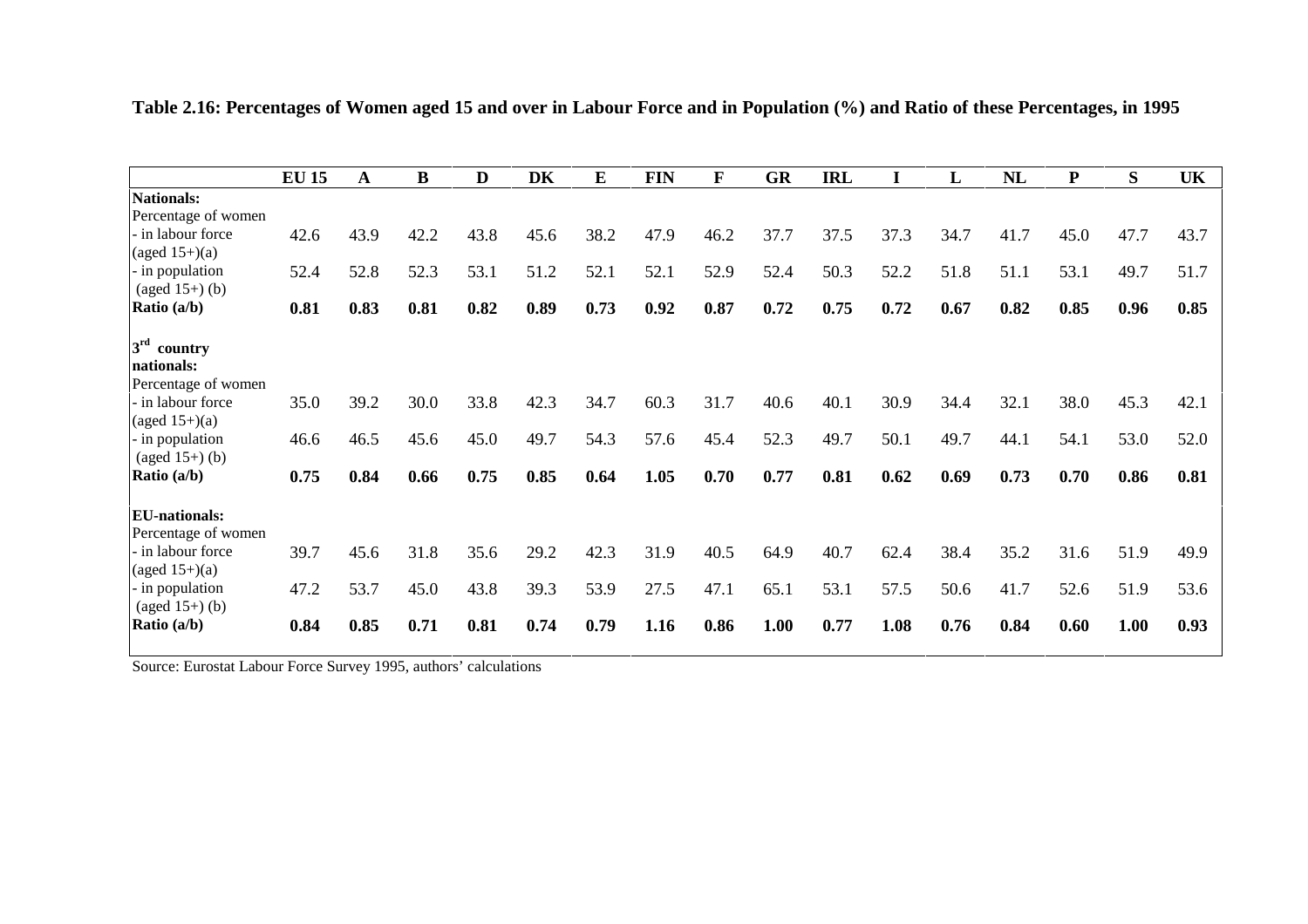#### **Table 2.17: Naturalisation Rates in Various EU Member States in 1991, 1993 and 1995**

(naturalised persons as percentage of non-national population in preceding

year)

| <b>Year/country</b> | A                  | B   | $\mathbf{D}^1$         | DK                    | E                      | F          |                          | ┻       | <b>NL</b>                                         | $\sim$<br>D | UK                     |
|---------------------|--------------------|-----|------------------------|-----------------------|------------------------|------------|--------------------------|---------|---------------------------------------------------|-------------|------------------------|
| 1991                | 2.8                | 0.2 | $\gamma$ $\tau$<br>، ۱ | 3.4                   | 1.J                    | 2.0        | $\overline{\phantom{0}}$ | $0.9*$  | 4.2                                               | E<br>5.4    | $\sim$<br>3.4          |
| 1993                | $2^{\circ}$<br>ل ک | 1.8 | $3.1**$                | 2.8                   | ◠<br>$\mathcal{L}$ . 1 | 2.0        | 0.7                      | $0.5**$ | $\overline{r}$<br>$\overline{\phantom{0}}$<br>، ب | 8.5         | $\Omega$<br>د.ء        |
| 1995                | ∠.⊥                | 2.8 | 4.5                    | $\overline{ }$<br>ر . | $\cdot$ $\cdot$        | n 7<br>، ، | 0.8                      | 0.6     | 9.2                                               | 50<br>ر.ر   | ◠<br>$\mathcal{L}$ . 1 |
| $*1990$             |                    |     |                        |                       |                        |            |                          |         |                                                   |             |                        |

\*\* 1992

1 **inc.** naturalisation of migrants of German origin from Eastern Europe and the former Soviet Union Source: OECD, SOPEMI, various years

## **Table 2.18: Percentages of Foreign-Born Nationals (all nationals = 100%), by Age and by the Three Countries of Birth Most Frequently Cited (in 1995)**

| EU coun-            | Age*      | $%$ of na-<br>tionals |                                      | Most frequently cited countries of birth |                                      |
|---------------------|-----------|-----------------------|--------------------------------------|------------------------------------------|--------------------------------------|
| try<br>$\mathbf{A}$ | 20-24     | 1.7                   | Germany (16%)                        | Turkey (10%)                             | Poland (10%)                         |
|                     | $25+$     | 5.0                   | former Yugoslavia (25%)              | Germany (20%)                            | former Czechoslovakia<br>(16%)       |
| $\bf{B}$            | $20 - 24$ | 2.4                   | Africa (excl. North Africa)<br>(21%) | Germany (20%)                            | France (10%)                         |
|                     | $25+$     | 4.2                   | France (23%)                         | Africa (excl. North Af-<br>rica) (15%)   | Germany (12%)                        |
| D(1992)             | 20-24     | 1.9                   | Poland $(34%)$                       | Romania (22%)                            | former USSR (19%)                    |
|                     | $25+$     | 6.8                   | Poland (49%)                         | former Czechoslova-<br>kia(20%)          | former USSR (10%)                    |
| DK                  | 20-24     | 1.3                   | Africa (excl. North Africa)<br>(19%) | Pakistan (14%)                           | Korea (14%)                          |
|                     | $25+$     | 1.9                   | Germany (20%)                        | Sweden (12%)                             | Poland (7%)                          |
| E                   | 20-24     | 1.9                   | France (28%)                         | Germany (21%)                            | Switzerland (11%)                    |
|                     | $25+$     | 1.3                   | France (20%)                         | Morocco (19%)                            | Venezuela (6%)                       |
| F                   | 20-24     | 2.4                   | Africa (excl. North Africa)<br>(23%) | Morocco $(11%)$                          | Vietnam $(10\%)$                     |
|                     | $25+$     | 7.3                   | Algeria (30%)                        | Italy $(9\%)$                            | Spain (9%)                           |
| <b>GR</b>           | 20-24     | 4.7                   | Germany (43%)                        | former USSR (16%)                        | Australia (9%)                       |
|                     | $25+$     | 2.6                   | former USSR (26%)                    | Turkey (26%)                             | Egypt $(10\%)$                       |
| <b>IRL</b>          | 20-24     | 3.3                   | United Kingdom (85%)                 | USA (7%)                                 | Canada (1%)                          |
|                     | $25+$     | 2.5                   | United Kingdom (86%)                 | USA (5%)                                 | Canada (1%)                          |
| L                   | $20 - 24$ | 4.0                   | Germany (22%)                        | Vietnam (19%)                            | France $(15%)$                       |
|                     | $25+$     | 5.7                   | Germany (25%)                        | France (19%)                             | Belgium (16%)                        |
| NL                  | 20-24     | 4.8                   | South America (45%)                  | Turkey (9%)                              | Germany (6%)                         |
|                     | $25+$     | 5.9                   | South America (34%)                  | Indonesia (27%)                          | Germany (11%)                        |
| ${\bf P}$           | 20-24     | 3.3                   | France (63%)                         | Germany (16%)                            | Brazil (5%)                          |
|                     | $25+$     | 0.6                   | Brazil (26%)                         | France (22%)                             | Spain (9%)                           |
| <b>UK</b>           | 20-24     | 2.9                   | Germany (20%)                        | Pakistan (12%)                           | Africa (excl. South Africa)<br>(12%) |
|                     | $25+$     | 4.4                   | Africa (excl. South Africa)<br>(18%) | India $(16\%)$                           | North/Central America<br>(12%)       |

\*Since in all countries the naturalisation procedure provides for a minimum age of 18-20, only persons surveyed aged 20 and over are taken into account here.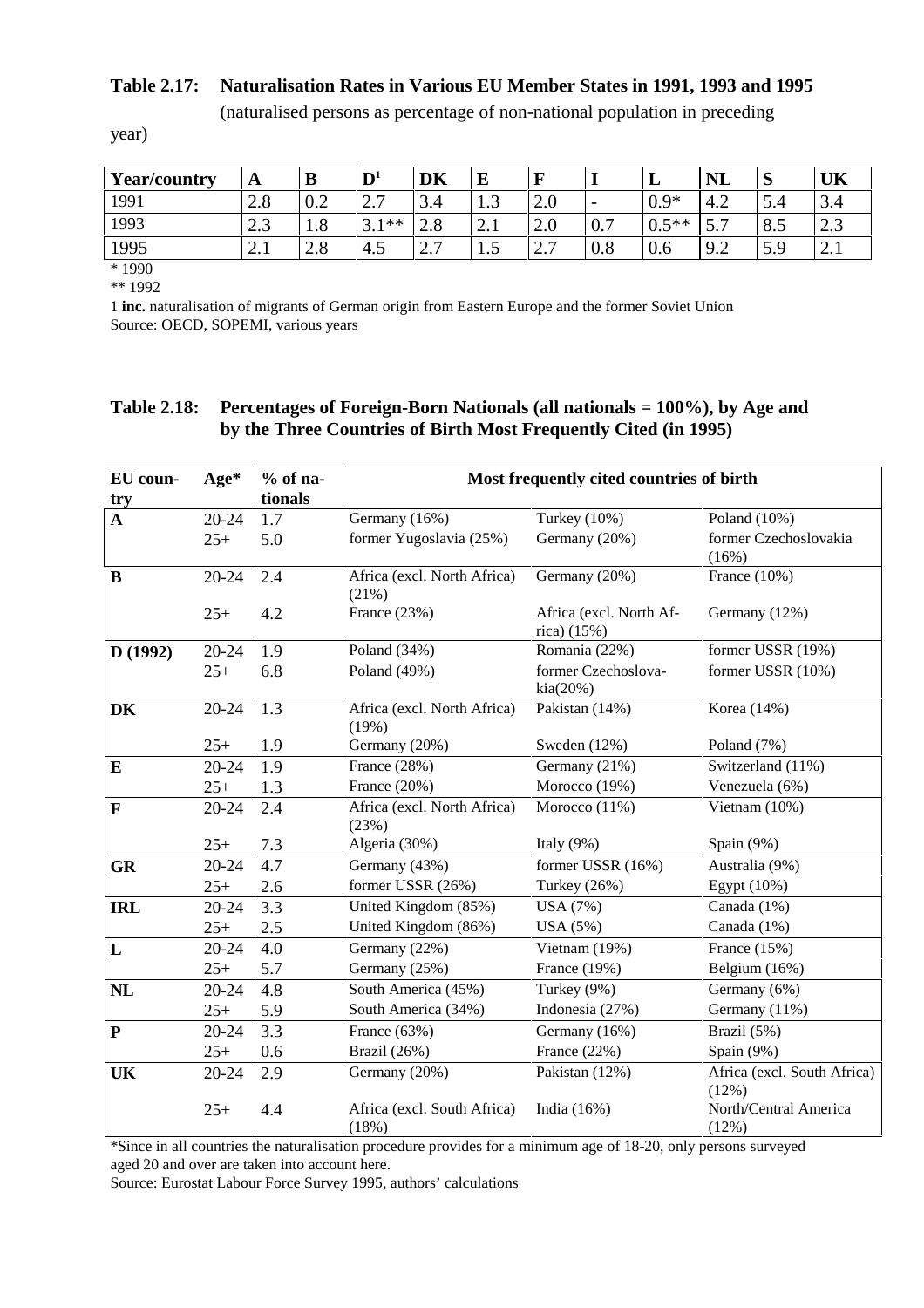|                                 | <b>EU 15</b> | A    | B    | D    | <b>DK</b>      | Е    | <b>FIN</b>     | F    | <b>GR</b> | <b>IRL</b> |        | L   | <b>NL</b> | P    | <b>SE</b> | <b>UK</b> |
|---------------------------------|--------------|------|------|------|----------------|------|----------------|------|-----------|------------|--------|-----|-----------|------|-----------|-----------|
| <b>Total</b>                    | 10.7         | 4.3  | 9.3  | 8.2  | 7.0            | 22.7 | 17.0           | 11.9 | 9.1       | 12.0       | 11.8   | 2.9 | 7.2       | 7.0  | 8.1       | 8.7       |
| Nationals                       | 10.4         | 4.1  | 8.1  | 7.5  | 6.8            | 22.7 | 16.9           | 11.2 | 9.0       | 11.8       | 11.8   | 2.5 | 6.5       | 7.0  | 7.6       | 8.5       |
| Non-Nationals,<br>total         | 16.7         | 6.8  | 23.4 | 15.0 | 18.1           | 23.1 | 26.3           | 21.7 | 13.7      | 17.9       | 12.8   | 3.6 | 23.5      | 12.2 | 19.7      | 14.3      |
| of whom,<br><b>EU-nationals</b> | 10.8         | 1.2  | 17.4 | 9.4  | 7.2            | 19.2 | 24.1           | 10.5 | 8.1       | 18.9       | 9.3    | 3.5 | 11.0      | 9.9  | 14.5      | 11.0      |
| Women,                          |              |      |      |      |                |      |                |      |           |            |        |     |           |      |           |           |
| <b>Total</b>                    | 12.4         | 4.9  | 12.2 | 9.6  | 8.6            | 30.3 | 16.2           | 14.1 | 13.8      | 12.1       | 16.2   | 4.4 | 8.7       | 7.8  | 7.4       | 6.9       |
| Nationals                       | 12.2         | 4.6  | 11.0 | 9.2  | 8.4            | 30.3 | 16.0           | 13.6 | 13.7      | 11.8       | 16.2   | 3.7 | 8.2       | 7.7  | 7.0       | 6.7       |
| Non-Nationals,<br>total         | 17.1         | 7.8  | 31.5 | 14.8 | 21.5           | 27.0 | 30.4           | 24.4 | 18.0      | 18.9       | 22.6   | 5.3 | 24.3      | 20.3 | 15.6      | 11.7      |
| of whom,<br><b>EU-nationals</b> | 11.2         | 1.0  | 24.3 | 9.4  | 3.8            | 26.1 | 57.8           | 11.7 | 8.7       | 19.2       | 15.0   | 5.3 | 14.8      | 15.0 | 12.5      | 8.2       |
| < 25,                           |              |      |      |      |                |      |                |      |           |            |        |     |           |      |           |           |
| Total                           | 21.2         | 5.9  | 21.5 | 8.5  | 9.9            | 41.7 | 41.2           | 27.1 | 27.9      | 19.0       | 32.8   | 7.2 | 12.1      | 16.0 | 19.0      | 15.5      |
| Nationals                       | 21.2         | 5.3  | 19.7 | 7.3  | 9.8            | 41.8 | 41.6           | 26.5 | 28.2      | 18.9       | 32.8   | 6.1 | 11.5      | 16.0 | 19.0      | 15.3      |
| Non-Nationals,<br>total         | 20.6         | 10.4 | 42.7 | 15.7 | 14.3           | 36.1 | 8.6            | 38.1 | 17.7      | 24.3       | 29.1   | 8.5 | 26.9      | 13.8 | 17.6      | 22.6      |
| of whom,<br><b>EU-nationals</b> | 15.4         | 2.6  | 33.3 | 9.1  | $\blacksquare$ | 16.2 | $\blacksquare$ | 20.4 | 18.8      | 23.8       | $\sim$ | 7.4 | 17.9      | 19.6 | 24.0      | 24.1      |

**Table 3.1: Unemployment Rates in EU Member States by Nationality, Gender and Age in 1995 (%)**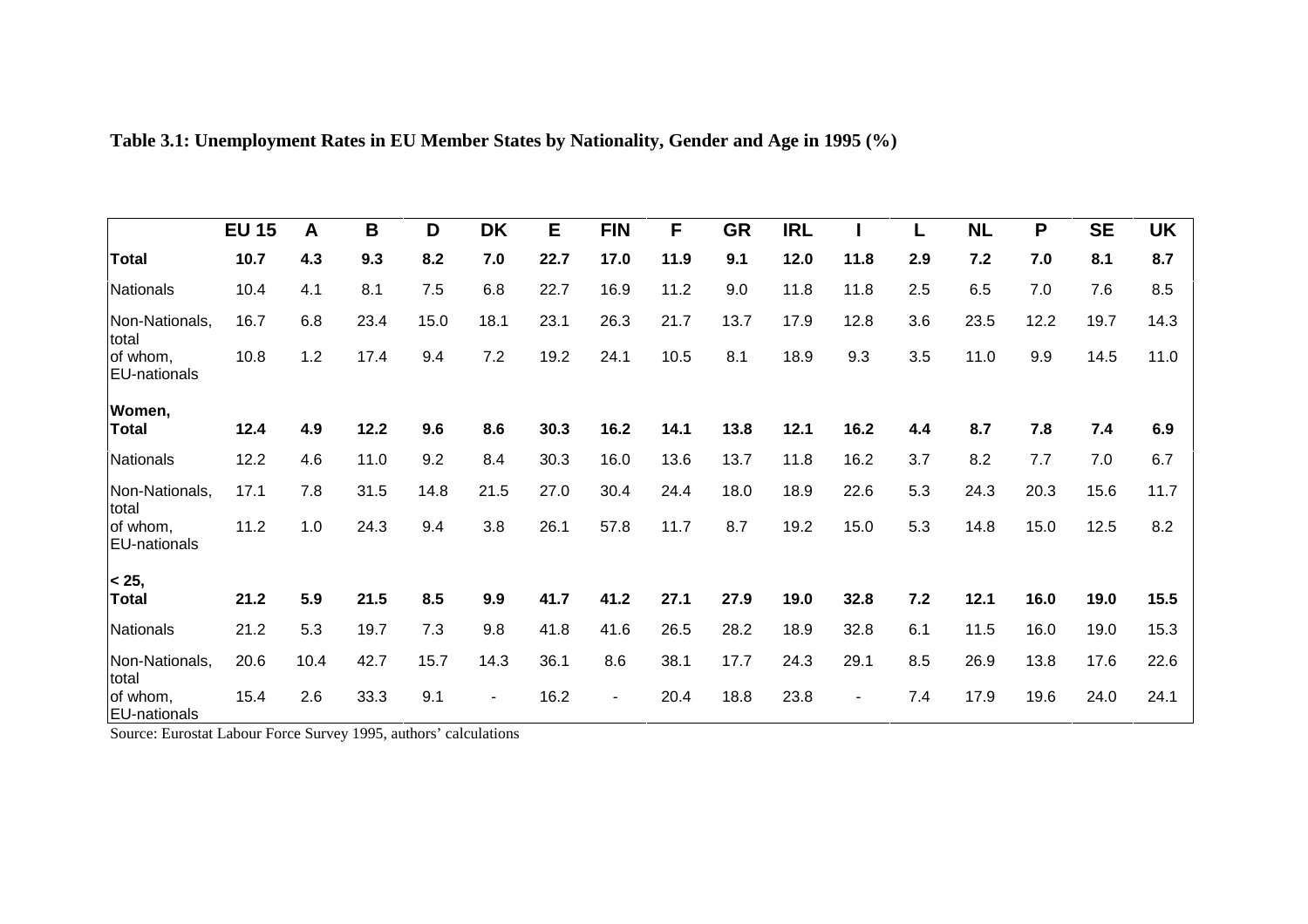|    |                    | B          |         |                    | D                  |                          |      | <b>DK</b>          |         |           | E                  |                          |      | $\mathbf{F}$       |                          |      | <b>GR</b>          |         |
|----|--------------------|------------|---------|--------------------|--------------------|--------------------------|------|--------------------|---------|-----------|--------------------|--------------------------|------|--------------------|--------------------------|------|--------------------|---------|
|    | Nationals All non- |            | EU-na-  | Nationals All non- |                    | EU-na-                   |      | Nationals All non- | EU-na-  |           | Nationals All non- | EU-na-                   |      | Nationals All non- | EU-na-                   |      | Nationals All non- | EU-na-  |
|    |                    | nationals  | tionals |                    | nationals          | tionals                  |      | nationals          | tionals |           | nationals          | tionals                  |      | nationals          | tionals                  |      | nationals          | tionals |
| 83 | 10.8               | 21.9       | 19.2    | 6.0                | 11.3               | 9.7                      | 9.6  | 19.0               | 8.1     |           |                    |                          | 7.4  | 14.5               | 11.2                     | 7.8  | 14.2               | 4.8     |
| 84 | 11.0               | 23.0       | 17.7    | 6.3                | 11.3               | 9.2                      | 8.6  | 24.0               | 18.6    |           |                    |                          | 9.0  | 16.6               | 11.7                     | 8.1  | 13.7               | 15.5    |
| 85 | 10.5               | 22.6       | 19.8    | 6.4                | 12.0               | 9.7                      | 7.7  | 14.8               | 8.2     |           |                    |                          | 9.6  | 18.5               | 12.2                     | 7.8  | 14.6               | 9.2     |
| 86 | 10.3               | 23.1       | 18.1    | 6.1                | 12.0               | 9.3                      | 5.9  | 16.2               | 6.6     |           |                    |                          | 9.6  | 18.6               | 11.7                     | 7.3  | 13.7               | 11.8    |
| 87 | 10.2               | 24.7       | 21.7    | 6.3                | 12.5               | 9.6                      | 5.9  | 15.2               | 11.3    | 20.6      | 16.7               | 10.6                     | 10.2 | 19.0               | 11.7                     | 7.3  | 16.1               | 8.8     |
| 88 | 8.8                | 26.1       | 19.3    | 5.9                | 10.9               | 7.6                      | 6.3  | 17.7               | 8.9     | 19.9      | 17.3               | 14.1                     | 9.6  | 18.5               | 11.4                     | 7.6  | 10.6               | 3.5     |
| 89 | 7.2                | 22.0       | 17.4    | 5.4                | 9.3                | 6.7                      | 8.0  | 17.5               | 7.7     | 17.3      | 18.7               | 11.7                     | 9.0  | 17.8               | 10.2                     | 7.4  | 9.3                | 5.4     |
| 90 | 6.3                | 19.0       | 15.8    | 4.5                | 8.7                | 6.5                      | 8.1  | 21.3               | 10.9    | 16.3      | 10.6               | 8.7                      | 8.8  | 17.0               | 8.9                      | 7.0  | 11.0               | 6.7     |
| 91 | 6.1                | 18.0       | 15.1    | 5.1                | 8.4                | 4.8                      | 8.9  | 19.1               | 15.8    | 15.9      | 15.8               | 12.5                     | 8.7  | 16.7               | 9.5                      | 7.6  | 12.6               | 7.0     |
| 92 | 5.8                | 16.9       | 13.8    | 6.1                | 9.2                | 5.6                      | 8.9  | 14.0               | 11.8    | 17.7      | 13.8               | 11.1                     | 9.7  | 18.8               | 10.0                     | 7.8  | 13.4               | 7.4     |
| 93 | 7.1                | 19.4       | 14.6    | 7.1                | 13.3               | 7.9                      | 10.4 | 28.1               | 19.7    | 22.3      | 15.4               | 12.8                     | 10.8 | 20.6               | 11.5                     | 8.5  | 15.9               | 10.3    |
| 94 | 8.5                | 22.4       | 17.0    | 8.1                | 15.5               | 8.7                      | 7.8  | 23.4               | 12.9    | 24.3      | 24.6               | 18.5                     | 11.9 | 24.5               | 13.1                     | 8.8  | 13.2               | 6.6     |
| 95 | 8.1                | 23.4       | 17.4    | 7.5                | 15.0               | 9.4                      | 6.8  | 18.1               | 7.2     | 22.7      | 23.1               | 19.2                     | 11.2 | 21.7               | 10.5                     | 9.0  | 13.7               | 8.1     |
|    |                    | <b>IRL</b> |         |                    |                    |                          |      | L                  |         |           | NL                 |                          |      | $\mathbf{P}$       |                          |      | UK                 |         |
|    | Nationals All non- |            | EU-na-  |                    | Nationals All non- | EU-na-                   |      | Nationals All non- | EU-na-  | Nationals | All non-           | EU-na-                   |      | Nationals All non- | EU-na-                   |      | Nationals All non- | EU-na-  |
|    |                    | nationals  | tionals |                    | nationals          | tionals                  |      | nationals          | tionals |           | nationals          | tionals                  |      | nationals          | tionals                  |      | nationals          | tionals |
| 83 | 14.6               | 20.8       | 21.8    |                    |                    |                          | 2.9  | 3.9                | 3.8     | 11.3      | 24.5               | 16.0                     |      |                    |                          | 11.0 | 13.9               | 11.2    |
| 84 | 16.3               | 20.7       | 22.6    |                    |                    |                          | 2.3  | 3.3                | 2.9     |           |                    |                          |      |                    |                          | 10.7 | 14.0               | 13.1    |
| 85 | 17.8               | 24.0       | 25.3    |                    |                    |                          | 2.3  | 4.3                | 4.7     | 9.8       | 27.1               | 15.4                     |      |                    | $\overline{\phantom{a}}$ | 11.3 | 15.1               | 14.0    |
| 86 | 17.9               | 24.3       | 26.7    |                    |                    |                          | 2.2  | 3.5                | 3.5     |           |                    | $\overline{\phantom{a}}$ | 8.7  | 11.9               | 2.8                      | 11.3 | 15.3               | 14.8    |
| 87 | 17.9               | 22.9       | 23.6    |                    |                    |                          | 2.2  | 3.0                | 2.9     | 9.4       | 24.9               | 14.4                     | 7.4  | 13.9               | 5.6                      | 10.9 | 13.2               | 12.3    |
| 88 | 17.4               | 19.9       | 21.2    |                    |                    |                          | 1.4  | 3.2                | 2.9     | 8.8       | 25.9               | 12.2                     | 5.9  | 18.2               | 7.9                      | 8.9  | 10.5               | 9.9     |
| 89 | 16.0               | 18.1       | 19.2    |                    |                    |                          | 1.2  | 2.4                | 2.1     | 8.0       | 26.6               | 11.8                     | 5.1  | 11.9               | 2.7                      | 7.3  | 9.8                | 9.0     |
| 90 | 14.0               | 17.2       | 19.4    |                    |                    |                          | 1.2  | 2.4                | 2.1     | 7.0       | 24.7               | 9.8                      | 4.6  | 12.4               | 8.7                      | 6.9  | 9.3                | 8.4     |
| 91 | 15.7               | 19.4       | 21.0    |                    |                    | $\overline{\phantom{0}}$ | 1.1  | 2.3                | 2.2     | 6.6       | 25.2               | 12.0                     | 3.9  | 7.8                | 1.8                      | 8.4  | 12.2               | 10.5    |
| 92 | 14.9               | 20.4       | 22.0    | 9.5                | 7.7                | 6.2                      | 1.9  | 2.3                | 2.2     | 5.1       | 16.5               | 5.7                      | 3.9  | 9.3                | 10.5                     | 9.6  | 14.0               | 10.7    |
| 93 | 15.4               | 21.7       | 23.7    | 10.3               | 10.1               | 12.4                     | 2.0  | 2.9                | 2.5     | 5.7       | 19.6               | 8.1                      | 5.2  | 10.3               | 10.4                     | 10.1 | 16.0               | 11.9    |
| 94 | 14.3               | 23.3       | 25.9    | 11.3               | 11.2               | 10.2                     | 2.7  | 4.6                | 4.3     | 6.5       | 22.5               | 9.4                      | 6.7  | 10.7               | 10.1                     | 9.4  | 16.1               | 11.2    |
| 95 | 11.8               | 17.9       | 18.9    | 11.8               | 12.8               | 9.3                      | 2.5  | 3.6                | 3.5     | 6.5       | 23.5               | 11.0                     | 7.0  | 12.2               | 9.9                      | 8.5  | 14.3               | 11.0    |

**Table 3.2: Trends in Unemployment Rates in EU Member States by Nationality 1983-95 (%)**

Source: Eurostat Labour Force Survey 1983-95, authors' calculations (from 1986 onwards persons from E and P, and from 1995 onwards persons from A, FIN and S are included under the heading of nationals from EU Member States)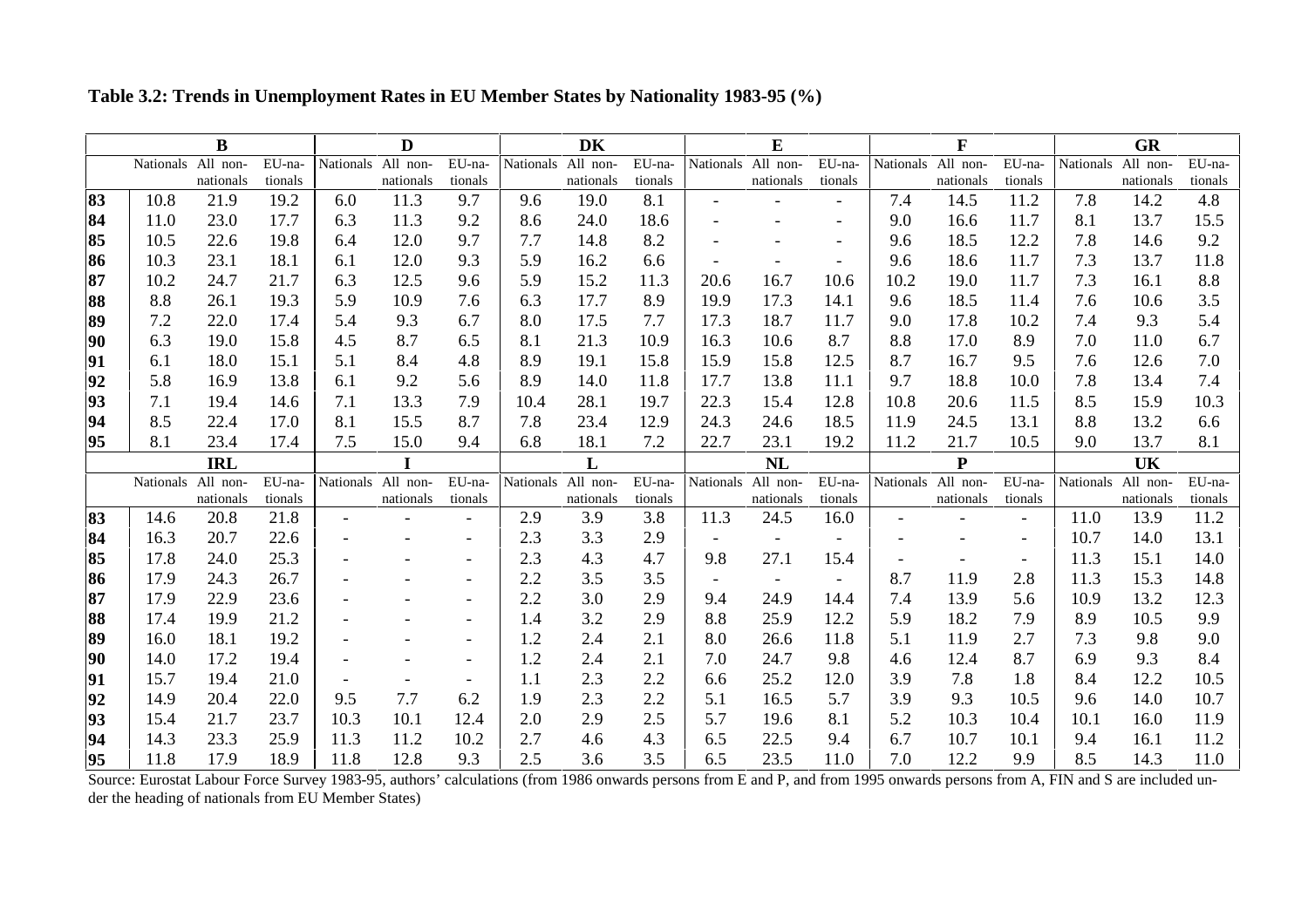**Table 3.3: Women: Trends in Unemployment Rates in EU Member States by Nationality 1983-95 (%)**

|    |                    | B                  |         |      | D                  |         |                    | <b>DK</b>  |            |                    | E                        |                          |                    | F         |                          |                  | <b>GR</b> |            |
|----|--------------------|--------------------|---------|------|--------------------|---------|--------------------|------------|------------|--------------------|--------------------------|--------------------------|--------------------|-----------|--------------------------|------------------|-----------|------------|
|    | Nationals All non- |                    | EU-na-  |      | Nationals All non- | EU-na-  | Nationals All non- |            | EU-na-     | Nationals All non- |                          | EU-na-                   | Nationals All non- |           | EU-na-                   | Nationals        | All non-  | EU-na-     |
|    |                    | nationals          | tionals |      | nationals          | tionals |                    | nationals  | tionals    |                    | nationals                | tionals                  |                    | nationals | tionals                  |                  | nationals | tionals    |
| 83 | 16.8               | 32.5               | 31.4    | 7.0  | 14.2               | 11.8    | 10.4               | 17.9       | 17.7       |                    |                          |                          | 10.0               | 19.1      | 16.3                     | 11.6             | 18.2      | 11.1       |
| 84 | 17.2               | 36.2               | 31.8    | 7.8  | 13.7               | 10.4    | 9.8                | 28.3       | 29.6       |                    |                          |                          | 11.7               | 19.8      | 13.6                     | 12.0             | 20.7      | 17.9       |
| 85 | 16.8               | 35.8               | 34.2    | 8.0  | 14.3               | 11.5    | 9.4                | 14.6       | 8.2        |                    |                          | $\overline{\phantom{0}}$ | 12.1               | 23.8      | 13.9                     | 11.7             | 23.0      | 13.3       |
| 86 | 16.9               | 33.6               | 30.8    | 7.7  | 15.6               | 12.9    | 7.6                | 18.5       | 14.0       |                    |                          | $\overline{\phantom{a}}$ | 11.7               | 23.1      | 14.2                     | 11.5             | 20.6      | 17.8       |
| 87 | 16.5               | 36.3               | 34.6    | 7.4  | 15.2               | 12.0    | 6.9                | 18.6       | 15.6       | 28.0               | 14.6                     | 8.2                      | 13.0               | 23.6      | 15.0                     | 11.3             | 21.3      | 7.4        |
| 88 | 14.0               | 34.5               | 30.2    | 7.5  | 14.5               | 9.8     | 7.2                | 15.3       | 6.8        | 28.0               | 16.9                     | 17.5                     | 12.2               | 24.8      | 13.7                     | 12.4             | 14.2      | 5.1        |
| 89 | 12.0               | 29.5               | 27.8    | 7.0  | 13.6               | 9.1     | 8.8                | 12.2       | 2.9        | 25.3               | 24.9                     | 22.0                     | 12.0               | 24.6      | 13.9                     | 12.4             | 11.9      | 10.7       |
| 90 | 10.4               | 28.6               | 26.5    | 5.8  | 10.2               | 9.7     | 8.8                | 18.3       | 4.1        | 24.2               | 10.8                     | 8.7                      | 11.7               | 22.7      | 12.9                     | 11.7             | 15.1      | 11.1       |
| 91 | 9.8                | 26.0               | 25.0    | 6.4  | 9.3                | 5.6     | 9.8                | 18.4       | 21.7       | 23.2               | 20.7                     | 25.3                     | 11.2               | 21.1      | 12.6                     | 12.8             | 18.0      | 7.7        |
| 92 | 8.5                | 25.0               | 23.1    | 8.1  | 9.9                | 7.9     | 9.8                | 12.5       | 11.0       | 25.1               | 15.8                     | 18.8                     | 12.3               | 25.3      | 13.3                     | 12.8             | 17.3      | 6.7        |
| 93 | 9.7                | 27.4               | 22.4    | 9.0  | 13.6               | 9.9     | 10.9               | 23.5       | 9.8        | 28.6               | 19.1                     | 14.3                     | 13.0               | 23.5      | 12.1                     | 13.4             | 25.7      | 17.3       |
| 94 | 11.3               | 30.4               | 26.3    | 10.0 | 14.5               | 8.9     | 8.7                | 24.3       | 17.8       | 31.4               | 25.2                     | 26.0                     | 13.8               | 28.4      | 14.2                     | 13.6             | 16.7      | 10.9       |
| 95 | 11.0               | 31.5               | 24.3    | 9.2  | 14.8               | 9.4     | 8.4                | 21.5       | 3.8        | 30.3               | 27.0                     | 26.1                     | 13.6               | 24.4      | 11.7                     | 13.7             | 18.0      | 8.7        |
|    |                    | <b>IRL</b>         |         |      |                    |         |                    | L          |            |                    | <b>NL</b>                |                          |                    | P         |                          |                  | UK        |            |
|    |                    | Nationals All non- | EU-na-  |      | Nationals All non- | EU-na-  | Nationals All non- |            | EU-na-     | <b>Nationals</b>   | All non-                 | EU-na-                   | <b>Nationals</b>   | All non-  | EU-na-                   | <b>Nationals</b> | All non-  | EU-na-     |
|    |                    | nationals          | tionals |      | nationals          | tionals |                    | nationals  | tionals    |                    | nationals                | tionals                  |                    | nationals | tionals                  |                  | nationals | tionals    |
| 83 | 15.6               | 24.0               | 25.3    |      |                    |         | 4.1                | 6.9        | 6.8        | 13.3               | 29.5                     | 20.1                     |                    |           |                          | 9.7              | 10.2      | 7.4        |
| 84 | 17.2               | 24.0               | 26.1    |      |                    |         | 3.4                | 4.6        | 4.4        |                    |                          |                          |                    |           | $\overline{\phantom{a}}$ | 9.9              | 11.8      | 7.6        |
| 85 | 18.9               | 28.1               | 29.9    |      |                    |         | 3.3                | 6.3        | 6.8        | 11.9               | 28.6                     | 18.4                     |                    |           | $\overline{\phantom{a}}$ | 10.9             | 12.8      | 11.7       |
| 86 | 19.3               | 26.5               | 29.7    |      |                    |         | 3.3                | 5.4        | 5.3        |                    | $\overline{\phantom{a}}$ | $\overline{\phantom{a}}$ | 11.5               | 14.8      | 0.0                      | 10.8             | 13.3      | 12.4       |
| 87 | 18.8               | 26.4               | 27.2    |      |                    |         | 3.5                | 4.3        | 4.0        | 13.5               | 36.6                     | 26.9                     | 9.6                | 18.7      | 53.3                     | 10.4             | 10.8      | 8.5        |
| 88 | 18.3               | 21.0               | 22.0    |      |                    |         | 2.1                | 4.5        | 4.1        | 12.2               | 27.1                     | 15.3                     | 8.2                | 30.3      | 30.9                     | 8.6              | 9.5       | 9.0        |
| 89 | 16.3               | 21.7               | 21.9    |      |                    |         | 1.8                | 3.4        | 3.2        | 11.4               | 27.8                     | 15.2                     | 7.3                | 17.6      | 4.2                      | 7.1              | 7.9       | 6.3        |
| 90 | 14.8               | 20.6               | 22.2    |      |                    |         | 1.8                | 3.4        | 3.1        | 10.4               | 29.5                     | 14.4                     | 6.4                | 17.9      | 16.7                     | 6.5              | 9.0       | 8.0        |
| 91 | 16.5               | 20.7               | 22.0    |      |                    |         | 1.4                | 3.4        | 3.2        | 9.4                | 25.2                     | 7.6                      | 5.6                | 13.6      | 4.4                      | 7.3              | 11.1      | 8.6        |
| 92 | 15.1               | 20.2               | 21.7    | 14.0 | 12.2               | 10.0    | 2.5                | 3.3        | 3.2        | 7.5                | 16.5                     | 10.2                     | 4.7                | 11.2      | 14.5                     | 7.3              | 11.3      | 8.4        |
| 93 |                    |                    |         |      |                    |         |                    |            |            |                    |                          | 6.1                      | 6.1                | 14.5      | 14.4                     |                  | 12.8      | 7.3        |
|    | 15.6               | 24.6               | 25.3    | 14.8 | 15.3               | 15.4    | 2.3                | 4.3        | 3.9        | 7.4                | 16.5                     |                          |                    |           |                          | 7.5              |           |            |
| 94 | 14.4               | 26.2               | 27.6    | 15.6 | 13.4               | 8.4     | 3.3                | 5.6<br>5.3 | 5.4<br>5.3 | 7.6                | 21.4                     | 10.0                     | 7.7                | 10.2      | 11.5                     | 7.2              | 11.9      | 8.2<br>8.2 |

Source: Eurostat Labour Force Survey 1983-95, authors' calculations (from 1986 onwards persons from E and P, and from 1995 onwards persons from A, FIN and S are included under the heading of nationals from EU member states)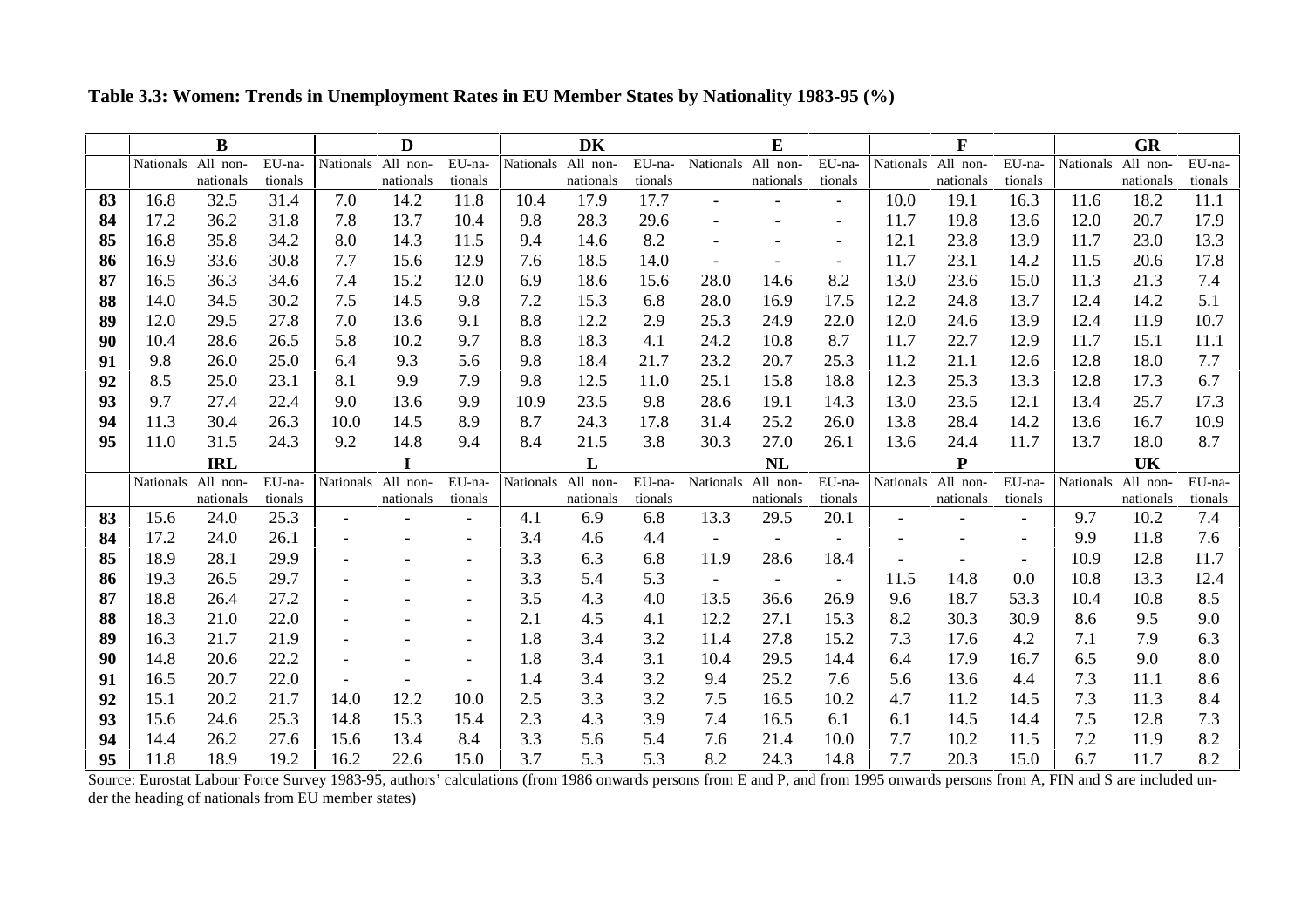|     |                    | $\bf{B}$   |         |           | D                  |                          |           | DK                 |         |                          | E                        |                          |                  | $\mathbf F$ |                          |                  | GR        |         |
|-----|--------------------|------------|---------|-----------|--------------------|--------------------------|-----------|--------------------|---------|--------------------------|--------------------------|--------------------------|------------------|-------------|--------------------------|------------------|-----------|---------|
|     | Nationals All non- |            | EU-na-  | Nationals | All non-           | EU-na-                   | Nationals | All non-           | EU-na-  | Nationals                | All non-                 | EU-na-                   | Nationals        | All non-    | EU-na-                   | <b>Nationals</b> | All non-  | EU-na-  |
|     |                    | nationals  | tionals |           | nationals          | tionals                  |           | nationals          | tionals |                          | nationals                | tionals                  |                  | nationals   | tionals                  |                  | nationals | tionals |
| 83  | 22.4               | 39.0       | 34.5    | 10.1      | 18.2               | 16.7                     | 18.8      | 22.5               | 11.0    |                          |                          |                          | 19.1             | 30.0        | 22.9                     | 23.0             | 26.7      | $0.0\,$ |
| 84  | 24.0               | 39.1       | 34.3    | 9.8       | 17.1               | 14.5                     | 13.7      | 29.4               | 27.8    |                          |                          |                          | 23.8             | 34.3        | 24.7                     | 23.9             | 30.3      | 40.0    |
| 85  | 22.3               | 39.1       | 37.9    | 9.3       | 17.4               | 17.1                     | 11.5      | 10.1               | 15.9    |                          |                          | $\overline{\phantom{a}}$ | 24.8             | 39.0        | 25.6                     | 24.1             | 38.2      | 16.7    |
| 86  | 19.5               | 38.4       | 32.8    | 7.3       | 14.8               | 10.7                     | 8.0       | 13.8               | 14.1    |                          |                          | $\overline{\phantom{a}}$ | 23.1             | 36.8        | 25.6                     | 24.2             | 28.8      | 23.1    |
| 87  | 19.6               | 41.9       | 39.4    | 6.9       | 15.4               | 10.6                     | 8.8       | 18.1               | 9.7     | 43.5                     | 26.5                     | 12.3                     | 22.8             | 34.0        | 22.1                     | 24.9             | 29.8      | 44.4    |
| 88  | 15.9               | 38.9       | 30.8    | 6.4       | 12.7               | 10.0                     | 8.6       | 6.2                | 0.0     | 41.1                     | 50.8                     | 49.5                     | 21.7             | 30.0        | 19.4                     | 25.9             | 31.4      | 14.3    |
| 89  | 13.8               | 34.2       | 34.3    | 5.2       | 9.9                | 8.0                      | 11.4      | 19.8               | 0.0     | 34.3                     | 39.0                     | 36.1                     | 19.0             | 27.8        | 15.6                     | 24.9             | 21.6      | 16.7    |
| 90  | 12.8               | 30.1       | 28.9    | 4.3       | 7.5                | 4.7                      | 11.2      | 27.1               | 0.0     | 31.8                     | 28.9                     | 19.2                     | 19.2             | 29.0        | 16.5                     | 23.3             | 20.0      | 20.0    |
| 91  | 12.4               | 30.1       | 26.5    | 5.2       | 8.5                | 3.4                      | 11.4      | 14.5               | 5.2     | 30.5                     | 35.7                     | 31.9                     | 19.4             | 25.8        | 13.3                     | 24.6             | 13.3      | 12.5    |
| 92  | 11.5               | 28.1       | 23.6    | 5.5       | 10.4               | 7.9                      | 12.4      | 10.1               | 19.2    | 33.2                     | 26.2                     | 34.1                     | 21.2             | 28.8        | 16.2                     | 25.1             | 20.0      | 33.3    |
| 93  | 17.0               | 33.3       | 28.3    | 6.8       | 14.3               | 7.9                      | 14.4      | 25.7               | 0.0     | 42.5                     | 23.5                     | 13.3                     | 25.2             | 32.2        | 20.3                     | 26.7             | 25.5      | 28.5    |
| -94 | 20.3               | 37.1       | 31.6    | 7.7       | 17.1               | 9.1                      | 10.0      | 35.2               | 39.7    | 45.1                     | 50.1                     | 58.7                     | 28.0             | 41.8        | 23.8                     | 27.9             | 18.7      | 19.9    |
| 95  | 19.7               | 42.7       | 33.3    | 7.3       | 15.7               | 9.1                      | 9.8       | 14.3               |         | 41.8                     | 36.1                     | 16.2                     | 26.5             | 38.1        | 20.4                     | 28.2             | 17.7      | 18.8    |
|     |                    | <b>IRL</b> |         |           | I                  |                          |           | L                  |         |                          | <b>NL</b>                |                          |                  | ${\bf P}$   |                          |                  | <b>UK</b> |         |
|     | Nationals All non- |            | EU-na-  |           | Nationals All non- | EU-na-                   |           | Nationals All non- | EU-na-  | Nationals                | All non-                 | EU-na-                   | <b>Nationals</b> | All non-    | EU-na-                   | Nationals        | All non-  | EU-na-  |
|     |                    |            |         |           |                    |                          |           |                    |         |                          |                          |                          |                  |             |                          |                  |           |         |
|     |                    | nationals  | tionals |           | nationals          | tionals                  |           | nationals          | tionals |                          | nationals                | tionals                  |                  | nationals   | tionals                  |                  | nationals | tionals |
| 83  | 21.0               | 32.5       | 34.7    |           |                    |                          | 6.1       | 8.3                | 7.8     | 20.4                     | 37.2                     | 23.6                     |                  |             |                          | 20.2             | 22.0      | 21.1    |
| 84  | 23.2               | 31.1       | 33.2    |           |                    |                          | 4.9       | 6.4                | 3.9     |                          | $\overline{\phantom{a}}$ |                          |                  |             | $\overline{\phantom{a}}$ | 18.9             | 26.0      | 25.3    |
| 85  | 24.6               | 37.7       | 40.0    |           |                    |                          | 5.3       | 8.6                | 10.8    | 16.9                     | 37.6                     | 25.7                     |                  |             | $\overline{\phantom{a}}$ | 18.1             | 23.5      | 20.6    |
| 86  | 25.9               | 34.5       | 37.3    |           |                    |                          | 5.7       | 6.9                | 7.1     | $\overline{\phantom{a}}$ | $\overline{\phantom{a}}$ | $\overline{\phantom{a}}$ | 20.3             | 23.8        | 21.8                     | 18.6             | 19.5      | 16.8    |
| 87  | 25.8               | 33.3       | 34.8    |           |                    |                          | 5.0       | 6.1                | 5.8     | 16.1                     | 38.9                     | 24.9                     | 17.5             | 17.0        | 19.3                     | 16.2             | 15.9      | 13.2    |
| 88  | 25.0               | 32.6       | 35.8    |           |                    |                          | 4.3       | 5.5                | 5.3     | 13.6                     | 31.7                     | 20.5                     | 14.1             | 39.9        | 17.9                     | 13.1             | 16.6      | 14.7    |
| 89  | 21.7               | 28.7       | 30.0    |           |                    |                          | 2.7       | 4.8                | 3.9     | 12.3                     | 37.0                     | 17.7                     | 11.6             | 20.4        | 22.4                     | 10.3             | 13.6      | 14.1    |
| 90  | 19.6               | 26.1       | 29.1    |           |                    |                          | 3.1       | 4.6                | 4.0     | 10.2                     | 31.6                     | 19.5                     | 10.2             | 31.4        | 48.0                     | 10.4             | 11.4      | 4.1     |
| 91  | 22.9               | 28.6       | 31.1    |           |                    | $\overline{\phantom{a}}$ | 2.1       | 3.7                | 3.7     | 10.2                     | 34.9                     | 18.7                     | 8.7              | 10.8        | 0.0                      | 13.8             | 17.1      | 15.5    |
| 92  | 22.5               | 32.7       | 33.4    | 27.3      | 21.9               | 28.5                     | 3.8       | 3.4                | 3.2     | 7.7                      | 16.0                     | 8.3                      | 9.7              | 12.8        | 18.7                     | 15.6             | 19.9      | 15.8    |
| 93  | 24.7               | 35.5       | 34.4    | 29.9      | 24.0               | 22.9                     | 4.9       | 3.6                | 3.5     | 9.7                      | 25.5                     | 14.9                     | 12.0             | 21.5        | 21.4                     | 17.3             | 25.9      | 20.9    |
| 94  | 22.6               | 41.5       | 43.4    | 31.6      | 30.8               | 73.3                     | 6.6       | 9.4                | 9.3     | 10.7                     | 25.9                     | 12.5                     | 14.6             | 7.7         | 7.0                      | 16.2             | 20.7      | 10.3    |

**Table 3.4: Young People (< 25): Trends in Unemployment Rates in EU Member States by Nationality 1983-95 (%)**

Source: Eurostat Labour Force Survey 1983-95, authors' calculations (from 1986 onwards persons from E and P, and from 1995 onwards persons from A, FIN and S are included under the heading of nationals from EU member states)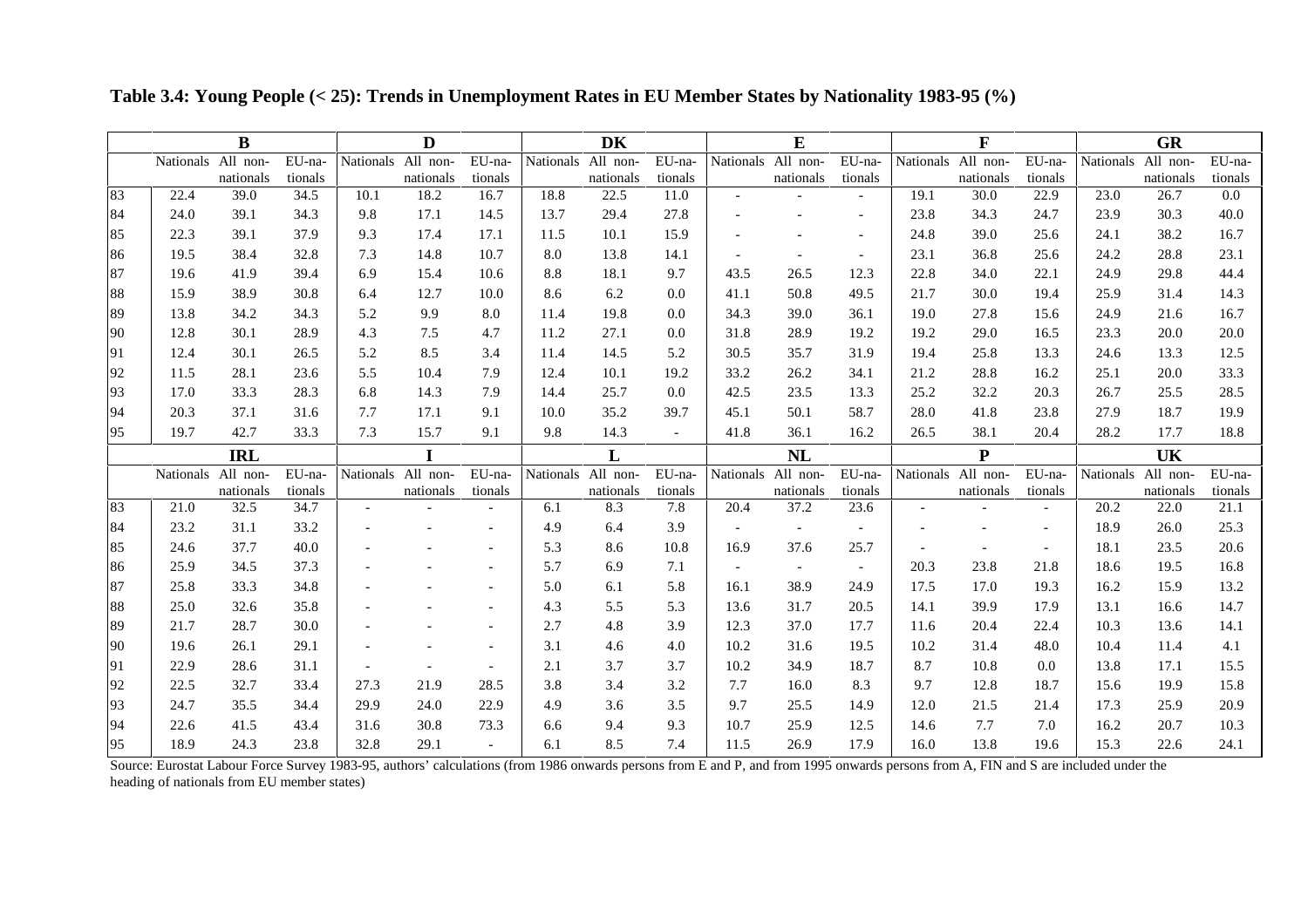| <b>Table 3.5:</b> |  |  | Unemployment Rates among Nationals, Foreign-Born Nationals, EU- and Third Country Nationals in 1995 (D: 1992) |  |
|-------------------|--|--|---------------------------------------------------------------------------------------------------------------|--|
|-------------------|--|--|---------------------------------------------------------------------------------------------------------------|--|

|                         |         | <b>Nationals</b> |         | <b>Non-Nationals</b> |        |
|-------------------------|---------|------------------|---------|----------------------|--------|
|                         | overall | foreign born     | overall | EU                   | non-EU |
| A                       | 4.1     | 6.7              | 6.9     | 1.2                  | 7.6    |
| B                       | 8.1     | 13.3             | 23.4    | 17.4                 | 36.7   |
| D*                      | 6.1     | 9.7              | 9.0     | 5.4                  | 10.5   |
| <b>DK</b>               | 6.8     | 11.0             | 18.4    | 7.3                  | 26.9   |
| E                       | 22.7    | 28.5             | 23.1    | 19.2                 | 25.2   |
| F                       | 11.2    | 13.5             | 21.7    | 10.5                 | 29.2   |
| <b>GR</b>               | 9.0     | 19.0             | 13.7    | 8.1                  | 14.5   |
| <b>IRL</b>              | 11.8    | 13.8             | 17.9    | 18.9                 | 13.9   |
| L                       | 2.5     | 4.7              | 3.6     | 3.5                  | 5.5    |
| <b>NL</b>               | 6.5     | 16.0             | 23.5    | 11.0                 | 33.2   |
| $\mathsf{P}$            | 6.9     | 10.1             | 12.4    | 9.9                  | 15.0   |
| $\overline{\mathbf{s}}$ | 7.6     | 21.4             | 19.7    | 14.5                 | 24.7   |
| UK                      | 8.5     | 11.2             | 14.3    | 11.0                 | 16.9   |

\* In 1992 persons from A, FIN and S were included under the heading of nationals from third countries.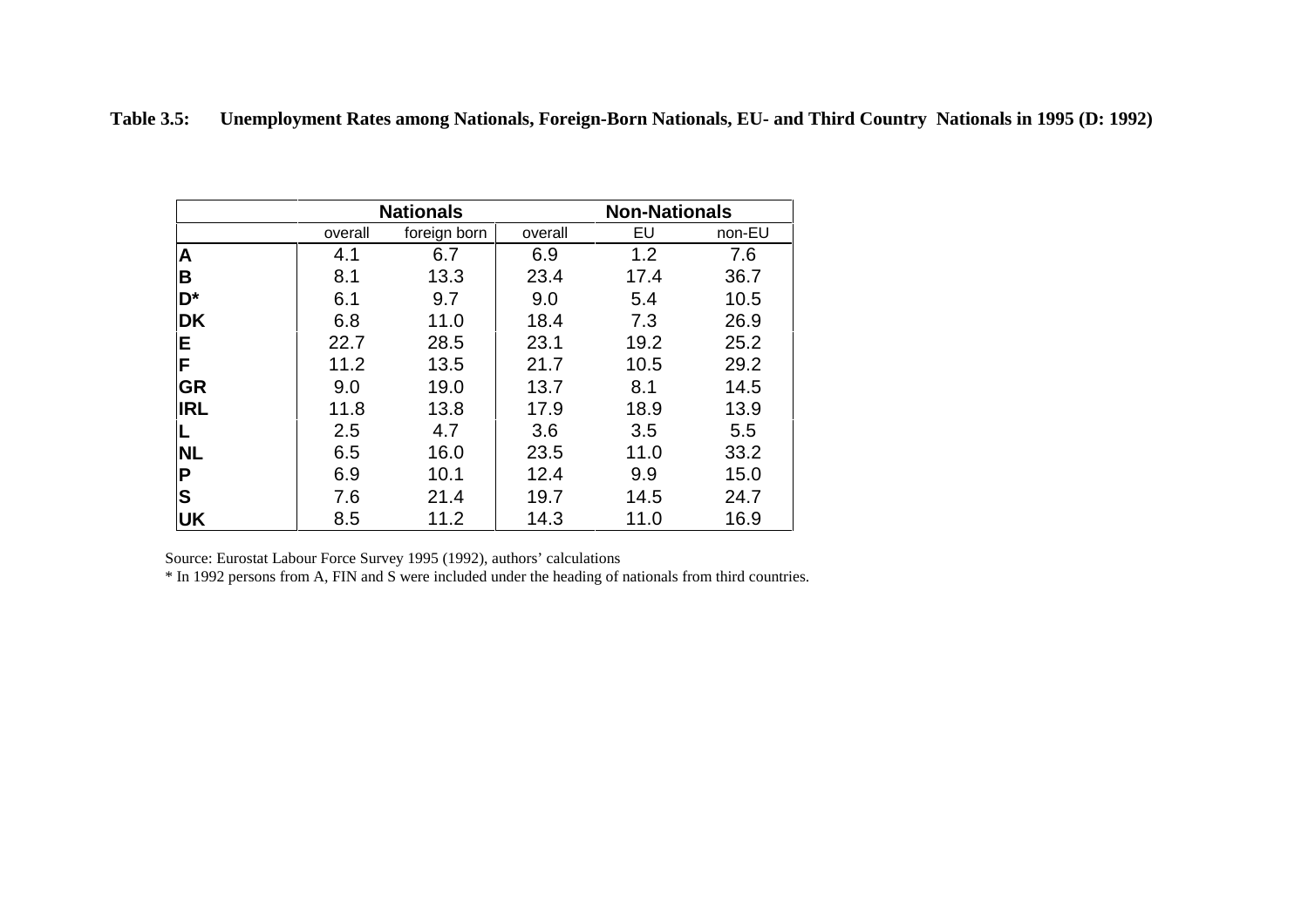|                  | <b>EU 15</b> | A     | $\bf{B}$ | D    | DK      | $\bf{E}$ | <b>FIN</b> | F    | <b>GR</b> | <b>IRL</b> |         | L       | NL   | ${\bf P}$ | <b>SE</b> | UK   |
|------------------|--------------|-------|----------|------|---------|----------|------------|------|-----------|------------|---------|---------|------|-----------|-----------|------|
| Level of         |              |       |          |      |         |          |            |      |           |            |         |         |      |           |           |      |
| education        |              |       |          |      |         |          |            |      |           |            |         |         |      |           |           |      |
| <b>Nationals</b> |              |       |          |      |         |          |            |      |           |            |         |         |      |           |           |      |
| Low              | 37.3         | 24.5  | 33.3     | 14.0 | 20.8    | 63.4     | 29.4       | 32.3 | 51.5      | 44.4       | 55.6    | 43.2    | 17.6 | 75.8      | 24.7      | 43.2 |
| Average          | 42.6         | 67.1  | 37.7     | 61.6 | 53.9    | 16.8     | 48.7       | 46.8 | 32.1      | 32.1       | 34.7    | 37.6    | 59.6 | 12.2      | 48.7      | 34.3 |
| High             | 20.1         | 8.4   | 29.0     | 24.4 | 25.3    | 19.9     | 21.8       | 20.9 | 16.4      | 23.5       | 9.7     | 19.2    | 22.7 | 12.0      | 26.6      | 22.6 |
| EU-              |              |       |          |      |         |          |            |      |           |            |         |         |      |           |           |      |
| nationals        |              |       |          |      |         |          |            |      |           |            |         |         |      |           |           |      |
| Low              | 48.0         | 13.8* | 43.1     | 40.9 | $19.1*$ | 38.3     | $37.0*$    | 63.8 | $13.4*$   | 32.9       | $28.1*$ | 62.5    | 22.6 | $35.9*$   | 31.7      | 62.1 |
| Average          | 33.8         | 51.1  | 36.2     | 42.7 | 38.2*   | 18.2*    | $57.1*$    | 24.2 | $50.7*$   | $25.6*$    | $37.4*$ | 19.9    | 52.1 | $37.3*$   | 42.1      | 19.7 |
| High             | 18.2         | 35.1  | 20.7     | 16.4 | 42.6    | 43.5     | $5.9*$     | 12.0 | 35.9*     | 41.5       | $34.4*$ | 17.6    | 25.3 | $26.8*$   | 26.2      | 18.2 |
| $3rd$ coun-      |              |       |          |      |         |          |            |      |           |            |         |         |      |           |           |      |
| try na-          |              |       |          |      |         |          |            |      |           |            |         |         |      |           |           |      |
| tionals          |              |       |          |      |         |          |            |      |           |            |         |         |      |           |           |      |
| Low              | 52.1         | 57.0  | 58.3     | 46.1 | 35.0    | 48.7     | 43.9*      | 64.4 | 43.5      | $15.7*$    | 57.7    | $63.0*$ | 42.5 | $15.6*$   | 21.4      | 62.9 |
| Average          | 33.7         | 36.7  | 25.6     | 41.8 | 35.2    | 18.2     | 53.5*      | 22.8 | 38.5      | $25.6*$    | 26.6    | $23.4*$ | 43.9 | $50.3*$   | 45.0      | 16.0 |
| High             | 14.2         | 6.3   | 16.2     | 12.1 | 29.8*   | 33.0     | $2.6*$     | 12.8 | 18.0      | 58.8*      | 15.7    | $13.6*$ | 13.7 | $34.1*$   | 33.7      | 21.1 |

| Table 3.6: Level of Educational of Labour Forces in EU Member States by Nationality in 1995 (%) |
|-------------------------------------------------------------------------------------------------|
|-------------------------------------------------------------------------------------------------|

 $*$  No. of cases (weighted)  $< 10000$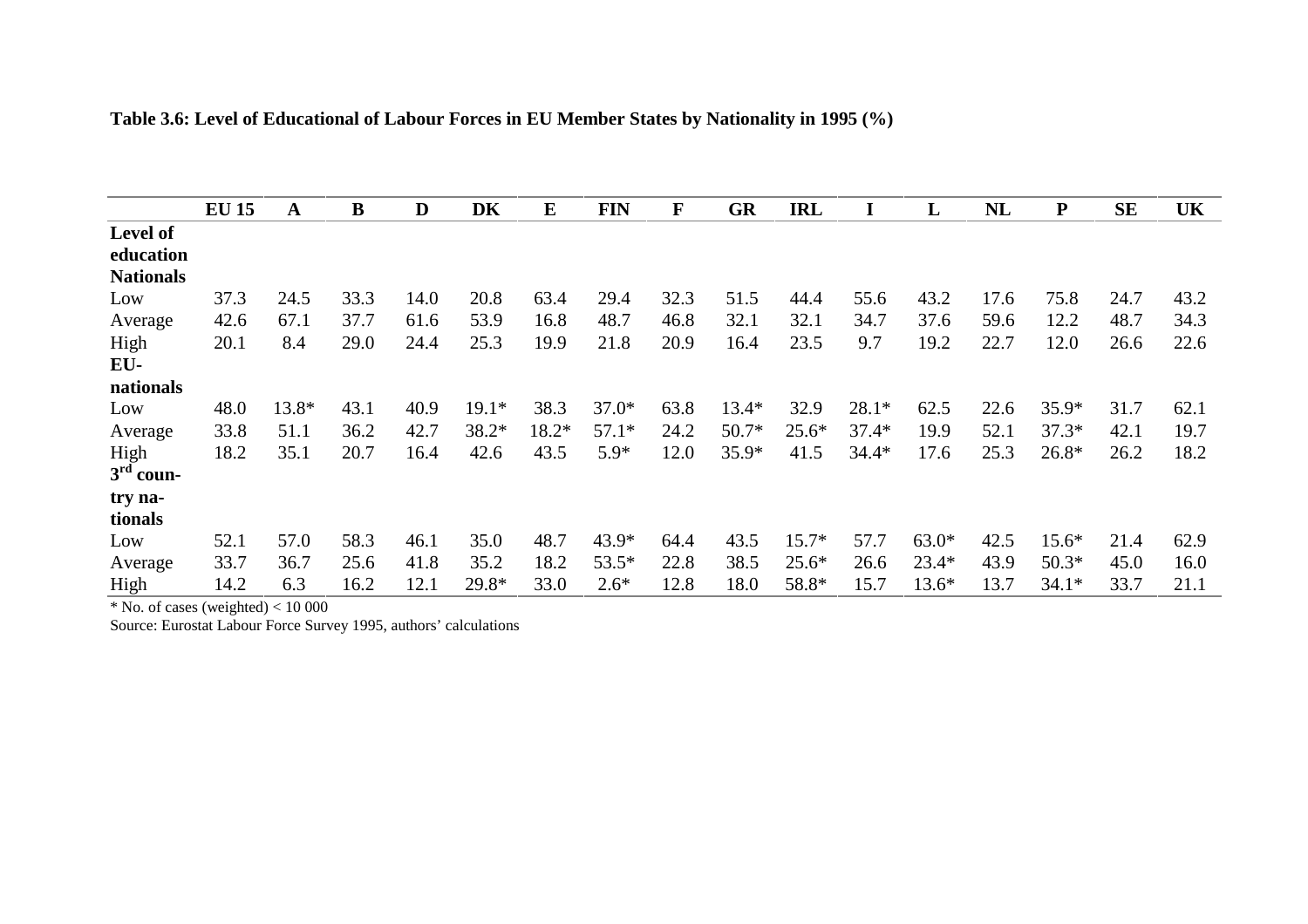|                                    | $\mathbf{A}$             | $\bf{B}$ | D    | DK             | E    | <b>FIN</b>               | $\mathbf{F}$ | <b>GR</b>                | <b>IRL</b> | $\bf I$        | L              | NL   | $\overline{P}$ | S.   | <b>UK</b> |
|------------------------------------|--------------------------|----------|------|----------------|------|--------------------------|--------------|--------------------------|------------|----------------|----------------|------|----------------|------|-----------|
| <b>Educational level</b>           |                          |          |      |                |      |                          |              |                          |            |                |                |      |                |      |           |
| <b>Nationals</b>                   |                          |          |      |                |      |                          |              |                          |            |                |                |      |                |      |           |
| No school-leaving                  | 15.1                     | 12.9     | 23.0 | $\blacksquare$ | 21.0 | 18.1                     | 12.0         | 5.9                      | 18.7       | 10.3           | $4.1*$         | 7.2  | 6.6            | 8.0  | 8.8       |
| qualification                      |                          |          |      |                |      |                          |              |                          |            |                |                |      |                |      |           |
| Secondary schooling,<br>stage 1    | 4.3                      | 11.3     | 8.4  | 7.2            | 27.7 | 21.8                     | 13.2         | 12.5                     | 16.8       | 12.7           | 2.7            | 6.7  | 9.6            | 10.7 | 9.9       |
| Secondary schooling,<br>stage 2    | 3.0                      | 8.0      | 5.1  | 8.4            | 24.6 | 18.6                     | 11.2         | 13.5                     | 9.0        | 13.0           | $1.5*$         | 7.4  | 9.6            | 9.1  | 8.9       |
| Tertiary education                 | 2.2                      | 3.5      | 4.4  | 5.0            | 17.8 | 7.3                      | 6.8          | 6.5                      | 4.6        | 7.1            | $0.2*$         | 4.7  | 3.9            | 3.1  | 4.1       |
| <b>EU-nationals</b>                |                          |          |      |                |      |                          |              |                          |            |                |                |      |                |      |           |
| No school-leaving<br>qualification | $\overline{\phantom{a}}$ | 23.7     | 13.2 |                | 23.7 | $\blacksquare$           | 9.6          | $\overline{\phantom{a}}$ | 32.3       |                | 3.5            | 17.8 |                | 19.7 | 15.3      |
| Secondary schooling,               | $1.7*$                   | 18.5     | 9.8  | 13.1           | 18.7 | $\overline{\phantom{a}}$ | 13.8         | $\overline{\phantom{a}}$ | 25.4       | $\blacksquare$ | $3.8*$         | 8.2  | $16.6*$        | 15.8 | 10.7      |
| stage 1                            |                          |          |      |                |      |                          |              |                          |            |                |                |      |                |      |           |
| Secondary schooling,<br>stage 2    | $2.0*$                   | 19.9     | 7.2  | $10.6*$        | 21.4 | 48.4*                    | 13.6         | $8.4*$                   | 21.6       | 22.5           | $3.8*$         | 11.4 | $20.9*$        | 16.9 | 18.5      |
| Tertiary education                 |                          | 5.6      | 3.9  |                | 16.4 |                          | 9.6          | $11.2*$                  | 10.8       | $7.0*$         | $2.5*$         | 3.3  |                | 7.6  | 3.9       |
| 3rd country nation-<br>als         |                          |          |      |                |      |                          |              |                          |            |                |                |      |                |      |           |
| No school-leaving<br>qualification | 9.3                      | 40.3     | 19.9 |                | 24.1 | 100.0*                   | 30.3         | 7.6                      | $8.6*$     | 9.8            | $6.5*$         | 30.2 | $\overline{a}$ | 27.0 | 28.6      |
| Secondary schooling,               | 8.1                      | 38.0     | 16.2 | 32.3           | 22.6 | $7.4*$                   | 31.6         | 13.7                     | $16.5*$    | 14.6           | $5.6*$         | 37.6 | $\overline{a}$ | 36.4 | 17.0      |
| stage 1                            |                          |          |      |                |      |                          |              |                          |            |                |                |      |                |      |           |
| Secondary schooling,<br>stage 2    | 5.1                      | 37.4     | 18.8 | 27.4           | 17.0 | $21.3*$                  | 25.9         | 18.4                     | $21.4*$    | 22.3           | $6.9*$         | 40.6 | $17.1*$        | 26.2 | 16.7      |
| Tertiary education                 | $2.3*$                   | 25.2     | 20.8 | 16.6           | 31.7 | $\overline{a}$           | 24.3         | 18.9                     | $10.9*$    | $6.1*$         | $\overline{a}$ | 31.4 | $18.1*$        | 16.9 | 13.0      |

**Table 3.7: Unemployment Rates by Level of Education and Nationality in EU Member States in 1995 (%)**

- No calculations possible \* No. of cases of unemployment (weighted) < 1000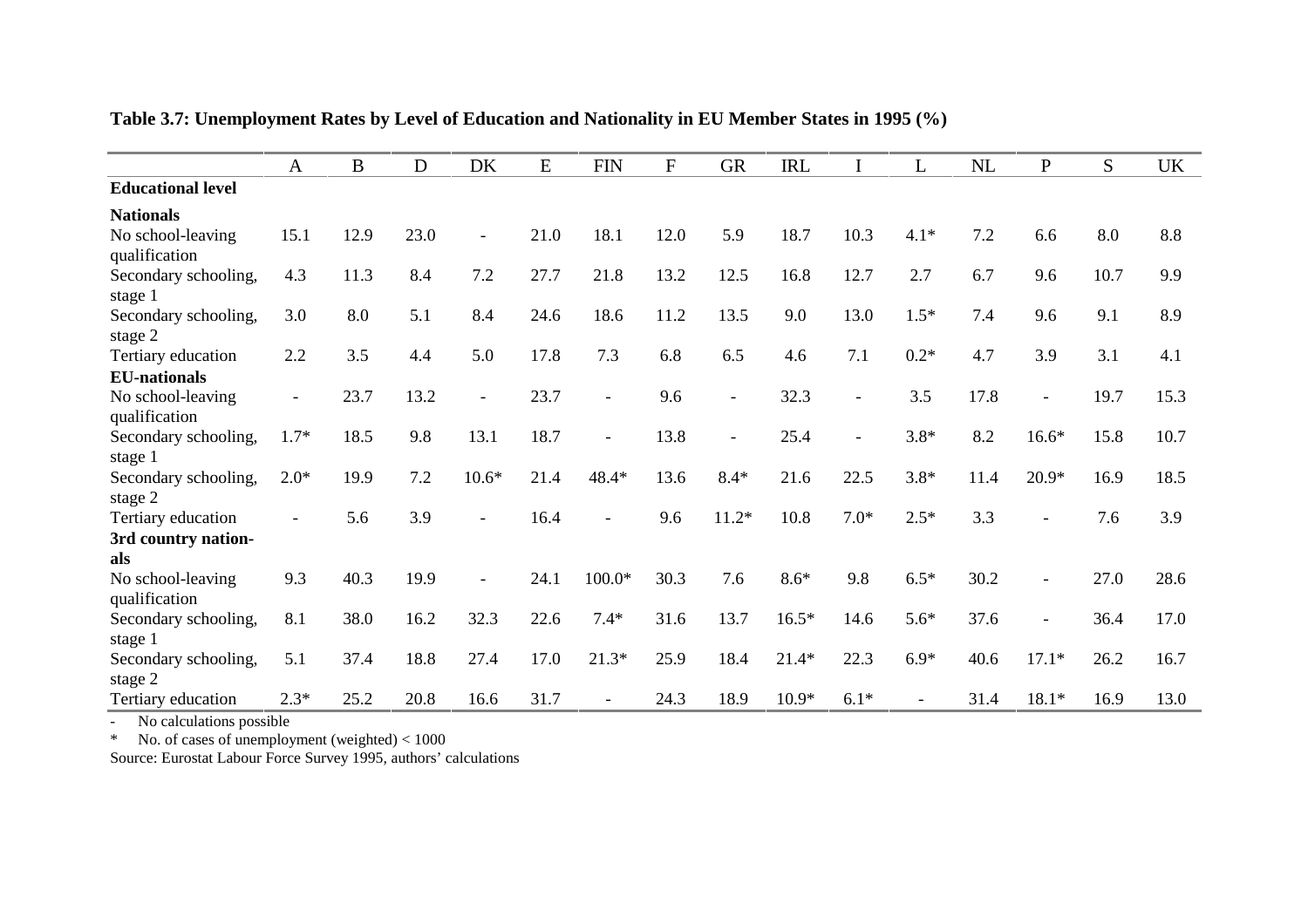|                                   |           | $\mathbf A$  |               |           | $\bf{B}$                  |             |           | D         |                       |             | <b>DK</b>        |                          |           | ${\bf E}$        |                          |
|-----------------------------------|-----------|--------------|---------------|-----------|---------------------------|-------------|-----------|-----------|-----------------------|-------------|------------------|--------------------------|-----------|------------------|--------------------------|
|                                   | Nationals | EU-          | $3rd$ country | Nationals | EU-                       | 3rd country | Nationals | EU-       | 3rd country Nationals |             | EU-              | 3rd country Nationals    |           | EU-              | 3rd country              |
|                                   |           | nationals    | nationals     |           | nationals                 | nationals   |           | nationals | nationals             |             | nationals        | nationals                |           | nationals        | nationals                |
| Armed forces                      |           |              |               | 0.2       | 0.0                       | 0.0         | 0.3       | 0.0       | 0.1                   | 0.4         | 0.0              | 0.0                      | 0.0       | 0.0              | 0.0                      |
| Manager                           | 3.0       | 0.0          | 4.5           | 4.9       | 5.5                       | 2.4         | 3.4       | 3.4       | 2.1                   | 3.6         | 0.0              | 2.5                      | 1.9       | 18.0             | 6.0                      |
| Professional                      | 2.5       | 0.0          | 0.0           | 6.1       | 2.9                       | 2.7         | 5.6       | 4.6       | 7.4                   | 5.2         | 0.0              | 5.3                      | 3.3       | 8.3              | 9.9                      |
| Technician                        | 10.3      | 0.0          | 3.4           | 8.1       | 4.5                       | 1.1         | 14.2      | 7.1       | 5.8                   | 11.3        | 7.2              | 2.0                      | 5.4       | 5.8              | 2.5                      |
| Clerk                             | 13.6      | 41.7         | 5.9           | 15.7      | 12.1                      | 3.4         | 12.2      | 6.5       | 4.0                   | 14.5        | 0.0              | 2.6                      | 9.8       | 18.3             | 1.1                      |
| Service<br>worker                 | 19.2      | 0.0          | 19.2          | 18.4      | 16.7                      | 12.9        | 11.7      | 11.7      | 9.9                   | 20.3        | 6.7              | 26.8                     | 17.8      | 16.7             | 20.1                     |
| Farmer/agric.<br>worker           | 0.2       | 0.0          | 0.0           | 1.0       | 0.7                       | 2.2         | 3.0       | 0.9       | 1.4                   | 2.6         | 0.0              | 0.0                      | 2.2       | 10.5             | 4.2                      |
| Craft worker                      | 21.3      | 0.0          | 38.2          | 17.0      | 30.7                      | 22.3        | 19.3      | 20.5      | 23.1                  | 6.7         | 8.9              | 5.4                      | 18.9      | 9.0              | 19.8                     |
| Assembler                         | 16.5      | 17.6         | 11.1          | 9.7       | 8.9                       | 14.3        | 9.8       | 12.6      | 13.6                  | 9.2         | 9.6              | 17.3                     | 9.3       | 3.6              | 6.5                      |
| Elementary<br>occupation          | 13.4      | 40.7         | 17.7          | 19.0      | 18.1                      | 38.8        | 20.5      | 32.6      | 32.5                  | 26.1        | 67.6             | 38.1                     | 31.3      | 9.9              | 30.0                     |
| No. of cases<br>(1000)            | 86.7      | 0.5          | 14.7          | 210.9     | 27.9                      | 19.9        | 2296.9    | 85.3      | 326.7                 | 176.1       | 1.7              | 6.0                      | 2535.5    | 6.1              | 16.0                     |
|                                   |           | <b>GR</b>    |               |           | <b>IRL</b>                |             |           | I         |                       |             | L                |                          |           | UK               |                          |
|                                   | Nationals | ${\rm EU}$ - | 3rd country   | Nationals | ${\rm EU}$ -<br>nationals | 3rd country | Nationals | EU-       | 3rd country           | Nationals   | EU-<br>nationals | 3rd country<br>nationals | Nationals | EU-<br>nationals | 3rd country<br>nationals |
|                                   |           | nationals    | nationals     |           |                           | nationals   |           | nationals | nationals             |             |                  |                          |           |                  |                          |
| Armed forces                      | 0.2       | 0.0          | 0.0           | 0.4       | 0.0                       | 0.0         | 0.4       | 0.0       | 0.0                   | 1.3         | 0.0              | 0.0                      | 0.5       | 0.0              | 0.5                      |
| Manager                           | 3.8       | 16.7         | 5.6           | 3.9       | 6.2                       | 3.2         | 0.9       | 0.0       | 0.0                   | 1.3         | 5.2              | 0.0                      | 8.1       | 6.2              | 12.4                     |
| Professional                      | 4.3       | 16.7         | 9.1           | 4.3       | 14.4                      | 18.3        | 3.6       | 42.6      | 0.0                   | 6.1         | 8.4              | 18.0                     | 5.8       | 1.6              | 11.1                     |
| Technician                        | 6.7       | 0.0          | 3.6           | 2.9       | 7.6                       | 18.3        | 7.1       | 0.0       | 6.3                   | 10.5        | 4.7              | 0.0                      | 5.5       | 5.8              | 6.0                      |
| Clerk                             | 12.9      | 50.0         | 9.8           | 10.0      | 11.5                      | 14.0        | 10.4      | 57.4      | 6.9                   | 27.5        | 8.1              | 0.0                      | 13.8      | 10.3             | 8.7                      |
| Service                           | 19.9      | 0.0          | 14.0          | 23.5      | 20.1                      | 24.5        | 18.3      | 0.0       | 38.7                  | 15.7        | 18.8             | 18.3                     | 16.7      | 22.2             | 19.8                     |
| worker<br>Farmer/agric.<br>worker | 1.4       | 0.0          | 1.3           | 1.0       | 2.0                       | 0.0         | 2.8       | 0.0       | 0.0                   | 1.3         | 0.0              | 23.1                     | 1.4       | 0.6              | 0.5                      |
| Craft worker                      | 27.6      | 16.7         | 33.3          | 23.1      | 16.9                      | 9.0         | 24.1      | 0.0       | 7.1                   | 13.1        | 23.8             | 40.6                     | 18.6      | 14.1             | 15.0                     |
| Assembler                         | 10.9      | 0.0          | 7.8           | 9.7       | 5.7                       | 3.8         | 8.3       | 0.0       | 7.5                   | 7.4         | 2.2              | 0.0                      | 12.2      | 11.9             | 11.2                     |
| Elementary<br>occupation          | 12.3      | 0.0          | 15.5          | 21.1      | 15.5                      | 8.9         | 24.2      | 0.0       | 33.5                  | 15.9<br>1.7 | 28.8<br>1.5      | 0.0                      | 17.6      | 27.2<br>38.7     | 14.7<br>72.4             |

**Table 3.8: Last Occupation Practised by Unemployed Person, by Nationality, in 1995 (%)**

No information is available in the EU member states not cited. Source: Eurostat Labour Force Survey 1995, authors' calculations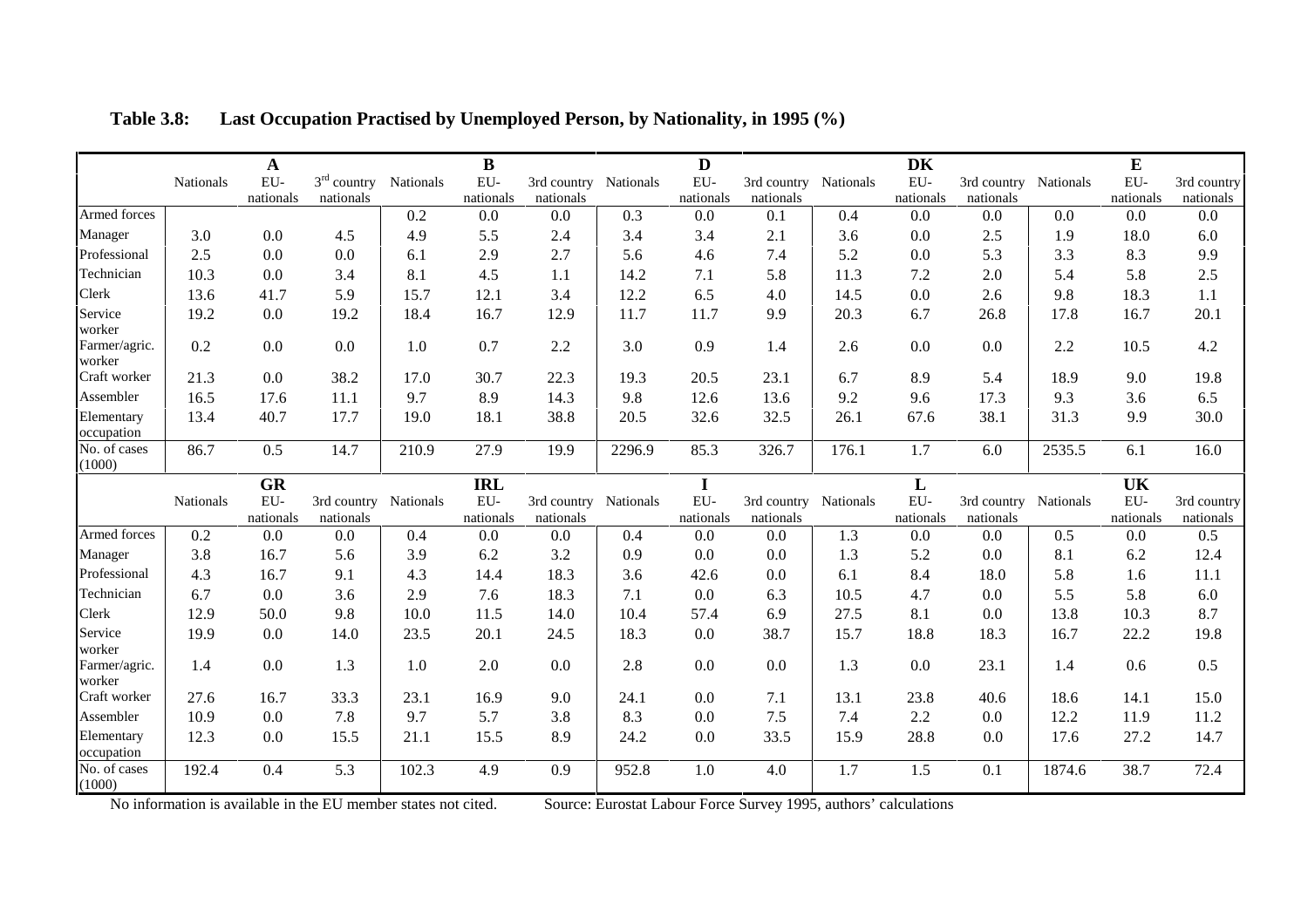|             |                  | A         |           |                  |           |           |                  | D         |           |           | DK        |           |                  |           |           |           |           |           |
|-------------|------------------|-----------|-----------|------------------|-----------|-----------|------------------|-----------|-----------|-----------|-----------|-----------|------------------|-----------|-----------|-----------|-----------|-----------|
|             | <b>Nationals</b> | EU-       | 3rd       | <b>Nationals</b> | EU-       | 3rd       | <b>Nationals</b> | EU-       | 3rd       | Nationals | EU-       | 3rd       | <b>Nationals</b> | EU-       | 3rd       | Nationals | EU-       | 3rd       |
|             |                  | nationals | country   |                  | nationals | country   |                  | nationals | country   |           | nationals | country   |                  | nationals | country   |           | nationals | country   |
|             |                  |           | nationals |                  |           | nationals |                  |           | nationals |           |           | nationals |                  |           | nationals |           |           | nationals |
| Agriculture | 1.3              | 0.0       | 0.0       | 0.6              | 1.3       | 1.6       | 5.2              | 0.9       | 3.5       | 4.2       | 0.0       | 5.2       | 10.0             | 5.6       | 8.8       | 2.9       | 3.4       | 3.4       |
| Industry    | 46.7             | 59.3      | 54.1      | 33.7             | 42.4      | 42.1      | 45.0             | 51.6      | 53.2      | 28.0      | 9.6       | 42.4      | 35.6             | 24.5      | 27.4      | 30.9      | 44.1      | 50.0      |
| Services    | 52.1             | 40.7      | 45.9      | 65.7             | 56.3      | 56.3      | 49.8             | 47.5      | 43.3      | 67.9      | 90.4      | 52.4      | 54.4             | 69.9      | 63.8      | 66.1      | 52.5      | 46.6      |
|             |                  |           |           |                  |           |           |                  |           |           |           |           |           |                  |           |           |           |           |           |
|             |                  | <b>GR</b> |           |                  | IRL       |           |                  |           |           |           | NL        |           |                  | UK        |           |           |           |           |
|             | Nationals        | EU-       | 3rd       | <b>Nationals</b> | EU-       | 3rd       | Nationals        | EU-       | 3rd       | Nationals | EU-       | 3rd       | <b>Nationals</b> | EU-       | 3rd       |           |           |           |
|             |                  | nationals | country   |                  | nationals | country   |                  | nationals | country   |           | nationals | country   |                  | nationals | country   |           |           |           |
|             |                  |           | nationals |                  |           | nationals |                  |           | nationals |           |           | nationals |                  |           | nationals |           |           |           |
| Agriculture | 2.9              | 0.0       | 4.0       | 4.3              | 5.2       | 1.9       | 0.0              | 0.0       | 23.1      | 2.6       | 0.0       | 2.0       | 2.1              | 4.0       | 1.4       |           |           |           |
| Industry    | 42.1             | 33.3      | 50.2      | 42.7             | 30.1      | 20.8      | 23.0             | 24.0      | 35.6      | 30.0      | 25.6      | 43.1      | 37.4             | 34.3      | 32.0      |           |           |           |
| Services    | 55.0             | 66.7      | 45.8      | 53.0             | 64.7      | 77.3      | 77.0             | 76.0      | 41.4      | 67.4      | 74.4      | 54.9      | 60.5             | 61.8      | 66.6      |           |           |           |

# **Table 3.9: Last Employment Sector of Those Unemployed in 1995 (%)**

No information is available in the EU member states not cited.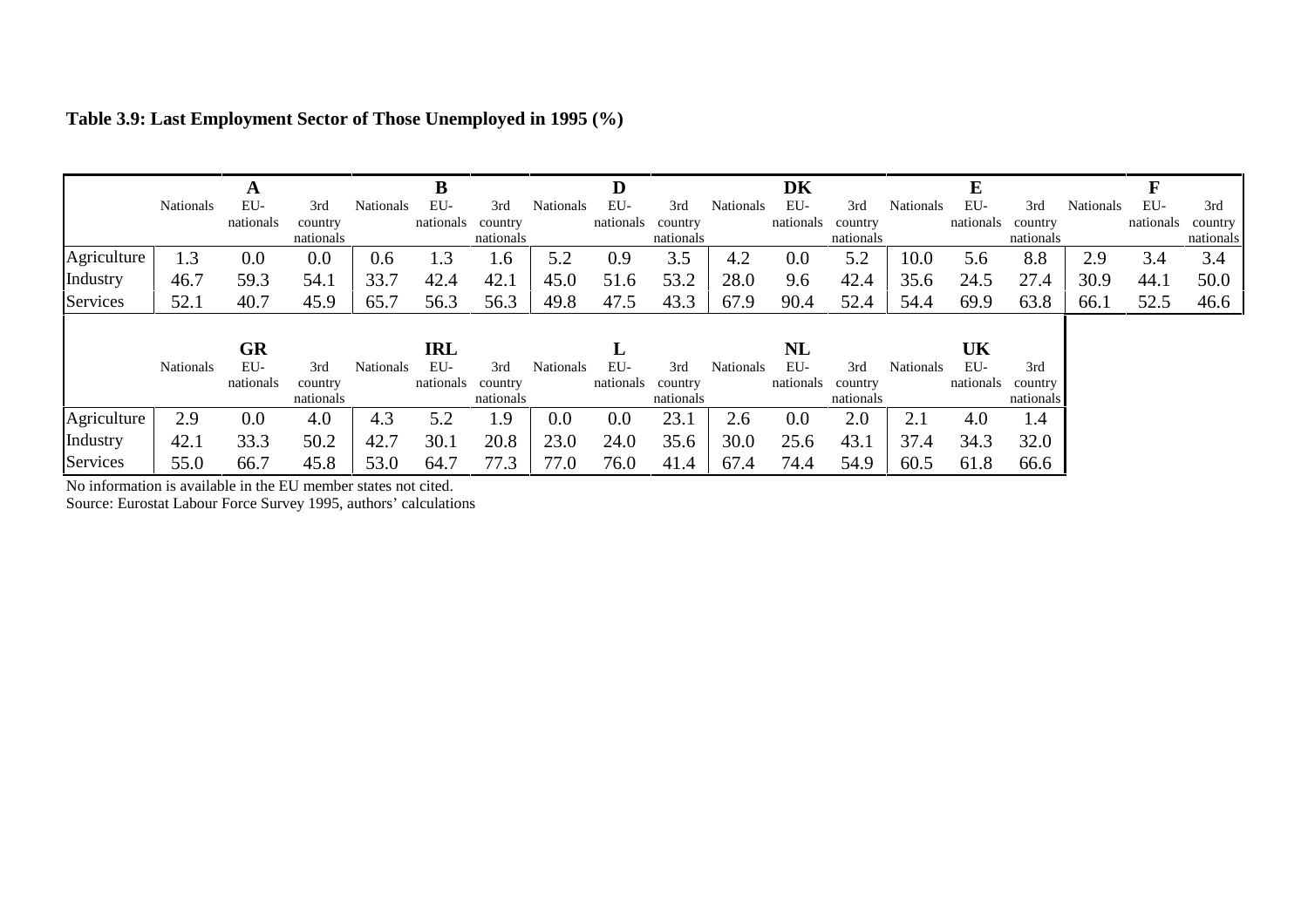|                          | <b>EU 15</b> | A    | B    | D    | DK   | ${\bf E}$ | <b>FIN</b> | $\mathbf{F}$ | <b>GR</b> | <b>IRL</b> | I    | L    | NL   | ${\bf P}$ | S    | UK   |
|--------------------------|--------------|------|------|------|------|-----------|------------|--------------|-----------|------------|------|------|------|-----------|------|------|
| <b>Total</b>             | 49.4         | 56.8 | 45.8 | 53.0 | 60.1 | 37.2      | 50.7       | 48.8         | 44.7      | 47.5       | 41.8 | 49.3 | 55.0 | 54.0      | 65.3 | 56.2 |
| <b>Nationals</b>         | 49.4         | 56.0 | 46.6 | 52.9 | 60.3 | 37.2      | 50.8       | 49.1         | 44.6      | 47.6       | 41.7 | 44.8 | 55.7 | 54.1      | 66.1 | 56.4 |
| Non-Nationals,<br>total  | 50.4         | 67.1 | 37.4 | 54.6 | 50.2 | 44.5      | 44.3       | 44.7         | 56.9      | 43.8       | 51.8 | 58.8 | 39.8 | 38.6      | 48.7 | 49.9 |
| of whom,                 | 57.0         | 55.8 | 44.1 | 64.1 | 67.6 | 38.2      | 51.1       | 55.0         | 51.3      | 44.8       | 53.0 | 60.1 | 60.9 | 35.1      | 60.3 | 54.3 |
| EU-nationals             |              |      |      |      |      |           |            |              |           |            |      |      |      |           |      |      |
| Women,                   |              |      |      |      |      |           |            |              |           |            |      |      |      |           |      |      |
| total                    | 39.5         | 47.0 | 35.6 | 43.1 | 52.5 | 24.7      | 47.2       | 41.4         | 30.6      | 35.1       | 28.5 | 34.3 | 44.1 | 45.6      | 63.0 | 48.8 |
| <b>Nationals</b>         | 39.6         | 46.3 | 36.6 | 43.2 | 52.8 | 24.7      | 47.2       | 41.9         | 30.4      | 35.2       | 28.4 | 29.8 | 44.7 | 45.7      | 63.9 | 49.0 |
| Non-Nationals,<br>total  | 38.8         | 55.8 | 22.8 | 41.6 | 36.1 | 31.0      | 43.7       | 32.3         | 43.6      | 33.1       | 33.7 | 43.9 | 29.4 | 23.4      | 47.4 | 43.6 |
| of whom,                 | 47.0         | 47.4 | 28.5 | 52.1 | 51.4 | 27.0      | 33.0       | 46.1         | 46.0      | 34.1       | 46.0 | 45.4 | 46.5 | 19.9      | 61.7 | 50.5 |
| EU-nationals             |              |      |      |      |      |           |            |              |           |            |      |      |      |           |      |      |
| < 25,                    |              |      |      |      |      |           |            |              |           |            |      |      |      |           |      |      |
| total                    | 37.2         | 58.1 | 26.6 | 48.0 | 65.9 | 24.1      | 29.2       | 26.1         | 26.5      | 36.4       | 26.1 | 38.2 | 54.5 | 36.2      | 40.9 | 53.9 |
| <b>Nationals</b>         | 37.3         | 58.2 | 27.5 | 48.9 | 66.6 | 24.0      | 29.0       | 26.4         | 26.1      | 36.7       | 26.1 | 34.9 | 56.3 | 36.3      | 41.4 | 54.5 |
| Non-Nationals,<br>total  | 36.0         | 57.5 | 17.1 | 42.8 | 41.9 | 33.9      | 45.5       | 20.4         | 47.2      | 26.6       | 22.3 | 42.9 | 28.0 | 25.2      | 29.6 | 33.9 |
| of whom,<br>EU-nationals | 43.4         | 32.0 | 25.2 | 50.4 | 53.6 | 44.0      | 25.3       | 37.7         | 39.6      | 30.7       | 40.0 | 43.6 | 41.3 | 27.9      | 35.5 | 45.6 |

**Table 3.10: Employment Rates in EU Member States by Nationality, Gender and Age in 1995 (%)**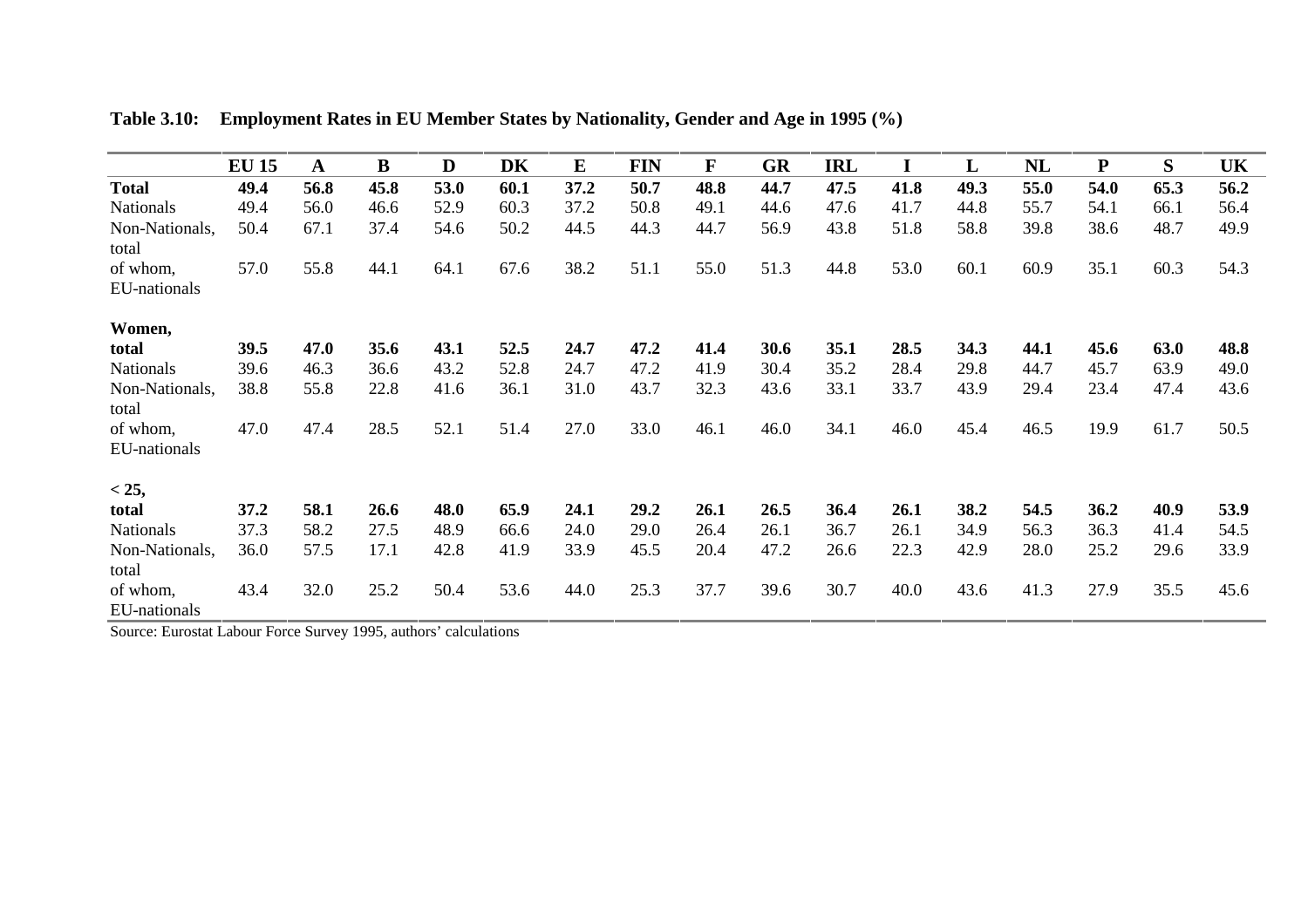**Table 3.11: Trends in Employment Rates 1983-95 (%)**

|    |                    | $\bf{B}$   |      |                    | D         |      |                    | <b>DK</b> |      |                             | E         |      |                             | F         |      |                             | <b>GR</b> |          |
|----|--------------------|------------|------|--------------------|-----------|------|--------------------|-----------|------|-----------------------------|-----------|------|-----------------------------|-----------|------|-----------------------------|-----------|----------|
|    | Nationals All non- |            |      | of whom, Nationals | All non-  |      | of whom, Nationals | All non-  |      | of whom, Nationals All non- |           |      | of whom, Nationals All non- |           |      | of whom, Nationals All non- |           | of whom, |
|    |                    | nationals  | EU   |                    | nationals | EU   |                    | nationals | EU   |                             | nationals | EU   |                             | nationals | EU   |                             | nationals | EU       |
| 83 | 45.2               | 40.4       | 42.5 | 50.1               | 60.9      | 65.4 | 59.2               | 55.9      | 75.6 |                             |           |      | 53.1                        | 50.5      | 46.0 | 47.9                        | 39.1      | 50.4     |
| 84 | 44.2               | 38.8       | 44.6 | 50.5               | 62.8      | 67.4 | 60.7               | 53.3      | 59.6 |                             |           |      | 52.0                        | 49.5      | 45.7 | 47.6                        | 36.2      | 41.1     |
| 85 | 44.6               | 40.2       | 43.2 | 50.6               | 61.3      | 65.5 | 61.5               | 60.1      | 70.5 |                             |           |      | 51.5                        | 48.0      | 46.1 | 47.6                        | 39.7      | 46.7     |
| 86 | 44.6               | 39.5       | 44.7 | 51.2               | 59.0      | 64.7 | 63.5               | 59.1      | 75.2 |                             |           |      | 51.7                        | 48.1      | 55.2 | 47.3                        | 36.7      | 41.9     |
| 87 | 44.1               | 36.6       | 40.7 | 51.1               | 57.9      | 64.8 | 62.7               | 59.6      | 75.3 | 38.1                        | 38.5      | 38.9 | 51.0                        | 46.6      | 53.7 | 46.8                        | 37.3      | 39.0     |
| 88 | 44.4               | 35.6       | 41.7 | 51.8               | 58.8      | 65.3 | 63.7               | 52.1      | 72.5 | 38.7                        | 37.2      | 40.1 | 50.8                        | 46.8      | 52.3 | 47.1                        | 40.4      | 47.7     |
| 89 | 45.1               | 35.8       | 41.2 | 52.4               | 59.7      | 66.8 | 62.3               | 54.4      | 75.4 | 39.9                        | 35.4      | 37.4 | 51.0                        | 47.1      | 54.4 | 46.8                        | 39.2      | 42.1     |
| 90 | 45.6               | 36.4       | 40.2 | 54.9               | 59.5      | 67.1 | 62.6               | 53.3      | 71.6 | 40.7                        | 35.3      | 33.7 | 50.8                        | 47.6      | 55.4 | 46.5                        | 41.2      | 50.9     |
| 91 | 46.5               | 38.4       | 42.9 | 56.0               | 59.3      | 66.1 | 61.8               | 53.6      | 64.6 | 40.5                        | 39.8      | 39.5 | 50.5                        | 47.0      | 54.6 | 44.6                        | 45.0      | 42.9     |
| 92 | 47.0               | 38.5       | 42.6 | 54.6               | 59.7      | 66.7 | 62.1               | 56.7      | 67.1 | 39.6                        | 47.5      | 44.6 | 50.1                        | 45.9      | 54.0 | 44.8                        | 49.1      | 52.4     |
| 93 | 46.3               | 39.2       | 44.4 | 53.6               | 57.1      | 64.7 | 60.5               | 43.9      | 60.8 | 37.3                        | 45.3      | 41.9 | 49.5                        | 45.0      | 53.2 | 44.4                        | 50.9      | 43.7     |
| 94 | 46.1               | 38.4       | 44.1 | 52.9               | 55.3      | 63.5 | 59.6               | 42.2      | 73.6 | 36.6                        | 39.4      | 35.4 | 48.7                        | 43.8      | 54.4 | 44.6                        | 54.1      | 45.9     |
| 95 | 46.6               | 37.4       | 44.1 | 52.9               | 54.6      | 64.1 | 60.3               | 50.2      | 67.6 | 37.2                        | 44.5      | 38.2 | 49.1                        | 44.7      | 55.0 | 44.6                        | 56.9      | 51.3     |
|    |                    | <b>IRL</b> |      |                    | I         |      |                    | L         |      |                             | <b>NL</b> |      |                             | ${\bf P}$ |      |                             | <b>UK</b> |          |
|    | <b>Nationals</b>   | All non-   |      | of whom, Nationals | All non-  |      | of whom, Nationals | All non-  |      | of whom, Nationals          | All non-  |      | of whom, Nationals All non- |           |      | of whom, Nationals          | All non-  | of whom, |
|    |                    | nationals  | EU   |                    | nationals | EU   |                    | nationals | EU   |                             | nationals | EU   |                             | nationals | EU   |                             | nationals | EU       |
| 83 | 47.0               | 42.1       | 43.6 |                    |           |      | 45.2               | 62.7      | 56.9 | 45.0                        | 45.1      | 53.6 |                             |           |      | 52.4                        | 52.7      | 56.6     |
| 84 | 45.3               | 40.5       | 42.1 |                    |           |      | 45.5               | 63.1      | 57.1 |                             |           |      |                             |           |      | 53.3                        | 52.6      | 55.0     |
| 85 | 43.9               | 40.8       | 40.9 |                    |           |      | 46.3               | 62.5      | 55.7 | 45.5                        | 41.8      | 53.2 |                             |           |      | 54.1                        | 52.8      | 55.1     |
| 86 | 43.9               | 39.5       | 39.3 |                    |           |      | 46.0               | 63.6      | 64.2 |                             |           |      | 53.5                        | 47.6      | 43.4 | 54.1                        | 51.8      | 53.8     |
| 87 | 44.0               | 39.6       | 41.0 |                    |           |      | 46.8               | 63.8      | 64.6 | 50.8                        | 42.1      | 53.0 | 54.3                        | 43.7      | 40.5 | 54.8                        | 51.9      | 54.6     |
| 88 | 44.0               | 41.6       | 42.2 |                    |           |      | 45.9               | 62.2      | 62.9 | 50.8                        | 42.1      | 58.5 | 55.0                        | 49.5      | 45.9 | 56.4                        | 54.4      | 57.0     |
| 89 | 44.3               | 40.9       | 41.5 |                    |           |      | 46.1               | 62.1      | 62.7 | 51.5                        | 42.1      | 59.6 | 55.9                        | 57.8      | 48.9 | 58.3                        | 56.7      | 59.5     |
| 90 | 45.6               | 42.2       | 42.9 |                    |           |      | 45.1               | 60.4      | 61.0 | 53.2                        | 41.7      | 58.4 | 56.2                        | 51.9      | 36.8 | 58.7                        | 57.3      | 60.2     |
| 91 | 44.8               | 44.1       | 44.2 |                    |           |      | 46.9               | 62.6      | 63.0 | 54.0                        | 40.7      | 59.3 | 58.2                        | 56.2      | 53.0 | 57.5                        | 53.2      | 56.7     |
| 92 | 44.8               | 40.2       | 40.0 | 43.8               | 46.6      | 47.4 | 47.4               | 64.7      | 65.5 | 55.3                        | 43.8      | 63.7 | 57.1                        | 43.4      | 42.0 | 56.5                        | 51.8      | 55.9     |
| 93 | 45.1               | 43.3       | 44.1 | 42.9               | 48.1      | 47.9 | 45.9               | 64.1      | 64.9 | 55.1                        | 42.1      | 61.7 | 55.7                        | 50.5      | 44.1 | 55.7                        | 49.6      | 52.8     |
| 94 | 46.2               | 41.6       | 41.0 | 42.0               | 49.3      |      |                    |           |      |                             |           | 58.5 | 54.6                        |           | 45.5 | 56.1                        | 48.8      | 55.3     |
|    |                    |            |      |                    |           | 47.2 | 44.6               | 63.4      | 64.2 | 55.4                        | 40.3      |      |                             | 46.5      |      |                             |           |          |

Source: Eurostat Labour Force Survey 1983-95, authors' calculations (from 1986 onwards persons from E and P, and from 1995 onwards persons from A, FIN and S are included under the heading of nationals from EU member states)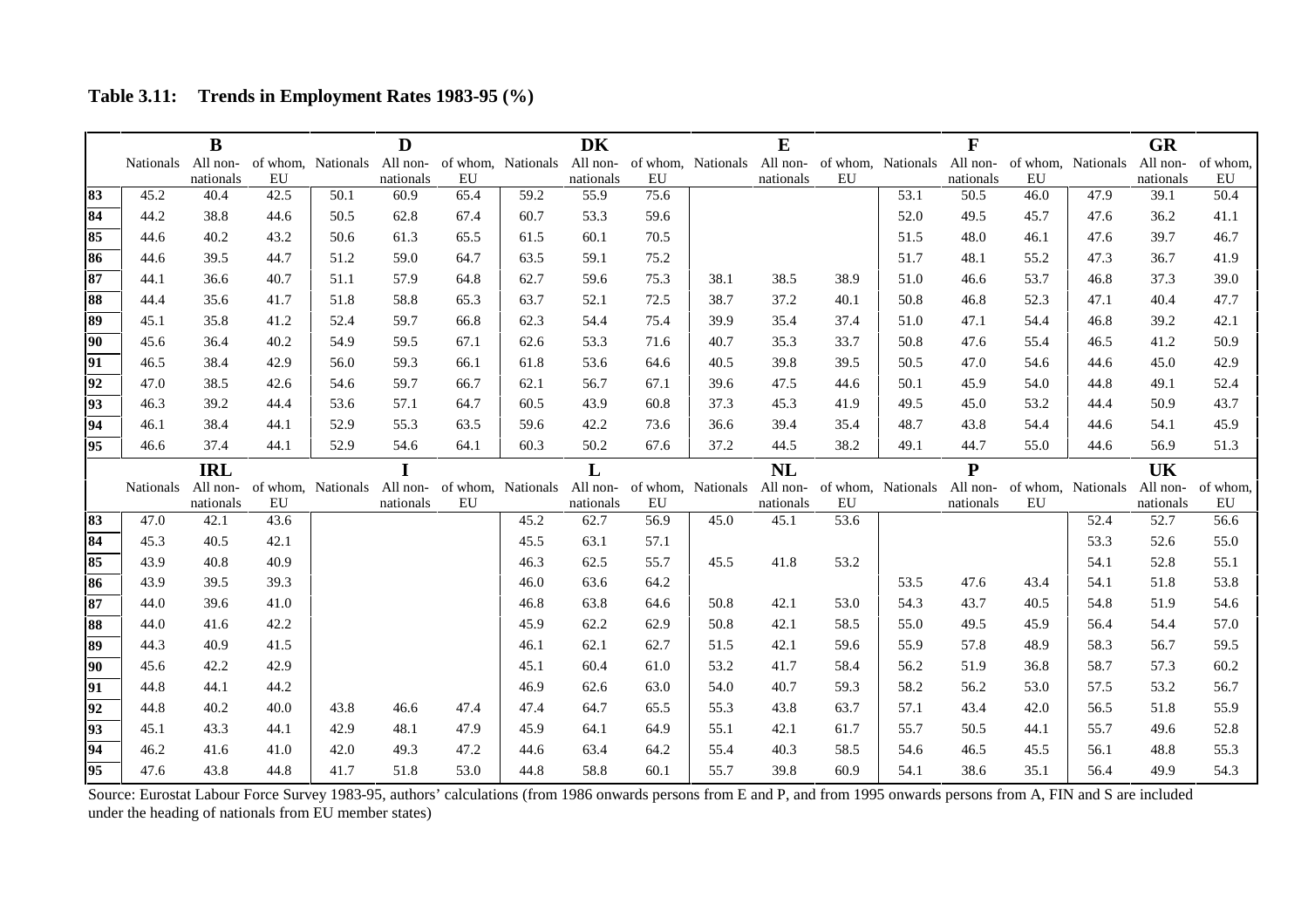**Table 3.12: Trends in Employment Rates Among Women 1983-1995 (%)**

|    |                    | B          |      |                                                                                                                                                                                                                                | D            |      |      | DK        |      |      | E         |      |      | F            |        |      | <b>GR</b> |      |
|----|--------------------|------------|------|--------------------------------------------------------------------------------------------------------------------------------------------------------------------------------------------------------------------------------|--------------|------|------|-----------|------|------|-----------|------|------|--------------|--------|------|-----------|------|
|    |                    |            |      | Nationals All non- of whom, Nationals All non- of whom, Nationals All non- of whom, Nationals All non- of whom, Nationals All non- of whom, Nationals All non- of whom, Nationals All non- of whom, Nationals All non- of whom |              |      |      |           |      |      |           |      |      |              |        |      |           |      |
|    |                    | nationals  | EU   |                                                                                                                                                                                                                                | nationals    | EU   |      | nationals | EU   |      | nationals | EU   |      | nationals    | EU     |      | nationals | EU   |
| 83 | 30.5               | 21.3       | 23.3 | 36.8                                                                                                                                                                                                                           | 42.9         | 47.7 | 52.2 | 48.3      | 44.7 |      |           |      | 41.7 | 31.0         | 28.0   | 29.7 | 24.3      | 34.1 |
| 84 | 30.1               | 20.1       | 25.8 | 36.9                                                                                                                                                                                                                           | 46.1         | 50.3 | 53.4 | 45.3      | 45.4 |      |           |      | 41.4 | 31.3         | 27.6   | 29.9 | 20.9      | 31.7 |
| 85 | 30.5               | 21.4       | 24.2 | 37.2                                                                                                                                                                                                                           | 45.3         | 49.7 | 54.0 | 54.2      | 63.2 |      |           |      | 41.3 | 29.8         | 30.4   | 30.7 | 24.9      | 35.5 |
| 86 | 30.9               | 22.9       | 27.1 | 37.9                                                                                                                                                                                                                           | 41.5         | 47.1 | 56.1 | 56.2      | 64.0 |      |           |      | 41.9 | 31.4         | 43.2   | 30.6 | 23.6      | 31.4 |
| 87 | 30.8               | 20.1       | 24.1 | 38.0                                                                                                                                                                                                                           | 40.5         | 49.5 | 56.1 | 54.8      | 65.8 | 21.8 | 27.4      | 24.3 | 41.2 | 29.4         | 41.5   | 30.6 | 25.2      | 26.3 |
| 88 | 31.7               | 20.2       | 25.0 | 38.7                                                                                                                                                                                                                           | 40.7         | 48.7 | 56.4 | 50.1      | 61.9 | 22.8 | 27.5      | 29.0 | 41.3 | 29.9         | 41.0   | 31.3 | 26.4      | 33.3 |
| 89 | 32.2               | 21.3       | 26.2 | 39.3                                                                                                                                                                                                                           | 40.7         | 50.7 | 55.2 | 51.1      | 72.6 | 23.9 | 23.0      | 25.2 | 41.6 | 29.5         | 42.1   | 31.3 | 30.8      | 29.8 |
| 90 | 33.2               | 20.8       | 24.4 | 42.5                                                                                                                                                                                                                           | 43.8         | 50.5 | 56.1 | 46.7      | 64.7 | 24.7 | 23.3      | 23.9 | 41.6 | 30.3         | 41.8   | 31.3 | 29.7      | 39.2 |
| 91 | 34.8               | 22.4       | 26.5 | 45.1                                                                                                                                                                                                                           | 43.7         | 50.0 | 55.7 | 48.7      | 51.6 | 25.0 | 24.7      | 23.8 | 42.0 | 31.3         | 42.6   | 28.8 | 32.3      | 34.3 |
| 92 | 36.2               | 23.7       | 27.1 | 43.9                                                                                                                                                                                                                           | 44.6         | 51.2 | 56.3 | 53.0      | 60.4 | 25.0 | 36.8      | 34.3 | 41.8 | 30.1         | 41.9   | 29.8 | 36.0      | 45.9 |
| 93 | 36.3               | 23.3       | 27.8 | 43.2                                                                                                                                                                                                                           | 42.9         | 49.3 | 55.2 | 43.5      | 62.1 | 24.1 | 34.7      | 33.7 | 41.9 | 31.7         | 43.2   | 29.8 | 33.8      | 34.9 |
| 94 | 36.2               | 22.2       | 26.5 | 42.9                                                                                                                                                                                                                           | 42.4         | 50.4 | 53.4 | 36.8      | 66.0 | 24.0 | 29.4      | 25.4 | 41.5 | 31.3         | 46.1   | 30.1 | 40.6      | 35.2 |
| 95 | 36.6               | 22.8       | 28.5 | 43.2                                                                                                                                                                                                                           | 41.6         | 52.1 | 52.8 | 36.1      | 51.4 | 24.7 | 31.0      | 27.0 | 41.9 | 32.3         | 46.1   | 30.4 | 43.6      | 46.0 |
|    |                    | <b>IRL</b> |      |                                                                                                                                                                                                                                | $\mathbf{I}$ |      |      | L         |      |      | NL        |      |      | $\mathbf{P}$ |        |      | UK        |      |
|    | Nationals All non- | nationals  | EU   | of whom, Nationals All non- of whom, Nationals All non- of whom, Nationals All non- of whom, Nationals All non- of whom, Nationals All non- of whom,                                                                           | nationals    | EU   |      | nationals | EU   |      | nationals | EU   |      | nationals    | EU     |      | nationals | EU   |
| 83 | 28.8               | 27.9       | 28.4 |                                                                                                                                                                                                                                |              |      | 27.8 | 43.5      | 38.0 | 29.5 | 23.9      | 33.0 |      |              |        | 41.1 | 43.5      | 48.9 |
| 84 | 27.7               | 26.9       | 27.5 |                                                                                                                                                                                                                                |              |      | 28.2 | 44.4      | 38.4 |      |           |      |      |              |        | 42.4 | 43.1      | 46.9 |
| 85 | 26.9               | 26.9       | 26.5 |                                                                                                                                                                                                                                |              |      | 29.3 | 46.1      | 38.7 | 30.6 | 24.9      | 33.8 |      |              |        | 43.3 | 43.5      | 46.2 |
| 86 | 27.3               | 26.4       | 25.9 |                                                                                                                                                                                                                                |              |      | 29.1 | 47.1      | 47.9 |      |           |      | 40.3 | 33.6         | 30.0   | 43.8 | 42.0      | 46.8 |
| 87 | 28.3               | 25.9       | 27.0 |                                                                                                                                                                                                                                |              |      | 29.9 | 47.5      | 48.8 | 36.1 | 20.1      | 25.8 | 41.9 | 27.8         | $\sim$ | 44.8 | 43.2      | 48.3 |
| 88 | 28.1               | 27.7       | 28.0 |                                                                                                                                                                                                                                |              |      | 29.2 | 45.5      | 46.4 | 36.8 | 28.0      | 43.8 | 42.8 | 32.0         | 18.7   | 46.3 | 44.8      | 48.4 |
| 89 | 28.9               | 27.6       | 28.4 |                                                                                                                                                                                                                                |              |      | 29.6 | 45.9      | 46.3 | 37.6 | 26.8      | 39.5 | 43.7 | 46.9         | 49.2   | 48.3 | 48.9      | 51.4 |
| 90 | 30.1               | 28.8       | 29.2 |                                                                                                                                                                                                                                |              |      | 28.7 | 44.2      | 44.7 | 39.6 | 25.9      | 41.1 | 44.5 | 40.4         | 28.3   | 49.0 | 48.1      | 51.5 |
| 91 | 30.0               | 30.6       | 31.0 |                                                                                                                                                                                                                                |              |      | 30.9 | 46.8      | 47.4 | 40.8 | 27.9      | 51.4 | 47.1 | 45.1         | 38.4   | 48.5 | 45.3      | 49.7 |
| 92 | 31.2               | 30.2       | 29.9 | 29.3                                                                                                                                                                                                                           | 30.5         | 31.9 | 32.9 | 50.7      | 51.8 | 42.9 | 31.3      | 46.4 | 47.2 | 29.0         | 31.6   | 48.6 | 45.7      | 50.8 |
| 93 | 32.5               | 32.1       | 33.3 | 28.6                                                                                                                                                                                                                           | 32.2         | 37.6 | 31.1 | 48.9      | 50.0 | 43.4 | 31.9      | 45.4 | 46.4 | 41.4         | 31.0   | 48.6 | 44.3      | 49.5 |
| 94 | 33.8               | 29.2       | 29.7 | 28.4                                                                                                                                                                                                                           | 36.6         | 48.0 | 30.6 | 49.2      | 49.6 | 44.5 | 28.8      | 43.6 | 45.7 | 38.0         | 25.9   | 48.8 | 43.5      | 51.0 |
| 95 | 35.2               | 33.1       | 34.1 | 28.4                                                                                                                                                                                                                           | 33.7         | 46.0 | 29.8 | 43.9      | 45.4 | 44.7 | 29.4      | 46.5 | 45.7 | 23.4         | 19.9   | 49.0 | 43.6      | 50.5 |

Source: Eurostat Labour Force Survey 1983-95, authors' calculations (from 1986 onwards persons from E and P, and from 1995 onwards persons from A, FIN and S are included under the heading of nationals from EU member states)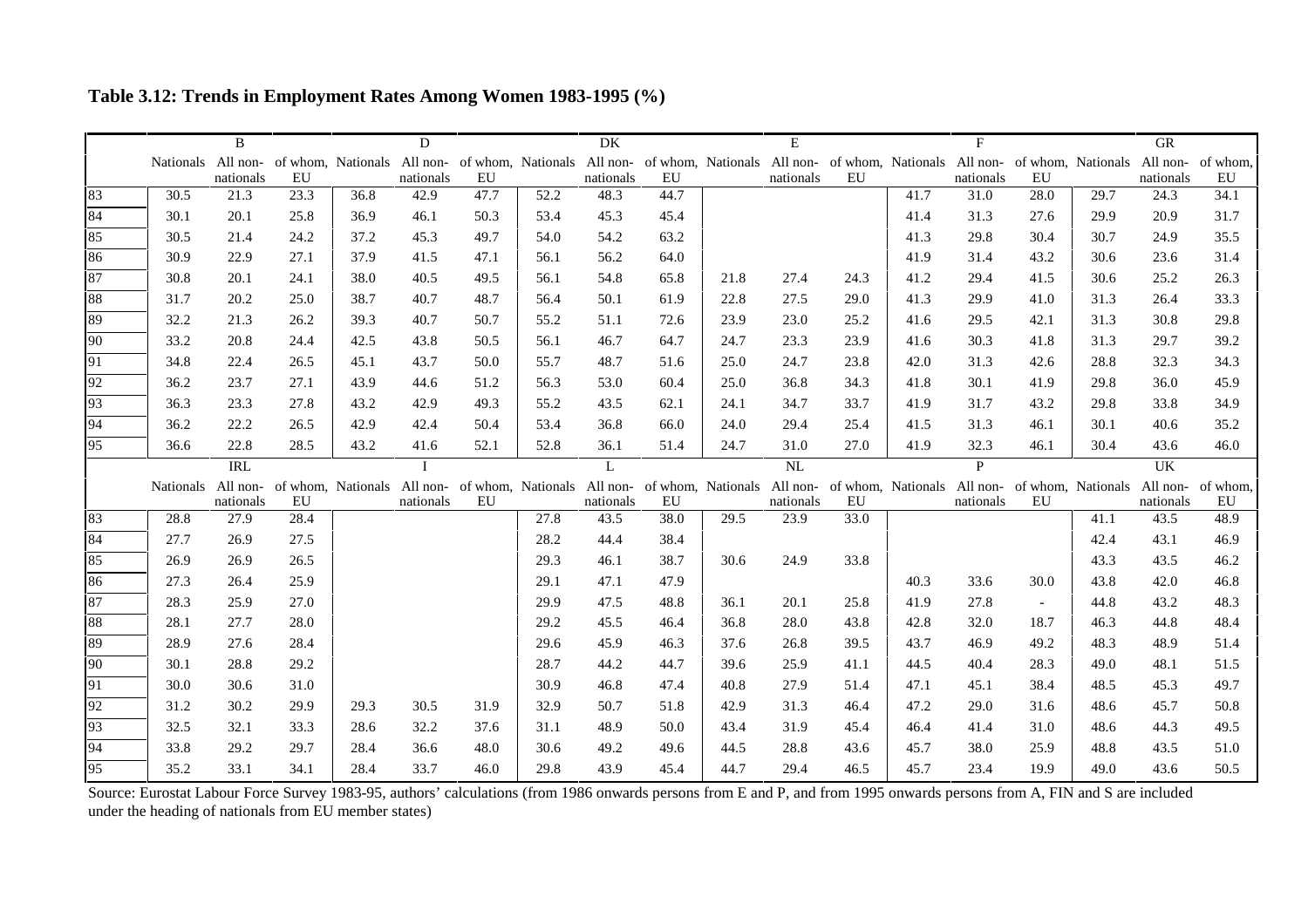**Table 3.13: Trends in Employment Rates among 15-24-Year-Olds 1983-1995 (%)**

|                      |                    | <sub>B</sub> |      |      | D         |                                                                                                                                                                                                                                |      | DK             |      |      | E         |      |      | F            |      |      | <b>GR</b> |          |
|----------------------|--------------------|--------------|------|------|-----------|--------------------------------------------------------------------------------------------------------------------------------------------------------------------------------------------------------------------------------|------|----------------|------|------|-----------|------|------|--------------|------|------|-----------|----------|
|                      |                    |              |      |      |           | Nationals All non- of whom, Nationals All non- of whom, Nationals All non- of whom, Nationals All non- of whom, Nationals All non- of whom, Nationals All non- of whom, Nationals All non- of whom, Nationals All non- of whom |      |                |      |      |           |      |      |              |      |      |           |          |
|                      |                    | nationals    | EU   |      | nationals | EU                                                                                                                                                                                                                             |      | nationals      | EU   |      | nationals | EU   |      | nationals    | EU   |      | nationals | EU       |
| 83                   | 34.5               | 23.4         | 28.3 | 45.6 | 38.5      | 46.8                                                                                                                                                                                                                           | 53.3 | 32.3           | 60.1 |      |           |      | 43.6 | 31.8         | 36.7 | 32.9 | 29.5      | 64.0     |
| 84                   | 32.7               | 21.7         | 27.7 | 51.7 | 46.1      | 53.1                                                                                                                                                                                                                           | 64.2 | 38.1           | 38.6 |      |           |      | 40.0 | 30.7         | 35.2 | 31.7 | 19.7      | 25.0     |
| 85                   | 33.0               | 24.6         | 28.2 | 53.3 | 43.2      | 46.2                                                                                                                                                                                                                           | 67.2 | 53.4           | 65.9 |      |           |      | 39.1 | 26.7         | 38.7 | 30.9 | 20.5      | 47.6     |
| 86                   | 34.9               | 22.2         | 28.8 | 55.4 | 45.2      | 52.9                                                                                                                                                                                                                           | 69.5 | 51.7           | 62.3 |      |           |      | 39.8 | 27.5         | 40.2 | 29.6 | 21.8      | 27.8     |
| 87                   | 33.9               | 20.5         | 25.9 | 56.1 | 42.5      | 53.6                                                                                                                                                                                                                           | 69.3 | 43.4           | 56.2 | 27.9 | 33.3      | 49.6 | 38.7 | 27.2         | 40.1 | 28.7 | 22.0      | 21.7     |
| 88                   | 31.9               | 21.5         | 30.1 | 57.4 | 45.3      | 54.0                                                                                                                                                                                                                           | 70.0 | 44.0           | 61.3 | 29.3 | 22.1      | 28.8 | 36.7 | 27.7         | 40.9 | 29.1 | 19.8      | 28.6     |
| 89                   | 31.4               | 20.8         | 24.7 | 57.3 | 45.3      | 54.5                                                                                                                                                                                                                           | 67.1 | 48.0           | 83.5 | 31.3 | 24.2      | 27.9 | 37.1 | 27.7         | 42.0 | 30.0 | 25.3      | 25.0     |
| 90                   | 31.2               | 23.2         | 27.4 | 59.5 | 45.0      | 53.9                                                                                                                                                                                                                           | 65.6 | 43.0           | 76.6 | 32.1 | 24.5      | 31.0 | 36.2 | 29.5         | 45.0 | 30.3 | 29.4      | 20.0     |
| 91                   | 32.3               | 22.9         | 29.9 | 58.4 | 45.8      | 55.2                                                                                                                                                                                                                           | 65.3 | 45.5           | 67.3 | 31.5 | 32.2      | 38.6 | 32.5 | 27.3         | 42.5 | 29.0 | 37.5      | 38.9     |
| 92                   | 32.4               | 23.6         | 29.0 | 55.9 | 46.4      | 55.1                                                                                                                                                                                                                           | 63.6 | 42.5           | 38.9 | 29.5 | 35.9      | 38.7 | 31.3 | 26.8         | 40.7 | 28.3 | 36.5      | 27.6     |
| 93                   | 29.0               | 20.1         | 25.7 | 53.1 | 44.1      | 52.2                                                                                                                                                                                                                           | 60.9 | 33.0           | 53.6 | 24.6 | 34.7      | 46.5 | 28.8 | 22.7         | 35.5 | 27.3 | 38.0      | 25.5     |
| 94                   | 28.1               | 21.5         | 29.1 | 51.0 | 43.6      | 53.7                                                                                                                                                                                                                           | 63.0 | $\sim$         | 51.1 | 23.6 | 18.5      | 16.2 | 26.5 | 20.4         | 40.3 | 26.5 | 42.7      | 40.2     |
| 95                   | 27.5               | 17.1         | 25.2 | 48.9 | 42.8      | 50.4                                                                                                                                                                                                                           | 66.6 | 41.9           | 53.6 | 24.0 | 33.9      | 44.0 | 26.4 | 20.4         | 37.7 | 26.1 | 47.2      | 39.6     |
|                      |                    | <b>IRL</b>   |      |      |           |                                                                                                                                                                                                                                |      | $\mathbf{I}$ . |      |      | NL        |      |      | $\mathbf{p}$ |      |      | UK        |          |
|                      |                    |              |      |      |           |                                                                                                                                                                                                                                |      |                |      |      |           |      |      |              |      |      |           |          |
|                      | Nationals All non- |              |      |      |           | of whom, Nationals All non- of whom, Nationals All non- of whom, Nationals All non- of whom, Nationals All non- of whom, Nationals All non-                                                                                    |      |                |      |      |           |      |      |              |      |      |           | of whom, |
|                      |                    | nationals    | EU   |      | nationals | EU                                                                                                                                                                                                                             |      | nationals      | EU   |      | nationals | EU   |      | nationals    | EU   |      | nationals | EU       |
|                      | 48.0               | 34.5         | 35.5 |      |           |                                                                                                                                                                                                                                | 56.0 | 57.1           | 52.5 | 39.0 | 27.1      | 32.1 |      |              |      | 51.8 | 37.9      | 47.4     |
|                      | 45.7               | 32.0         | 34.9 |      |           |                                                                                                                                                                                                                                | 54.1 | 58.6           | 55.0 |      |           |      |      |              |      | 54.3 | 35.9      | 45.1     |
| 83<br>84<br>85       | 43.6               | 33.5         | 33.7 |      |           |                                                                                                                                                                                                                                | 54.7 | 55.3           | 47.2 | 39.1 | 27.2      | 33.2 |      |              |      | 57.4 | 43.4      | 54.5     |
| 86                   | 41.9               | 32.6         | 34.3 |      |           |                                                                                                                                                                                                                                | 54.4 | 54.7           | 55.2 |      |           |      | 48.9 | 34.6         | 25.6 | 57.2 | 44.2      | 55.8     |
| 87                   | 40.6               | 29.9         | 32.8 |      |           |                                                                                                                                                                                                                                | 51.2 | 58.2           | 59.1 | 50.9 | 26.5      | 36.1 | 50.8 | 33.5         | 30.2 | 59.8 | 45.4      | 61.0     |
| 88                   | 39.3               | 30.2         | 31.0 |      |           |                                                                                                                                                                                                                                | 47.1 | 56.6           | 57.1 | 49.7 | 31.7      | 40.0 | 52.1 | 31.1         | 23.6 | 62.2 | 46.4      | 63.1     |
|                      | 40.1               | 27.1         | 30.3 |      |           |                                                                                                                                                                                                                                | 49.2 | 54.6           | 56.0 | 51.0 | 27.7      | 40.8 | 52.6 | 38.6         | 23.8 | 65.5 | 51.8      | 66.7     |
|                      | 40.4               | 30.6         | 33.3 |      |           |                                                                                                                                                                                                                                | 42.3 | 45.5           | 46.5 | 54.1 | 33.0      | 47.8 | 52.6 | 30.7         | 16.4 | 64.7 | 54.3      | 72.1     |
|                      | 37.8               | 35.4         | 37.2 |      |           |                                                                                                                                                                                                                                | 50.9 | 53.6           | 53.6 | 55.3 | 25.8      | 43.4 | 51.7 | 43.9         | 68.2 | 61.1 | 41.4      | 55.4     |
| 89<br>90<br>91<br>92 | 35.9               | 25.4         | 27.1 | 31.4 | 32.9      | 28.7                                                                                                                                                                                                                           | 47.2 | 53.2           | 53.1 | 57.3 | 36.7      | 52.8 | 46.1 | 35.3         | 32.7 | 57.8 | 41.2      | 53.9     |
| 93                   | 35.2               | 29.7         | 35.4 | 28.7 | 32.8      | 35.2                                                                                                                                                                                                                           | 42.9 | 50.1           | 50.4 | 55.4 | 34.0      | 49.5 | 41.9 | 31.8         | 29.9 | 55.1 | 35.9      | 51.2     |
| 94                   | 36.1               | 23.4         | 25.6 | 26.7 | 35.0      | 11.3                                                                                                                                                                                                                           | 39.6 | 47.4           | 48.5 | 55.5 | 28.9      | 40.4 | 38.7 | 33.8         | 34.8 | 54.6 | 38.4      | 61.1     |

Source: Eurostat Labour Force Survey 1983-95, authors' calculations (from 1986 onwards persons from E and P, and from 1995 onwards persons from A, FIN and S are included under the heading of nationals from EU member states)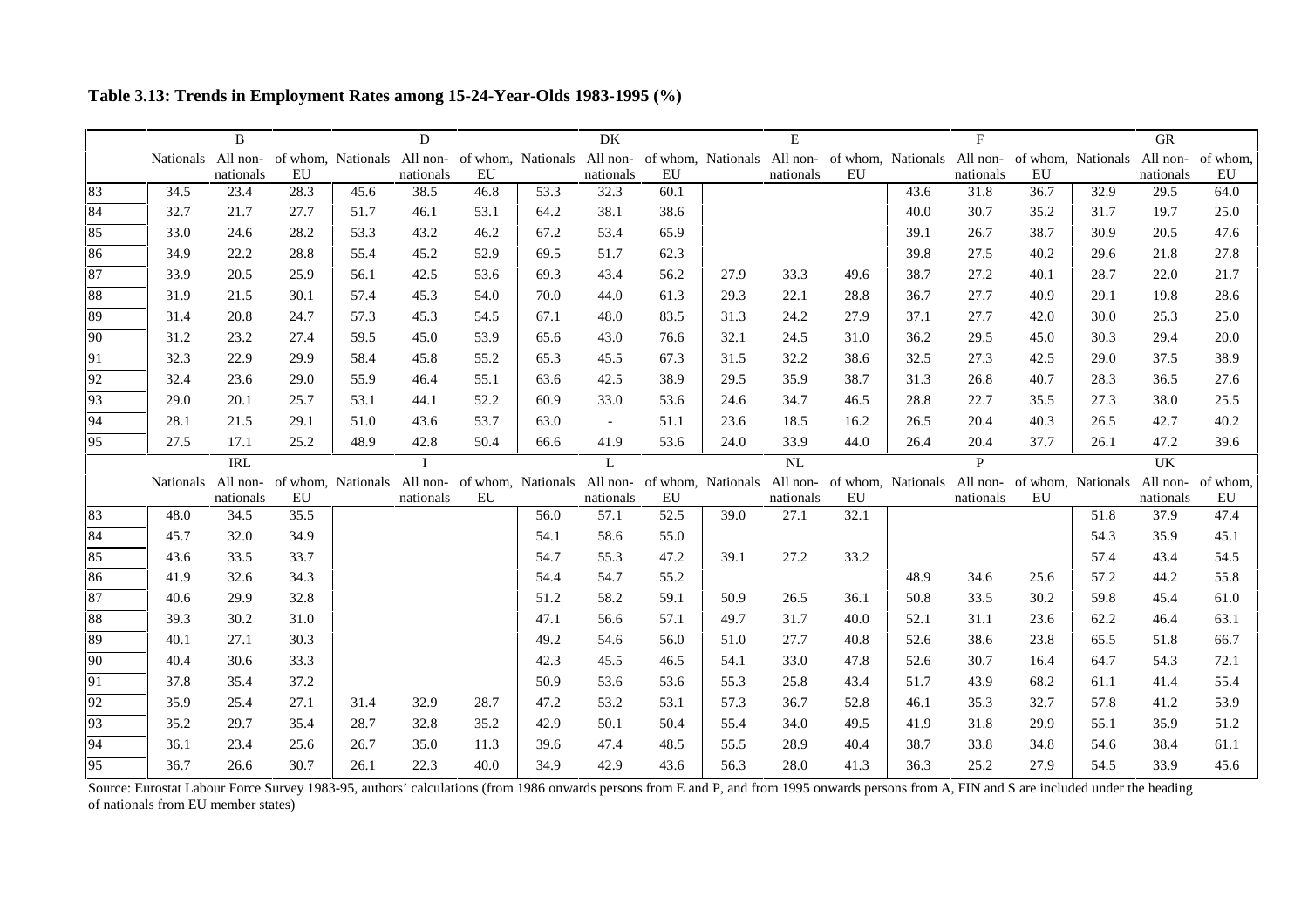|            |         | <b>Nationals</b> |         | <b>Non-Nationals</b> |                            |
|------------|---------|------------------|---------|----------------------|----------------------------|
|            | overall | foreign born     | Overall | EU                   | 3 <sup>rd</sup><br>country |
| A          | 46.3    | 35.0             | 55.9    | 47.8                 | 57.5                       |
| B          | 36.6    | 30.5             | 22.8    | 28.5                 | 13.6                       |
| D          | 43.8    | 28.8             | 45.3    | 51.5                 | 42.8                       |
| <b>DK</b>  | 52.9    | 40.8             | 35.5    | 51.4                 | 28.6                       |
| Е          | 24.7    | 30.9             | 31.0    | 27.0                 | 34.6                       |
| F          | 42.2    | 37.9             | 32.6    | 46.3                 | 24.2                       |
| <b>GR</b>  | 30.4    | 29.3             | 43.6    | 46.0                 | 43.0                       |
| <b>IRL</b> | 35.2    | 44.6             | 33.2    | 34.2                 | 29.9                       |
|            | 29.8    | 25.1             | 43.9    | 45.4                 | 29.3                       |
| <b>NL</b>  | 44.7    | 36.7             | 29.5    | 46.5                 | 21.2                       |
| P          | 45.6    | 42.9             | 22.4    | 19.9                 | 25.9                       |
| S          | 63.9    | 53.7             | 47.4    | 61.7                 | 37.0                       |
| <b>UK</b>  | 49.0    | 43.7             | 43.6    | 50.5                 | 38.3                       |

**Table 3.14: Employment Rates among Women by Nationality in 1995 (D: 1992)**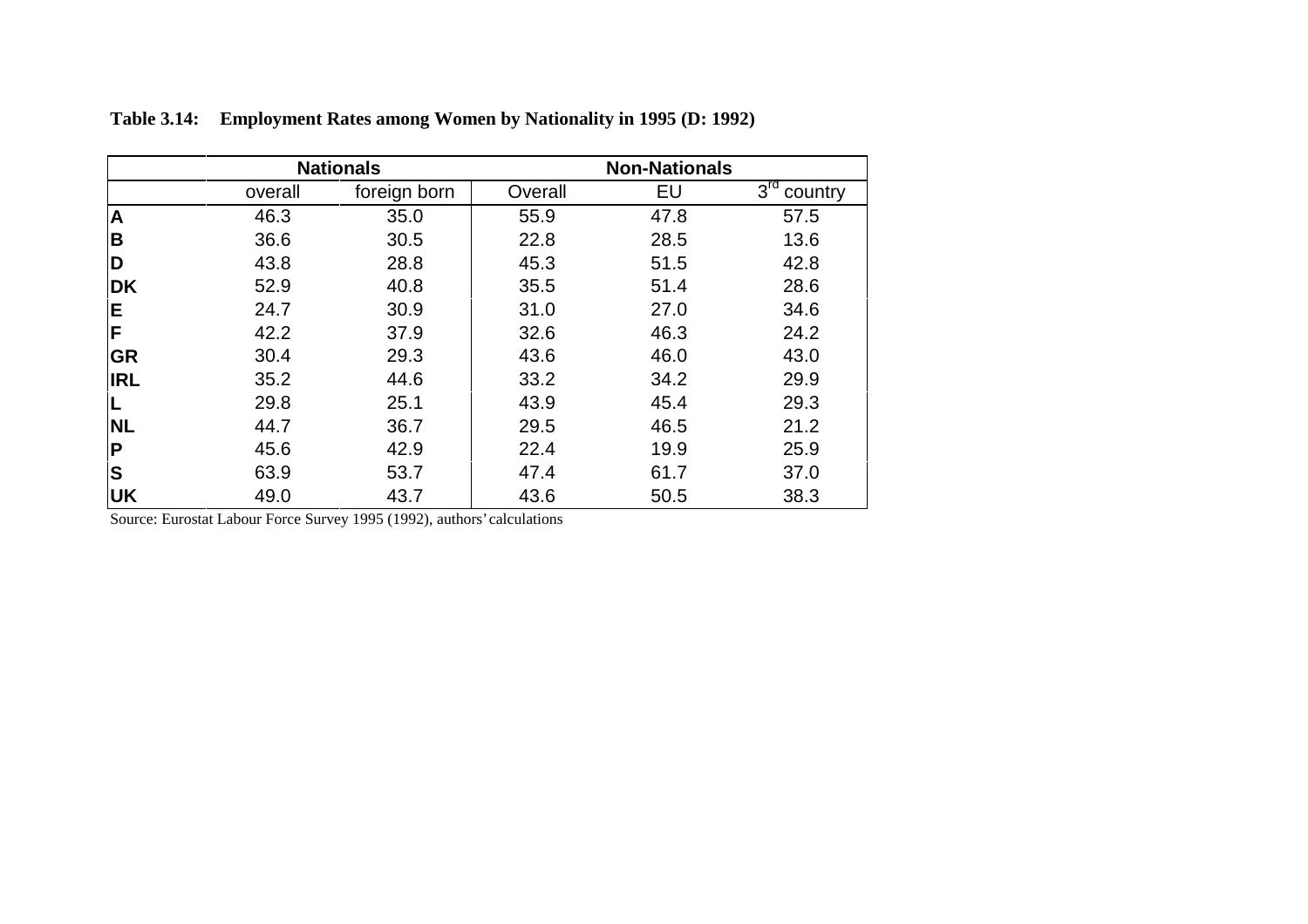|                               |                  | A                |                          |           | B                |                          |           | D                |                          |                  | DK               |                          |                  | F                |                          |
|-------------------------------|------------------|------------------|--------------------------|-----------|------------------|--------------------------|-----------|------------------|--------------------------|------------------|------------------|--------------------------|------------------|------------------|--------------------------|
|                               | <b>Nationals</b> | EU-<br>nationals | 3rd country<br>nationals | Nationals | EU-<br>nationals | 3rd country<br>nationals | Nationals | EU-<br>nationals | 3rd country<br>nationals | <b>Nationals</b> | EU-<br>nationals | 3rd country<br>nationals | <b>Nationals</b> | EU-<br>nationals | 3rd country<br>nationals |
| Armed forces                  | 0.3              | 0.0              | 0.0                      | 1.1       | 0.1              | 0.7                      | 0.6       | 0.0              | 0.0                      | 0.6              | 0.0              | 0.0                      | 1.4              | 0.2              | 0.1                      |
| Manager                       | 7.7              | 15.8             | 2.4                      | 10.4      | 15.0             | 12.4                     | 6.1       | 9.2              | 3.3                      | 6.5              | 11.9             | 9.4                      | 7.9              | 5.4              | 7.4                      |
| Professional                  | 9.0              | 23.8             | 3.2                      | 18.5      | 11.4             | 7.6                      | 12.0      | 8.8              | 5.1                      | 12.2             | 20.1             | 17.4                     | 10.6             | 6.4              | 5.7                      |
| Technician                    | 13.8             | 21.4             | 5.5                      | 10.2      | 10.0             | 3.5                      | 19.7      | 11.4             | 8.1                      | 16.8             | 20.6             | 11.2                     | 17.4             | 6.3              | 5.0                      |
| Clerk                         | 15.2             | 9.1              | 3.0                      | 17.0      | 11.2             | 6.8                      | 13.8      | 8.1              | 5.4                      | 12.7             | 11.6             | 5.4                      | 14.9             | 5.5              | 5.8                      |
| Service worker                | 11.9             | 11.5             | 8.4                      | 10.0      | 9.8              | 12.7                     | 10.7      | 13.4             | 12.2                     | 15.6             | 8.7              | 7.2                      | 12.0             | 9.3              | 13.3                     |
| Farmer/agricultural<br>worker | 6.3              | 1.5              | 0.1                      | 2.6       | 1.0              | 1.7                      | 2.4       | 0.8              | 0.8                      | 3.4              | 7.5              | 1.7                      | 5.1              | 3.1              | 3.9                      |
| Craft worker                  | 18.9             | 8.3              | 28.8                     | 13.4      | 20.2             | 16.2                     | 18.3      | 19.6             | 26.5                     | 12.6             | 6.6              | 11.1                     | 13.3             | 29.4             | 20.8                     |
| Assembler                     | 8.7              | 6.1              | 18.1                     | 8.0       | 10.7             | 14.1                     | 7.1       | 12.3             | 15.7                     | 8.2              | 10.3             | 11.0                     | 10.5             | 15.1             | 19.4                     |
| Elementary occupa-<br>tion    | 8.1              | 2.5              | 30.6                     | 8.8       | 10.7             | 24.3                     | 9.5       | 16.6             | 22.8                     | 11.5             | 2.7              | 25.6                     | 6.8              | 19.1             | 18.6                     |
| No. of cases (thou-<br>sands) | 3330.3           | 42.4             | 300.2                    | 3538.3    | 186.2            | 65.0                     | 32790.8   | 1002.4           | 1988.8                   | 2556.2           | 22.0             | 22.5                     | 20801.1          | 565.0            | 664.0                    |

| <b>Table 3.15 (I):</b> | Occupations of Those in Employment in EU Member States by Nationality in 1995 (%) |  |  |
|------------------------|-----------------------------------------------------------------------------------|--|--|
|                        |                                                                                   |  |  |

|                               |           | E            |                          |           | GR           |                          |           |              |                          |           | D            |                          |
|-------------------------------|-----------|--------------|--------------------------|-----------|--------------|--------------------------|-----------|--------------|--------------------------|-----------|--------------|--------------------------|
|                               | Nationals | EU-nationals | 3rd country<br>nationals | Nationals | EU-nationals | 3rd country<br>nationals | Nationals | EU-nationals | 3rd country<br>nationals | Nationals | EU-nationals | 3rd country<br>nationals |
| Armed forces                  | 0.4       | 0.0          | 0.0                      | 1.0       | 0.0          | 0.1                      | 0.0       | 0.0          | 0.0                      | 0.7       | 0.0          | 0.0                      |
| Manager                       | 8.3       | 16.6         | 8.4                      | 10.2      | 10.3         | 3.5                      | 1.2       | 5.3          | 1.9                      | 9.0       | 28.4         | 21.8                     |
| Professional                  | 10.0      | 27.0         | 12.8                     | 11.2      | 22.3         | 6.1                      | 9.8       | 30.8         | 6.8                      | 6.8       | 8.2          | 19.1                     |
| Technician                    | 7.3       | 7.4          | 7.0                      | 5.7       | 11.4         | 3.4                      | 13.8      | 13.2         | 5.4                      | 10.7      | 6.5          | 13.8                     |
| Clerk                         | 10.1      | 4.0          | 3.3                      | 10.3      | 19.0         | 2.9                      | 14.8      | 10.5         | 3.9                      | 11.0      | 9.1          | 6.1                      |
| Service worker                | 13.9      | 20.2         | 17.2                     | 11.6      | 22.1         | 12.4                     | 15.9      | 23.3         | 12.2                     | 13.9      | 11.6         | 11.6                     |
| Farmer/agricultural<br>worker | 7.1       | 3.8          | 2.3                      | 20.2      | 3.1          | 2.7                      | 4.4       | 0.0          | 1.5                      | 9.7       | 0.0          | 2.9                      |
| Craft worker                  | 17.4      | 7.1          | 10.2                     | 16.6      | 6.4          | 32.1                     | 20.5      | 5.9          | 20.8                     | 21.0      | 14.5         | 18.3                     |
| Assembler                     | 11.1      | 8.8          | 3.9                      | 7.1       | 1.7          | 5.0                      | 9.7       | 2.5          | 9.8                      | 7.1       | 8.7          | 0.0                      |
| Elementary occupa-<br>tion    | 14.5      | 5.1          | 34.8                     | 6.0       | 3.7          | 31.7                     | 9.7       | 8.5          | 37.7                     | 10.0      | 12.9         | 6.5                      |
| No. of cases (thou-<br>sands) | 11933.3   | 35.7         | 58.5                     | 3758.8    | 8.5          | 53.2                     | 19151.1   | 18.6         | 65.6                     | 4376.9    | 9.6          | 8.8                      |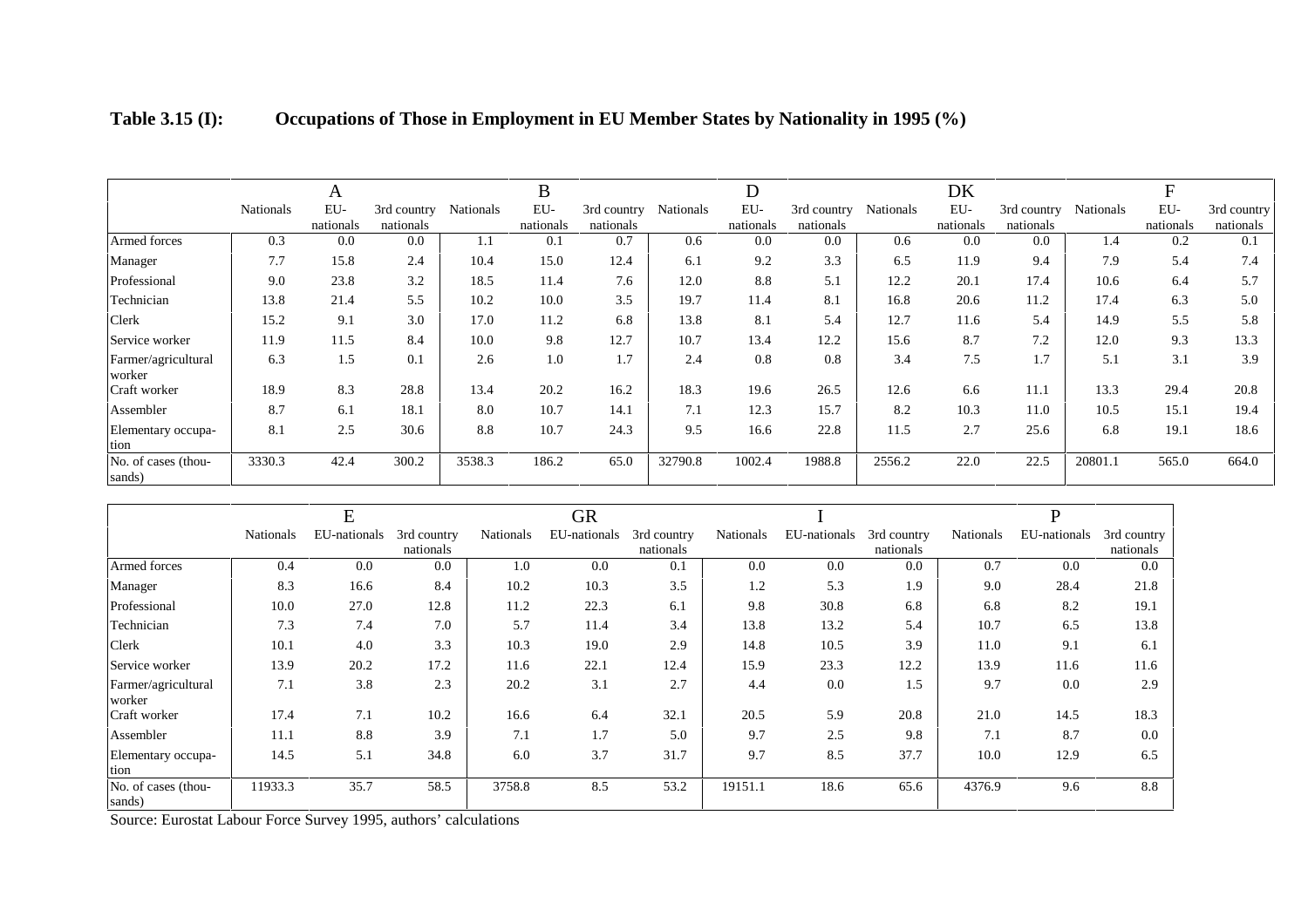|                             |                  | ட         |             |           | NL        |             |                  | <b>IRL</b> |             |                  | <b>UK</b> |             |
|-----------------------------|------------------|-----------|-------------|-----------|-----------|-------------|------------------|------------|-------------|------------------|-----------|-------------|
|                             | <b>Nationals</b> | EU-       | 3rd country | Nationals | EU-       | 3rd country | <b>Nationals</b> | EU-        | 3rd country | <b>Nationals</b> | EU-       | 3rd country |
|                             |                  | nationals | nationals   |           | nationals | nationals   |                  | nationals  | nationals   |                  | nationals | nationals   |
| Armed forces                | 0.4              | 0.1       | 0.0         | 0.6       | 0.7       | 0.3         | 2.2              | 1.8        | 2.0         | 0.5              | 0.2       | 2.5         |
| Manager                     | 6.9              | 7.9       | 9.5         | 12.6      | 11.3      | 7.1         | 8.6              | 12.4       | 11.3        | 14.9             | 18.8      | 16.8        |
| Professional                | 13.8             | 10.7      | 8.9         | 14.5      | 16.5      | 7.6         | 14.6             | 22.5       | 37.5        | 14.7             | 21.4      | 19.6        |
| Technician                  | 16.6             | 9.5       | 6.8         | 18.2      | 16.1      | 7.9         | 4.0              | 5.5        | 7.2         | 8.3              | 6.8       | 6.9         |
| <b>Clerk</b>                | 21.0             | 10.2      | 7.5         | 13.3      | 12.8      | 7.3         | 14.2             | 9.7        | 7.3         | 16.6             | 11.9      | 10.2        |
| Service worker              | 9.0              | 9.8       | 17.2        | 13.6      | 15.0      | 14.8        | 16.6             | 19.5       | 20.9        | 14.1             | 17.6      | 17.9        |
| Farmer/                     | 5.1              | 1.7       | 1.3         | 1.8       | 0.9       | 1.3         | 9.4              | 3.0        | 3.1         | 1.2              | 0.5       | 0.1         |
| agricultural<br>worker      |                  |           |             |           |           |             |                  |            |             |                  |           |             |
| Craft worker                | 11.7             | 21.9      | 16.4        | 10.8      | 12.6      | 14.7        | 12.9             | 10.9       | 3.9         | 12.7             | 8.3       | 8.5         |
| Assembler                   | 8.5              | 8.7       | 11.0        | 7.3       | 9.2       | 18.3        | 8.6              | 6.1        | 3.7         | 8.5              | 5.8       | 7.8         |
| Elementary occu-<br>pation  | 6.9              | 19.4      | 21.4        | 7.3       | 5.0       | 20.8        | 8.8              | 8.7        | 3.2         | 8.5              | 8.9       | 9.8         |
| No. of cases<br>(thousands) | 99.3             | 58.2      | 4.4         | 6319.5    | 106.0     | 96.4        | 1224.7           | 27.3       | 7.6         | 24934.7          | 402.8     | 463.1       |

**Table 3.15 (II): Occupations of Those in Employment in EU Member States by Nationality in 1995 (%)**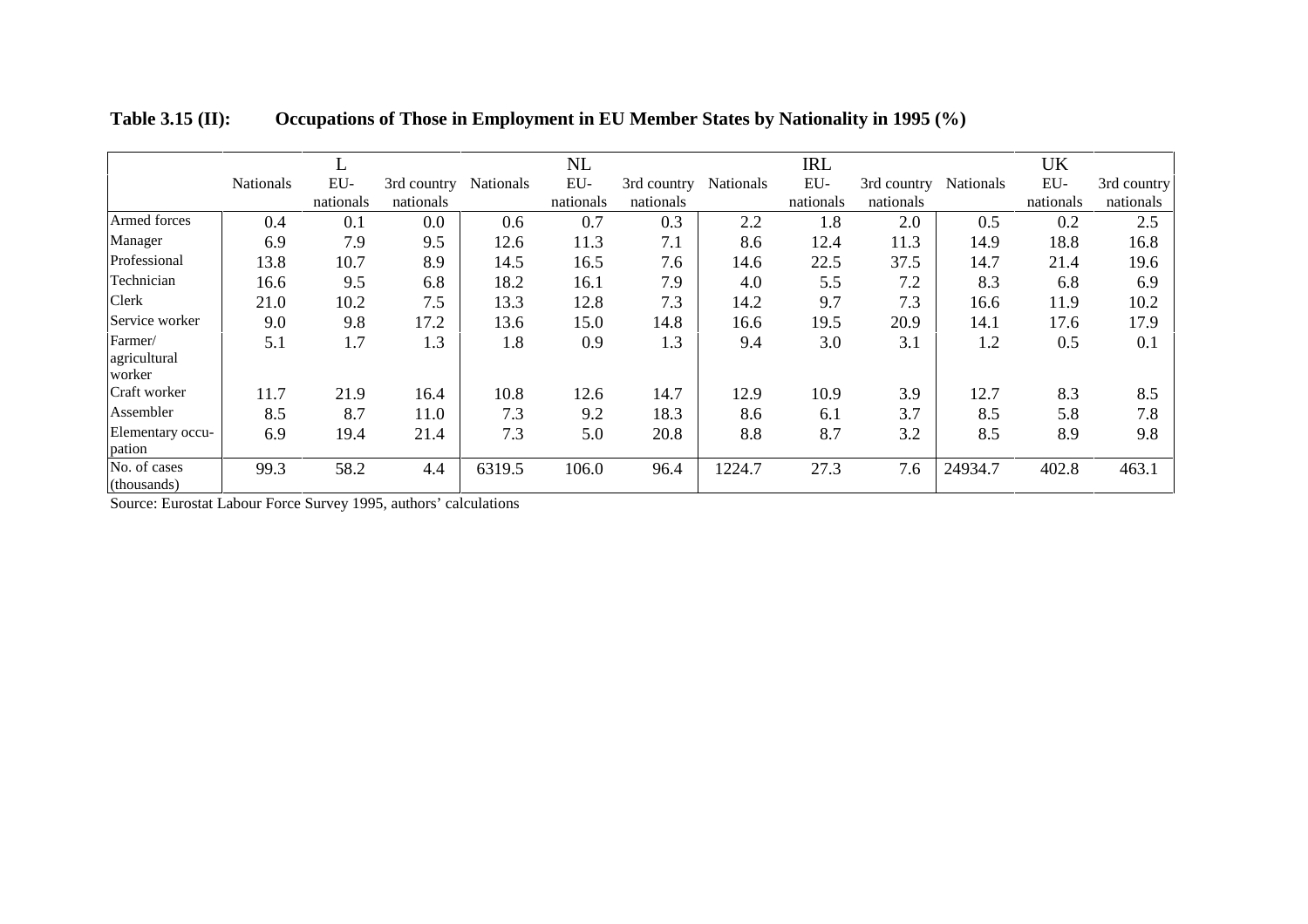|                  |                  | B            |                          |           | $D^*$        |                          |           | F            |                          |           | DK           |                          |
|------------------|------------------|--------------|--------------------------|-----------|--------------|--------------------------|-----------|--------------|--------------------------|-----------|--------------|--------------------------|
|                  | <b>Nationals</b> | EU-nationals | 3rd country<br>nationals | Nationals | EU-nationals | 3rd country<br>nationals | Nationals | EU-nationals | 3rd country<br>nationals | Nationals | EU-nationals | 3rd country<br>nationals |
| 1986             |                  |              |                          |           |              |                          |           |              |                          |           |              |                          |
| Agriculture      | 3.4              | 0.8          | 0.7                      | 5.3       | 1.7          | 0.9                      | 7.9       | 2.9          | 3.3                      | 6.1       | 6.1          | 2.1                      |
| Industry         | 31.0             | 47.7         | 40.5                     | 38.7      | 58.5         | 60.8                     | 30.1      | 53.7         | 47.6                     | 28.7      | 26.7         | 30.9                     |
| Services<br>1991 | 65.7             | 51.6         | 58.9                     | 56.0      | 39.8         | 38.3                     | 62.0      | 43.4         | 49.1                     | 65.3      | 67.2         | 67.0                     |
| Agriculture      | 2.8              | 1.1          | 0.7                      | 4.4       | 1.8          | 1.0                      | 6.2       | 3.1          | 3.0                      | 5.7       | 8.1          | 2.7                      |
| Industry         | 29.5             | 46.0         | 44.4                     | 39.1      | 55.2         | 57.7                     | 29.1      | 49.0         | 42.8                     | 27.5      | 31.0         | 31.2                     |
| Services<br>1995 | 67.7             | 52.9         | 54.8                     | 56.5      | 43.0         | 41.3                     | 64.7      | 47.9         | 54.2                     | 66.7      | 60.9         | 66.0                     |
| Agriculture      | 2.8              | 0.9          | 1.5                      | 3.3       | 1.1          | 1.3                      | 5.0       | 3.0          | 3.2                      | 4.4       | 7.8          | 4.2                      |
| Industry         | 27.6             | 39.6         | 32.5                     | 34.8      | 43.8         | 51.1                     | 26.2      | 43.4         | 36.4                     | 26.9      | 33.6         | 35.3                     |
| Services         | 69.6             | 59.6         | 66.0                     | 61.8      | 55.2         | 47.6                     | 68.8      | 53.6         | 60.3                     | 68.7      | 58.5         | 60.6                     |

**Table 3.16 (I): Persons in Employment by Sector of Industry and Nationality 1986-1995 in EU Member States (%)**

|             |                  |              |                          |                  | $NL**$       |                          |           | <b>IRL</b>   |                          |                  | <b>UK</b>    |                          |
|-------------|------------------|--------------|--------------------------|------------------|--------------|--------------------------|-----------|--------------|--------------------------|------------------|--------------|--------------------------|
|             | <b>Nationals</b> | EU-nationals | 3rd country<br>nationals | <b>Nationals</b> | EU-nationals | 3rd country<br>nationals | Nationals | EU-nationals | 3rd country<br>nationals | <b>Nationals</b> | EU-nationals | 3rd country<br>nationals |
| 1986        |                  |              |                          |                  |              |                          |           |              |                          |                  |              |                          |
| Agriculture | 5.1              | 0.8          | 1.3                      | 5.2              | 2.0          | 2.6                      | 16.4      | 4.0          | 5.2                      | 2.3              | 0.7          | 0.6                      |
| Industry    | 27.2             | 36.6         | 32.7                     | 26.6             | 37.9         | 48.0                     | 29.8      | 29.8         | 18.4                     | 34.0             | 32.0         | 33.6                     |
| Services    | 67.7             | 62.6         | 66.1                     | 68.2             | 60.1         | 49.4                     | 53.8      | 66.3         | 76.5                     | 63.7             | 67.3         | 65.8                     |
| 1991        |                  |              |                          |                  |              |                          |           |              |                          |                  |              |                          |
| Agriculture | 4.5              | 1.3          | 1.7                      | 4.5              | 0.9          | 1.9                      | 14.2      | 6.0          | 3.1                      | 2.4              | 0.4          | 0.2                      |
| Industry    | 25.2             | 37.6         | 25.5                     | 25.3             | 28.6         | 38.8                     | 29.0      | 33.6         | 23.4                     | 31.4             | 29.3         | 24.3                     |
| Services    | 70.3             | 61.1         | 72.8                     | 70.3             | 70.5         | 59.4                     | 56.8      | 60.4         | 73.4                     | 66.2             | 70.3         | 75.5                     |
| 1995        |                  |              |                          |                  |              |                          |           |              |                          |                  |              |                          |
| Agriculture | 5.2              | 1.8          | 2.0                      | 3.9              | 0.1          | 1.4                      | 12.2      | 5.5          | 5.1                      | 2.1              | 0.6          | 0.7                      |
| Industry    | 21.0             | 32.6         | 25.1                     | 23.2             | 22.0         | 35.0                     | 27.9      | 24.1         | 18.8                     | 27.6             | 23.8         | 18.8                     |
| Services    | 73.9             | 65.6         | 72.9                     | 72.9             | 77.9         | 63.6                     | 59.9      | 70.4         | 76.1                     | 70.2             | 75.6         | 80.5                     |

Source: Eurostat Labour Force Survey 1986-95, authors' calculations / \* 1986 West Germany only \*\* Data from 1987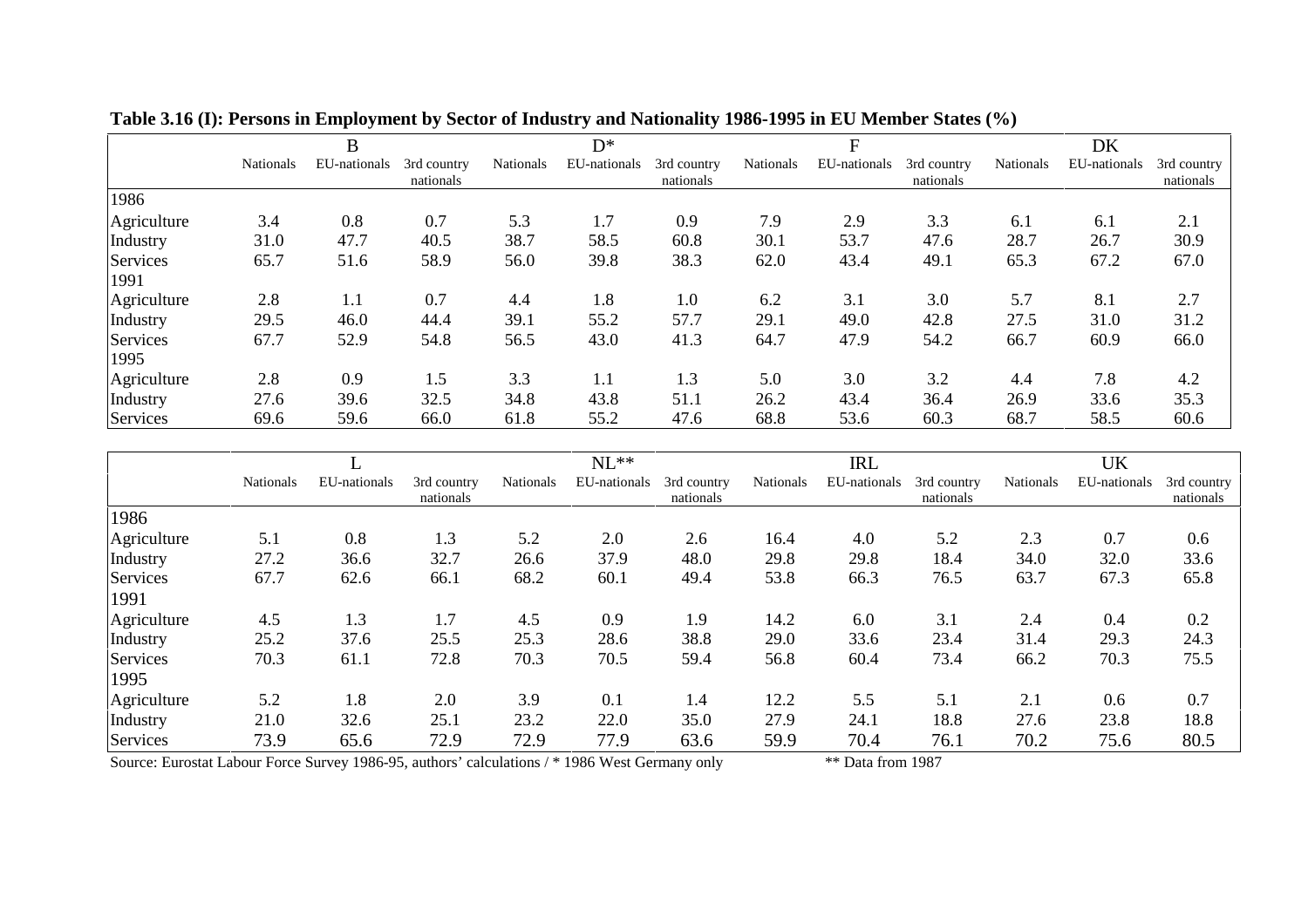|                  |                  | $\mathrm{E}^*$   |                                 |                  | <b>GR</b>        |                                 |                  | $\mathbf P$      |                                 |
|------------------|------------------|------------------|---------------------------------|------------------|------------------|---------------------------------|------------------|------------------|---------------------------------|
|                  | <b>Nationals</b> | EU-<br>nationals | 3rd coun-<br>try nation-<br>als | <b>Nationals</b> | EU-<br>nationals | 3rd coun-<br>try nation-<br>als | <b>Nationals</b> | EU-<br>nationals | 3rd coun-<br>try nation-<br>als |
| 1986             |                  |                  |                                 |                  |                  |                                 |                  |                  |                                 |
| Agriculture      | 15.2             | 7.8              | 5.1                             | 28.6             | 14.7             | 5.1                             | 21.5             | 18.6             | 7.2                             |
| Industry         | 32.4             | 23.3             | 7.6                             | 26.2             | 20.0             | 29.8                            | 33.8             | 24.6             | 37.1                            |
| Services<br>1991 | 52.4             | 68.9             | 87.3                            | 45.2             | 65.3             | 65.1                            | 44.7             | 56.8             | 55.7                            |
| Agriculture      | 10.9             | 3.9              | 3.4                             | 22.3             | 4.5              | 1.9                             | 17.5             | 2.3              | 6.7                             |
| Industry         | 33.1             | 33.7             | 19.4                            | 25.6             | 18.2             | 37.0                            | 33.9             | 28.8             | 30.7                            |
| Services<br>1995 | 56.0             | 62.4             | 77.2                            | 52.0             | 77.3             | 61.0                            | 48.6             | 68.9             | 62.6                            |
| Agriculture      | 9.3              | 6.0              | 7.7                             | 20.7             | 3.1              | 5.3                             | 11.6             | 0.0              | 2.9                             |
| Industry         | 30.3             | 19.2             | 16.7                            | 23.0             | 13.9             | 40.0                            | 32.0             | 47.2             | 39.5                            |
| Services         | 60.4             | 74.8             | 75.6                            | 56.3             | 83.0             | 54.8                            | 56.4             | 52.8             | 57.6                            |

**Table 3.16 (II): Persons in Employment by Sector of Industry and Nationality 1986-1995 in EU Member States (%)**

\* Data from 1987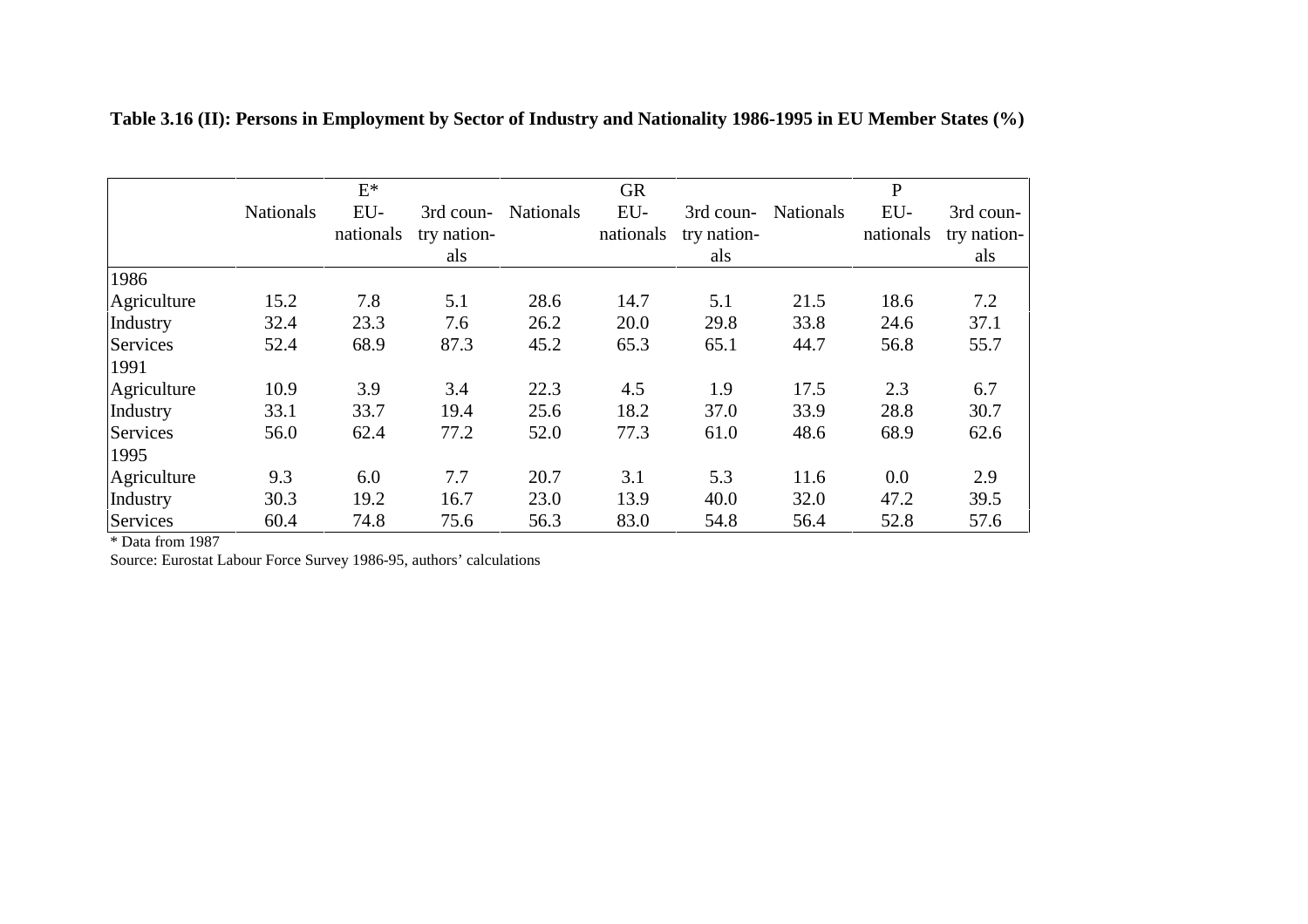|                                                                                                                                                                             |           | $\mathbf{A}$ |                    |                     | $\bf{B}$  |                      |                  | D            |                    |                     | DK           |                    |           | ${\bf F}$ |                    |
|-----------------------------------------------------------------------------------------------------------------------------------------------------------------------------|-----------|--------------|--------------------|---------------------|-----------|----------------------|------------------|--------------|--------------------|---------------------|--------------|--------------------|-----------|-----------|--------------------|
|                                                                                                                                                                             | Nationals | ${\rm EU}$ - |                    | 3rd coun- Nationals | EU-       | 3 <sup>rd</sup>      | Nationals        | ${\rm EU}$ - |                    | 3rd coun- Nationals | ${\rm EU}$ - | 3rd coun-          | Nationals | EU-       | 3rd coun-          |
|                                                                                                                                                                             |           | nationals    | try na-<br>tionals |                     | nationals | country<br>nationals |                  | nationals    | try na-<br>tionals |                     | nationals    | try na-<br>tionals |           | nationals | try na-<br>tionals |
| Agriculture                                                                                                                                                                 | 8.0       | 1.5          | 0.9                | 2.8                 | 0.8       | 1.5                  | $\overline{3.3}$ | 1.1          | 1.3                | 4.1                 | 7.8          | 4.2                | 4.8       | 2.9       | $\overline{3.2}$   |
| Fishing                                                                                                                                                                     | 0.0       | 0.0          | 0.0                | 0.0                 | 0.1       | 0.0                  | 0.0              | 0.0          | 0.0                | 0.3                 | 0.0          | 0.0                | 0.2       | 0.1       | 0.1                |
| Mining                                                                                                                                                                      | 0.3       | 0.0          | 0.5                | 0.3                 | 0.6       | 0.4                  | 0.7              | 0.5          | 1.6                | 0.2                 | 0.0          | 0.0                | 0.2       | 0.3       | 0.2                |
| Manufacturing                                                                                                                                                               | 21.1      | 16.8         | 33.6               | 19.8                | 25.7      | 22.5                 | 23.9             | 34.9         | 36.7               | 19.9                | 25.2         | 32.0               | 18.7      | 20.7      | 21.4               |
| Electricity, gas and<br>water supply                                                                                                                                        | 1.1       | 0.0          | 0.0                | 0.9                 | 0.6       | 0.0                  | 1.0              | 0.4          | 0.4                | 0.6                 | 5.3          | 0.0                | 1.0       | 0.3       | 0.1                |
| Construction                                                                                                                                                                | 8.3       | 6.4          | 13.8               | 6.5                 | 12.6      | 9.6                  | 9.2              | 8.0          | 12.3               | 6.3                 | 3.1          | 3.3                | 6.3       | 22.1      | 14.8               |
| Trade                                                                                                                                                                       | 15.7      | 18.3         | 13.6               | 15.1                | 17.2      | 15.4                 | 14.6             | 12.4         | 12.8               | 14.3                | 8.7          | 7.8                | 13.6      | 11.9      | 13.3               |
| Hotels and restau-<br>rants                                                                                                                                                 | 4.5       | 8.0          | 10.7               | 2.9                 | 7.3       | 11.3                 | 2.3              | 13.5         | 7.5                | 2.4                 | 3.2          | 5.2                | 3.1       | 4.7       | 9.0                |
| Transport                                                                                                                                                                   | 6.8       | 5.6          | 4.6                | 7.6                 | 5.7       | 7.2                  | 5.9              | 4.2          | 4.8                | 7.3                 | 4.0          | 4.5                | 6.5       | 3.5       | 4.3                |
| Financial interme-<br>diation                                                                                                                                               | 4.0       | 0.9          | 0.8                | 4.2                 | 2.4       | 1.5                  | 4.0              | 1.7          | 1.0                | 3.0                 | 1.8          | 1.7                | 3.4       | 1.8       | 0.8                |
| Real estate/renting                                                                                                                                                         | 5.1       | 9.5          | 7.7                | 5.8                 | 6.9       | 11.9                 | 6.3              | 6.1          | 4.8                | 7.0                 | 6.3          | 15.5               | 8.2       | 11.9      | 11.5               |
| Public administra-<br>tion                                                                                                                                                  | $7.0\,$   | 1.0          | 0.7                | 10.7                | 2.6       | 3.0                  | 9.4              | 2.3          | 1.6                | 6.1                 | 3.1          | 1.3                | 9.8       | 1.9       | 1.8                |
| Education                                                                                                                                                                   | 6.0       | 11.6         | 2.3                | 9.0                 | 3.9       | 3.1                  | 5.3              | 3.0          | 1.9                | 7.1                 | 10.8         | 11.1               | 7.8       | 2.4       | 4.6                |
| Health sector                                                                                                                                                               | 7.5       | 10.8         | 5.5                | 10.3                | 6.0       | 5.7                  | 8.7              | 5.9          | 7.9                | 16.8                | 8.4          | 8.3                | 10.4      | 4.8       | 5.6                |
| Services                                                                                                                                                                    | 4.0       | 8.3          | 4.2                | 3.7                 | 4.7       | 4.6                  | 4.9              | 5.3          | 4.7                | 4.4                 | 7.3          | 5.1                | 4.1       | 3.1       | 4.1                |
| Private households                                                                                                                                                          | 0.4       | 0.0          | 0.6                | 0.1                 | 0.9       | 0.5                  | 0.3              | 0.5          | 0.5                | 0.2                 | 0.0          | 0.0                | 1.8       | 6.8       | 4.4                |
| Extraterritorial<br>organisations                                                                                                                                           | 0.1       | 1.5          | 0.6                | 0.3                 | 1.9       | 1.8                  | 0.1              | 0.2          | 0.2                | $0.0\,$             | 4.9          | 0.0                | 0.1       | 0.7       | 1.0                |
| No. of cases<br>(thousands)<br>$\Omega$ , and $\Gamma$ and $\Gamma$ the $\Gamma$ and $\Omega$ are $\Gamma$ and $\Gamma$ and $\Gamma$ and $\Gamma$ and $\Gamma$ and $\Gamma$ | 3330.3    | 42.4         | 300.2              | 3541.2              | 186.4     | 65.0                 | 32790.8          | 1002.4       | 1988.8             | 2552.3              | 21.5         | 22.6               | 20816.2   | 565.3     | 663.1              |

| <b>Table 3.17 (I):</b> | Persons in Employment by Sector of Industry and Nationality in EU Member States in 1995 (%) |  |  |
|------------------------|---------------------------------------------------------------------------------------------|--|--|
|                        |                                                                                             |  |  |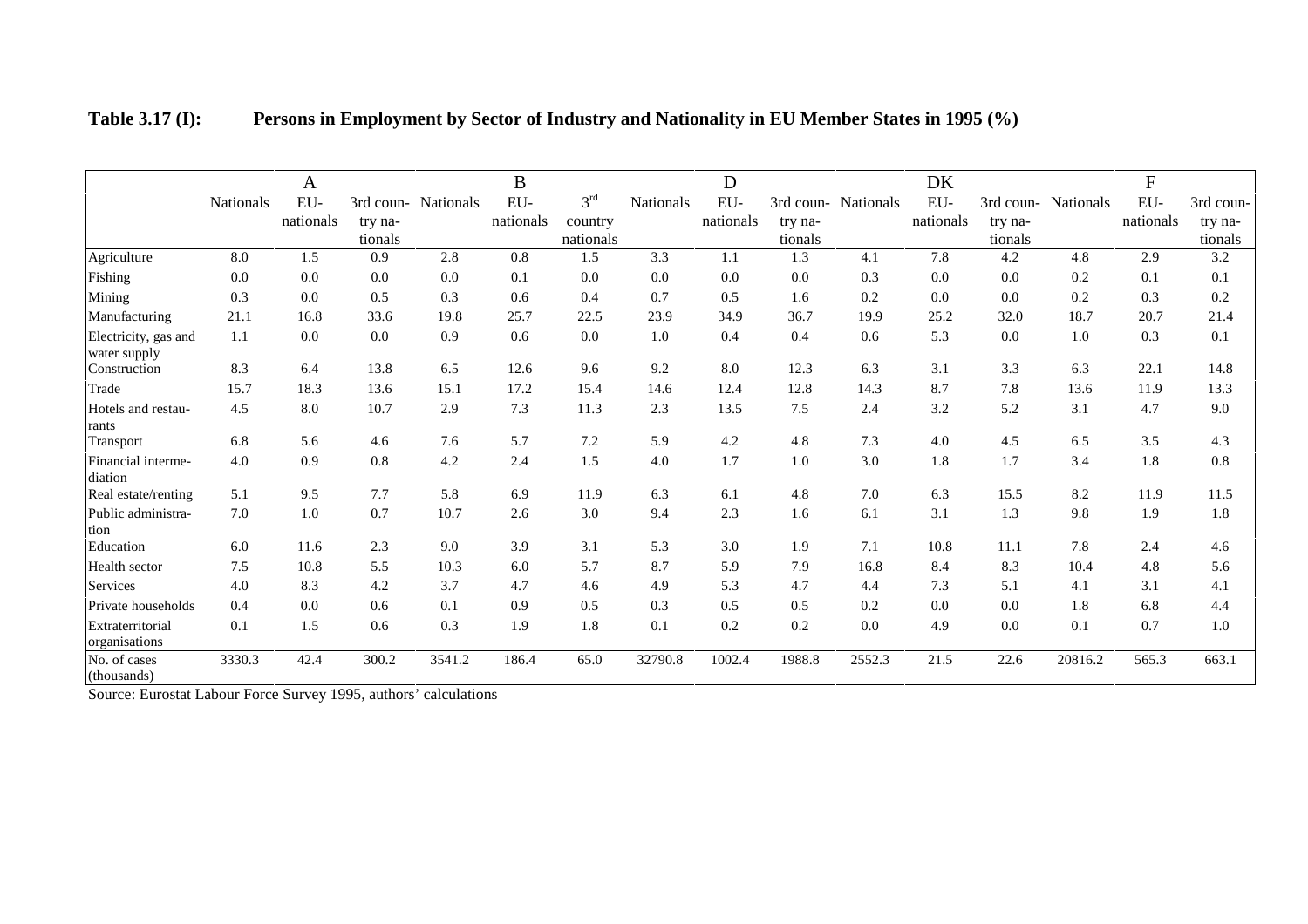|                                                                                                     |                  | E            |                    |                     | <b>GR</b> |                    |           |           |                    |                     | ${\bf P}$    |                    |                  | L         |                    |
|-----------------------------------------------------------------------------------------------------|------------------|--------------|--------------------|---------------------|-----------|--------------------|-----------|-----------|--------------------|---------------------|--------------|--------------------|------------------|-----------|--------------------|
|                                                                                                     | <b>Nationals</b> | ${\rm EU}$ - |                    | 3rd coun- Nationals | EU-       | 3rd coun-          | Nationals | EU-       |                    | 3rd coun- Nationals | ${\rm EU}$ - | 3rd coun-          | Nationals        | EU-       | 3rd coun-          |
|                                                                                                     |                  | nationals    | try na-<br>tionals |                     | nationals | try na-<br>tionals |           | nationals | try na-<br>tionals |                     | nationals    | try na-<br>tionals |                  | nationals | try na-<br>tionals |
| Agriculture                                                                                         | 8.7              | 5.2          | 6.9                | 20.3                | 3.1       | 4.8                | 7.3       | 0.0       | 9.2                | 11.2                | 0.0          | 2.9                | $\overline{5.2}$ | 1.8       | 2.0                |
| Fishing                                                                                             | 0.6              | $0.8\,$      | 0.7                | 0.4                 | 0.0       | 0.4                | 0.2       | 0.0       | 0.0                | 0.3                 | 0.0          | 0.0                |                  |           |                    |
| Mining                                                                                              | 0.5              | 1.8          | 0.9                | 0.4                 | 0.0       | 0.3                | 0.4       | 0.0       | 0.5                | 0.3                 | 0.0          | 0.0                | 0.1              | 0.1       | 0.0                |
| Manufacturing                                                                                       | 19.5             | 13.9         | 9.6                | 15.1                | 11.7      | 17.1               | 22.9      | 13.2      | 22.4               | 22.7                | 39.2         | 19.0               | 15.2             | 11.9      | 8.7                |
| Electricity, gas and<br>water supply                                                                | 0.8              | 0.0          | 0.0                | 1.1                 | 0.9       | 0.0                | 1.0       | 0.0       | 0.2                | 0.9                 | 0.0          | 0.0                | 1.0              | 0.1       | 0.0                |
| Construction                                                                                        | 9.5              | 3.6          | 6.3                | 6.4                 | 1.2       | 22.6               | 7.8       | 4.1       | 10.0               | 8.1                 | 8.0          | 20.5               | 4.7              | 20.4      | 16.4               |
| Trade                                                                                               | 16.5             | 9.7          | 15.5               | 16.4                | 16.5      | 10.5               | 16.8      | 18.4      | 14.5               | 14.9                | 10.9         | 15.2               | 14.0             | 14.7      | 12.6               |
| Hotels and restau-<br>rants                                                                         | 6.3              | 19.8         | 15.0               | 5.8                 | 14.0      | 9.1                | 4.2       | 5.5       | 5.6                | 4.6                 | 6.8          | 5.9                | 2.6              | 8.3       | 16.5               |
| Transport                                                                                           | 6.0              | 9.1          | 2.3                | 6.5                 | 9.9       | 3.5                | 5.3       | 6.0       | 4.4                | 4.4                 | 5.5          | 0.0                | 8.7              | 3.2       | 10.3               |
| Financial interme-<br>diation                                                                       | 2.6              | 0.0          | 0.5                | 2.4                 | 3.5       | 0.1                | 3.4       | 0.0       | 0.8                | 2.9                 | 3.3          | 0.0                | 9.7              | 9.1       | 7.2                |
| Real estate/renting                                                                                 | 5.3              | 7.8          | 2.5                | 3.9                 | 7.5       | 3.6                | 4.7       | 0.0       | 5.8                | 4.4                 | 19.4         | 13.8               | 4.8              | 5.1       | 14.0               |
| Public administra-<br>tion                                                                          | 6.4              | $0.0\,$      | 1.2                | 7.2                 | 0.7       | 0.4                | 7.7       | 6.5       | 2.1                | 7.4                 | 1.3          | 0.7                | 14.8             | 1.8       | 1.5                |
| Education                                                                                           | 5.6              | 18.8         | 5.5                | 5.8                 | 13.7      | 2.4                | 7.6       | 11.3      | 2.2                | 7.3                 | 3.1          | 10.2               | 7.3              | 2.3       | 1.1                |
| Health sector                                                                                       | 5.1              | 3.8          | 3.0                | 4.3                 | 1.8       | 2.1                | 5.6       | 14.9      | 2.2                | 4.4                 | 0.0          | 5.9                | 7.6              | 5.3       | 4.0                |
| Services                                                                                            | 3.7              | 4.5          | 7.6                | 3.3                 | 9.3       | 3.2                | 3.9       | 10.3      | 3.7                | 4.1                 | 2.4          | 3.2                | 2.9              | 2.9       | 3.5                |
| Private households                                                                                  | 2.8              | 1.2          | 22.5               | 0.6                 | 3.3       | 19.3               | 1.0       | 4.5       | 16.0               | 1.9                 | 0.0          | 0.0                | 0.3              | 3.3       | 1.2                |
| Extraterritorial<br>organisations                                                                   | 0.0              | $0.0\,$      | 0.0                | 0.0                 | 2.6       | 0.5                | 0.1       | 5.4       | 0.5                | 0.1                 | 0.0          | 2.7                | 1.2              | 9.7       | 1.1                |
| No. of cases (thou-<br>sands)<br>Counce: Eugenia: Labour Eagen Counces 1005, authors, and relations | 11933.3          | 35.7         | 58.5               | 3758.8              | 8.5       | 53.2               | 19855.4   | 19.5      | 68.5               | 4377.0              | 9.6          | 8.8                | 98.7             | 57.9      | 4.3                |

**Table 3.17 (II): Persons in Employment by Sector of Industry and Nationality in EU Member States in 1995 (%)**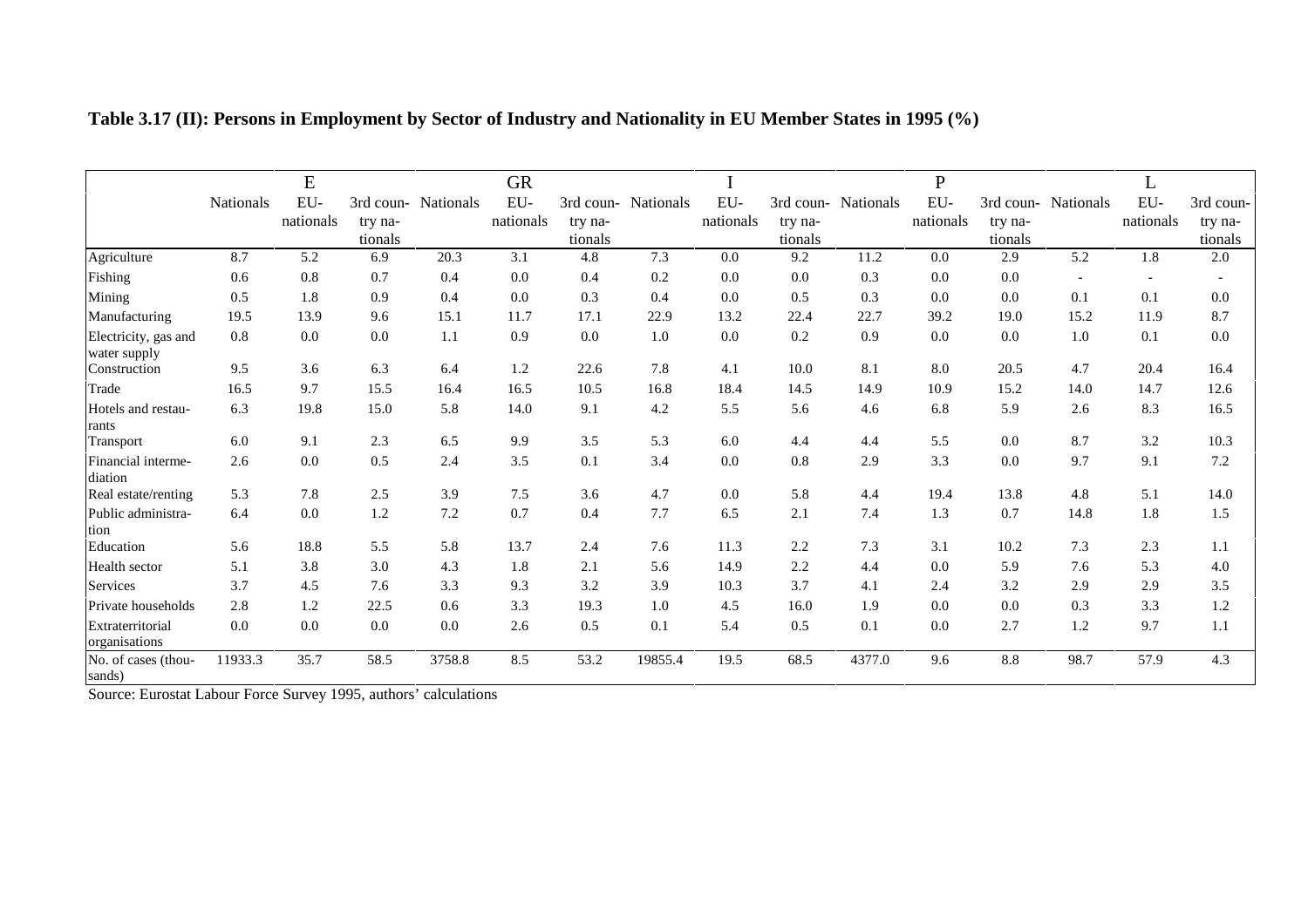|                                      |           | <b>FIN</b> |         |                          | S         |           |                  | NL        |         |                          | <b>IRL</b> |         |                     | <b>UK</b> |           |
|--------------------------------------|-----------|------------|---------|--------------------------|-----------|-----------|------------------|-----------|---------|--------------------------|------------|---------|---------------------|-----------|-----------|
|                                      | Nationals | EU-        |         | 3rd coun- Nationals      | EU-       | 3rd coun- | <b>Nationals</b> | $EU-$     |         | 3rd coun- Nationals      | EU-        |         | 3rd coun- Nationals | EU-       | 3rd coun- |
|                                      |           | nationals  | try na- |                          | nationals | try na-   |                  | nationals | try na- |                          | nationals  | try na- |                     | nationals | try na-   |
|                                      |           |            | tionals |                          |           | tionals   |                  |           | tionals |                          |            | tionals |                     |           | tionals   |
| Agriculture                          | 7.7       | 0.0        | 0.0     | 3.3                      | 0.7       | 1.5       | 3.9              | 0.1       | 1.4     | 11.6                     | 4.9        | 4.7     | 2.1                 | 0.6       | 0.7       |
| Fishing                              | 0.1       | 0.0        | 0.0     | 0.1                      | 0.0       | 0.0       | 0.0              | 0.0       | 0.0     | 0.6                      | 0.6        | 0.4     | 0.1                 | 0.0       | 0.0       |
| Mining                               | 0.2       | 0.0        | 0.0     | 0.2                      | 0.0       | 0.0       | 0.2              | 0.0       | 0.0     | 0.4                      | 0.3        | 0.8     | 0.4                 | 0.5       | 0.2       |
| Manufacturing                        | 20.5      | 44.9       | 10.3    | 19.0                     | 25.7      | 15.4      | 16.2             | 17.5      | 32.2    | 18.8                     | 18.7       | 14.4    | 19.1                | 13.9      | 16.3      |
| Electricity, gas and<br>water supply | 1.3       | 0.0        | 0.0     | 0.7                      | 0.4       | 0.0       | 0.7              | 0.9       | 0.0     | 1.1                      | 0.1        | 0.0     | 0.9                 | 0.7       | 0.2       |
| Construction                         | 5.7       | 0.0        | 0.0     | 5.9                      | 4.6       | 2.2       | 6.1              | 3.6       | 2.8     | 7.6                      | 5.1        | 3.6     | 7.2                 | 8.7       | 2.1       |
| Trade                                | 11.4      | 7.8        | 6.8     | 12.4                     | 10.2      | 13.8      | 16.9             | 17.5      | 13.3    | 14.0                     | 12.1       | 6.7     | 15.9                | 11.8      | 11.9      |
| Hotels and restau-<br>rants          | 2.4       | 7.6        | 12.9    | 2.3                      | 4.7       | 10.3      | 3.4              | 9.8       | 12.7    | 5.3                      | 11.6       | 13.9    | 4.3                 | 11.0      | 10.8      |
| Transport                            | 7.3       | 9.5        | 14.0    | 6.7                      | 3.4       | 5.7       | 6.1              | 8.0       | 5.4     | 4.6                      | 2.5        | 1.4     | 6.4                 | 5.8       | 6.8       |
| Financial interme-<br>diation        | 2.5       | 0.0        | 0.0     | 2.1                      | 1.6       | 0.0       | 3.3              | 2.6       | 2.0     | 3.9                      | 3.1        | 2.4     | 4.5                 | 4.6       | 3.7       |
| Real estate/renting                  | 7.9       | 0.0        | 21.0    | 9.2                      | 10.1      | 12.8      | 9.9              | 12.6      | 11.7    | 6.2                      | 9.2        | 9.1     | 9.3                 | 10.3      | 11.5      |
| Public administra-<br>tion           | 6.0       | $0.0\,$    | 0.0     | 5.3                      | 3.0       | 2.7       | 8.3              | 8.0       | 3.1     | 5.7                      | 2.6        | 0.0     | 6.1                 | 2.9       | 4.0       |
| Education                            | 7.3       | 11.8       | 5.8     | 7.3                      | 7.6       | 5.6       | 6.5              | 7.4       | 4.0     | 6.8                      | 9.2        | 7.0     | 7.5                 | 8.7       | 6.8       |
| Health sector                        | 14.4      | 3.5        | 26.3    | 20.2                     | 23.1      | 27.0      | 14.1             | 8.3       | 7.3     | 7.9                      | 9.7        | 19.4    | 10.4                | 14.1      | 15.6      |
| Services                             | 4.9       | 14.9       | 3.0     | 5.2                      | 4.8       | 3.0       | 4.1              | 3.4       | 3.7     | 5.6                      | 10.1       | 10.7    | 5.3                 | 5.1       | 4.3       |
| Private households                   | 0.1       | 0.0        | 0.0     | 0.0                      | 0.0       | 0.0       | 0.2              | 0.1       | 0.3     | $\overline{\phantom{a}}$ |            |         | 0.6                 | 0.8       | 2.1       |
| Extraterritorial<br>organisations    | 0.2       | 0.0        | 0.0     | $\overline{\phantom{a}}$ |           |           | 0.0              | 0.3       | 0.0     | 0.0                      | 0.4        | 5.5     | 0.0                 | 0.5       | 3.0       |
| No. of cases<br>(thousands)          | 2000.9    | 4.2        | 9.2     | 3983.9                   | 78.3      | 71.0      | 6366.8           | 104.8     | 103.0   | 1223.0                   | 27.3       | 7.6     | 24952.9             | 401.7     | 459.0     |

**Table 3.17 (III): Persons in Employment by Sector of Industry and Nationality in EU Member States in 1995 (%)**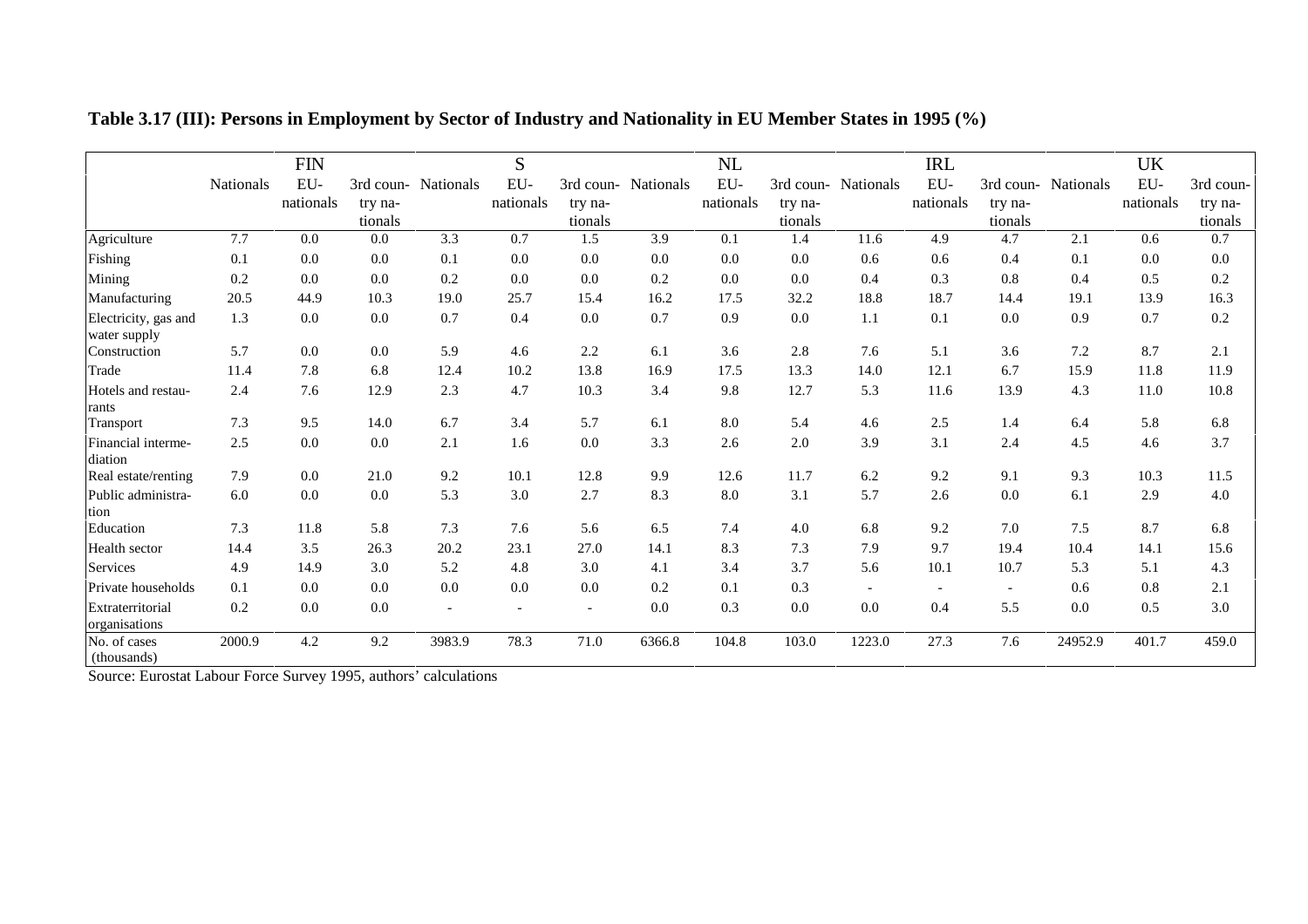|    |           | B          |          |           | D         |          |           | <b>DK</b> |          |           | E         |          |           | $\mathbf F$ |          |           | <b>GR</b> |          |
|----|-----------|------------|----------|-----------|-----------|----------|-----------|-----------|----------|-----------|-----------|----------|-----------|-------------|----------|-----------|-----------|----------|
|    | Nationals | All non-   | of whom, | Nationals | All non-  | of whom, | Nationals | All non-  | of whom, | Nationals | All non-  | of whom, | Nationals | All non-    | of whom, | Nationals | All non-  | of whom, |
|    |           | nationals  | EU       |           | nationals | EU       |           | nationals | EU       |           | nationals | EU       |           | nationals   | EU       |           | nationals | EU       |
| 83 | 15.0      | 11.7       | 13.6     | 9.3       | 4.7       | 8.6      | 11.6      | 7.5       | 13.4     |           |           |          | 13.4      | 4.8         | 13.8     | 36.6      | 23.3      | 25.2     |
| 84 | 15.9      | 13.7       | 15.2     | 9.7       | 5.3       | 9.5      | 10.3      | 8.6       | 10.5     |           |           |          | 13.6      | 5.3         | 13.9     | 35.8      | 23.1      | 25.0     |
| 85 | 16.0      | 14.7       | 18.5     | 9.5       | 5.8       | 9.7      | 9.9       | 5.2       | 6.6      |           |           |          | 13.1      | 6.0         | 15.9     | 36.0      | 23.0      | 26.6     |
| 86 | 15.6      | 13.7       | 14.2     | 9.4       | 6.4       | 8.7      | 9.4       | 4.7       | 5.4      |           |           |          | 13.0      | 7.0         | 7.0      | 35.4      | 27.6      | 24.0     |
| 87 | 15.4      | 13.7       | 14.8     | 9.3       | 6.7       | 9.5      | 9.2       | 7.3       | 6.4      | 23.5      | 24.1      | 28.7     | 13.0      | 7.0         | 6.4      | 35.5      | 25.3      | 29.0     |
| 88 | 15.3      | 13.6       | 14.8     | 9.2       | 6.5       | 9.2      | 8.9       | 6.3       | 5.7      | 22.6      | 23.5      | 24.6     | 13.1      | 8.2         | 7.8      | 35.3      | 25.8      | 25.3     |
| 89 | 16.1      | 15.3       | 15.8     | 9.3       | 6.8       | 9.2      | 9.3       | 5.7       | 7.3      | 21.6      | 25.4      | 23.5     | 12.8      | 8.0         | 8.1      | 34.4      | 24.1      | 35.8     |
| 90 | 16.0      | 16.5       | 17.5     | 9.2       | 6.4       | 8.8      | 9.5       | 7.8       | 8.2      | 20.9      | 22.5      | 20.1     | 13.1      | 8.8         | 9.3      | 34.8      | 23.4      | 26.5     |
| 91 | 14.9      | 14.7       | 15.4     | 8.3       | 6.5       | 9.3      | 9.1       | 6.6       | 7.4      | 20.4      | 19.5      | 20.7     | 12.8      | 9.0         | 9.0      | 35.4      | 17.1      | 28.8     |
| 92 | 15.1      | 15.0       | 15.9     | 8.7       | 7.4       | 10.9     | 8.9       | 7.6       | 11.8     | 21.3      | 24.7      | 29.8     | 12.7      | 9.0         | 9.1      | 35.6      | 15.9      | 31.0     |
| 93 | 15.4      | 15.4       | 16.6     | 9.0       | 7.9       | 10.5     | 9.0       | 9.4       | 14.1     | 21.7      | 27.0      | 25.9     | 11.9      | 9.1         | 9.2      | 35.0      | 12.6      | 26.3     |
| 94 | 15.3      | 16.1       | 17.6     | 9.3       | 8.7       | 11.9     | 8.4       | 8.9       | 9.2      | 22.1      | 23.6      | 25.8     | 11.9      | 9.0         | 9.2      | 34.8      | 12.7      | 27.9     |
| 95 | 15.3      | 16.4       | 17.2     | 9.5       | 8.2       | 12.9     | 8.3       | 9.9       | 10.0     | 21.7      | 26.3      | 32.6     | 11.7      | 8.9         | 8.8      | 34.1      | 12.8      | 23.8     |
|    |           |            |          |           |           |          |           |           |          |           |           |          |           |             |          |           |           |          |
|    |           | <b>IRL</b> |          |           | I         |          |           | L         |          |           | NL        |          |           | ${\bf P}$   |          |           | <b>UK</b> |          |
|    | Nationals | All non-   | of whom. | Nationals | All non-  | of whom. | Nationals | All non-  | of whom, | Nationals | All non-  | of whom, | Nationals | All non-    | of whom. | Nationals | All non-  | of whom, |
|    |           | nationals  | EU       |           | nationals | EU       |           | nationals | EU       |           | nationals | EU       |           | nationals   | EU       |           | nationals | EU       |
| 83 | 21.3      | 20.1       | 20.3     |           |           |          | 11.0      | 5.7       | 8.2      | 9.6       | 5.6       | 9.1      |           |             |          | 10.1      | 12.6      | 13.0     |
| 84 | 21.7      | 20.0       | 19.0     |           |           |          | 11.8      | 5.0       | 7.3      |           |           |          |           |             |          | 11.1      | 14.5      | 13.6     |
| 85 | 21.6      | 20.2       | 19.8     |           |           |          | 11.5      | 4.6       | 7.0      | 9.2       | 4.5       | 6.0      |           |             |          | 11.3      | 14.3      | 15.4     |
| 86 | 21.7      | 18.5       | 18.9     |           |           |          | 10.8      | 5.2       | 5.2      |           |           |          | 26.2      | 17.9        | 34.7     | 11.4      | 13.5      | 12.3     |
| 87 | 21.8      | 22.8       | 22.3     |           |           |          | 10.9      | 5.5       | 5.2      | 10.2      | 8.4       | 9.7      | 27.3      | 15.3        | 42.2     | 12.4      | 15.9      | 15.1     |
| 88 | 22.5      | 24.3       | 23.7     |           |           |          | 11.1      | 5.1       | 4.8      | 10.1      | 6.4       | 8.7      | 26.8      | 12.6        | 47.2     | 12.5      | 16.1      | 16.4     |
| 89 | 22.1      | 25.6       | 24.8     |           |           |          | 11.0      | 5.8       | 5.4      | 10.1      | 6.6       | 8.2      | 26.4      | 10.2        | 26.7     | 13.3      | 17.0      | 18.4     |
| 90 | 22.6      | 23.2       | 24.4     |           |           |          | 11.1      | 5.8       | 5.5      | 10.4      | 6.0       | 7.0      | 25.8      | 20.2        | 44.3     | 13.4      | 15.0      | 16.4     |
| 91 | 21.4      | 24.4       | 24.9     |           |           |          | 10.7      | 6.3       | 6.0      | 9.8       | 8.1       | 7.8      | 26.4      | 16.9        | 19.5     | 13.0      | 15.1      | 16.0     |
| 92 | 22.3      | 24.4       | 24.6     | 23.9      | 25.4      | 22.7     | 10.7      | 6.4       | 6.3      | 10.3      | 6.6       | 10.7     | 23.9      | 27.6        | 31.5     | 12.5      | 14.4      | 16.6     |
| 93 | 21.7      | 21.8       | 20.8     | 24.0      | 24.2      | 32.3     | 11.3      | 7.0       | 7.1      | 10.5      | 6.4       | 9.1      | 24.0      | 34.8        | 33.1     | 12.5      | 13.2      | 14.6     |
| 94 | 21.0      | 23.2       | 23.7     | 24.1      | 29.5      | 34.4     | 12.2      | 6.1       | 5.7      | 11.2      | 9.3       | 13.3     | 25.3      | 25.9        | 20.9     | 12.9      | 14.2      | 16.6     |

## **Table 3.18: Self-Employment Rates 1983-95 by Nationality (%)**

Source: Eurostat Labour Force Survey 1983-95, authors' calculations (from 1986 onwards persons from E and P, and from 1995 onwards persons from A, FIN and S are included under the heading of nationals from EU member states)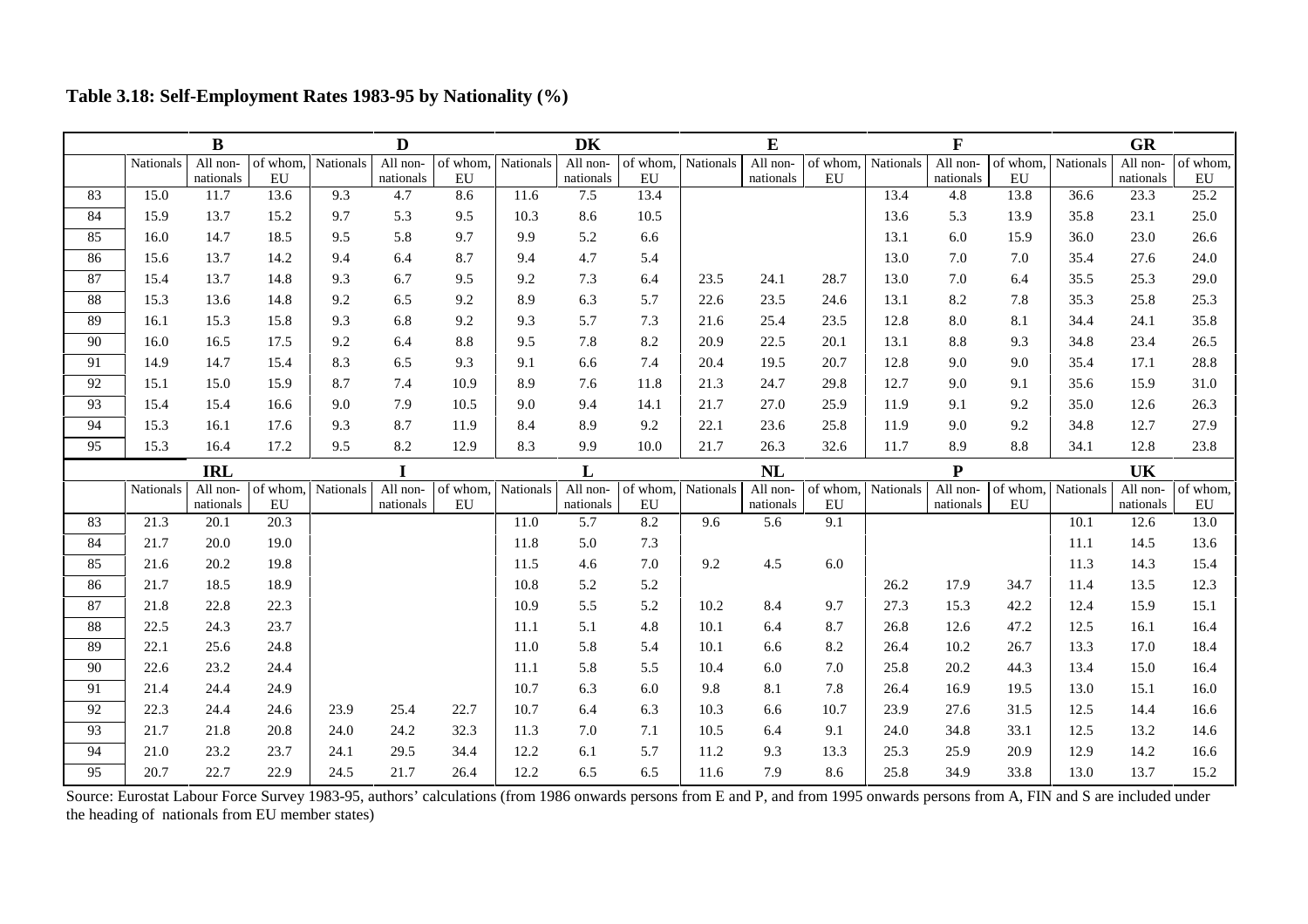

**Figure 2.1: Non-National Population in 1995 (%) (Broken down by third country and EU nationals)**

Source: Eurostat, Labour Force Survey

# **Figure 2.2: Length of Stay of Non-Nationals as in 1995 (%)**



Source: Eurostat, Labour Force Survey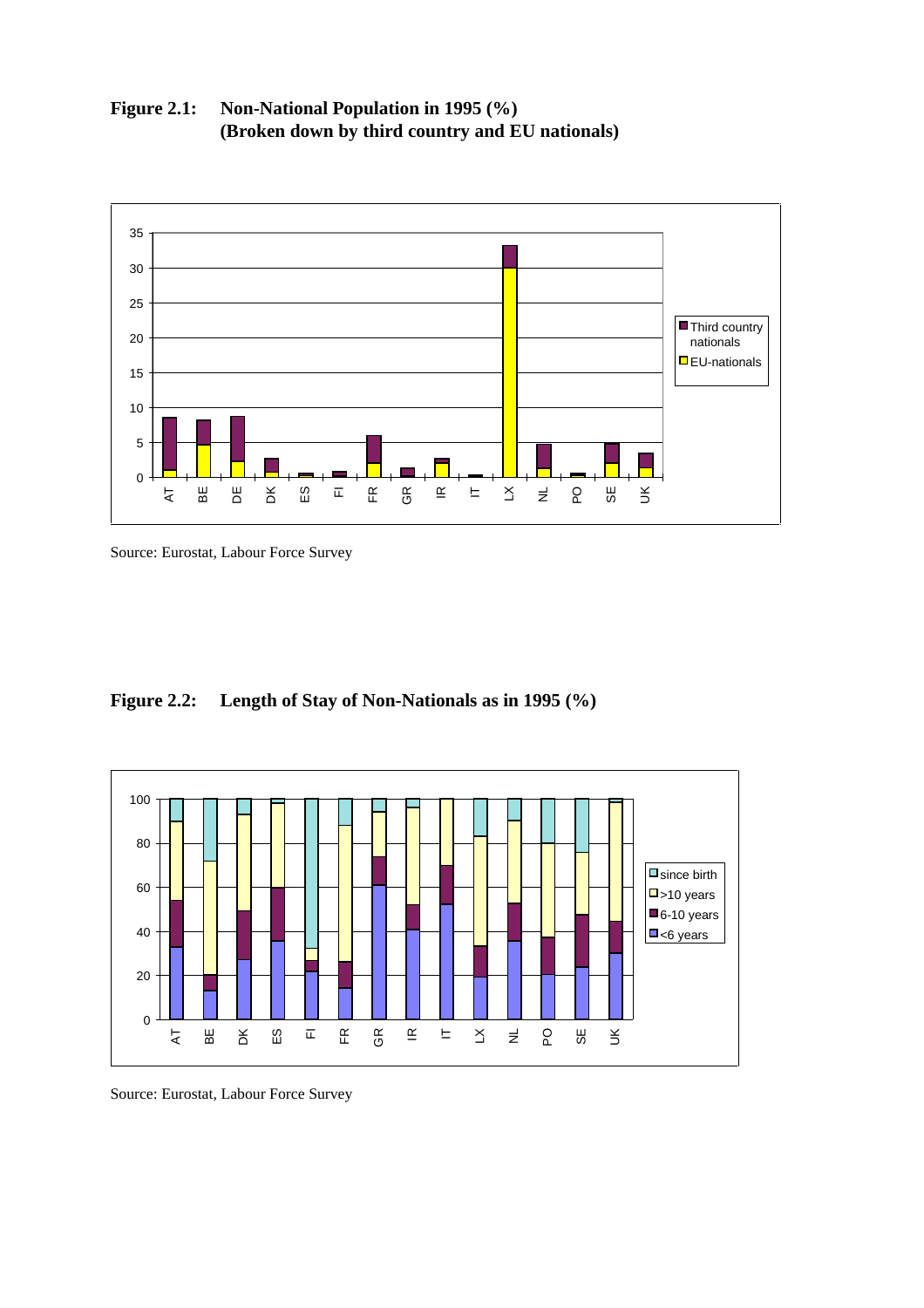

**Figure 2.3: Non-Nationals in the Labour Force in 1995 (%) (Broken down by third country and EU nationals)**

Source: Eurostat, Labour Force Survey

**Figure 3.1: Unemployment Rates in 1995 (%) (Nationals, EU and third country nationals)**



Source: Eurostat, Labour Force Survey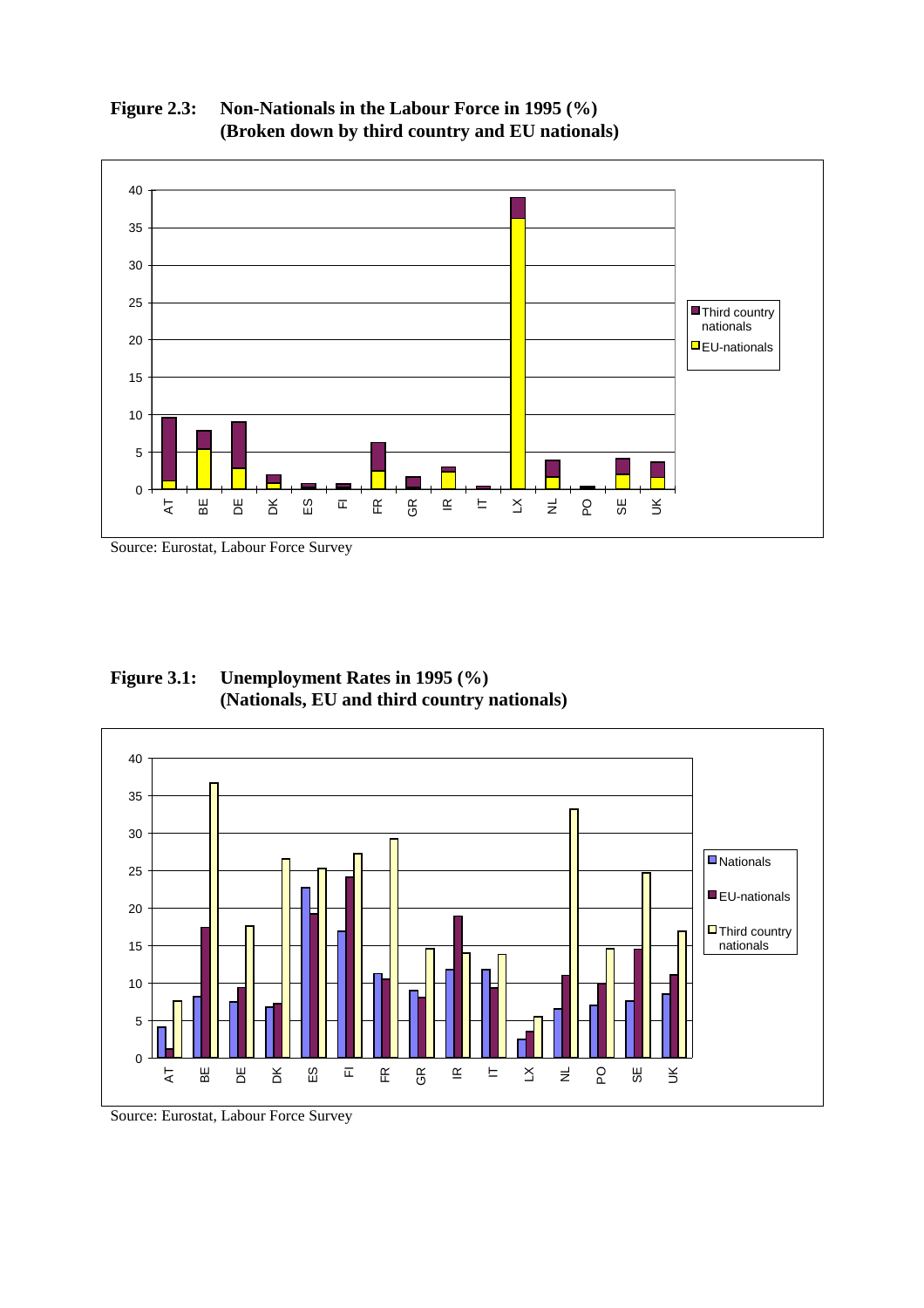

**Figure 3.2: Women: Unemployment Rates in 1995 (%) (Nationals, EU and third country nationals)**

Source: Eurostat, Labour Force Survey

**Figure 3.3: Young People (15-24 years): Unemployment Rates in 1995 (%) (Nationals, EU and third country nationals)**



Source: Eurostat, Labour Force Survey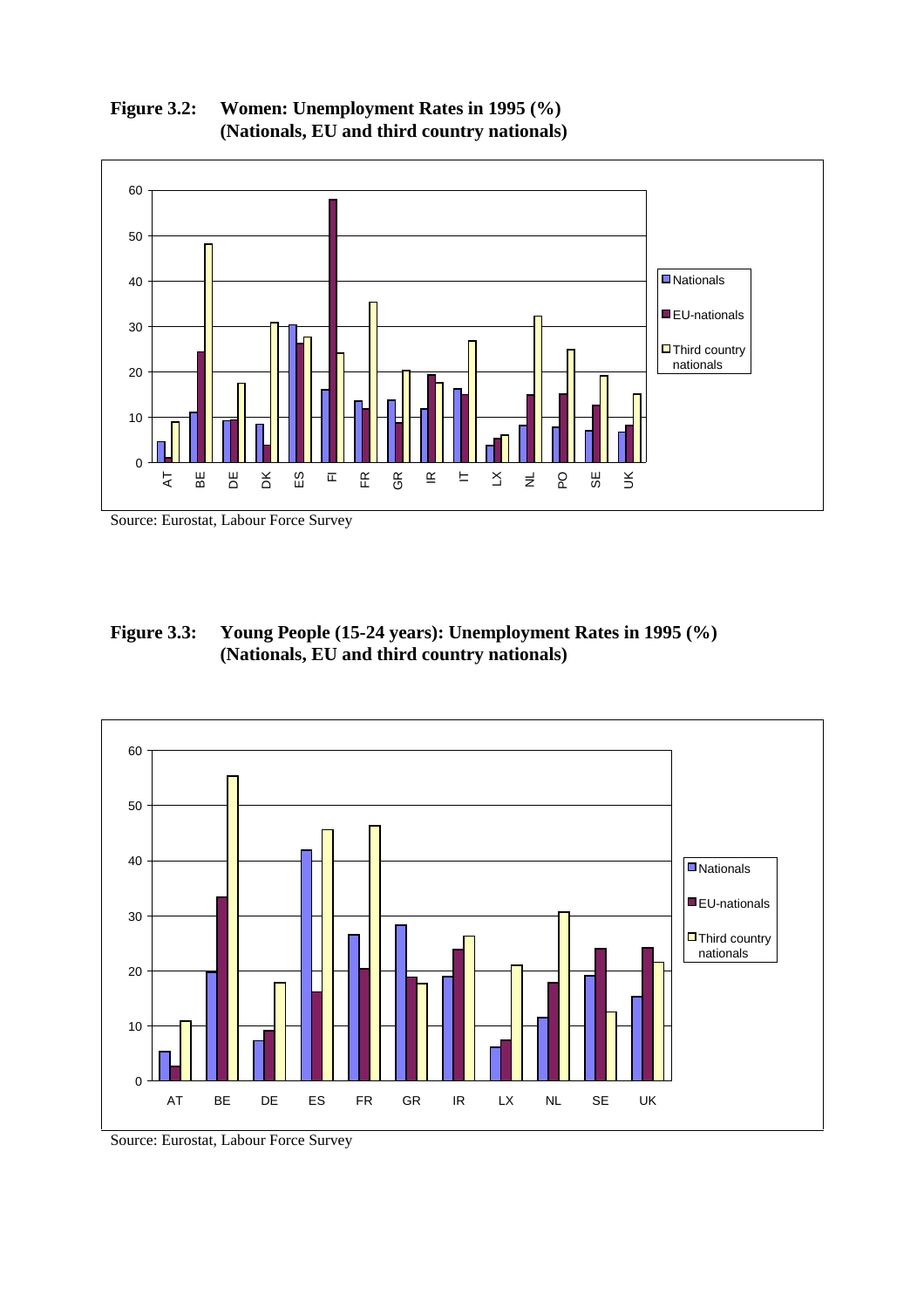**Figure 3.4: Level of Education of Nationals and Non-Nationals in the Labour Force in 1995 (Lowest level of education, in %)**



Source: Eurostat, Labour Force Survey

**Figure 3.5: Employment Rates in 1995 (%) Nationals, EU and third country nationals**



Source: Eurostat, Labour Force Survey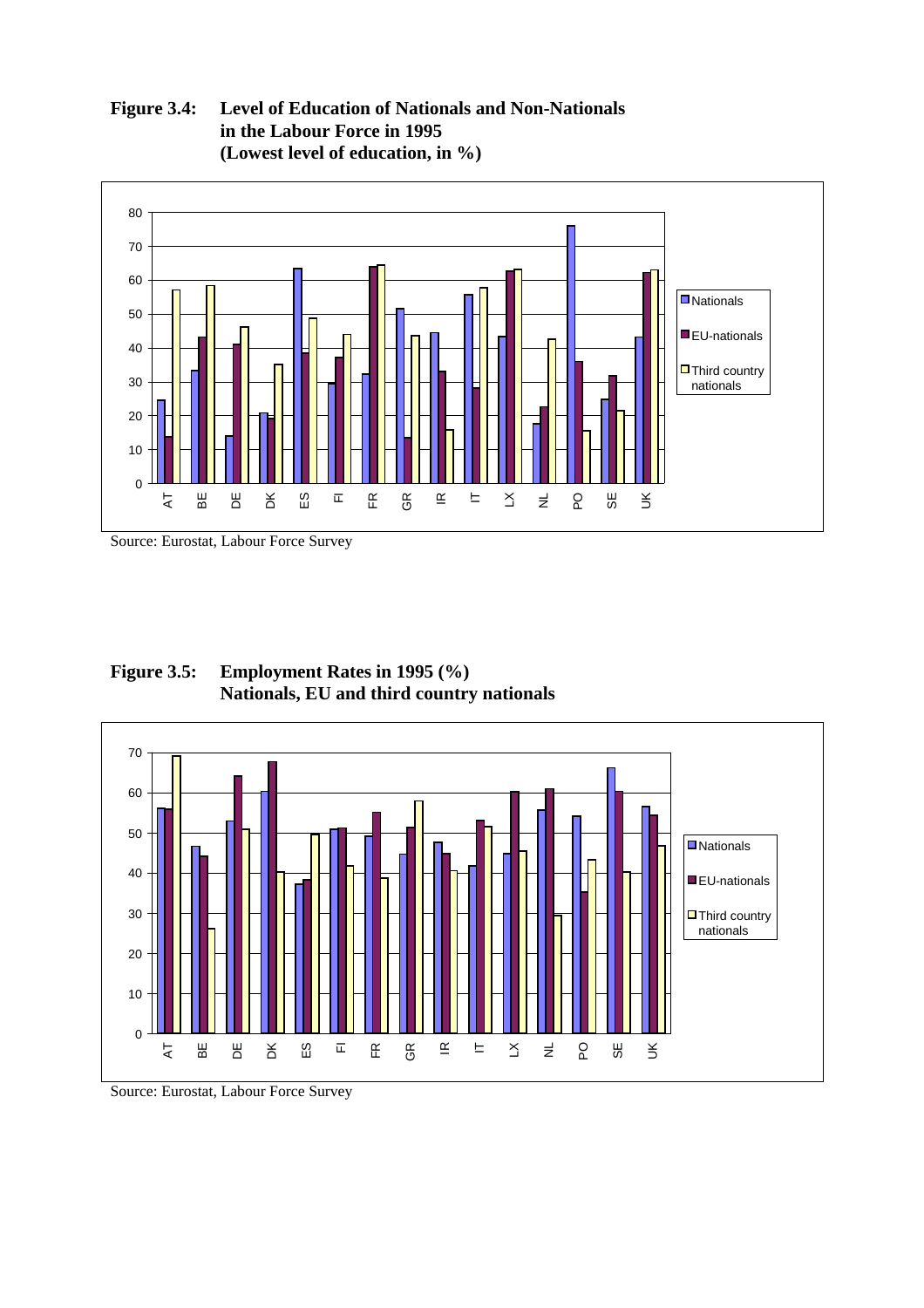

**Figure 3.6: Women: Employment Rates in 1995 (%) Nationals, EU and Third Country Nationals**

Source: Eurostat, Labour Force Survey

**Figure 3.7: EU: Employment Rates of Women 1983 and 1995, by Age Group and Nationality (%) Nationals, EU and Third Country Nationals**



Source: Eurostat, Labour Force Survey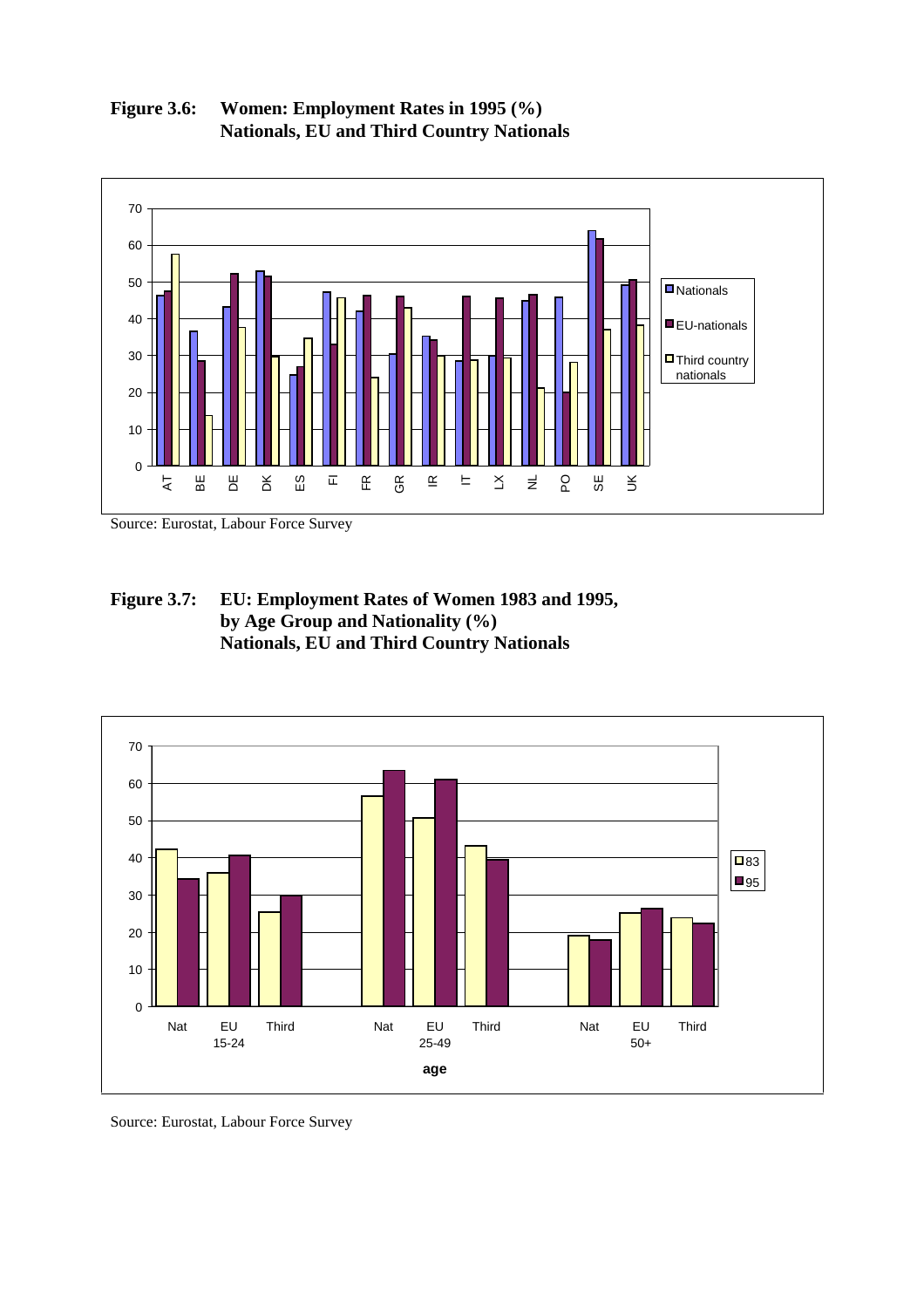

## **Figure 3.8: Belgium: Employment Rates of Women 1983 and 1995, by Age Group and Nationality (%) Nationals, EU and Third Country Nationals**

Source: Eurostat, Labour Force Survey

## **Figure 3.9: Germany: Employment Rates of Women 1983 and 1995, by Age Group and Nationality (%) Nationals, EU and Third Country Nationals**



Source: Eurostat, Labour Force Survey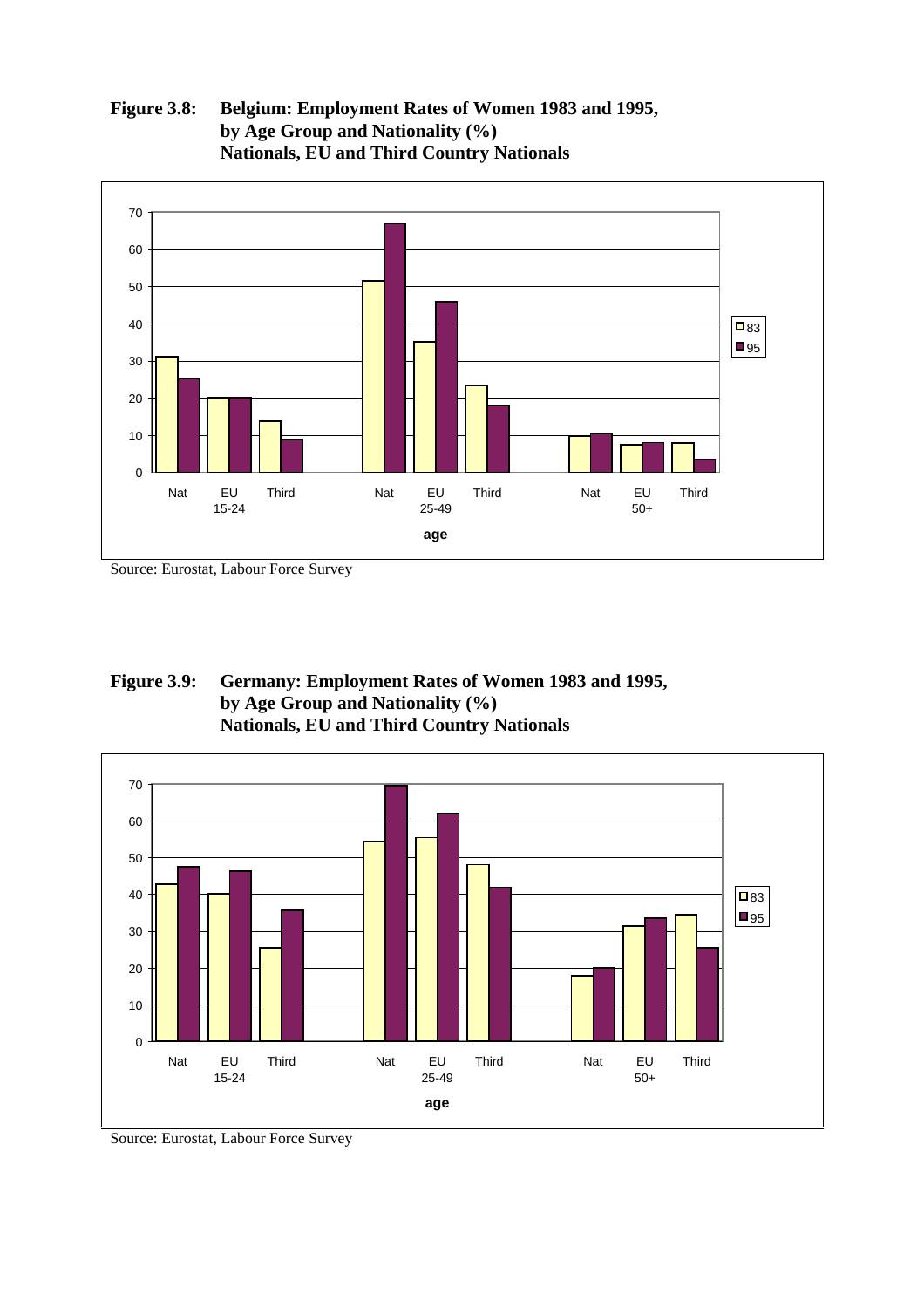

**Figure 3.10: France: Employment Rates of Women 1983 and 1995, by Age Group and Nationality (%) Nationals, EU and Third Country Nationals**

Source: Eurostat, Labour Force Survey





Source: Eurostat, Labour Force Survey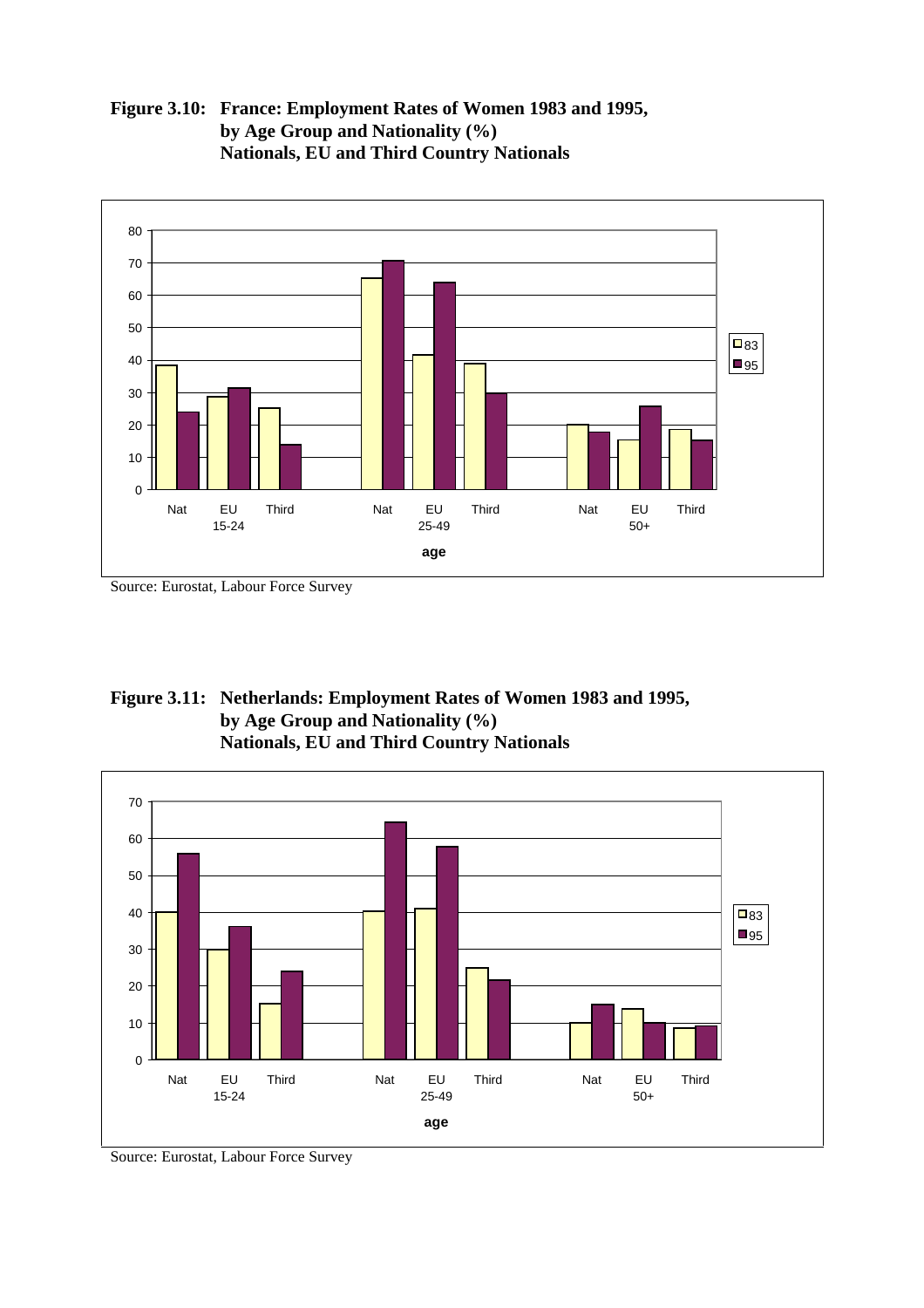**Figure 3.12: United Kingdom: Employment Rates of Women 1983 and 1995, by Age Group and Nationality (%) Nationals, EU and Third Country Nationals**



Source: Eurostat, Labour Force Survey

**Figure 3.13: EU: Employment Rates of Women in 1995, by Five-Year Age Groups and Nationality (%)**



Source: Eurostat, Labour Force Survey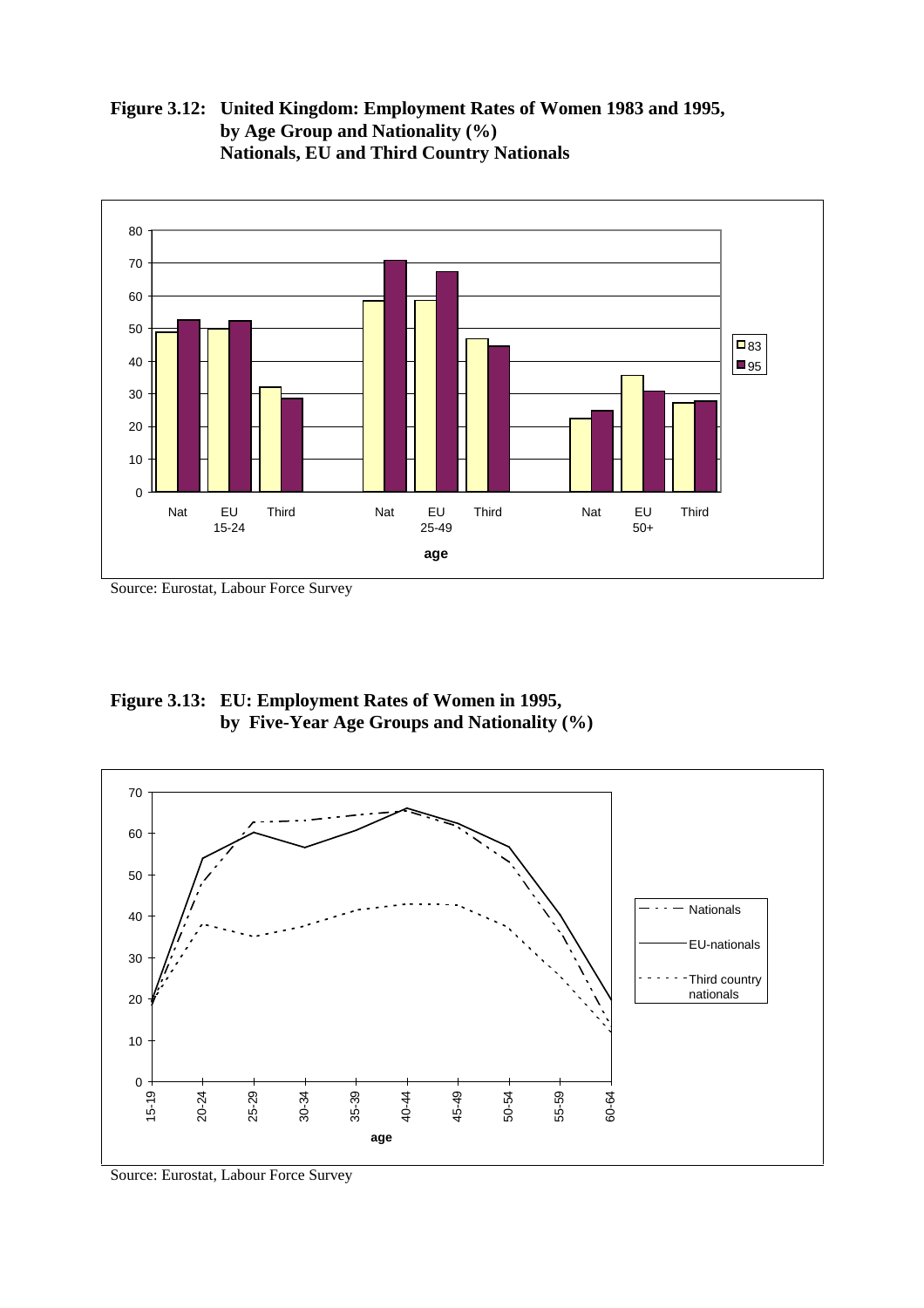



Source: Eurostat, Labour Force Survey

**Figure 3.15: Germany: Employment Rates of Women in 1995, by Five-Year Age Groups and Nationality (%)**



Source: Eurostat, Labour Force Survey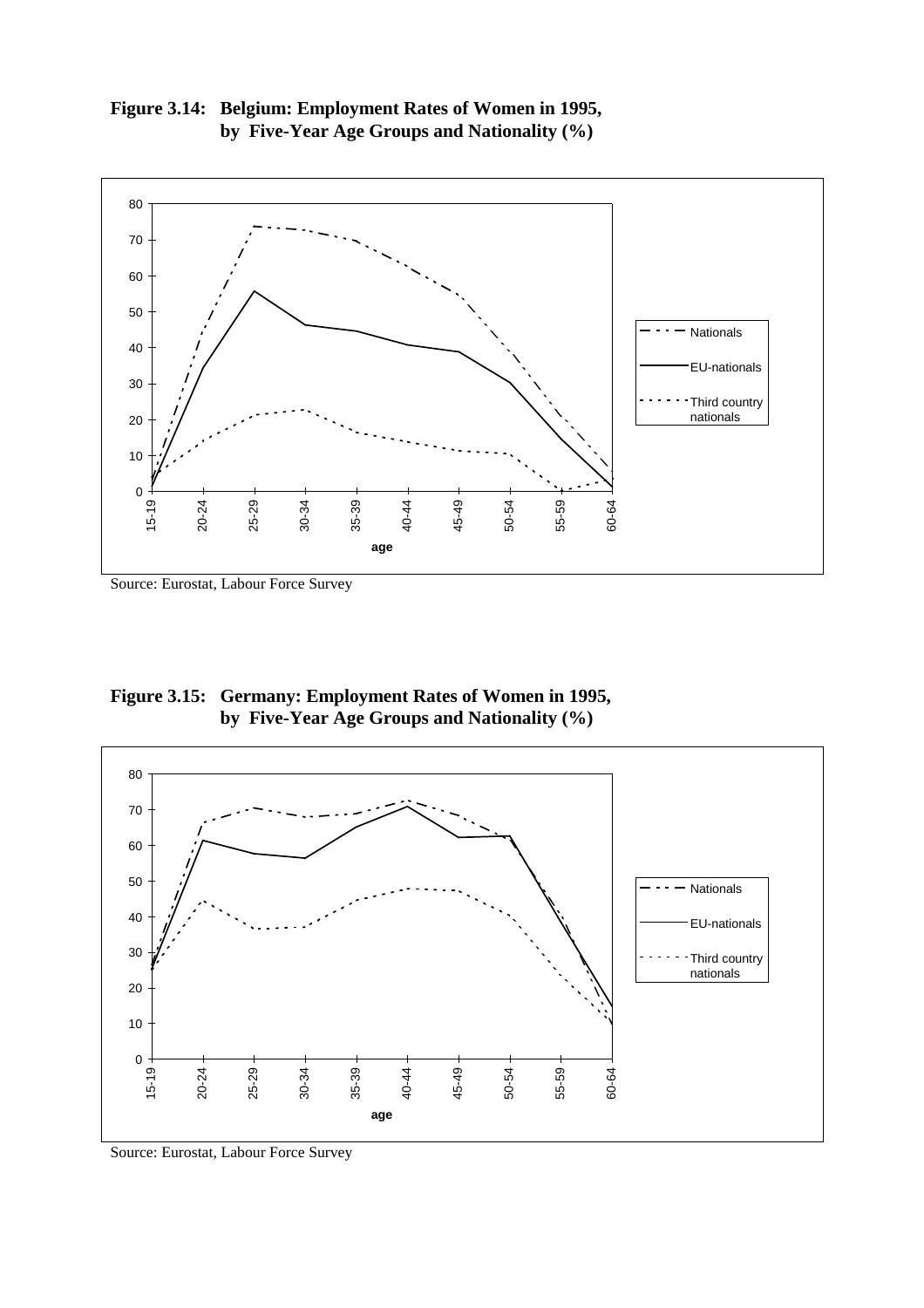



Source: Eurostat, Labour Force Survey

**Figure 3.17: Netherlands: Employment Rates of Women in 1995, by Five-Year Age Groups and Nationality (%)**



Source: Eurostat, Labour Force Survey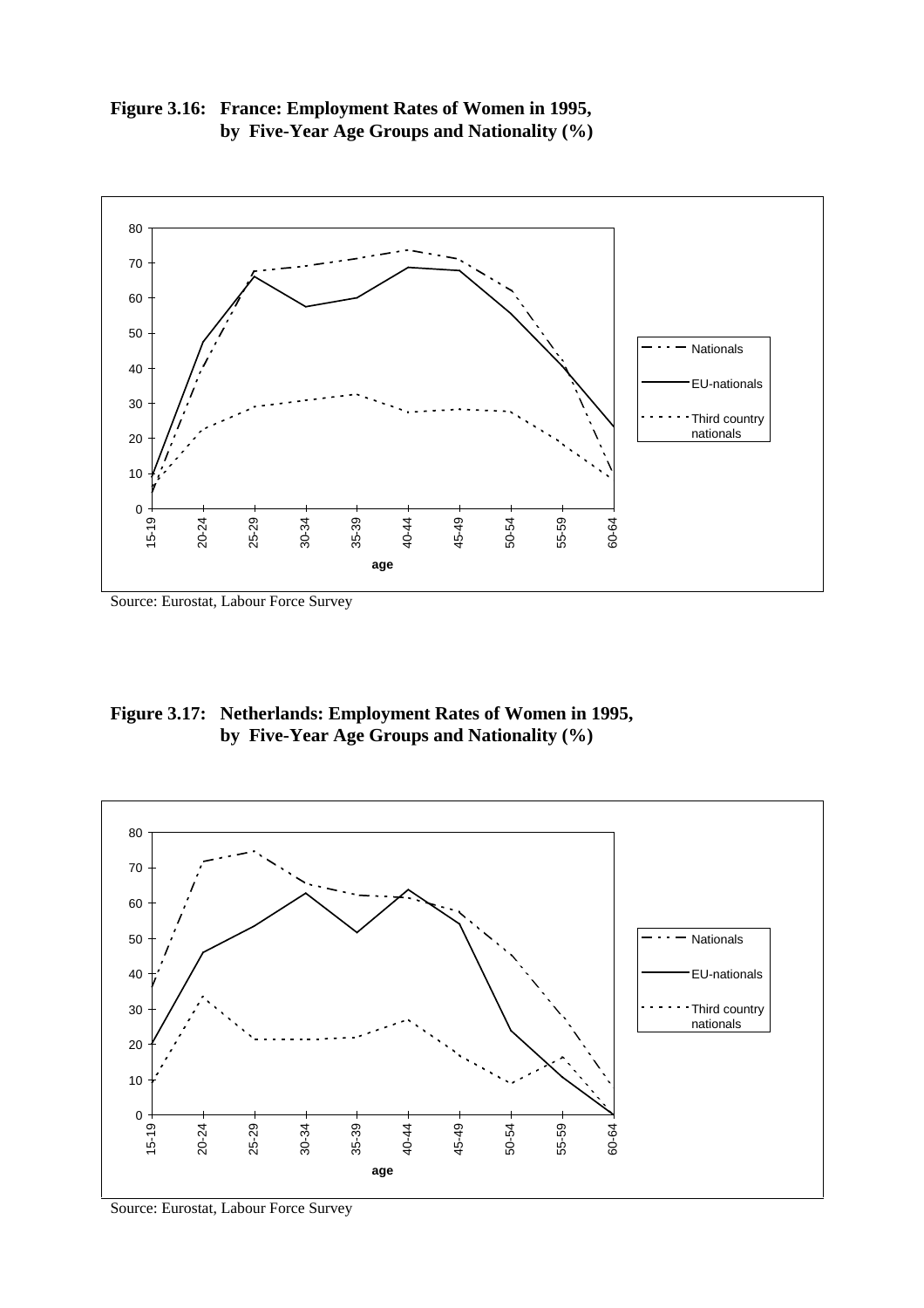**Figure 3.18: United Kingdom: Employment Rates of Women in 1995, by Five-Year Age Groups and Nationality (%)**



Source: Eurostat, Labour Force Survey

**Figure 3.19: Young People (15-24 Years): Employment Rates of Nationals, EU and Third Country-Nationals in 1995 (%)**



Source: Eurostat, Labour Force Survey